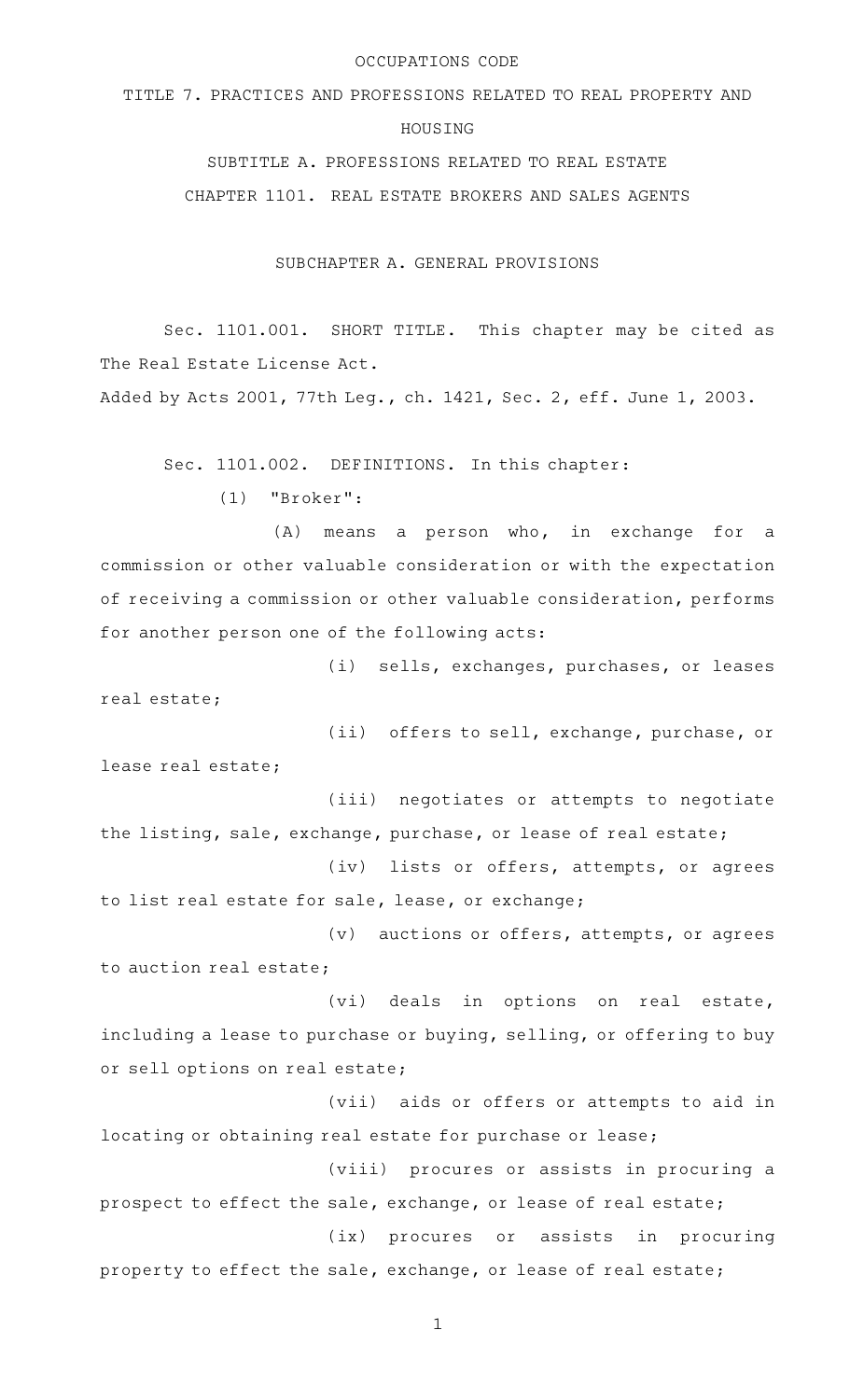$(x)$  controls the acceptance or deposit of rent from a resident of a single-family residential real property unit;

(xi) provides a written analysis, opinion, or conclusion relating to the estimated price of real property if the analysis, opinion, or conclusion:

(a) is not referred to as an appraisal;

 $(b)$  is provided in the ordinary course of the person's business; and

(c) is related to the actual or potential management, acquisition, disposition, or encumbrance of an interest in real property; or

(xii) advises or offers advice to an owner of real estate concerning the negotiation or completion of a short sale; and

 $(B)$  includes a person who:

(i) is employed by or for an owner of real estate to sell any portion of the real estate; or

(ii) engages in the business of charging an advance fee or contracting to collect a fee under a contract that requires the person primarily to promote the sale of real estate by: (a) listing the real estate in a

publication primarily used for listing real estate; or

(b) referring information about the real estate to brokers.

(1-a) "Business entity" means a "domestic entity" or "foreign entity" as those terms are defined by Section [1.002](https://statutes.capitol.texas.gov/GetStatute.aspx?Code=BO&Value=1.002), Business Organizations Code, that is qualified to transact business in this state.

(2) "Certificate holder" means a person registered under Subchapter K.

(3) "Commission" means the Texas Real Estate Commission.

(4) "License holder" means a broker or sales agent licensed under this chapter.

(5) "Real estate" means any interest in real property,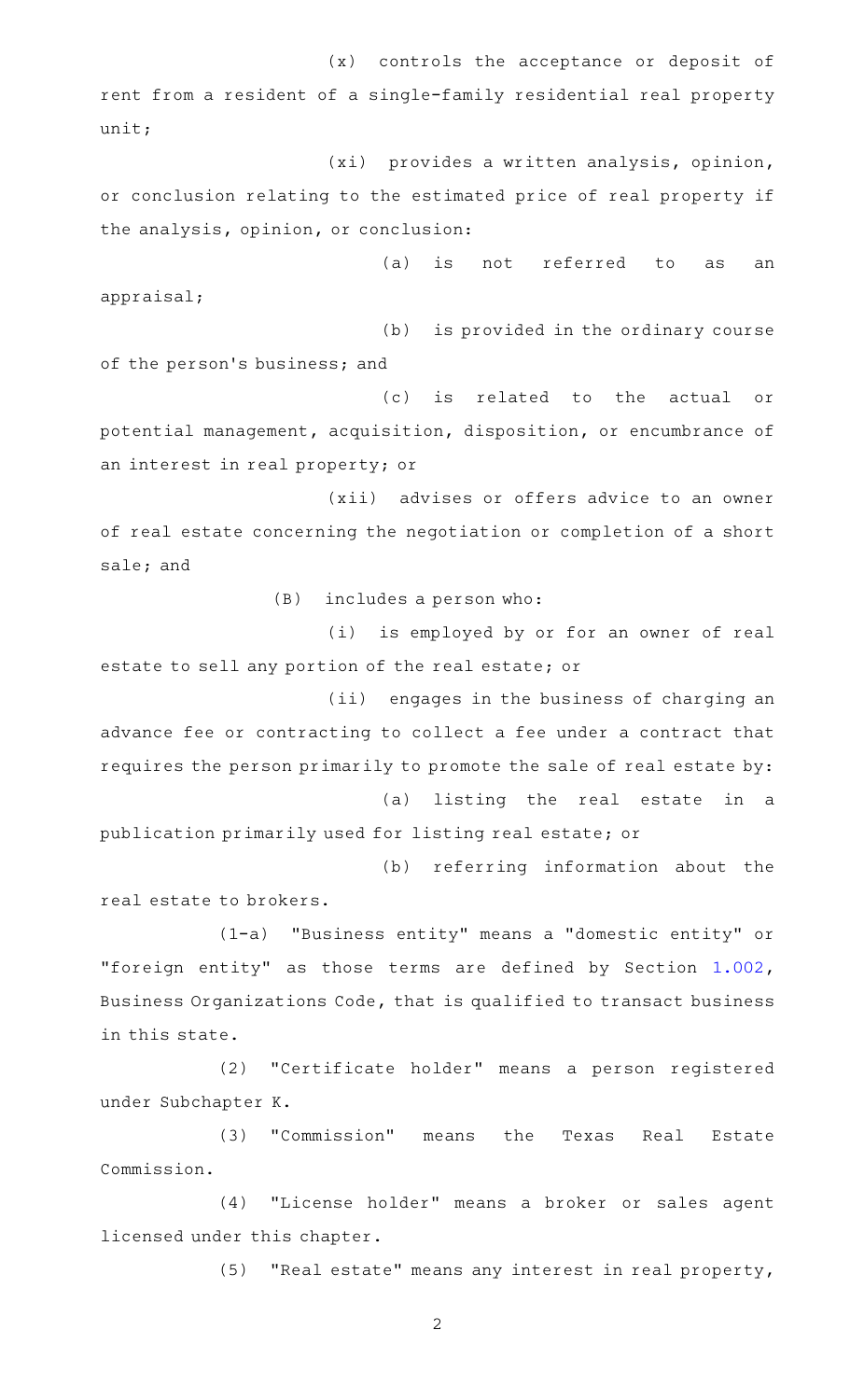including a leasehold, located in or outside this state. The term does not include an interest given as security for the performance of an obligation.

(6) "Residential rental locator" means a person who offers for consideration to locate a unit in an apartment complex for lease to a prospective tenant. The term does not include an owner who offers to locate a unit in the owner 's complex.

(7) "Sales agent" means a person who is sponsored by a licensed broker for the purpose of performing an act described by Subdivision (1).

(8) "Subagent" means a license holder who:

(A) represents a principal through cooperation with and the consent of a broker representing the principal; and

(B) is not sponsored by or associated with the principal 's broker.

Added by Acts 2001, 77th Leg., ch. 1421, Sec. 2, eff. June 1, 2003. Amended by Acts 2003, 78th Leg., ch. 1276, Sec. 14A.151, eff. Sept. 1, 2003.

Amended by:

Acts 2011, 82nd Leg., R.S., Ch. 1064 (S.B. [747](http://www.legis.state.tx.us/tlodocs/82R/billtext/html/SB00747F.HTM)), Sec. 1, eff. September 1, 2011.

Acts 2015, 84th Leg., R.S., Ch. 1158 (S.B. [699](http://www.legis.state.tx.us/tlodocs/84R/billtext/html/SB00699F.HTM)), Sec. 2, eff. January 1, 2016.

Sec. 1101.003. QUALIFYING REAL ESTATE COURSES. (a) For purposes of this chapter, "qualifying real estate courses" include:

 $(1)$  agency law, which includes the following topics:

agent;

- $(B)$  an agent's authority;
- $(C)$  the termination of an agent's authority;

(D) an agent's duties, including fiduciary

(A) the relationship between a principal and an

duties;

- $(E)$  employment law;
- (F) deceptive trade practices;
- (G) listing or buying representation procedures;

and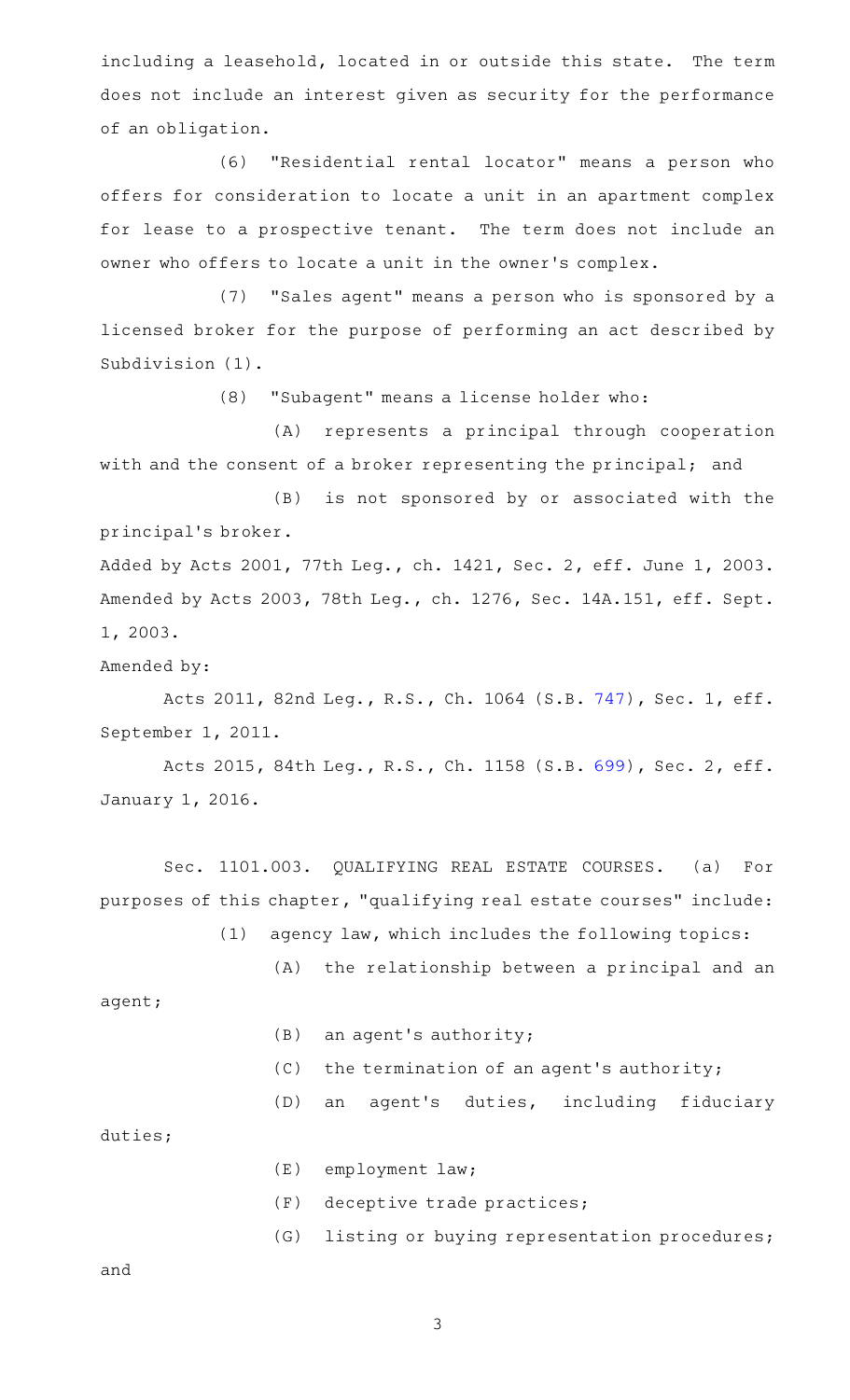|                                                            |     | (H) the disclosure of agency;                                      |
|------------------------------------------------------------|-----|--------------------------------------------------------------------|
| (2)                                                        |     | contract law, which includes the following topics:                 |
|                                                            | (A) | elements of a contract;                                            |
|                                                            | (B) | offer and acceptance;                                              |
|                                                            | (C) | statute of frauds;                                                 |
|                                                            | (D) | remedies for breach, including specific                            |
| performance;                                               |     |                                                                    |
|                                                            | (E) | unauthorized practice of law;                                      |
|                                                            |     | (F) commission rules relating to use of adopted                    |
| forms; and                                                 |     |                                                                    |
|                                                            |     | (G) owner disclosure requirements;                                 |
| (3)                                                        |     | principles of real estate, which includes:                         |
|                                                            | (A) | an overview of:                                                    |
|                                                            |     | licensing as a broker or sales agent;<br>(i)                       |
|                                                            |     | (ii) ethics of practice as a<br>license                            |
| holder;                                                    |     |                                                                    |
|                                                            |     | (iii) titles to and conveyance of<br>real                          |
| estate;                                                    |     |                                                                    |
|                                                            |     | (iv) legal descriptions;                                           |
|                                                            |     | deeds, encumbrances, and liens;<br>(v)                             |
|                                                            |     | (vi) distinctions between personal and real                        |
| property;                                                  |     |                                                                    |
|                                                            |     | (vii)<br>appraisal;                                                |
|                                                            |     | (viii) finance and regulations;                                    |
|                                                            |     | closing procedures; and<br>(ix)                                    |
|                                                            |     | real estate mathematics; and<br>(x)                                |
|                                                            | (B) | at least three class hours of instruction on                       |
|                                                            |     | federal, state, and local laws relating to housing discrimination, |
| housing credit discrimination, and community reinvestment; |     |                                                                    |
| (4)                                                        |     | property management, which includes the following                  |
| topics:                                                    |     |                                                                    |
|                                                            | (A) | the role of a property manager;                                    |
|                                                            | (B) | landlord policies;                                                 |
|                                                            | (C) | operational guidelines;                                            |
|                                                            | (D) | leases;                                                            |
|                                                            | (E) | lease negotiations;                                                |
|                                                            | (F) | tenant relations;                                                  |
|                                                            |     |                                                                    |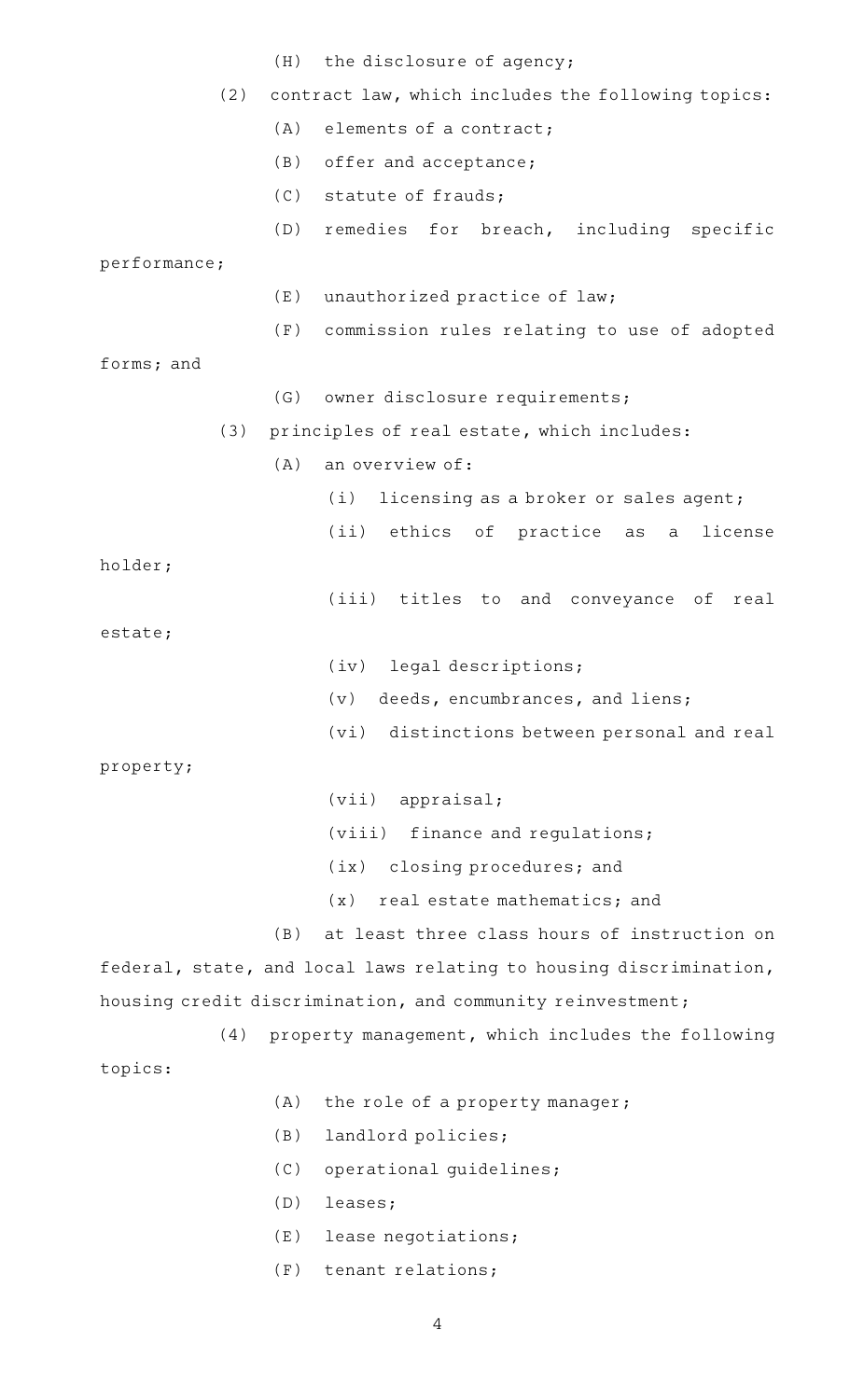(G) maintenance; (H) reports; (I) habitability laws; and (J) the Fair Housing Act (42 U.S.C. Section 3601 et seq.);  $(5)$  real estate appraisal, which includes the following topics: (A) the central purposes and functions of an appraisal; (B) social and economic determinants of the value of real estate; (C) appraisal case studies; (D) cost, market data, and income approaches to value estimates of real estate;  $(E)$  final correlations; and  $(F)$  reporting; (6) real estate brokerage, which includes the following topics:  $(A)$  agency law;  $(B)$  planning and organization; (C) operational policies and procedures; (D) recruitment, selection, and training of personnel;  $(E)$  records and control; and (F) real estate firm analysis and expansion criteria;  $(7)$  real estate finance, which includes the following topics: (A) monetary systems;  $(B)$  primary and secondary money markets; (C) sources of mortgage loans; (D) federal government programs; (E) loan applications, processes, and procedures;  $(F)$  closing costs; (G) alternative financial instruments; (H) equal credit opportunity laws;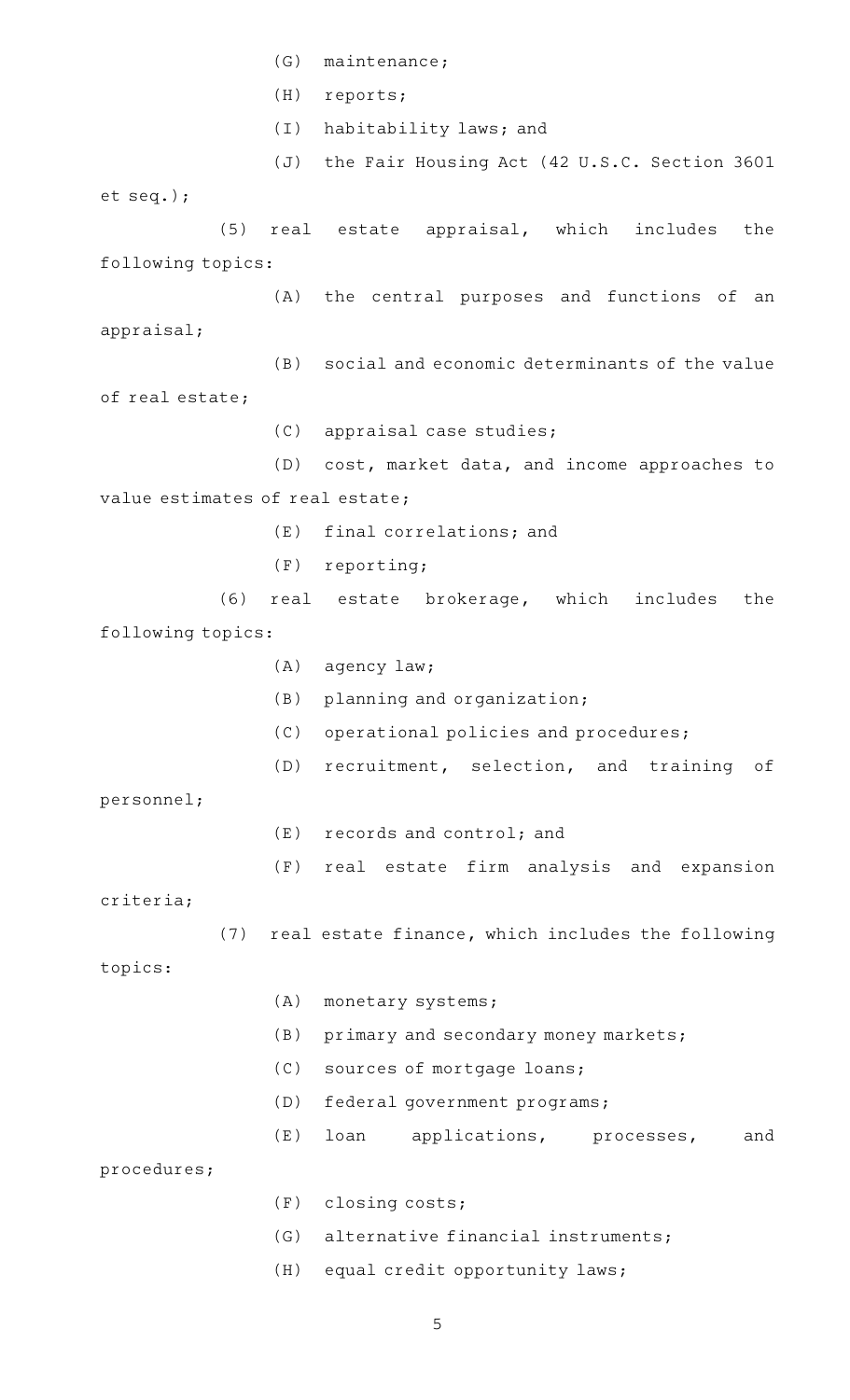(I) community reinvestment laws, including the Community Reinvestment Act of 1977 (12 U.S.C. Section 2901 et seq.); and

 $(J)$  state housing agencies, including the Texas Department of Housing and Community Affairs;

 $(8)$  real estate investment, which includes the following topics:

- $(A)$  real estate investment characteristics;
- $(B)$  techniques of investment analysis;
- $(C)$  the time value of money;
- (D) discounted and nondiscounted investment

criteria;

- (E) leverage;
- (F) tax shelters depreciation; and
- $(G)$  applications to property tax;
- (9) real estate law, which includes the following

topics:

- $(A)$  legal concepts of real estate;
- $(B)$  land description;
- $(C)$  real property rights and estates in land;
- $(D)$  contracts;
- $(E)$  conveyances;
- $(F)$  encumbrances;
- (G) foreclosures;
- (H) recording procedures; and
- (I) evidence of titles;
- (10) real estate marketing, which includes the

following topics:

- $(A)$  real estate professionalism and ethics;
- $(B)$  characteristics of successful sales agents;
- $(C)$  time management;
- (D) psychology of marketing;
- (E) listing procedures;
- $(F)$  advertising;
- (G) negotiating and closing;
- $(H)$  financing; and
- (I) Subchapter [E](https://statutes.capitol.texas.gov/GetStatute.aspx?Code=BC&Value=17.41), Chapter [17](https://statutes.capitol.texas.gov/GetStatute.aspx?Code=BC&Value=17), Business & Commerce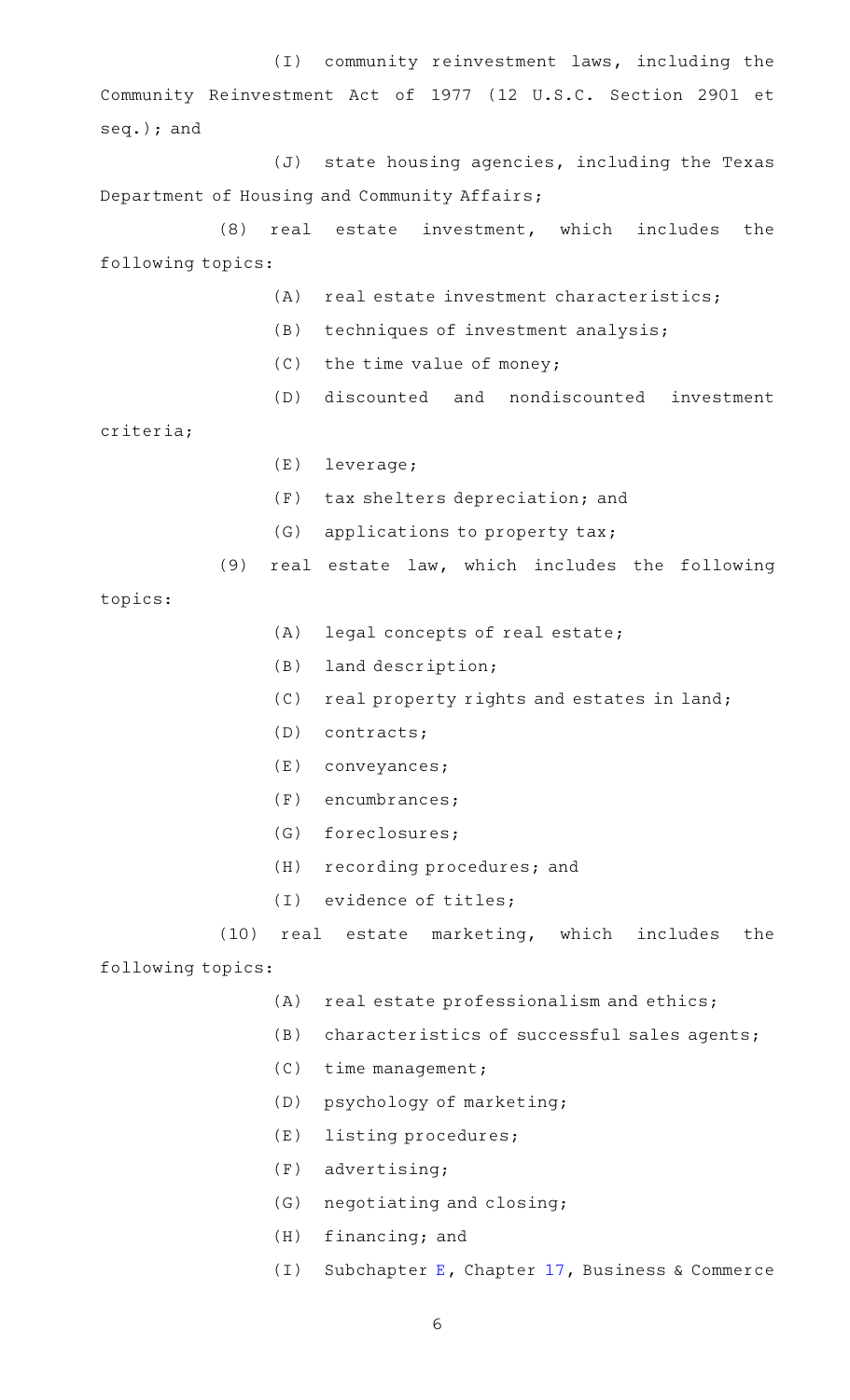Code; and

 $(11)$  real estate mathematics, which includes the following topics:

(A) basic arithmetic skills and review of mathematical logic;

- (B) percentages;
- (C) interest;
- $(D)$  the time value of money;
- $(E)$  depreciation;
- $(F)$  amortization;
- (G) proration; and
- (H) estimation of closing statements.

(b) The commission may designate a course as an equivalent of a course listed in Subsection (a).

(c) The commission by rule may prescribe:

(1) the content of the qualifying real estate courses listed in Subsection (a); and

(2) the title and content of additional qualifying real estate courses.

(d) A daily course segment for a qualifying course may not exceed 12 hours.

(e) An applicant, license holder, or education provider may not report to the commission the completion of an alternative delivery or correspondence course offered as a qualifying course until the elapsed time between the time the applicant or license holder registers for the course and the time the completion of the course is reported exceeds twice the number of hours for which credit is claimed.

Added by Acts 2001, 77th Leg., ch. 1421, Sec. 2, eff. June 1, 2003. Amended by Acts 2003, 78th Leg., ch. 1276, Sec. 14A.152(a), eff. Sept. 1, 2003.

Amended by:

Acts 2015, 84th Leg., R.S., Ch. 1158 (S.B. [699](http://www.legis.state.tx.us/tlodocs/84R/billtext/html/SB00699F.HTM)), Sec. 3, eff. January 1, 2016.

Acts 2015, 84th Leg., R.S., Ch. 1158 (S.B. [699](http://www.legis.state.tx.us/tlodocs/84R/billtext/html/SB00699F.HTM)), Sec. 4, eff. January 1, 2016.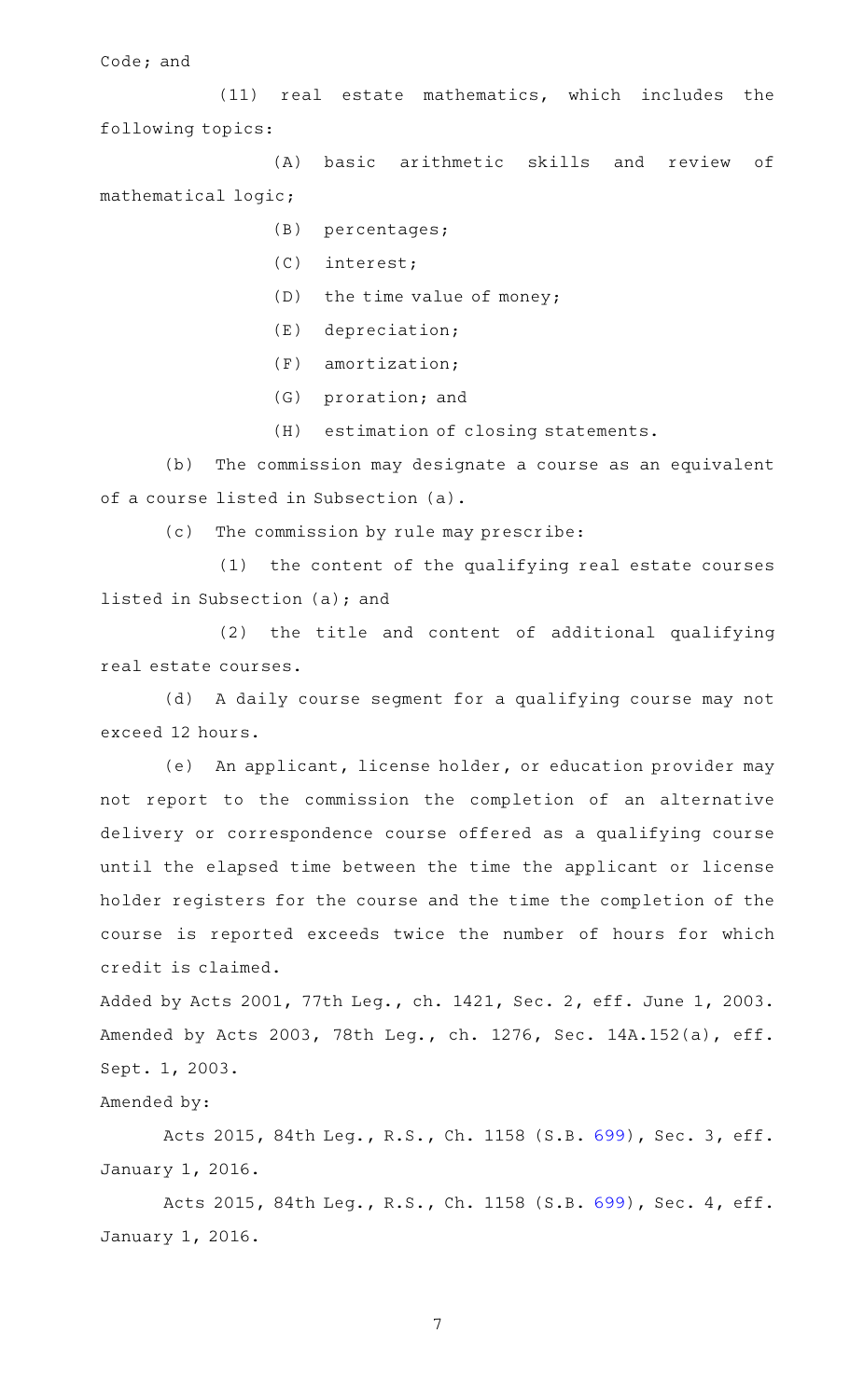Sec. 1101.004. REAL ESTATE BROKERAGE. (a) A person is engaged in real estate brokerage if the person, with the expectation of receiving valuable consideration, directly or indirectly performs or offers, attempts, or agrees to perform for another person any act described by Section [1101.002\(](https://statutes.capitol.texas.gov/GetStatute.aspx?Code=OC&Value=1101.002)1), as a part of a transaction or as an entire transaction.

(b) A person is not engaged in real estate brokerage, regardless of whether the person is licensed under this chapter, based solely on engaging in the following activities:

 $(1)$  constructing, remodeling, or repairing a home or other building;

(2) sponsoring, promoting, or managing, or otherwise participating as a principal, partner, or financial manager of, an investment in real estate; or

(3) entering into an obligation to pay another person that is secured by an interest in real property. Added by Acts 2001, 77th Leg., ch. 1421, Sec. 2, eff. June 1, 2003. Amended by Acts 2003, 78th Leg., ch. 1276, Sec. 14A.153, eff. Sept. 1, 2003.

Amended by:

Acts 2015, 84th Leg., R.S., Ch. 1158 (S.B. [699](http://www.legis.state.tx.us/tlodocs/84R/billtext/html/SB00699F.HTM)), Sec. 5, eff. January 1, 2016.

Sec. 1101.0045. EQUITABLE INTERESTS IN REAL PROPERTY. (a) A person may acquire an option or an interest in a contract to purchase real property and then sell or offer to sell the option or assign or offer to assign the contract without holding a license issued under this chapter if the person:

(1) does not use the option or contract to purchase to engage in real estate brokerage; and

(2) discloses the nature of the equitable interest to any potential buyer.

(b) A person selling or offering to sell an option or assigning or offering to assign an interest in a contract to purchase real property without disclosing the nature of that interest to a potential buyer is engaging in real estate brokerage. Added by Acts 2017, 85th Leg., R.S., Ch. 974 (S.B. [2212](http://www.legis.state.tx.us/tlodocs/85R/billtext/html/SB02212F.HTM)), Sec. 1,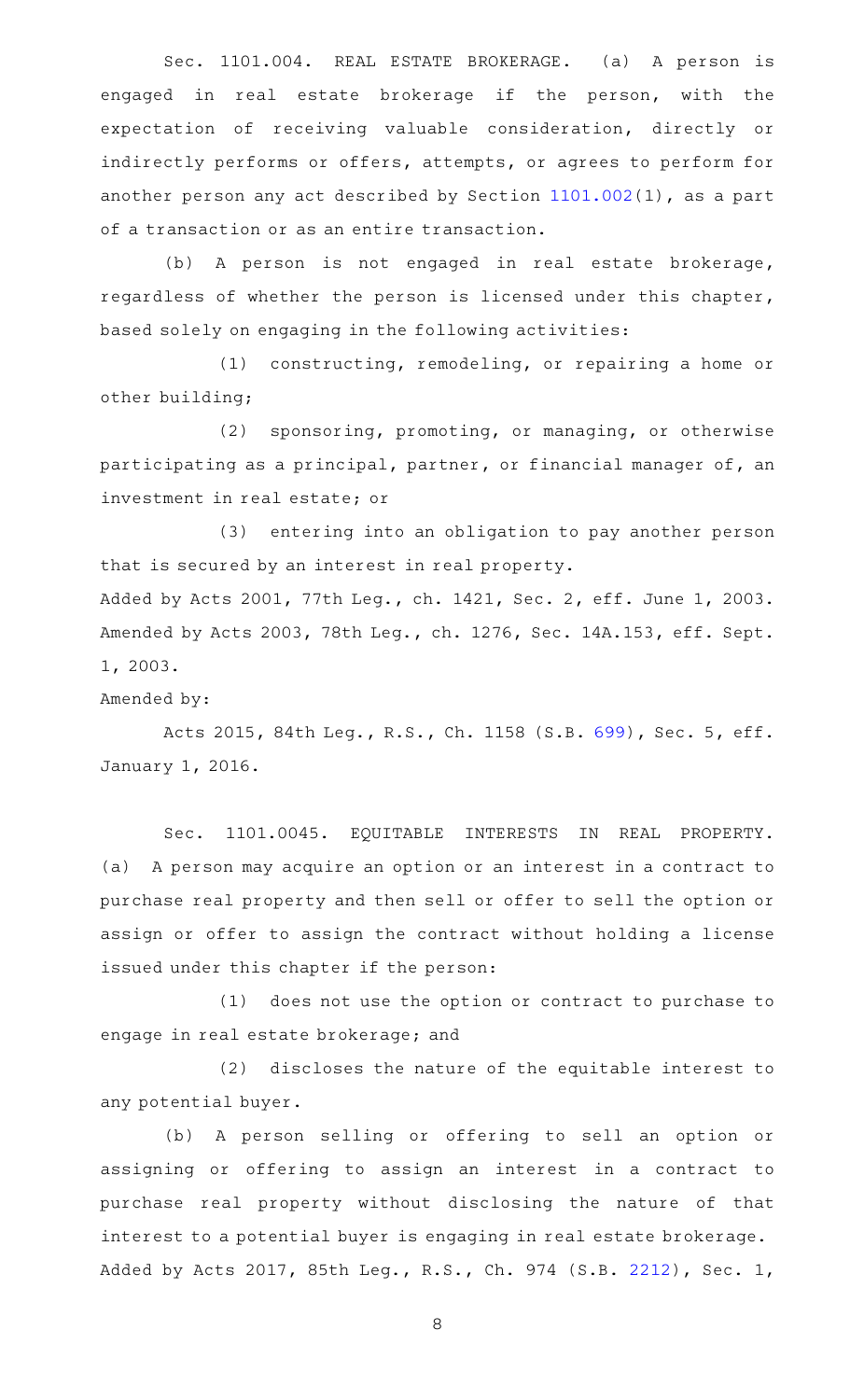eff. September 1, 2017.

Sec. 1101.005. APPLICABILITY OF CHAPTER. This chapter does not apply to:

 $(1)$  an attorney licensed in this state;

(2) an attorney-in-fact authorized under a power of attorney to conduct not more than three real estate transactions annually;

(3) a public official while engaged in official duties;

(4) an auctioneer licensed under Chapter [1802](https://statutes.capitol.texas.gov/GetStatute.aspx?Code=OC&Value=1802) while conducting the sale of real estate by auction if the auctioneer does not perform another act of a broker;

(5) a person conducting a real estate transaction under a court order or the authority of a will or written trust instrument;

(6) a person employed by an owner in the sale of structures and land on which structures are located if the structures are erected by the owner in the course of the owner 's business;

(7) an on-site manager of an apartment complex;

(8) an owner or the owner's employee who leases the owner 's improved or unimproved real estate; or

 $(9)$  a transaction involving:

 $(A)$  the sale, lease, or transfer of a mineral or mining interest in real property;

(B) the sale, lease, or transfer of a cemetery lot;

 $(C)$  the lease or management of a hotel or motel; or

(D) the sale of real property under a power of sale conferred by a deed of trust or other contract lien. Added by Acts 2001, 77th Leg., ch. 1421, Sec. 2, eff. June 1, 2003. Amended by:

Acts 2005, 79th Leg., Ch. 62 (H.B. [1236\)](http://www.legis.state.tx.us/tlodocs/79R/billtext/html/HB01236F.HTM), Sec. 1, eff. May 17, 2005.

Acts 2007, 80th Leg., R.S., Ch. 297 (H.B. [1530](http://www.legis.state.tx.us/tlodocs/80R/billtext/html/HB01530F.HTM)), Sec. 1, eff.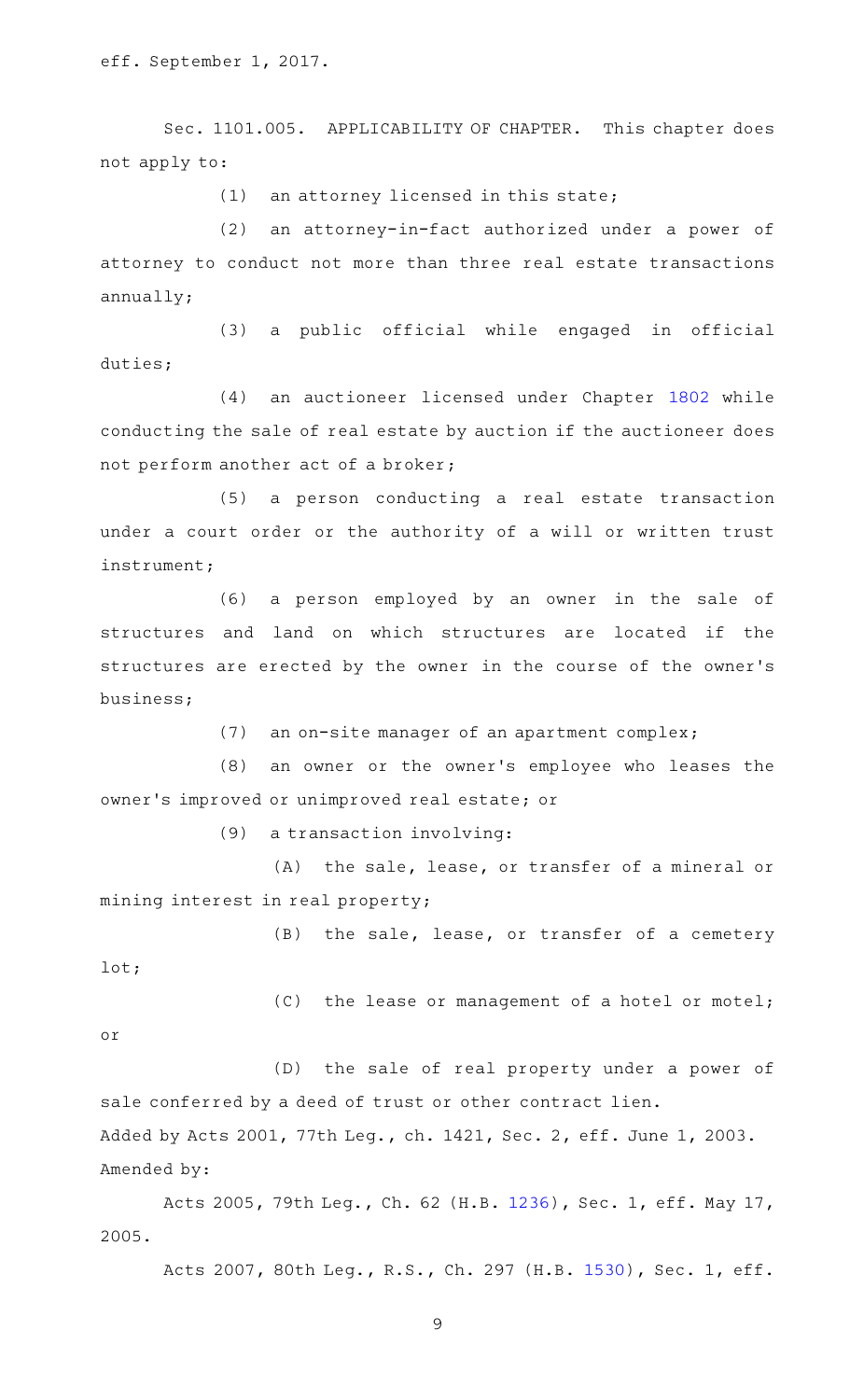September 1, 2007.

Acts 2011, 82nd Leg., R.S., Ch. 1064 (S.B. [747](http://www.legis.state.tx.us/tlodocs/82R/billtext/html/SB00747F.HTM)), Sec. 2, eff. September 1, 2011.

Acts 2015, 84th Leg., R.S., Ch. 1158 (S.B. [699](http://www.legis.state.tx.us/tlodocs/84R/billtext/html/SB00699F.HTM)), Sec. 6, eff. January 1, 2016.

Sec. 1101.0055. NONAPPLICABILITY OF LAW GOVERNING CANCELLATION OF CERTAIN TRANSACTIONS. A service contract that a license holder enters into for services governed by this chapter is not a good or service governed by Chapter [601,](https://statutes.capitol.texas.gov/GetStatute.aspx?Code=BC&Value=601) Business & Commerce Code.

Added by Acts 2003, 78th Leg., ch. 1276, Sec. 14A.154(a), eff. Sept. 1, 2003.

Amended by:

Acts 2007, 80th Leg., R.S., Ch. 885 (H.B. [2278\)](http://www.legis.state.tx.us/tlodocs/80R/billtext/html/HB02278F.HTM), Sec. 2.27, eff. April 1, 2009.

Sec. 1101.006. APPLICATION OF SUNSET ACT. The Texas Real Estate Commission is subject to Chapter [325](https://statutes.capitol.texas.gov/GetStatute.aspx?Code=GV&Value=325), Government Code (Texas Sunset Act). Unless continued in existence as provided by that chapter, the commission is abolished and this chapter and Chapter [1102](https://statutes.capitol.texas.gov/GetStatute.aspx?Code=OC&Value=1102) of this code and Chapter [221,](https://statutes.capitol.texas.gov/GetStatute.aspx?Code=PR&Value=221) Property Code, expire September 1, 2031.

Added by Acts 2001, 77th Leg., ch. 1421, Sec. 2, eff. June 1, 2003. Amended by Acts 2003, 78th Leg., ch. 1276, Sec. 14A.155(a), eff. Sept. 1, 2003.

Amended by:

Acts 2007, 80th Leg., R.S., Ch. 1411 (S.B. [914](http://www.legis.state.tx.us/tlodocs/80R/billtext/html/SB00914F.HTM)), Sec. 1, eff. September 1, 2007.

Acts 2019, 86th Leg., R.S., Ch. 334 (S.B. [624](http://www.legis.state.tx.us/tlodocs/86R/billtext/html/SB00624F.HTM)), Sec. 1, eff. September 1, 2019.

Acts 2021, 87th Leg., R.S., Ch. 663 (H.B. [1560\)](http://www.legis.state.tx.us/tlodocs/87R/billtext/html/HB01560F.HTM), Sec. 4.01, eff. September 1, 2021.

Acts 2021, 87th Leg., R.S., Ch. 850 (S.B. [713](http://www.legis.state.tx.us/tlodocs/87R/billtext/html/SB00713F.HTM)), Sec. 5.01, eff. June 16, 2021.

SUBCHAPTER B. TEXAS REAL ESTATE COMMISSION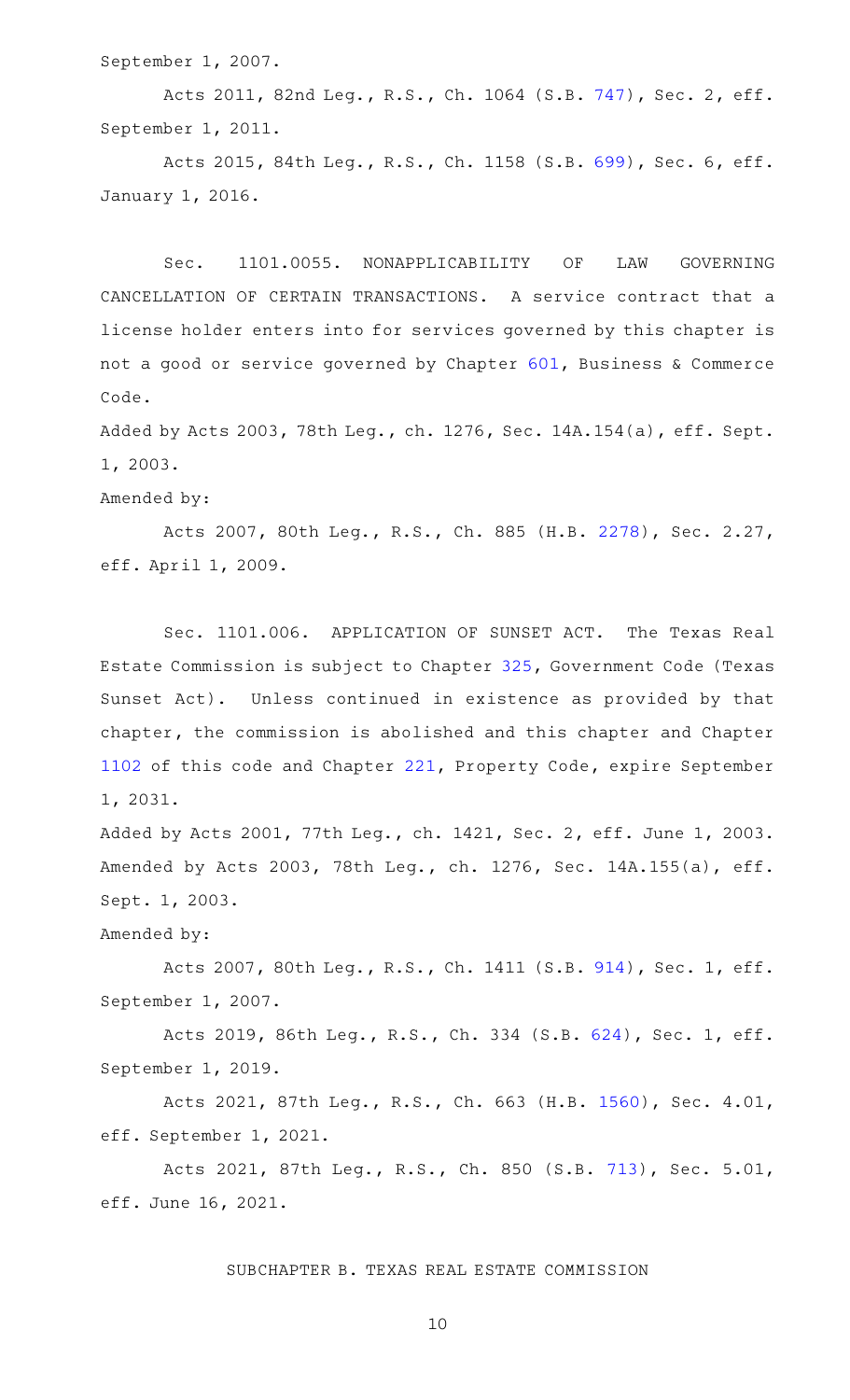Sec. 1101.051. COMMISSION MEMBERSHIP. (a) The Texas Real Estate Commission consists of nine members appointed by the governor with the advice and consent of the senate as follows:

(1) six members who have been engaged in the brokerage business as licensed brokers as their major occupation for the five years preceding appointment; and

(2) three members who represent the public.

 $(b)$  Each member of the commission must be a qualified voter.

(c) Appointments to the commission shall be made without regard to the race, color, disability, sex, religion, age, or national origin of the appointee.

Added by Acts 2001, 77th Leg., ch. 1421, Sec. 2, eff. June 1, 2003.

Sec. 1101.052. PUBLIC MEMBER ELIGIBILITY. A person is not eligible for appointment as a public member of the commission if the person or the person 's spouse:

(1) is registered, certified, or licensed by an occupational regulatory agency in the real estate industry;

 $(2)$  is employed by or participates in the management of a business entity or other organization regulated by the commission or receiving funds from the commission;

(3) owns or controls, directly or indirectly, more than a 10 percent interest in a business entity or other organization regulated by the commission or receiving funds from the commission; or

 $(4)$  uses or receives a substantial amount of tangible goods, services, or funds from the commission, other than compensation or reimbursement authorized by law for commission membership, attendance, or expenses.

Added by Acts 2001, 77th Leg., ch. 1421, Sec. 2, eff. June 1, 2003.

Sec. 1101.053. MEMBERSHIP AND EMPLOYEE RESTRICTIONS. (a) In this section, "Texas trade association" means a cooperative and voluntarily joined statewide association of business or professional competitors in this state designed to assist its members and its industry or profession in dealing with mutual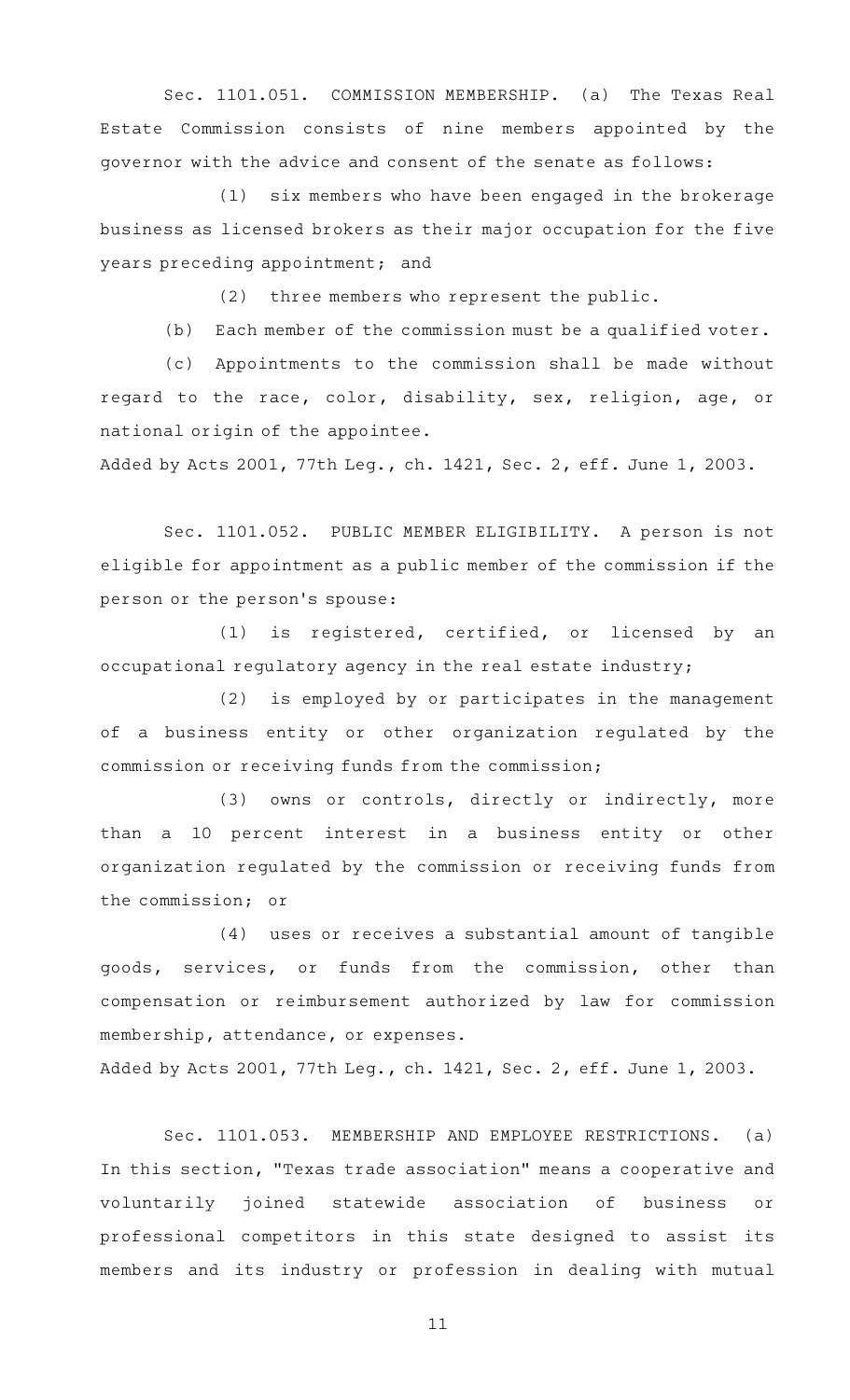business or professional problems and in promoting their common interest.

(b) A person may not be a member of the commission and may not be a commission employee employed in a "bona fide executive, administrative, or professional capacity," as that phrase is used for purposes of establishing an exemption to the overtime provisions of the federal Fair Labor Standards Act of 1938 (29 U.S.C. Section 201 et seq.) if:

 $(1)$  the person is an officer, employee, or paid consultant of a Texas trade association in the real estate industry; or

(2) the person's spouse is an officer, manager, or paid consultant of a Texas trade association in the real estate industry.

(c) A person may not serve as a commission member or act as the general counsel to the commission if the person is required to register as a lobbyist under Chapter [305,](https://statutes.capitol.texas.gov/GetStatute.aspx?Code=GV&Value=305) Government Code, because of the person's activities for compensation on behalf of a profession related to the operation of the commission.

Added by Acts 2001, 77th Leg., ch. 1421, Sec. 2, eff. June 1, 2003. Amended by:

Acts 2007, 80th Leg., R.S., Ch. 1411 (S.B. [914](http://www.legis.state.tx.us/tlodocs/80R/billtext/html/SB00914F.HTM)), Sec. 3, eff. September 1, 2007.

Sec. 1101.054. OFFICIAL OATH. Not later than the 15th day after the date of appointment, each appointee must take the constitutional oath of office.

Added by Acts 2001, 77th Leg., ch. 1421, Sec. 2, eff. June 1, 2003. Amended by Acts 2003, 78th Leg., ch. 285, Sec. 27, eff. Sept. 1, 2003.

Sec. 1101.055. TERMS; VACANCY. (a) Commission members serve staggered six-year terms, with the terms of three members expiring January 31 of each odd-numbered year.

(b) If a vacancy occurs during a member's term, the governor shall appoint a person to fill the unexpired term. Added by Acts 2001, 77th Leg., ch. 1421, Sec. 2, eff. June 1, 2003.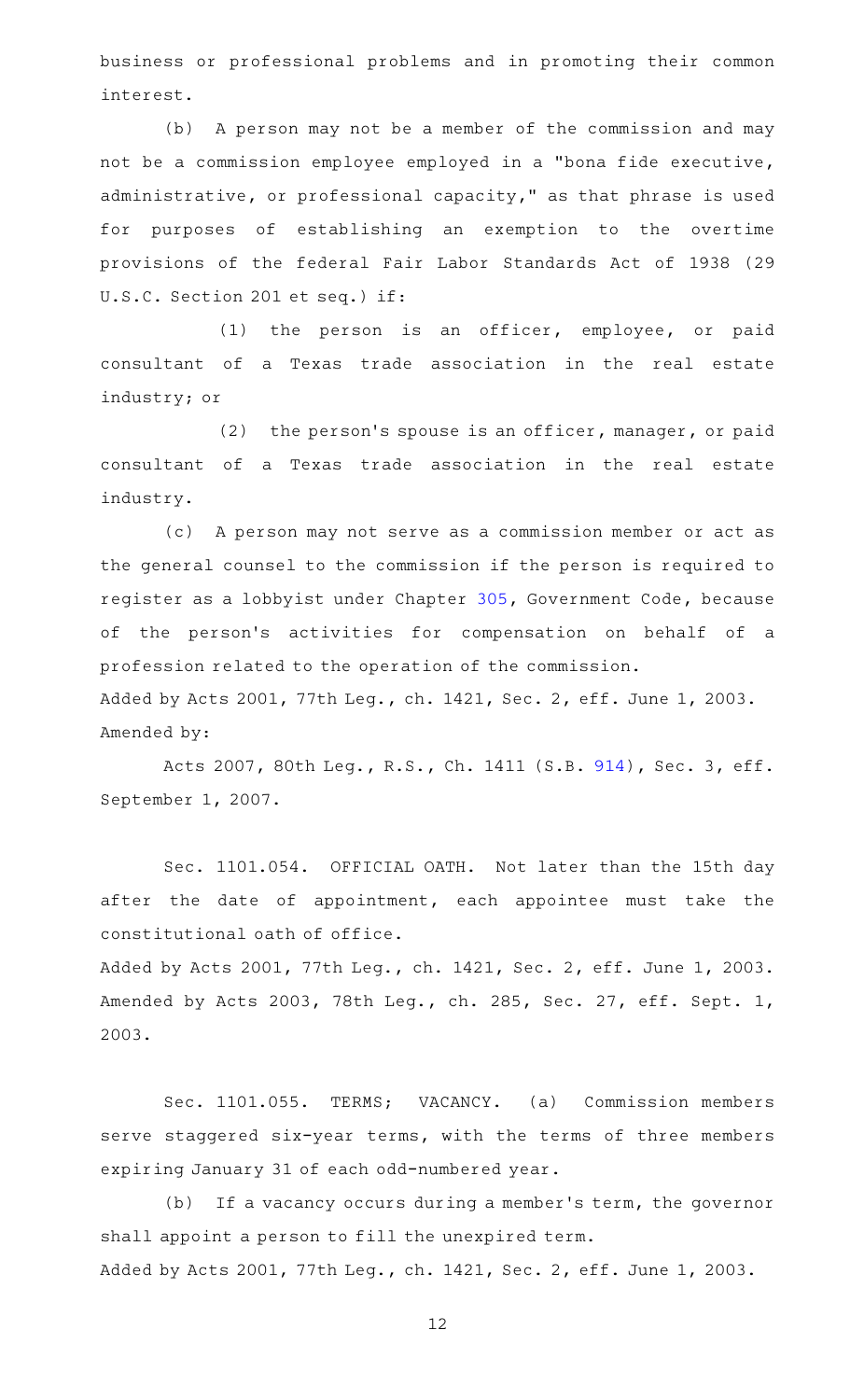Sec. 1101.056. OFFICERS. (a) The governor shall designate a commission member who is a licensed broker as presiding officer. The presiding officer serves in that capacity at the pleasure of the governor.

(b) At a regular meeting in February of each year, the commission shall elect an assistant presiding officer and secretary from its membership.

(c) The presiding officer, assistant presiding officer, and secretary constitute the executive committee of the commission. Added by Acts 2001, 77th Leg., ch. 1421, Sec. 2, eff. June 1, 2003. Amended by:

Acts 2015, 84th Leg., R.S., Ch. 1158 (S.B. [699](http://www.legis.state.tx.us/tlodocs/84R/billtext/html/SB00699F.HTM)), Sec. 7, eff. January 1, 2016.

Sec. 1101.057. GROUNDS FOR REMOVAL. (a) It is a ground for removal from the commission that a member:

 $(1)$  does not have at the time of appointment the qualifications required by Section [1101.051\(](https://statutes.capitol.texas.gov/GetStatute.aspx?Code=OC&Value=1101.051)a) or (b) or [1101.052](https://statutes.capitol.texas.gov/GetStatute.aspx?Code=OC&Value=1101.052);

(2) does not maintain during service on the commission the qualifications required by Section [1101.051](https://statutes.capitol.texas.gov/GetStatute.aspx?Code=OC&Value=1101.051)(a) or (b) or [1101.052](https://statutes.capitol.texas.gov/GetStatute.aspx?Code=OC&Value=1101.052);

(3) is ineligible for membership under Section [1101.053](https://statutes.capitol.texas.gov/GetStatute.aspx?Code=OC&Value=1101.053);

(4) cannot discharge the member's duties for a substantial part of the member 's term; or

(5) is absent from more than half of the regularly scheduled commission meetings that the member is eligible to attend during each calendar year, unless the absence is excused by majority vote of the commission.

(b) The validity of an action of the commission is not affected by the fact that it is taken when a ground for removal of a commission member exists.

(c) If the executive director has knowledge that a potential ground for removal exists, the executive director shall notify the presiding officer of the commission of the potential ground. The presiding officer shall then notify the governor and the attorney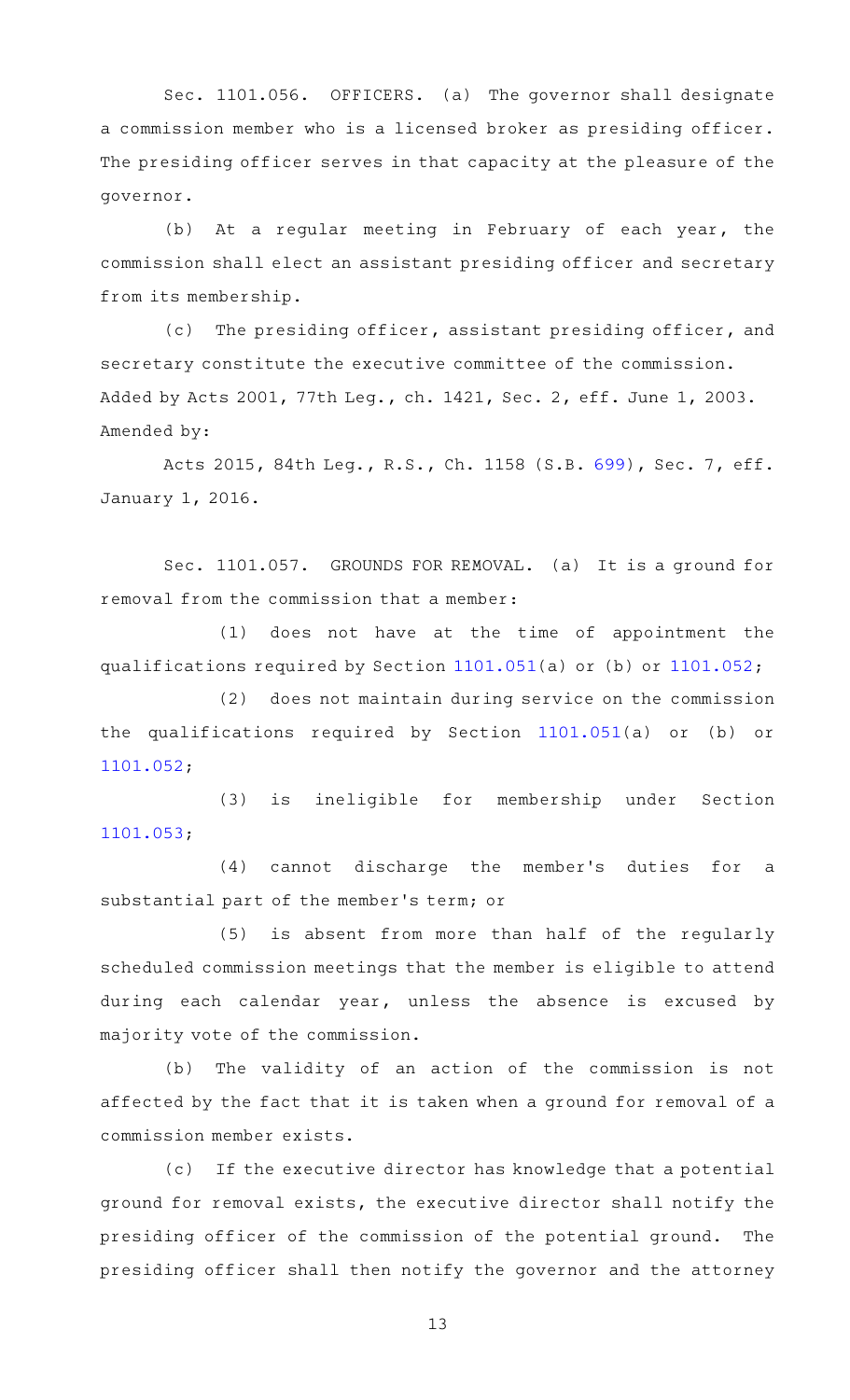general that a potential ground for removal exists. If the potential ground for removal involves the presiding officer, the executive director shall notify the next highest ranking officer of the commission, who shall then notify the governor and the attorney general that a potential ground for removal exists. Added by Acts 2001, 77th Leg., ch. 1421, Sec. 2, eff. June 1, 2003.

Amended by:

Acts 2007, 80th Leg., R.S., Ch. 297 (H.B. [1530](http://www.legis.state.tx.us/tlodocs/80R/billtext/html/HB01530F.HTM)), Sec. 2, eff. September 1, 2007.

Acts 2007, 80th Leg., R.S., Ch. 1411 (S.B. [914](http://www.legis.state.tx.us/tlodocs/80R/billtext/html/SB00914F.HTM)), Sec. 4, eff. September 1, 2007.

Acts 2015, 84th Leg., R.S., Ch. 1158 (S.B. [699](http://www.legis.state.tx.us/tlodocs/84R/billtext/html/SB00699F.HTM)), Sec. 8, eff. January 1, 2016.

Sec. 1101.058. PER DIEM; REIMBURSEMENT. (a) A commission member is entitled to receive:

(1) \$75 for each day the member performs the member's official duties; and

(2) reimbursement for actual and necessary expenses incurred in performing the member 's official duties.

(b) For purposes of this section, the commission by rule may determine what constitutes a day or actual and necessary expenses. Added by Acts 2001, 77th Leg., ch. 1421, Sec. 2, eff. June 1, 2003. Amended by:

Acts 2015, 84th Leg., R.S., Ch. 1158 (S.B. [699](http://www.legis.state.tx.us/tlodocs/84R/billtext/html/SB00699F.HTM)), Sec. 9, eff. January 1, 2016.

Sec. 1101.059. TRAINING. (a) A person who is appointed to and qualifies for office as a member of the commission may not vote, deliberate, or be counted as a member in attendance at a meeting of the commission until the person completes a training program that complies with this section.

(b) The training program must provide the person with information regarding:

 $(1)$  the law governing commission operations;

(2) the programs, functions, rules, and budget of the commission;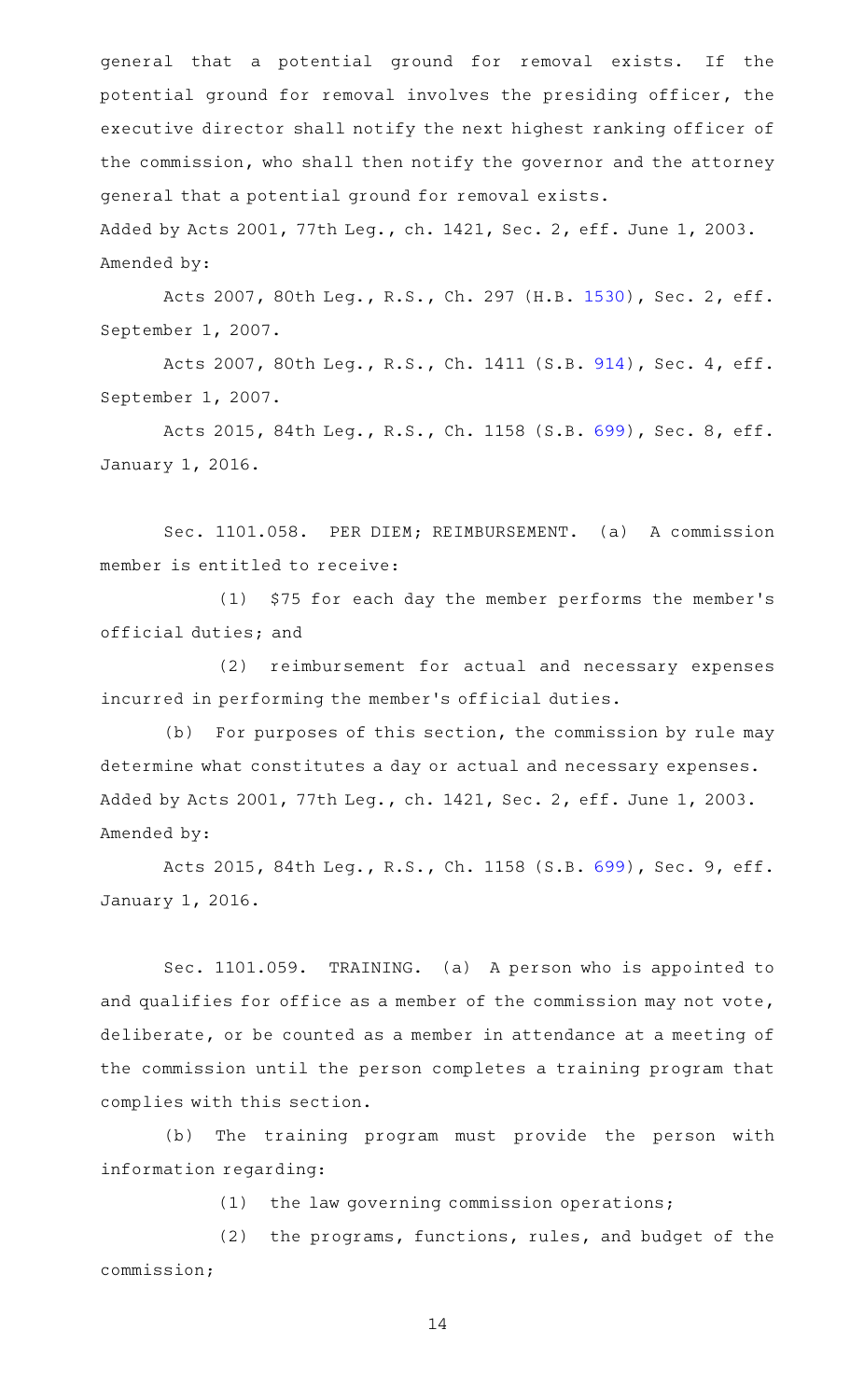(3) the scope of and limitations on the rulemaking authority of the commission;

(4) the types of commission rules, interpretations, and enforcement actions that may implicate federal antitrust law by limiting competition or impacting prices charged by persons engaged in a profession or business the commission regulates, including any rule, interpretation, or enforcement action that:

(A) regulates the scope of practice of persons in a profession or business the commission regulates;

(B) restricts advertising by persons in a profession or business the commission regulates;

(C) affects the price of goods or services provided by persons in a profession or business the commission regulates; or

(D) restricts participation in a profession or business the commission regulates;

(5) the results of the most recent formal audit of the commission;

 $(6)$  the requirements of:

(A) laws relating to open meetings, public information, administrative procedure, and disclosure of conflicts of interest; and

(B) other laws applicable to members of a state policymaking body in performing their duties; and

(7) any applicable ethics policies adopted by the commission or the Texas Ethics Commission.

(c)AAA person appointed to the commission is entitled to reimbursement, as provided by the General Appropriations Act, for the travel expenses incurred in attending the training program regardless of whether the attendance at the program occurs before or after the person qualifies for office.

(d) The executive director of the commission shall create a training manual that includes the information required by Subsection (b). The executive director shall distribute a copy of the training manual annually to each member of the commission. Each member of the commission shall sign and submit to the executive director a statement acknowledging that the member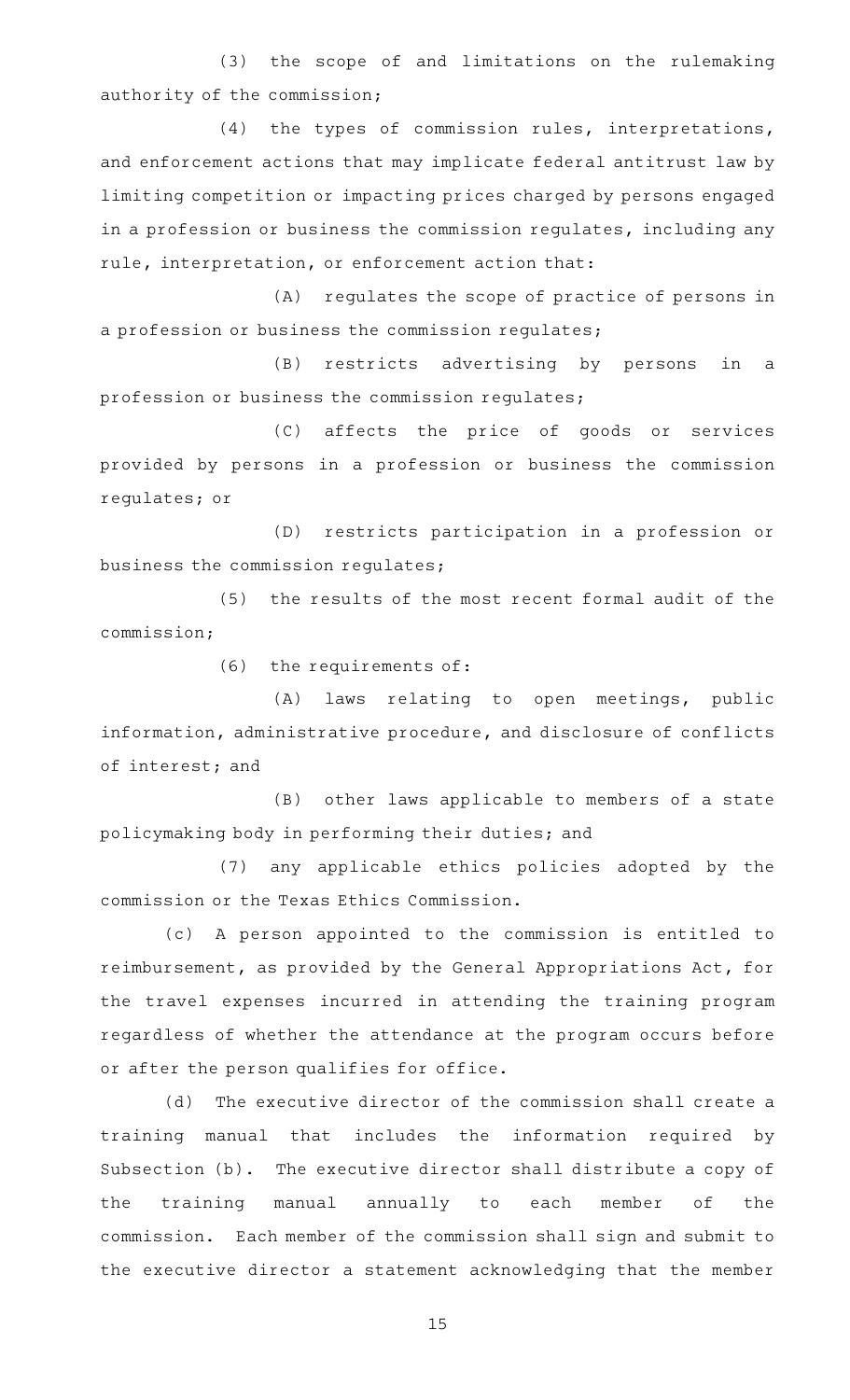received and has reviewed the training manual.

Added by Acts 2007, 80th Leg., R.S., Ch. 1411 (S.B. [914](http://www.legis.state.tx.us/tlodocs/80R/billtext/html/SB00914F.HTM)), Sec. 5, eff. September 1, 2007.

Amended by:

Acts 2011, 82nd Leg., R.S., Ch. 1333 (S.B. [1000](http://www.legis.state.tx.us/tlodocs/82R/billtext/html/SB01000F.HTM)), Sec. 2, eff. September 1, 2011.

Acts 2019, 86th Leg., R.S., Ch. 334 (S.B. [624](http://www.legis.state.tx.us/tlodocs/86R/billtext/html/SB00624F.HTM)), Sec. 2, eff. September 1, 2019.

Sec. 1101.060. QUASI-JUDICIAL IMMUNITY. A member of the commission is entitled to quasi-judicial immunity from suit for an action that:

 $(1)$  is taken as a member of the commission; and

 $(2)$  is in compliance with the law.

Added by Acts 2015, 84th Leg., R.S., Ch. 1158 (S.B. [699\)](http://www.legis.state.tx.us/tlodocs/84R/billtext/html/SB00699F.HTM), Sec. 10, eff. January 1, 2016.

Sec. 1101.061. EDUCATIONAL PRESENTATIONS. (a) A member of the commission or a commission employee may make a presentation to a group of license holders for which the license holders may receive credit under Section [1101.455.](https://statutes.capitol.texas.gov/GetStatute.aspx?Code=OC&Value=1101.455) The commission member or employee may not receive compensation for the presentation.

(b) Notwithstanding Subsection (a), a commission member or employee may receive reimbursement for reasonable travel expenses. Added by Acts 2015, 84th Leg., R.S., Ch. 1158 (S.B. [699\)](http://www.legis.state.tx.us/tlodocs/84R/billtext/html/SB00699F.HTM), Sec. 10, eff. January 1, 2016.

SUBCHAPTER C. EXECUTIVE DIRECTOR AND OTHER COMMISSION PERSONNEL

Sec. 1101.101. EXECUTIVE DIRECTOR AND OTHER PERSONNEL. (a) The commission shall appoint an executive director.

(b) The commission may designate a subordinate officer as deputy executive director to act for the executive director in the executive director 's absence.

(c) The commission may employ other subordinate officers and employees necessary to administer and enforce this chapter and Chapter [1102,](https://statutes.capitol.texas.gov/GetStatute.aspx?Code=OC&Value=1102) including a general counsel, attorneys,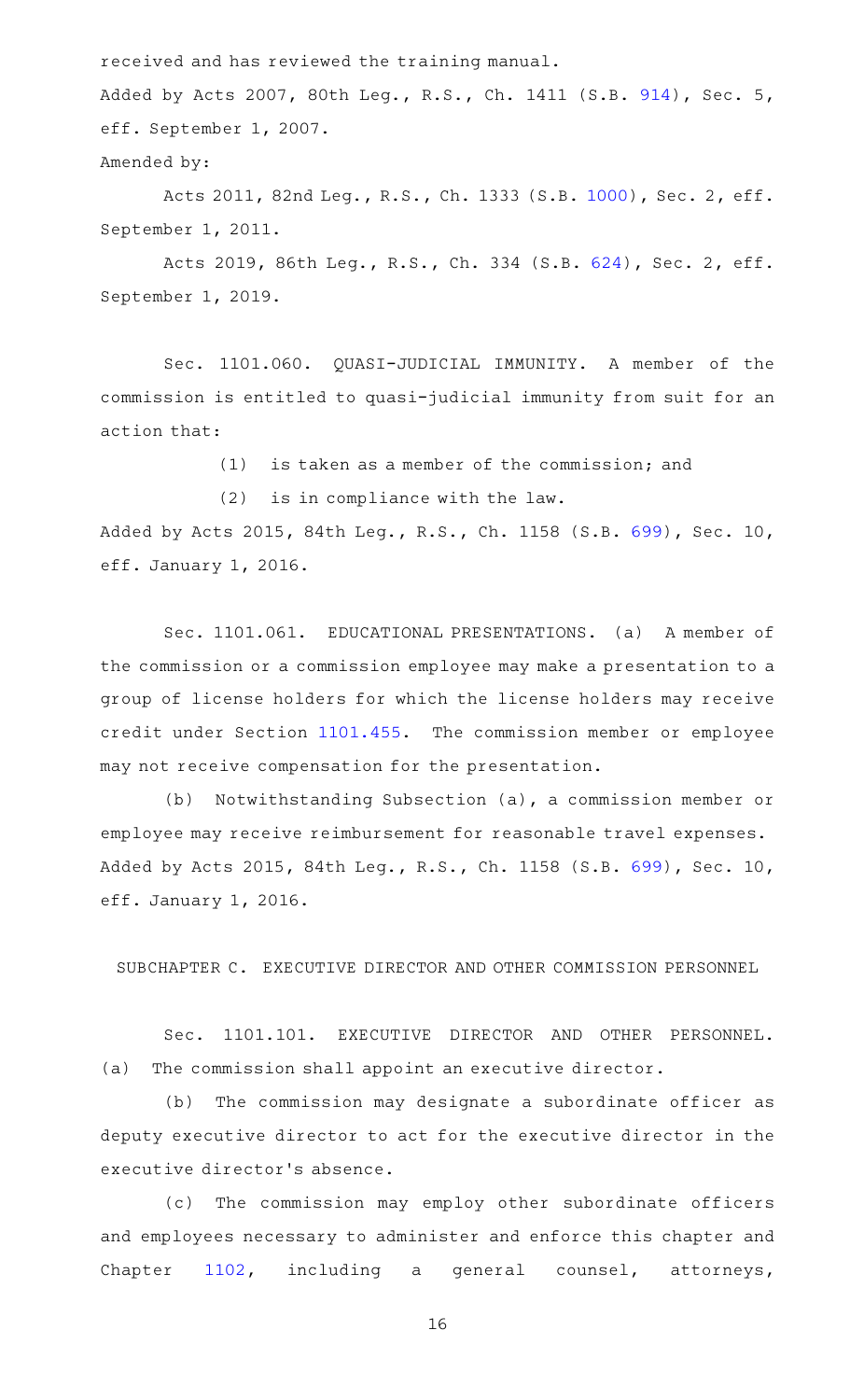investigators, and support staff.

(d) The commission shall determine the salaries of the executive director, officers, and employees of the commission. Added by Acts 2001, 77th Leg., ch. 1421, Sec. 2, eff. June 1, 2003. Amended by:

Acts 2015, 84th Leg., R.S., Ch. 1158 (S.B. [699\)](http://www.legis.state.tx.us/tlodocs/84R/billtext/html/SB00699F.HTM), Sec. 12, eff. January 1, 2016.

Acts 2015, 84th Leg., R.S., Ch. 1158 (S.B. [699\)](http://www.legis.state.tx.us/tlodocs/84R/billtext/html/SB00699F.HTM), Sec. 13, eff. January 1, 2016.

Sec. 1101.102. DIVISION OF RESPONSIBILITIES. The commission shall develop and implement policies that clearly separate the policymaking responsibilities of the commission and the management responsibilities of the executive director and the staff of the commission.

Added by Acts 2001, 77th Leg., ch. 1421, Sec. 2, eff. June 1, 2003. Amended by:

Acts 2007, 80th Leg., R.S., Ch. 1411 (S.B. [914](http://www.legis.state.tx.us/tlodocs/80R/billtext/html/SB00914F.HTM)), Sec. 7, eff. September 1, 2007.

Acts 2015, 84th Leg., R.S., Ch. 1158 (S.B. [699\)](http://www.legis.state.tx.us/tlodocs/84R/billtext/html/SB00699F.HTM), Sec. 14, eff. January 1, 2016.

Sec. 1101.103. CODE OF ETHICS; STANDARDS OF CONDUCT. Each member, officer, employee, and agent of the commission is subject to the code of ethics and standards of conduct imposed by Chapter [572,](https://statutes.capitol.texas.gov/GetStatute.aspx?Code=GV&Value=572) Government Code.

Added by Acts 2001, 77th Leg., ch. 1421, Sec. 2, eff. June 1, 2003.

Sec. 1101.104. QUALIFICATIONS AND STANDARDS OF CONDUCT INFORMATION. The commission shall provide, as often as necessary, to its members and employees information regarding their:

(1) qualifications for office or employment under this chapter and Chapter [1102;](https://statutes.capitol.texas.gov/GetStatute.aspx?Code=OC&Value=1102) and

(2) responsibilities under applicable laws relating to standards of conduct for state officers or employees. Added by Acts 2001, 77th Leg., ch. 1421, Sec. 2, eff. June 1, 2003.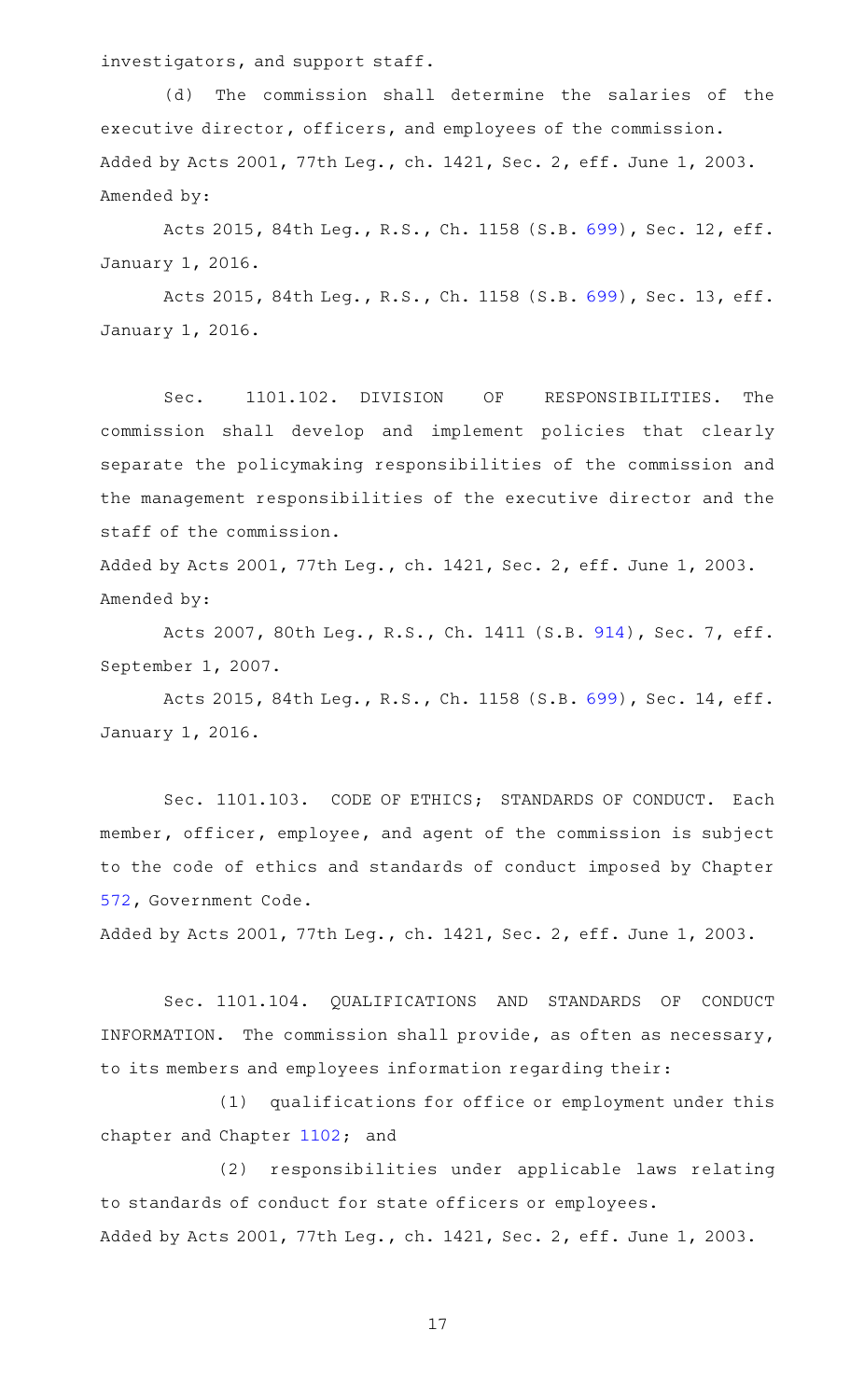Sec. 1101.105. CAREER DEVELOPMENT PROGRAM; PERFORMANCE  $EVALUATIONS.$  (a) The executive director or the executive director 's designee shall develop an intra-agency career development program. The program must require intra-agency postings of all nonentry level positions concurrently with any public posting.

(b) The executive director or the executive director's designee shall develop a system of annual performance evaluations. All merit pay for commission employees must be based on the system established under this subsection. Added by Acts 2001, 77th Leg., ch. 1421, Sec. 2, eff. June 1, 2003. Amended by:

Acts 2015, 84th Leg., R.S., Ch. 1158 (S.B. [699\)](http://www.legis.state.tx.us/tlodocs/84R/billtext/html/SB00699F.HTM), Sec. 15, eff. January 1, 2016.

Sec. 1101.106. EQUAL EMPLOYMENT OPPORTUNITY POLICY; REPORT. (a) The executive director or the executive director's designee shall prepare and maintain a written policy statement to ensure implementation of an equal employment opportunity program under which all personnel transactions are made without regard to race, color, disability, sex, religion, age, or national origin. The policy statement must include:

(1) personnel policies, including policies relating to recruitment, evaluation, selection, appointment, training, and promotion of personnel;

(2) a comprehensive analysis of the commission workforce that meets federal and state guidelines;

(3) procedures by which a determination can be made of significant underuse in the commission workforce of all persons for whom federal or state guidelines encourage a more equitable balance; and

(4) reasonable methods to appropriately address those areas of underuse.

(b) A policy statement prepared under Subsection (a) must:

 $(1)$  cover a two-year period; and

(2) be updated with each strategic plan filed as required by Chapter [2056,](https://statutes.capitol.texas.gov/GetStatute.aspx?Code=GV&Value=2056) Government Code.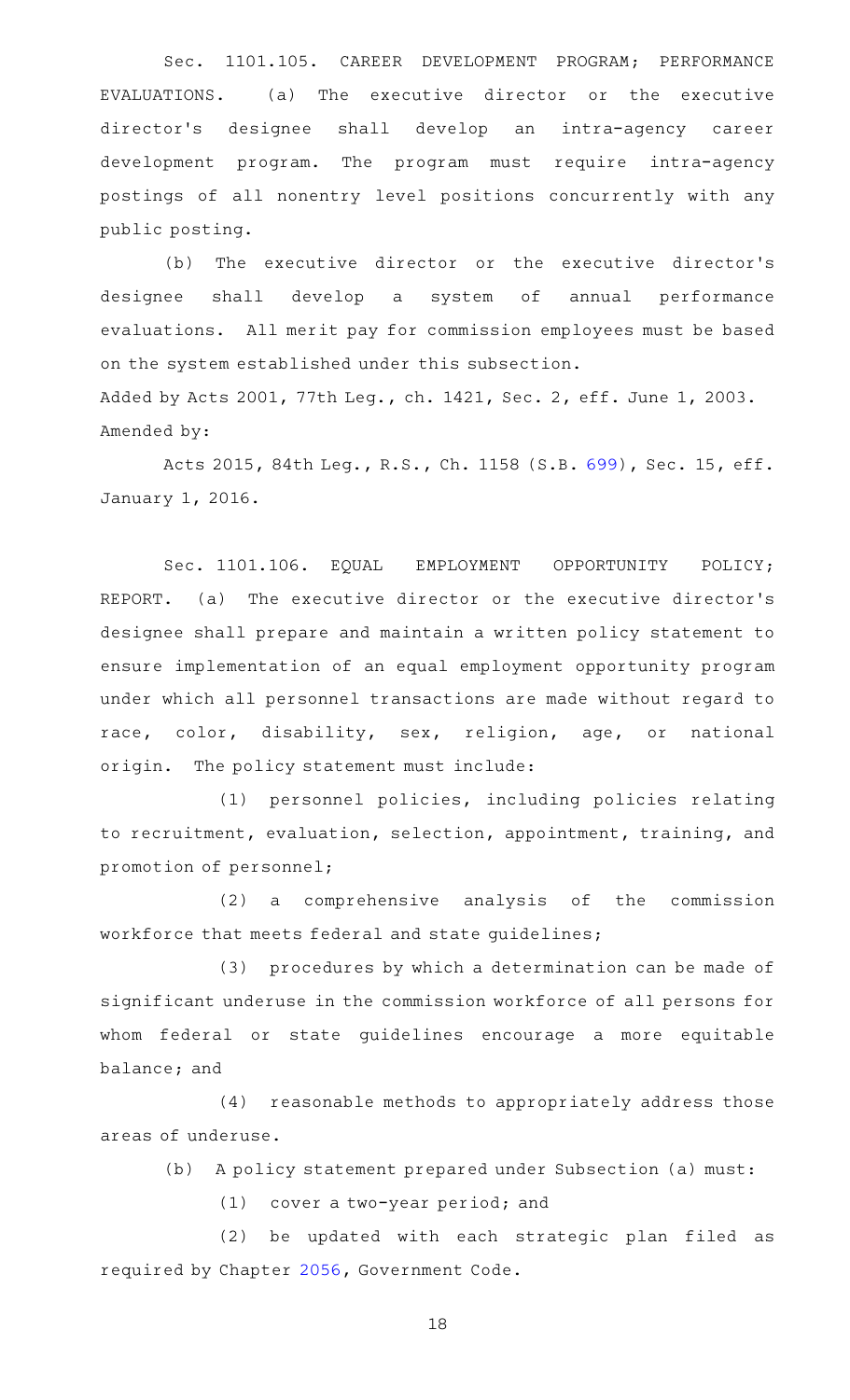(c) Repealed by Acts 2015, 84th Leg., R.S., Ch. 1158, Sec. 92, eff. January 1, 2016.

Added by Acts 2001, 77th Leg., ch. 1421, Sec. 2, eff. June 1, 2003. Amended by:

Acts 2015, 84th Leg., R.S., Ch. 1158 (S.B. [699\)](http://www.legis.state.tx.us/tlodocs/84R/billtext/html/SB00699F.HTM), Sec. 16, eff. January 1, 2016.

Acts 2015, 84th Leg., R.S., Ch. 1158 (S.B. [699\)](http://www.legis.state.tx.us/tlodocs/84R/billtext/html/SB00699F.HTM), Sec. 92, eff. January 1, 2016.

SUBCHAPTER D. COMMISSION POWERS AND DUTIES

Sec. 1101.151. GENERAL POWERS AND DUTIES OF COMMISSION. (a) The commission shall:

(1) administer this chapter and Chapter [1102;](https://statutes.capitol.texas.gov/GetStatute.aspx?Code=OC&Value=1102)

(2) adopt rules and establish standards relating to permissible forms of advertising by a license holder acting as a residential rental locator;

(3) maintain a registry of certificate holders; and

 $(4)$  design and adopt a seal.

 $(b)$  The commission may:

(1) adopt and enforce rules necessary to administer this chapter and Chapter [1102;](https://statutes.capitol.texas.gov/GetStatute.aspx?Code=OC&Value=1102) and

(2) establish standards of conduct and ethics for persons licensed under this chapter and Chapter [1102](https://statutes.capitol.texas.gov/GetStatute.aspx?Code=OC&Value=1102) to:

(A) fulfill the purposes of this chapter and Chapter [1102](https://statutes.capitol.texas.gov/GetStatute.aspx?Code=OC&Value=1102); and

(B) ensure compliance with this chapter and Chapter [1102](https://statutes.capitol.texas.gov/GetStatute.aspx?Code=OC&Value=1102).

Added by Acts 2001, 77th Leg., ch. 1421, Sec. 2, eff. June 1, 2003. Amended by:

Acts 2007, 80th Leg., R.S., Ch. 1411 (S.B. [914](http://www.legis.state.tx.us/tlodocs/80R/billtext/html/SB00914F.HTM)), Sec. 8, eff. September 1, 2007.

Sec. 1101.152. FEES. (a) The commission shall adopt rules to charge and collect fees in amounts reasonable and necessary to cover the costs of administering this chapter, including a fee for:

(1) filing an original application for a broker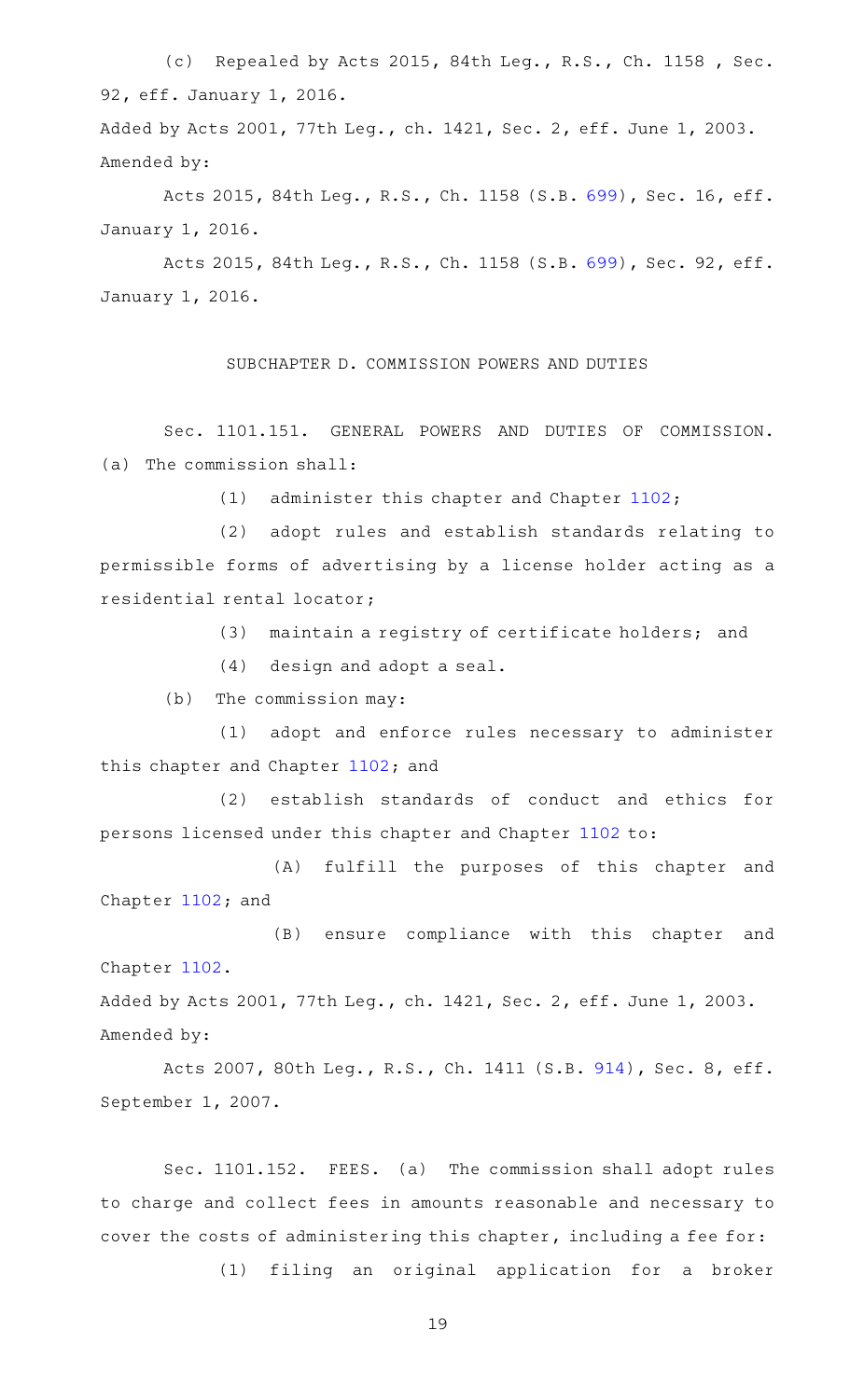license;

- (2) renewal of a broker license;
- (3) filing an original application for a sales agent

license;

- $(4)$  renewal of a sales agent license;
- (5) registration as an easement or right-of-way agent;
- (6) filing an application for a license examination;

(7) filing a request for a change of place of business, change of name, return to active status, or change of sponsoring broker;

(8) filing a request to replace a lost or destroyed license or certificate of registration;

(9) filing an application for approval of an education program under Subchapter G;

(10) annual operation of an education program under Subchapter G;

(11) transcript evaluation;

 $(12)$  preparing a license or registration history;

(13) filing a request for a determination of fitness to engage in a profession the commission regulates; and

(14) conducting a criminal history check for issuing or renewing a license.

(b) The commission shall adopt rules to set and collect fees in amounts reasonable and necessary to cover the costs of implementing the continuing education requirements for license holders, including a fee for:

(1) an application for approval of a continuing education provider; and

(2) an application for approval of a continuing education course of study.

Added by Acts 2001, 77th Leg., ch. 1421, Sec. 2, eff. June 1, 2003. Amended by Acts 2003, 78th Leg., ch. 15, Sec. 1, 2, eff. Sept. 1, 2003.

# Amended by:

Acts 2005, 79th Leg., Ch. 825 (S.B. [810\)](http://www.legis.state.tx.us/tlodocs/79R/billtext/html/SB00810F.HTM), Sec. 1, eff. September 1, 2005.

Acts 2007, 80th Leg., R.S., Ch. 297 (H.B. [1530](http://www.legis.state.tx.us/tlodocs/80R/billtext/html/HB01530F.HTM)), Sec. 3, eff.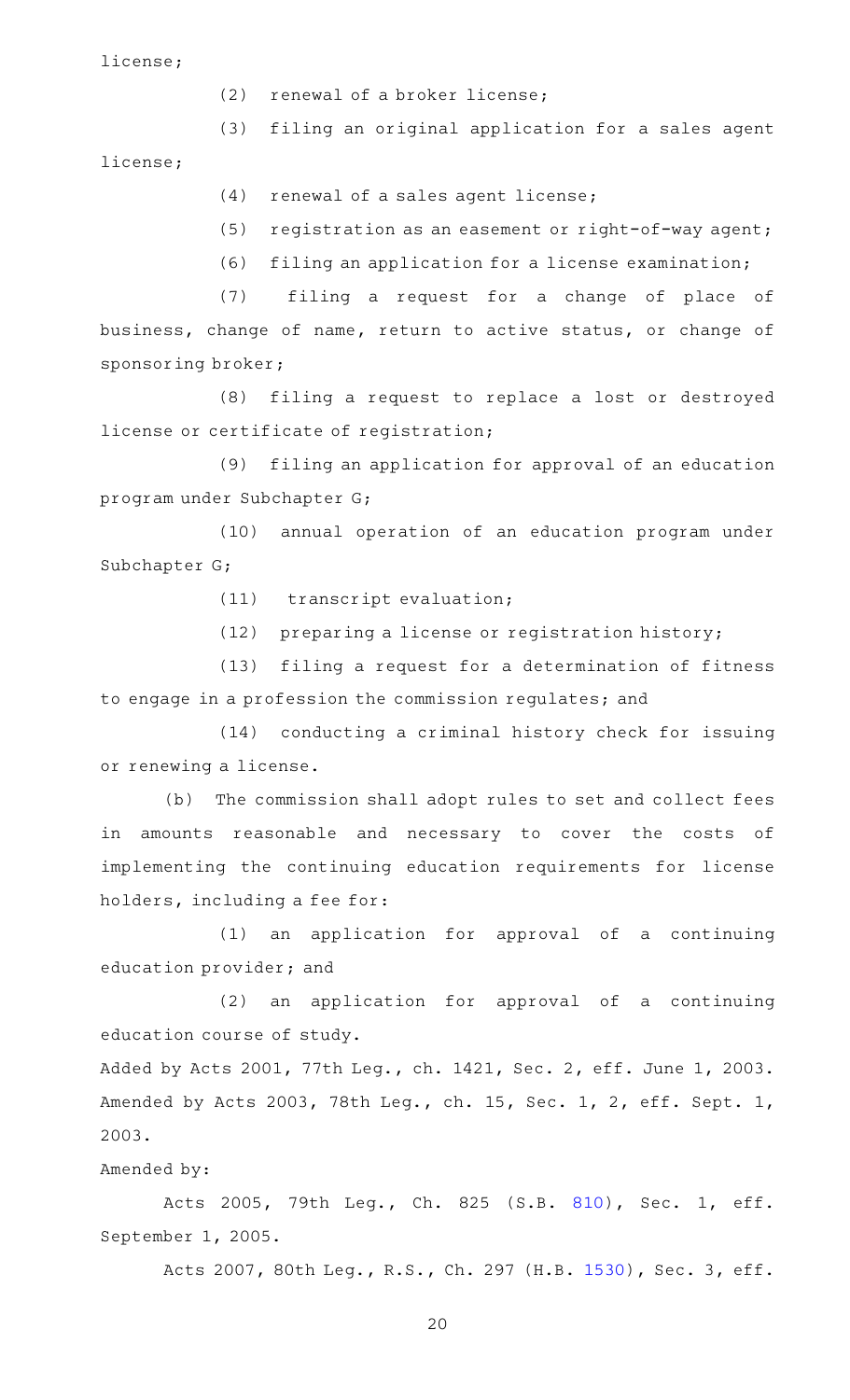September 1, 2007.

Acts 2007, 80th Leg., R.S., Ch. 1411 (S.B. [914](http://www.legis.state.tx.us/tlodocs/80R/billtext/html/SB00914F.HTM)), Sec. 9, eff. September 1, 2007.

Acts 2009, 81st Leg., R.S., Ch. 23 (S.B. [862](http://www.legis.state.tx.us/tlodocs/81R/billtext/html/SB00862F.HTM)), Sec. 1, eff. May 12, 2009.

Acts 2009, 81st Leg., R.S., Ch. 23 (S.B. [862](http://www.legis.state.tx.us/tlodocs/81R/billtext/html/SB00862F.HTM)), Sec. 2, eff. May 12, 2009.

Acts 2015, 84th Leg., R.S., Ch. 1158 (S.B. [699\)](http://www.legis.state.tx.us/tlodocs/84R/billtext/html/SB00699F.HTM), Sec. 17, eff. January 1, 2016.

Acts 2015, 84th Leg., R.S., Ch. 1158 (S.B. [699\)](http://www.legis.state.tx.us/tlodocs/84R/billtext/html/SB00699F.HTM), Sec. 92, eff. January 1, 2016.

Acts 2019, 86th Leg., R.S., Ch. 334 (S.B. [624](http://www.legis.state.tx.us/tlodocs/86R/billtext/html/SB00624F.HTM)), Sec. 3, eff. September 1, 2019.

Sec. 1101.154. ADDITIONAL FEE: TEXAS REAL ESTATE RESEARCH CENTER. (a) The fee for the issuance or renewal of  $a$ :

(1) broker license is the amount of the fee set under Section [1101.152](https://statutes.capitol.texas.gov/GetStatute.aspx?Code=OC&Value=1101.152) and an additional \$70 fee;

(2) sales agent license is the amount of the fee set under Section [1101.152](https://statutes.capitol.texas.gov/GetStatute.aspx?Code=OC&Value=1101.152) and an additional \$20 fee; and

(3) certificate of registration is the amount of the fee set under Section [1101.152](https://statutes.capitol.texas.gov/GetStatute.aspx?Code=OC&Value=1101.152) and an additional \$20 fee.

(b) The commission shall transmit, not less than quarterly, the additional fees collected under Subsection (a) to Texas A&M University for deposit in a separate banking account that may be appropriated only to support, maintain, and carry out the purposes, objectives, and duties of the Texas Real Estate Research Center. Added by Acts 2001, 77th Leg., ch. 1421, Sec. 2, eff. June 1, 2003. Amended by:

Acts 2009, 81st Leg., R.S., Ch. 23 (S.B. [862](http://www.legis.state.tx.us/tlodocs/81R/billtext/html/SB00862F.HTM)), Sec. 4, eff. May 12, 2009.

Acts 2015, 84th Leg., R.S., Ch. 448 (H.B. [7](http://www.legis.state.tx.us/tlodocs/84R/billtext/html/HB00007F.HTM)), Sec. 31(k), eff. September 1, 2015.

Acts 2015, 84th Leg., R.S., Ch. 1158 (S.B. [699\)](http://www.legis.state.tx.us/tlodocs/84R/billtext/html/SB00699F.HTM), Sec. 18, eff. September 1, 2015.

Sec. 1101.155. RULES RELATING TO CONTRACT FORMS. (a) The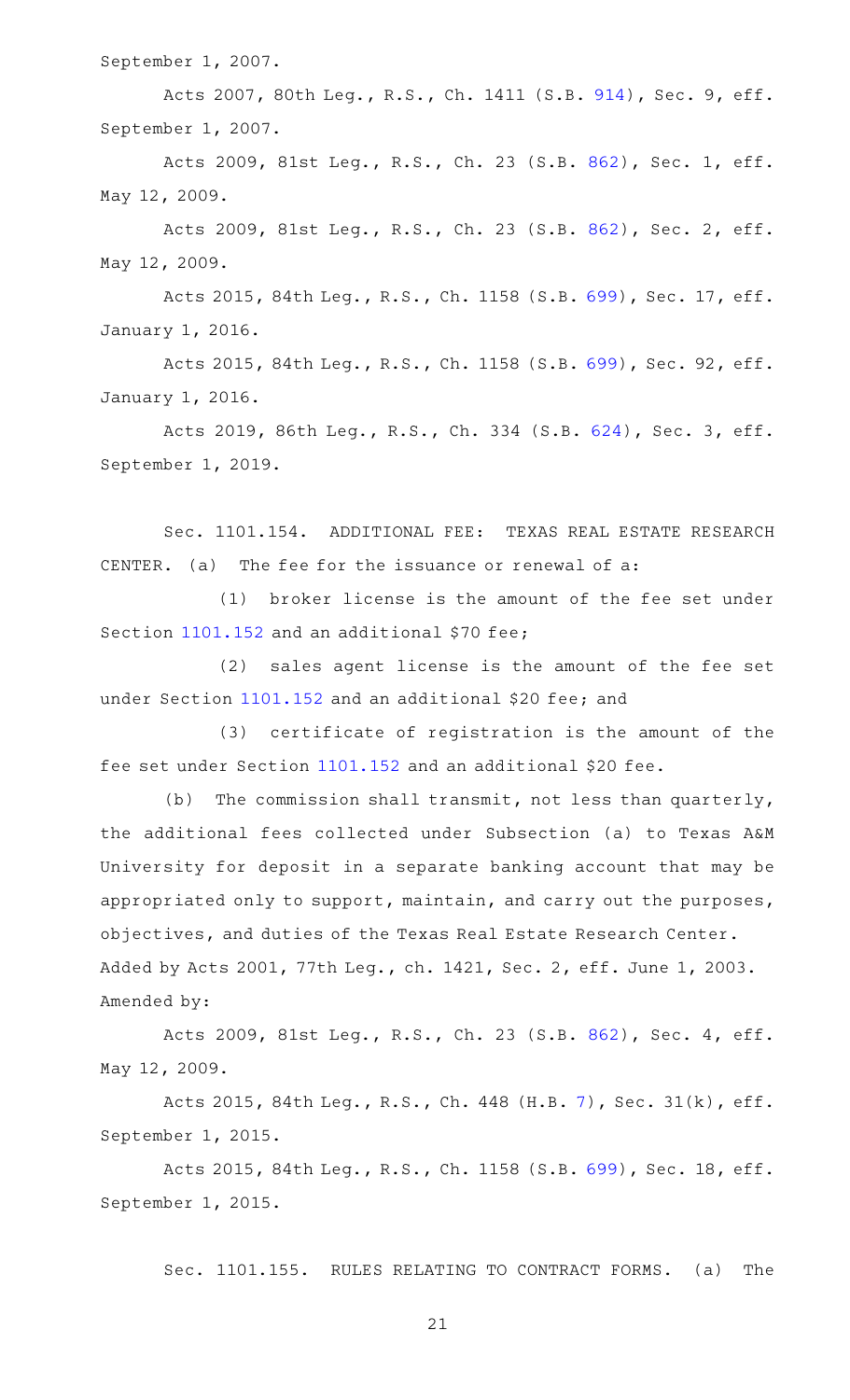commission may adopt rules in the public 's best interest that require license holders to use contract forms prepared by the Texas Real Estate Broker-Lawyer Committee and adopted by the commission.

(b) The commission may not prohibit a license holder from using for the sale, exchange, option, or lease of an interest in real property a contract form that is:

(1) prepared by the property owner; or

(2) prepared by an attorney and required by the property owner.

(c) A listing contract form adopted by the commission that relates to the contractual obligations between a seller of real estate and a license holder acting as an agent for the seller must include:

(1) a provision informing the parties to the contract that real estate commissions are negotiable; and

(2) a provision explaining the availability of Texas coastal natural hazards information important to coastal residents, if that information is appropriate.

Added by Acts 2001, 77th Leg., ch. 1421, Sec. 2, eff. June 1, 2003.

Sec. 1101.156. RULES RESTRICTING ADVERTISING OR COMPETITIVE BIDDING. (a) The commission may not adopt a rule restricting advertising or competitive bidding by a person regulated by the commission except to prohibit a false, misleading, or deceptive practice by the person.

(b) The commission may not include in rules to prohibit false, misleading, or deceptive practices by a person regulated by the commission a rule that:

 $(1)$  restricts the use of any advertising medium;

(2) restricts the person's personal appearance or use of the person's voice in an advertisement;

(3) relates to the size or duration of an advertisement used by the person;

(4) restricts the person's advertisement under an assumed or trade name that is authorized by a law of this state and registered with the commission; or

(5) requires the term "broker," "agent," or a similar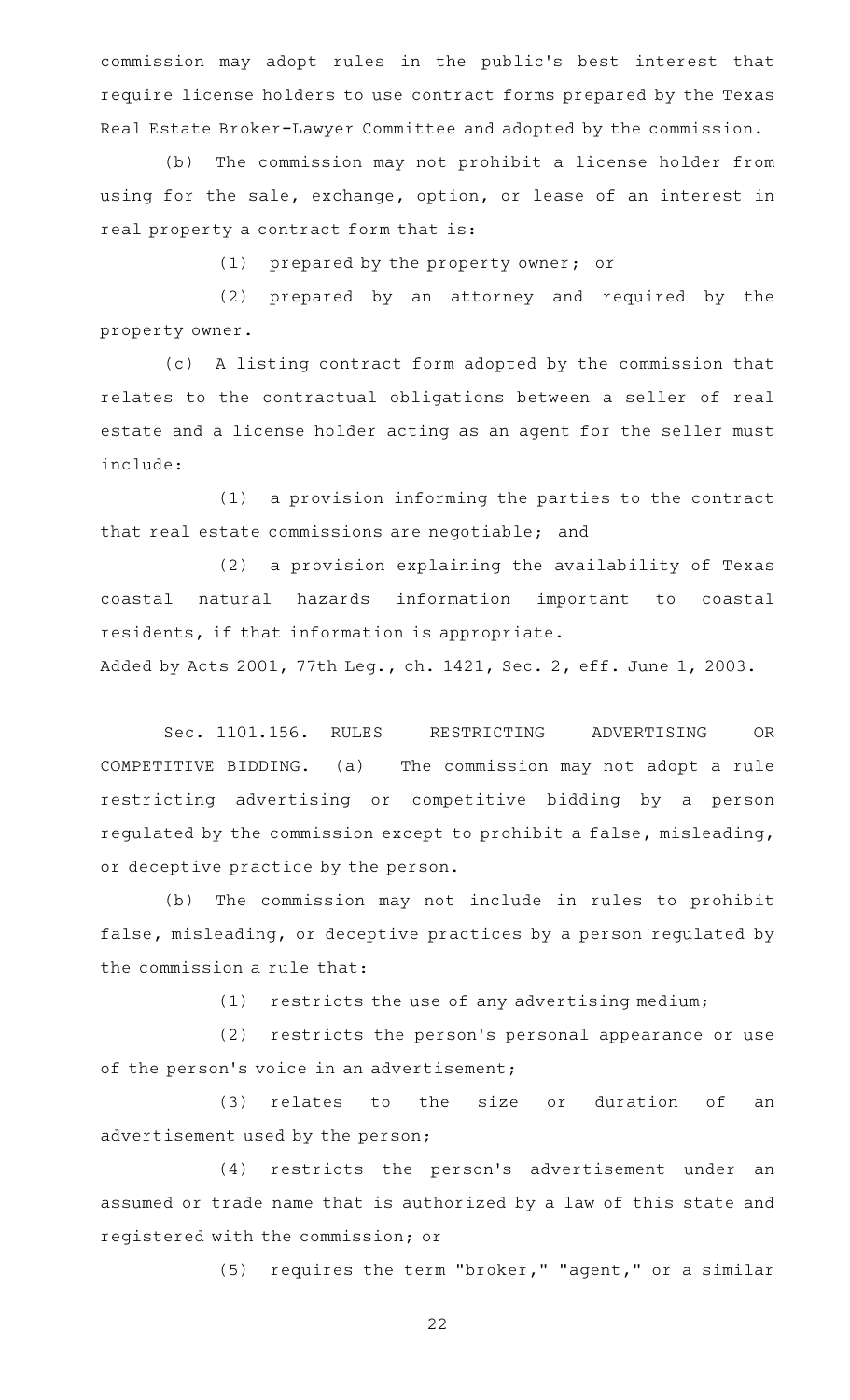designation or term, a reference to the commission, or the person 's license number to be included in the person 's advertisement. Added by Acts 2001, 77th Leg., ch. 1421, Sec. 2, eff. June 1, 2003. Amended by:

Acts 2015, 84th Leg., R.S., Ch. 1158 (S.B. [699\)](http://www.legis.state.tx.us/tlodocs/84R/billtext/html/SB00699F.HTM), Sec. 19, eff. January 1, 2016.

Acts 2017, 85th Leg., R.S., Ch. 974 (S.B. [2212](http://www.legis.state.tx.us/tlodocs/85R/billtext/html/SB02212F.HTM)), Sec. 2, eff. September 1, 2017.

Sec. 1101.157. SUBPOENA AUTHORITY. (a) The commission may request and, if necessary, compel by subpoena:

(1) the attendance of witnesses for examination under oath; and

(2) the production for inspection and copying of records, documents, and other evidence relevant to the investigation of an alleged violation of this chapter.

(b) A subpoena may be issued throughout the state and may be served by any person designated by the commission.

(c) If a person fails to comply with a subpoena issued under this section, the commission, acting through the attorney general, may file suit to enforce the subpoena in a district court in Travis County or in the county in which a hearing conducted by the commission may be held.

(d) The court shall order compliance with the subpoena if the court finds that good cause exists to issue the subpoena. Added by Acts 2001, 77th Leg., ch. 1421, Sec. 2, eff. June 1, 2003.

Sec. 1101.158. ADVISORY COMMITTEES. (a) The commission may appoint advisory committees to perform the advisory functions assigned to the committees by the commission. An advisory committee under this section is subject to Section 2110, Government Code.

(b) A member of an advisory committee who is not a member of the commission may not receive compensation for service on the committee. The member may receive reimbursement for actual and necessary expenses incurred in performing committee functions as provided by Section [2110.004,](https://statutes.capitol.texas.gov/GetStatute.aspx?Code=GV&Value=2110.004) Government Code.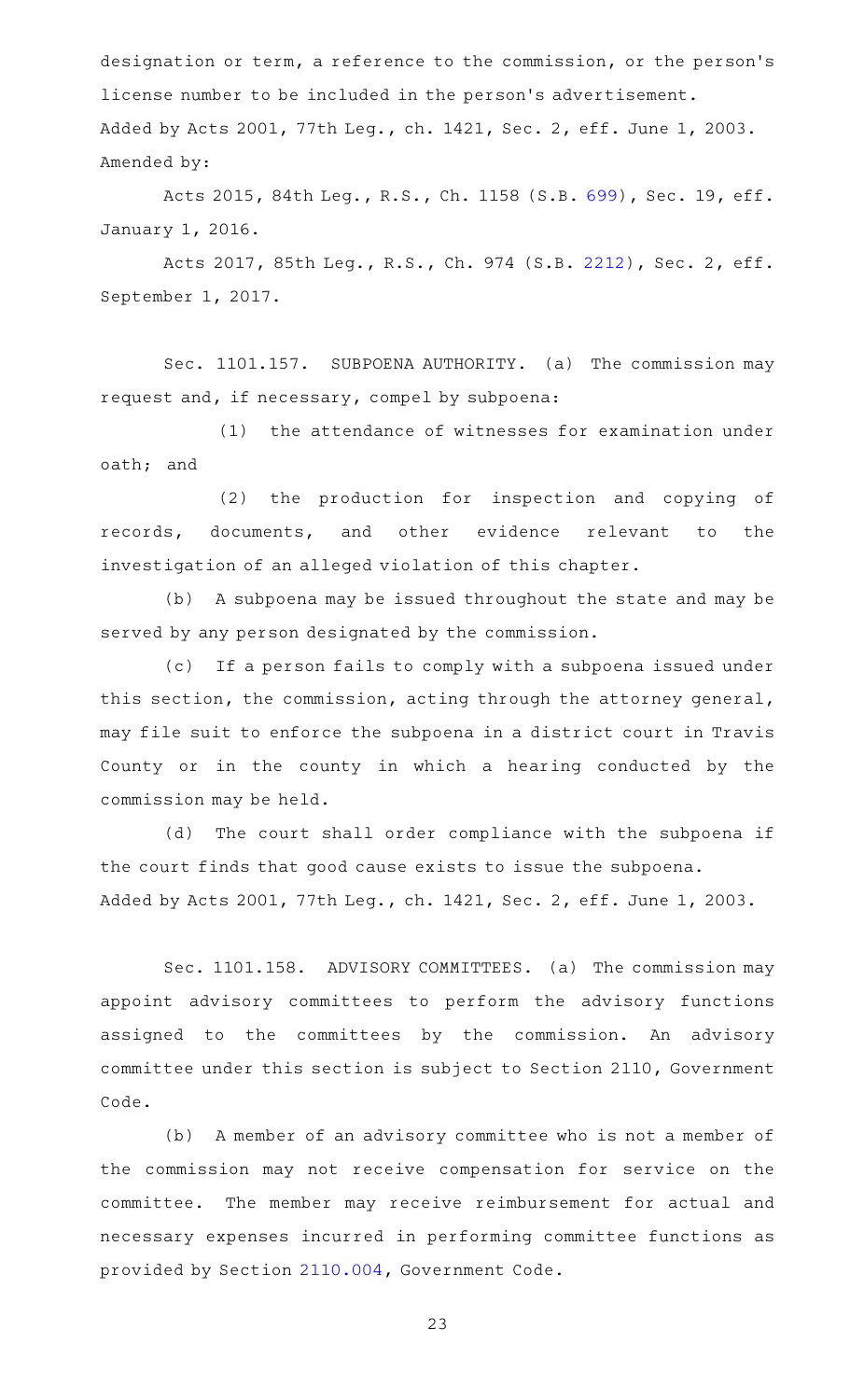(c) A member of an advisory committee serves at the will of the commission.

(d) An advisory committee may hold a meeting by telephone conference call or other video or broadcast technology.

(e) Advisory committee meetings are subject to Chapter [551](https://statutes.capitol.texas.gov/GetStatute.aspx?Code=GV&Value=551), Government Code.

Added by Acts 2007, 80th Leg., R.S., Ch. 1411 (S.B. [914\)](http://www.legis.state.tx.us/tlodocs/80R/billtext/html/SB00914F.HTM), Sec. 10, eff. September 1, 2007.

Sec. 1101.159. USE OF TECHNOLOGY. The commission shall implement a policy requiring the commission to use appropriate technological solutions to improve the commission 's ability to perform its functions. The policy must ensure that the public is able to interact with the commission on the Internet. Added by Acts 2007, 80th Leg., R.S., Ch. 1411 (S.B. [914\)](http://www.legis.state.tx.us/tlodocs/80R/billtext/html/SB00914F.HTM), Sec. 10, eff. September 1, 2007.

Sec. 1101.160. NEGOTIATED RULEMAKING AND ALTERNATIVE DISPUTE RESOLUTION PROCEDURES. (a) The commission shall develop and implement a policy to encourage the use of:

(1) negotiated rulemaking procedures under Chapter [2008](https://statutes.capitol.texas.gov/GetStatute.aspx?Code=GV&Value=2008), Government Code, for the adoption of commission rules; and

(2) appropriate alternative dispute resolution procedures under Chapter [2009,](https://statutes.capitol.texas.gov/GetStatute.aspx?Code=GV&Value=2009) Government Code, to assist in the resolution of internal and external disputes under the commission 's jurisdiction.

(b) The commission's procedures relating to alternative dispute resolution must conform, to the extent possible, to any model guidelines issued by the State Office of Administrative Hearings for the use of alternative dispute resolution by state agencies.

(c) The commission shall designate a trained person to:

(1) coordinate the implementation of the policy adopted under Subsection (a);

(2) serve as a resource for any training needed to implement the procedures for negotiated rulemaking or alternative dispute resolution; and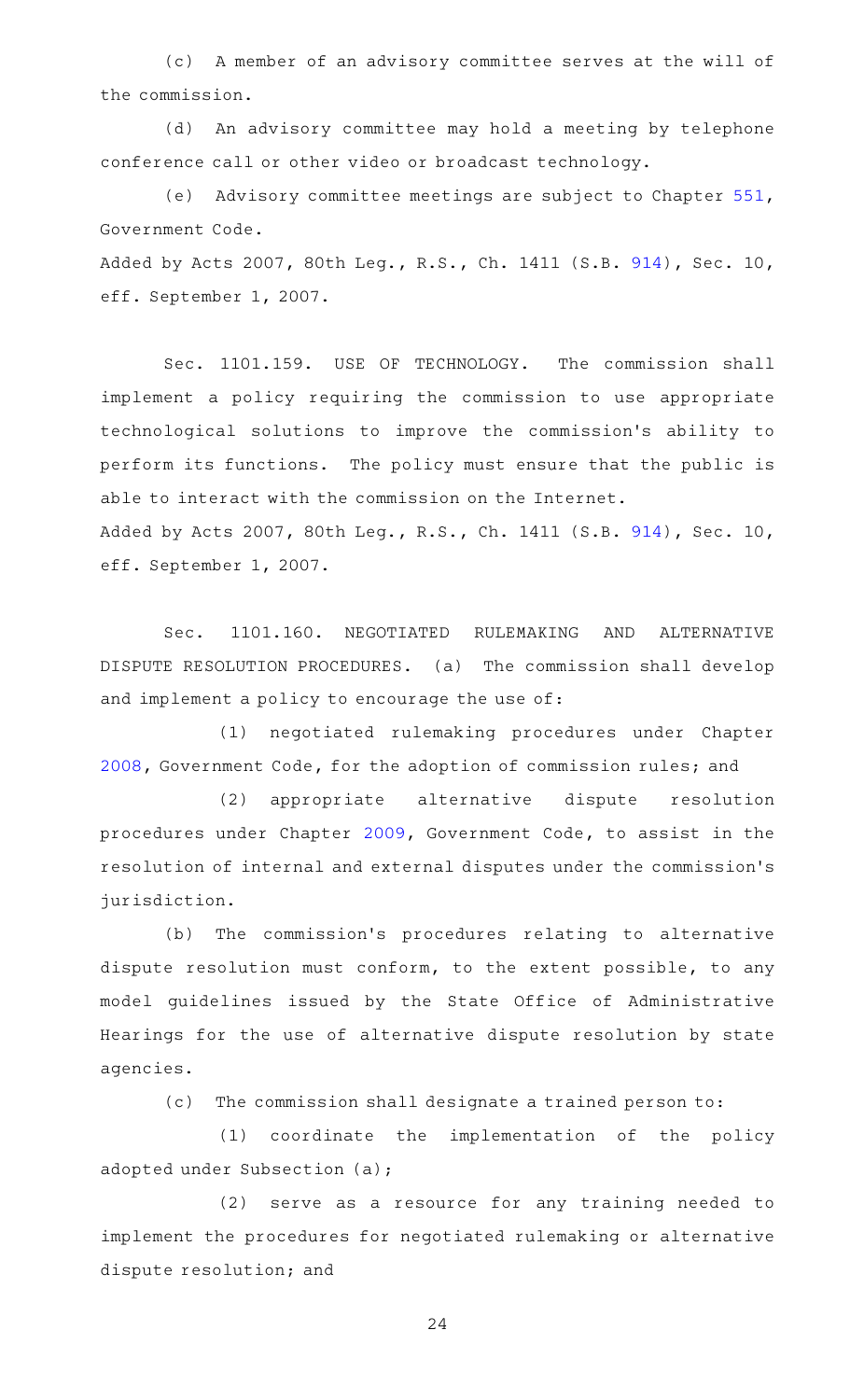(3) collect data concerning the effectiveness of those procedures, as implemented by the commission. Added by Acts 2007, 80th Leg., R.S., Ch. 1411 (S.B. [914\)](http://www.legis.state.tx.us/tlodocs/80R/billtext/html/SB00914F.HTM), Sec. 10, eff. September 1, 2007.

Sec. 1101.161. GIFTS, GRANTS, AND DONATIONS. The commission may solicit and accept a gift, grant, donation, or other item of value from any source to pay for any activity under this chapter, or Chapter [1102](https://statutes.capitol.texas.gov/GetStatute.aspx?Code=OC&Value=1102), [1103,](https://statutes.capitol.texas.gov/GetStatute.aspx?Code=OC&Value=1103) [1104,](https://statutes.capitol.texas.gov/GetStatute.aspx?Code=OC&Value=1104) or 1303 of this code, or Chapter [221,](https://statutes.capitol.texas.gov/GetStatute.aspx?Code=PR&Value=221) Property Code.

Added by Acts 2011, 82nd Leg., R.S., Ch. 1064 (S.B. [747](http://www.legis.state.tx.us/tlodocs/82R/billtext/html/SB00747F.HTM)), Sec. 3, eff. September 1, 2011.

### Amended by:

Acts 2015, 84th Leg., R.S., Ch. 1158 (S.B. [699\)](http://www.legis.state.tx.us/tlodocs/84R/billtext/html/SB00699F.HTM), Sec. 20, eff. January 1, 2016.

SUBCHAPTER E. PUBLIC INTEREST INFORMATION AND COMPLAINT PROCEDURES

Sec. 1101.201. PUBLIC INTEREST INFORMATION. (a) The commission shall prepare information of public interest describing the functions of the commission.

(b) The commission shall make the information available to the public and appropriate state agencies. Added by Acts 2001, 77th Leg., ch. 1421, Sec. 2, eff. June 1, 2003. Amended by:

Acts 2007, 80th Leg., R.S., Ch. 1411 (S.B. [914\)](http://www.legis.state.tx.us/tlodocs/80R/billtext/html/SB00914F.HTM), Sec. 11, eff. September 1, 2007.

Sec. 1101.202. COMPLAINTS.

 $(a)$  The commission by rule shall:

 $(1)$  prescribe a notice containing the name, mailing address, and telephone number of the commission for the purpose of directing a complaint to the commission; and

(2) establish methods by which consumers and service recipients are provided the notice by a person regulated under this chapter or Chapter [1102](https://statutes.capitol.texas.gov/GetStatute.aspx?Code=OC&Value=1102).

(b) The commission shall provide to a person who files a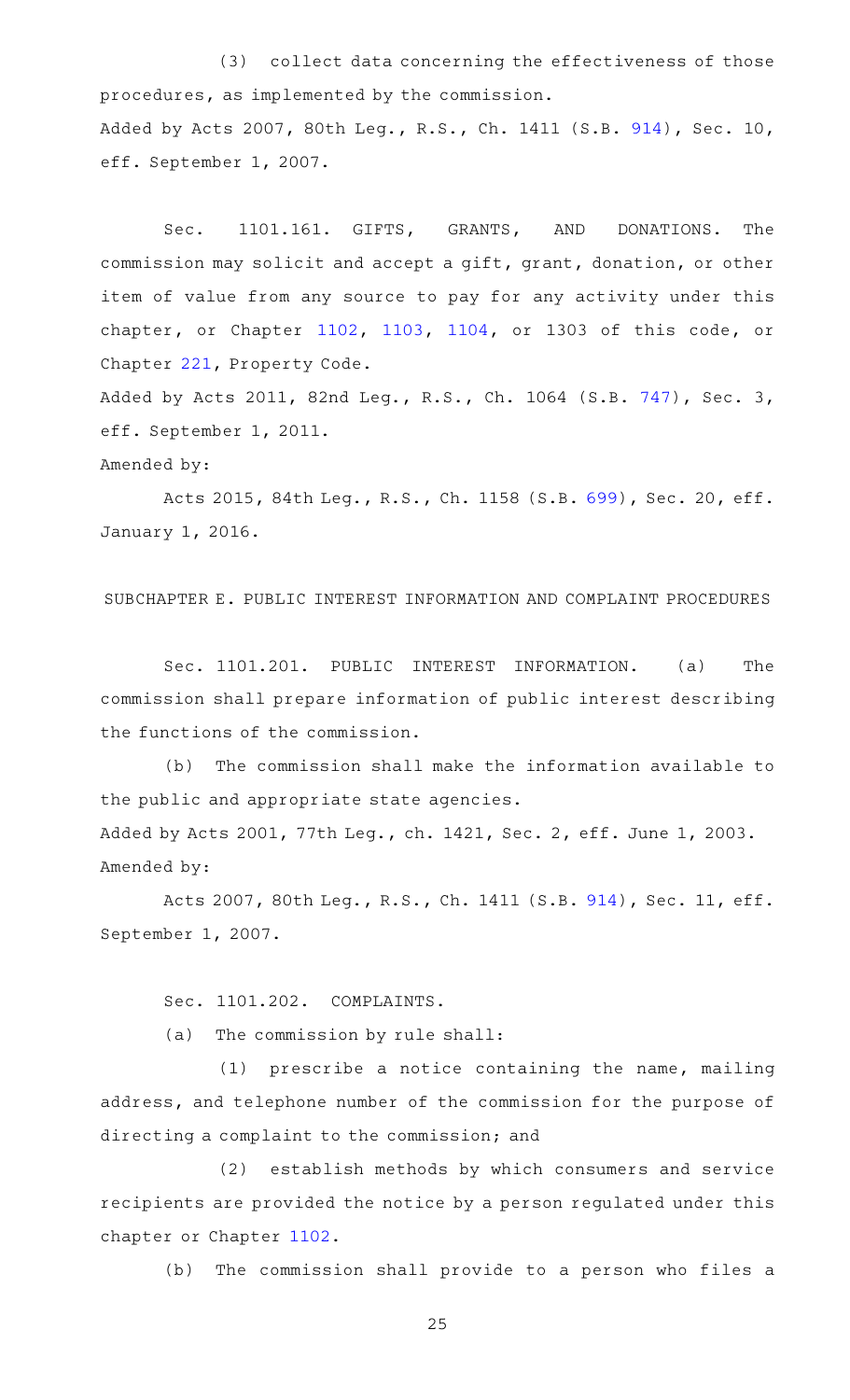complaint with the commission relating to a license holder and to the license holder against whom the complaint is filed:

(1) an explanation of the remedies that are available to the person under this chapter; and

(2) information about appropriate state or local agencies or officials with whom the person may file a complaint. Added by Acts 2001, 77th Leg., ch. 1421, Sec. 2, eff. June 1, 2003; Amended by Acts 2003, 78th Leg., ch. 15, Sec. 3, eff. Sept. 1, 2003. Amended by:

Acts 2015, 84th Leg., R.S., Ch. 1158 (S.B. [699\)](http://www.legis.state.tx.us/tlodocs/84R/billtext/html/SB00699F.HTM), Sec. 21, eff. January 1, 2016.

Sec. 1101.203. COMPLAINT INFORMATION. (a) The commission shall maintain a system to promptly and efficiently act on complaints filed with the commission. The commission shall maintain a file on each complaint. The file must include:

(1) information relating to the parties to the complaint;

(2) the subject matter of the complaint;

(3) a summary of the results of the review or investigation of the complaint; and

 $(4)$  the disposition of the complaint.

(b) The commission shall make information available describing its procedures for complaint investigation and resolution.

(c) The commission shall periodically notify the parties to the complaint of the status of the complaint until final disposition, unless the notice would jeopardize an undercover investigation authorized under Section [1101.204.](https://statutes.capitol.texas.gov/GetStatute.aspx?Code=OC&Value=1101.204) Added by Acts 2001, 77th Leg., ch. 1421, Sec. 2, eff. June 1, 2003. Amended by:

Acts 2007, 80th Leg., R.S., Ch. 1411 (S.B. [914\)](http://www.legis.state.tx.us/tlodocs/80R/billtext/html/SB00914F.HTM), Sec. 12, eff. September 1, 2007.

Sec. 1101.204. COMPLAINT INVESTIGATION AND DISPOSITION. (a) The commission or commission staff may file a complaint and conduct an investigation as necessary to enforce this chapter,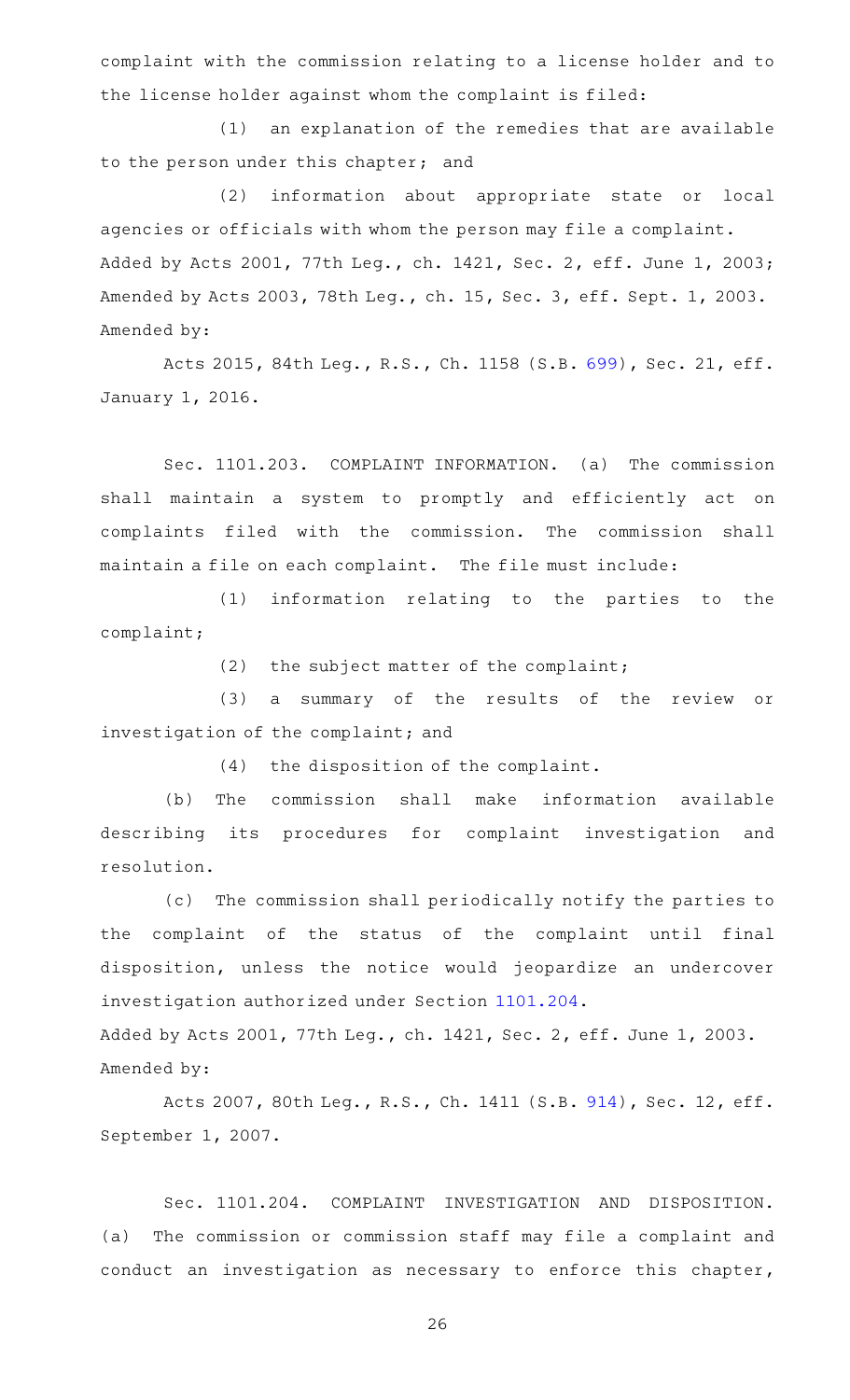Chapter [1102](https://statutes.capitol.texas.gov/GetStatute.aspx?Code=OC&Value=1102), or a rule adopted under those chapters.

(b) The commission shall investigate the actions and records of a license holder if:

 $(1)$  a person submits a signed, written complaint; and

(2) the complaint and any evidence presented with the complaint provide reasonable cause for an investigation.

(c) The commission may not conduct an investigation of a person licensed under this chapter or Chapter [1102](https://statutes.capitol.texas.gov/GetStatute.aspx?Code=OC&Value=1102) in connection with a complaint submitted later than the fourth anniversary of the date of the incident that is the subject of the complaint.

(d) The commission shall promptly provide a written notice to a person licensed under this chapter or Chapter [1102](https://statutes.capitol.texas.gov/GetStatute.aspx?Code=OC&Value=1102) who is the subject of an investigation unless after deliberation the commission decides against notification.

(e) Notwithstanding any other provision of this chapter, an undercover or covert investigation may not be conducted unless the commission expressly authorizes the investigation after considering the circumstances and determining that the investigation is necessary to implement this chapter.

(f) An investigation or other action against a person licensed under this chapter or Chapter [1102](https://statutes.capitol.texas.gov/GetStatute.aspx?Code=OC&Value=1102) may not be initiated on the basis of an anonymous complaint.

(g) Repealed by Acts 2007, 80th Leg., R.S., Ch. 1411, Sec. 59(1), eff. September 1, 2007.

(h) The commission shall ensure that the commission gives priority to the investigation of a complaint filed by a consumer and an enforcement case resulting from the consumer complaint. The commission shall assign priorities and investigate complaints using a risk-based approach based on the:

 $(1)$  degree of potential harm to a consumer;

 $(2)$  potential for immediate harm to a consumer;

(3) overall severity of the allegations in the complaint;

(4) number of license holders potentially involved in the complaint;

(5) previous complaint history of the license holder; and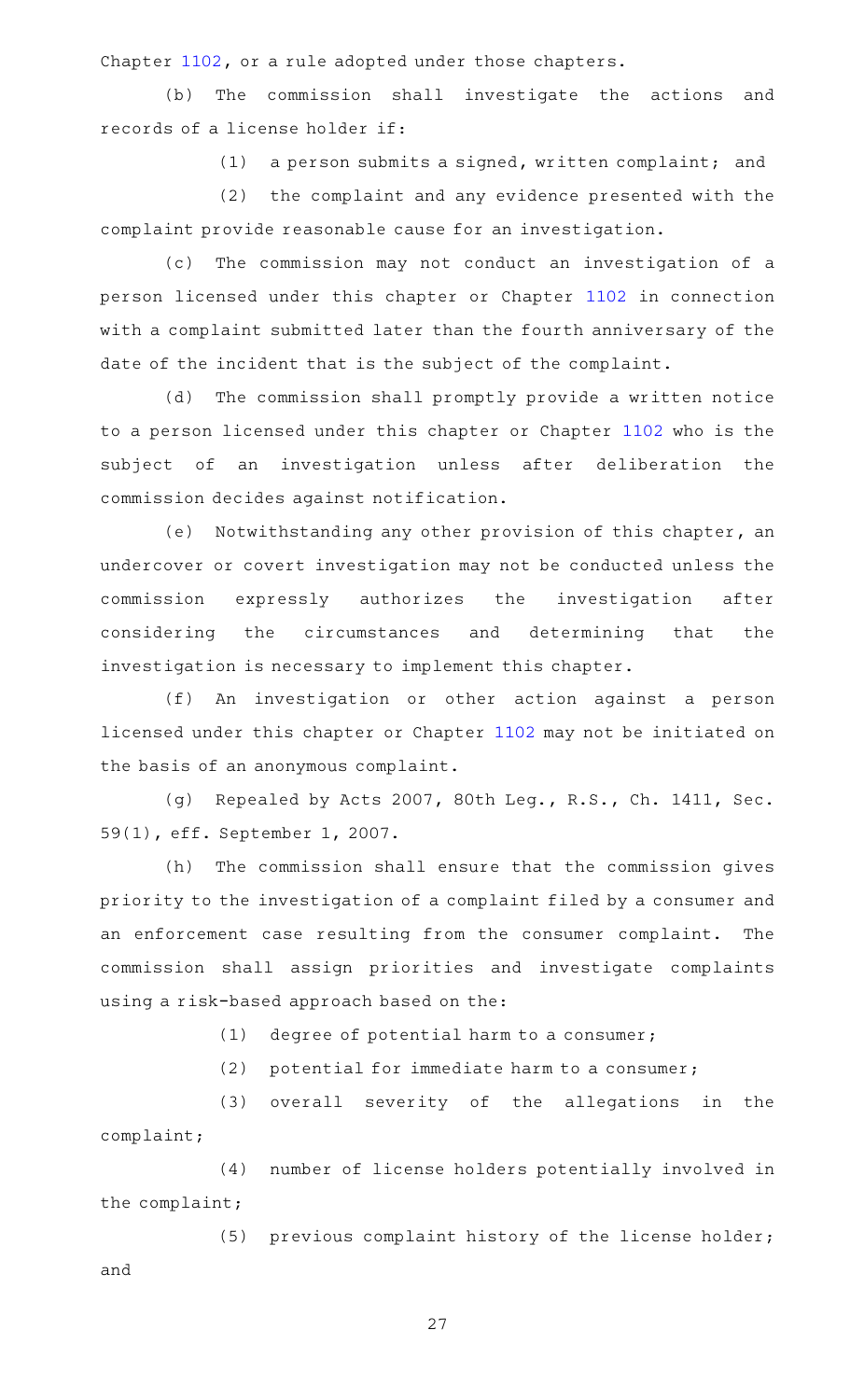(6) number of potential violations in the complaint.

(i) If the commission determines at any time that an allegation made or formal complaint submitted by a person is inappropriate or without merit, the commission shall dismiss the complaint and no further action may be taken. The commission may delegate to commission staff the duty to dismiss complaints described by this subsection.

Added by Acts 2001, 77th Leg., ch. 1421, Sec. 2, eff. June 1, 2003. Amended by Acts 2003, 78th Leg., ch. 1276, Sec. 14A.154(b), 14A.157(a), eff. Sept. 1, 2003.

Amended by:

Acts 2005, 79th Leg., Ch. 825 (S.B. [810\)](http://www.legis.state.tx.us/tlodocs/79R/billtext/html/SB00810F.HTM), Sec. 2, eff. September 1, 2005.

Acts 2007, 80th Leg., R.S., Ch. 1411 (S.B. [914\)](http://www.legis.state.tx.us/tlodocs/80R/billtext/html/SB00914F.HTM), Sec. 13, eff. September 1, 2007.

Acts 2007, 80th Leg., R.S., Ch. 1411 (S.B. [914\)](http://www.legis.state.tx.us/tlodocs/80R/billtext/html/SB00914F.HTM), Sec. 59(1), eff. September 1, 2007.

Acts 2019, 86th Leg., R.S., Ch. 334 (S.B. [624](http://www.legis.state.tx.us/tlodocs/86R/billtext/html/SB00624F.HTM)), Sec. 4, eff. September 1, 2019.

Sec. 1101.205. COMPLAINT INVESTIGATION OF CERTIFICATE HOLDER. The commission shall investigate a signed complaint received by the commission that relates to an act of a certificate holder or a person required to hold a certificate under Subchapter K. Section [1101.204](https://statutes.capitol.texas.gov/GetStatute.aspx?Code=OC&Value=1101.204) applies to an investigation under this section.

Added by Acts 2001, 77th Leg., ch. 1421, Sec. 2, eff. June 1, 2003. Amended by:

Acts 2015, 84th Leg., R.S., Ch. 1158 (S.B. [699\)](http://www.legis.state.tx.us/tlodocs/84R/billtext/html/SB00699F.HTM), Sec. 22, eff. January 1, 2016.

Sec. 1101.2051. CONFIDENTIALITY OF INVESTIGATION MATERIAL. (a) Information or material, including an investigation file, is confidential and not subject to disclosure under Chapter [552](https://statutes.capitol.texas.gov/GetStatute.aspx?Code=GV&Value=552), Government Code, or any other means of legal compulsion for release, including disclosure, discovery, or subpoena, if the information or material is prepared or compiled by the commission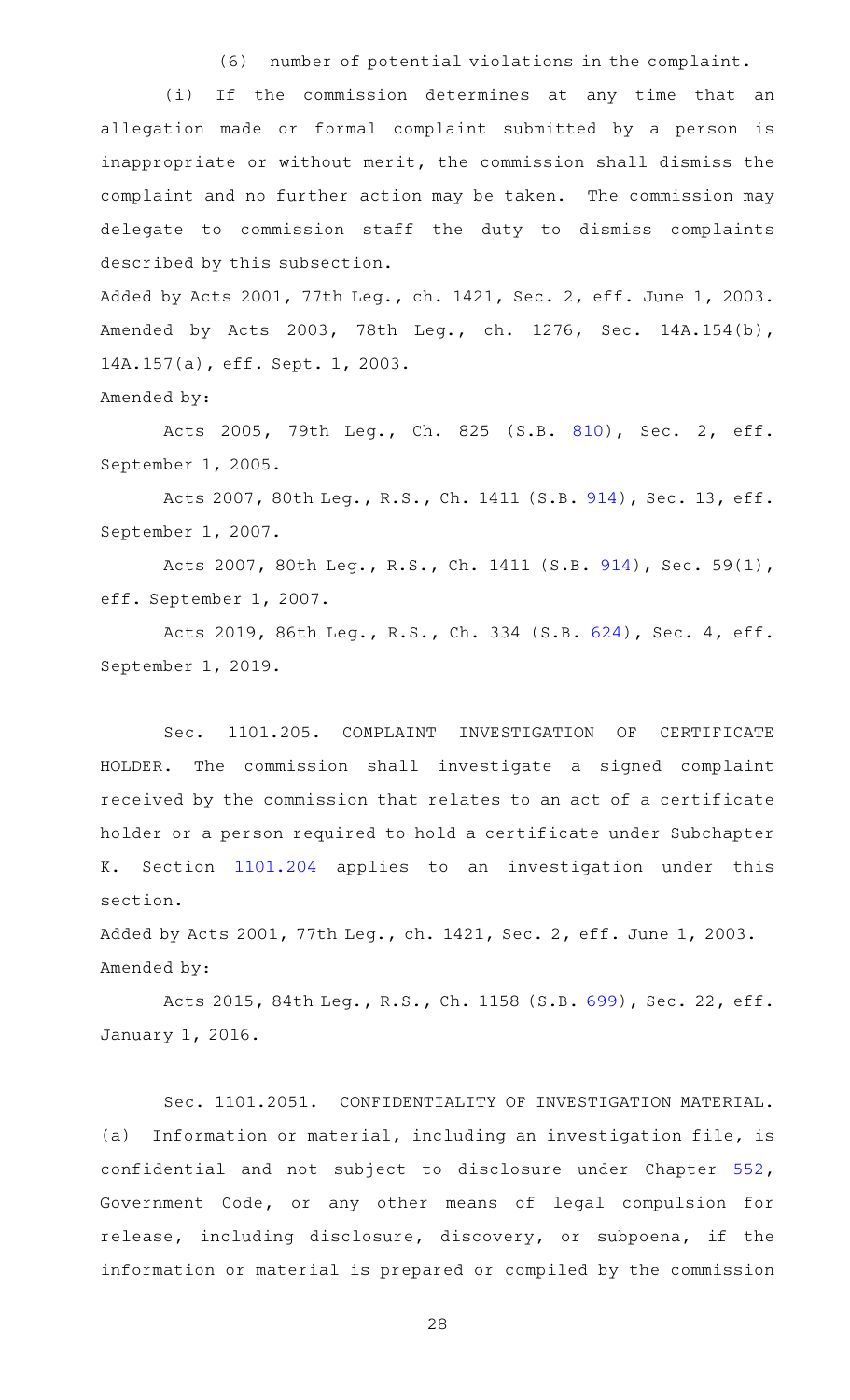in connection with a complaint, investigation, or audit of any person subject to the jurisdiction of the commission.

(b) Notwithstanding Subsection (a), information or material prepared or compiled by the commission in connection with a complaint, investigation, or audit may be disclosed:

(1) to the respondent of the complaint;

 $(2)$  to a person that is the subject of an audit;

 $(3)$  to a person providing a service to the commission, an expert or other witness, or an investigator, if the information is necessary for preparation for, or a presentation in, a disciplinary proceeding against an applicant or license holder, or a subsequent trial or appeal taken from a disciplinary proceeding;

(4) to an entity in another jurisdiction that licenses, registers, credentials, or disciplines any person subject to the jurisdiction of the commission;

 $(5)$  to a law enforcement agency;

(6) to the State Office of Administrative Hearings; or

 $(7)$  to the commission, or a panel of the commission,

for use during any proceeding conducted by the State Office of Administrative Hearings or in a subsequent trial or appeal of a commission action or order.

(c) The release of information under Subsection (b) does not constitute a release or disclosure for purposes of Section [552.007](https://statutes.capitol.texas.gov/GetStatute.aspx?Code=GV&Value=552.007), Government Code.

(d) The commission may require a confidentiality agreement be signed by a person entitled to receive information under Subsection (b) before releasing the information.

(d-1) The commission shall protect the identity of a complainant to the extent possible by excluding the complainant 's identifying information from a complaint notice sent to a respondent.

(e) Notwithstanding Subsection (a), on the dismissal or final resolution of a complaint, investigation, or audit, information or materials prepared or compiled by the commission in connection with the complaint, investigation, or audit, including a completed audit report or a final order of the commission, is subject to disclosure under Chapter [321](https://statutes.capitol.texas.gov/GetStatute.aspx?Code=GV&Value=321) or [552,](https://statutes.capitol.texas.gov/GetStatute.aspx?Code=GV&Value=552) Government Code.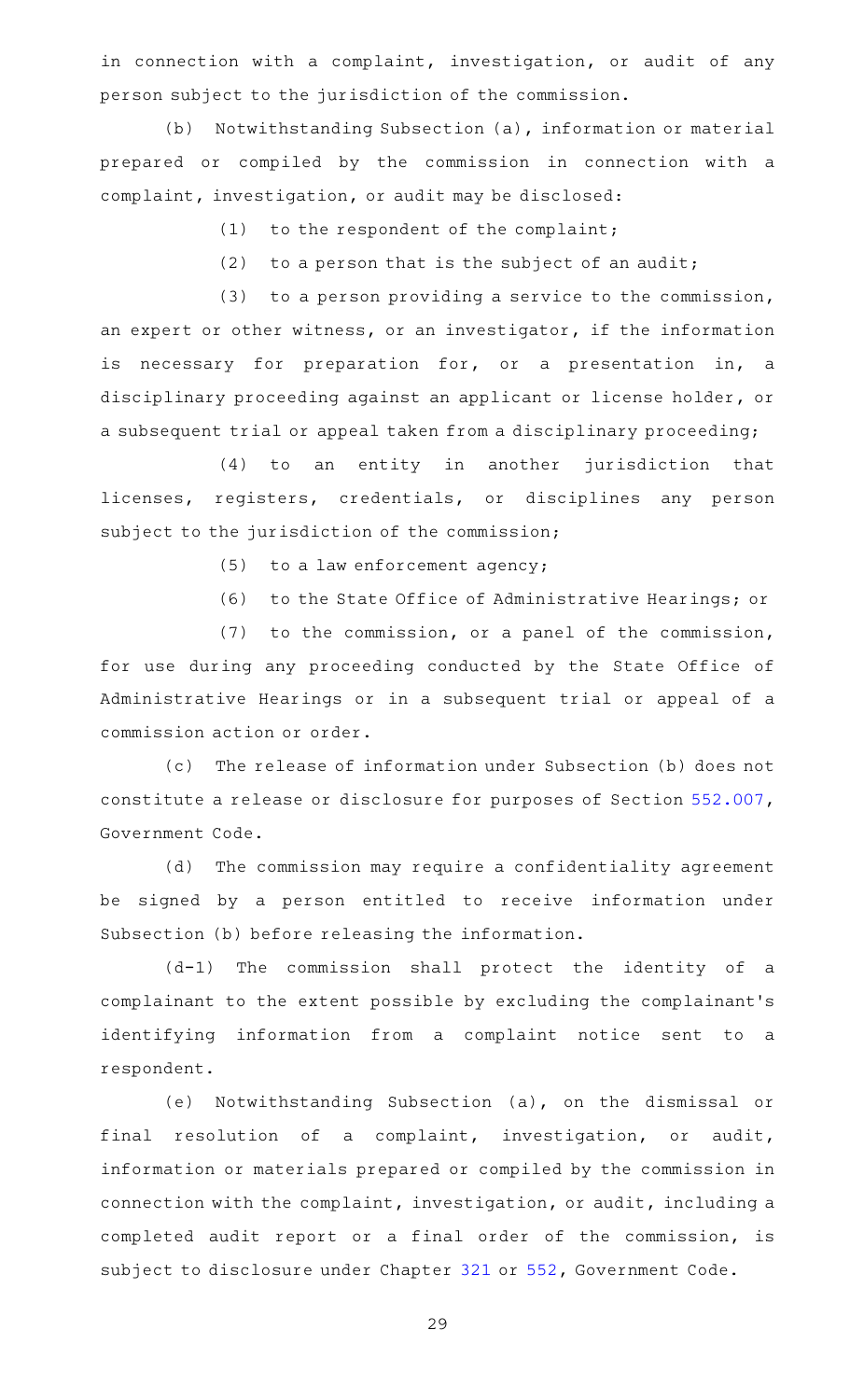Added by Acts 2015, 84th Leg., R.S., Ch. 1158 (S.B. [699\)](http://www.legis.state.tx.us/tlodocs/84R/billtext/html/SB00699F.HTM), Sec. 23, eff. January 1, 2016.

Amended by:

Acts 2019, 86th Leg., R.S., Ch. 334 (S.B. [624](http://www.legis.state.tx.us/tlodocs/86R/billtext/html/SB00624F.HTM)), Sec. 5, eff. September 1, 2019.

Sec. 1101.206. PUBLIC PARTICIPATION. (a) The commission shall develop and implement policies that provide the public with a reasonable opportunity to appear before the commission and to speak on any agenda item at a regular commission meeting.

(b) The commission shall prepare and maintain a written plan that describes how a person who does not speak English or who has a physical, mental, or developmental disability may be provided reasonable access to the commission 's programs. Added by Acts 2001, 77th Leg., ch. 1421, Sec. 2, eff. June 1, 2003. Amended by:

Acts 2019, 86th Leg., R.S., Ch. 334 (S.B. [624](http://www.legis.state.tx.us/tlodocs/86R/billtext/html/SB00624F.HTM)), Sec. 6, eff. September 1, 2019.

SUBCHAPTER F. TEXAS REAL ESTATE BROKER-LAWYER COMMITTEE

Sec. 1101.251. DEFINITION OF COMMITTEE. In this subchapter, "committee" means the Texas Real Estate Broker-Lawyer Committee.

Added by Acts 2001, 77th Leg., ch. 1421, Sec. 2, eff. June 1, 2003.

Sec. 1101.252. COMMITTEE MEMBERSHIP. (a) The Texas Real Estate Broker-Lawyer Committee consists of 13 members appointed as follows:

 $(1)$  six members appointed by the commission;

(2) six members of the State Bar of Texas appointed by the president of the state bar; and

(3) one public member appointed by the governor.

(b) Appointments to the committee shall be made without regard to the race, creed, sex, religion, or national origin of the appointee.

Added by Acts 2001, 77th Leg., ch. 1421, Sec. 2, eff. June 1, 2003.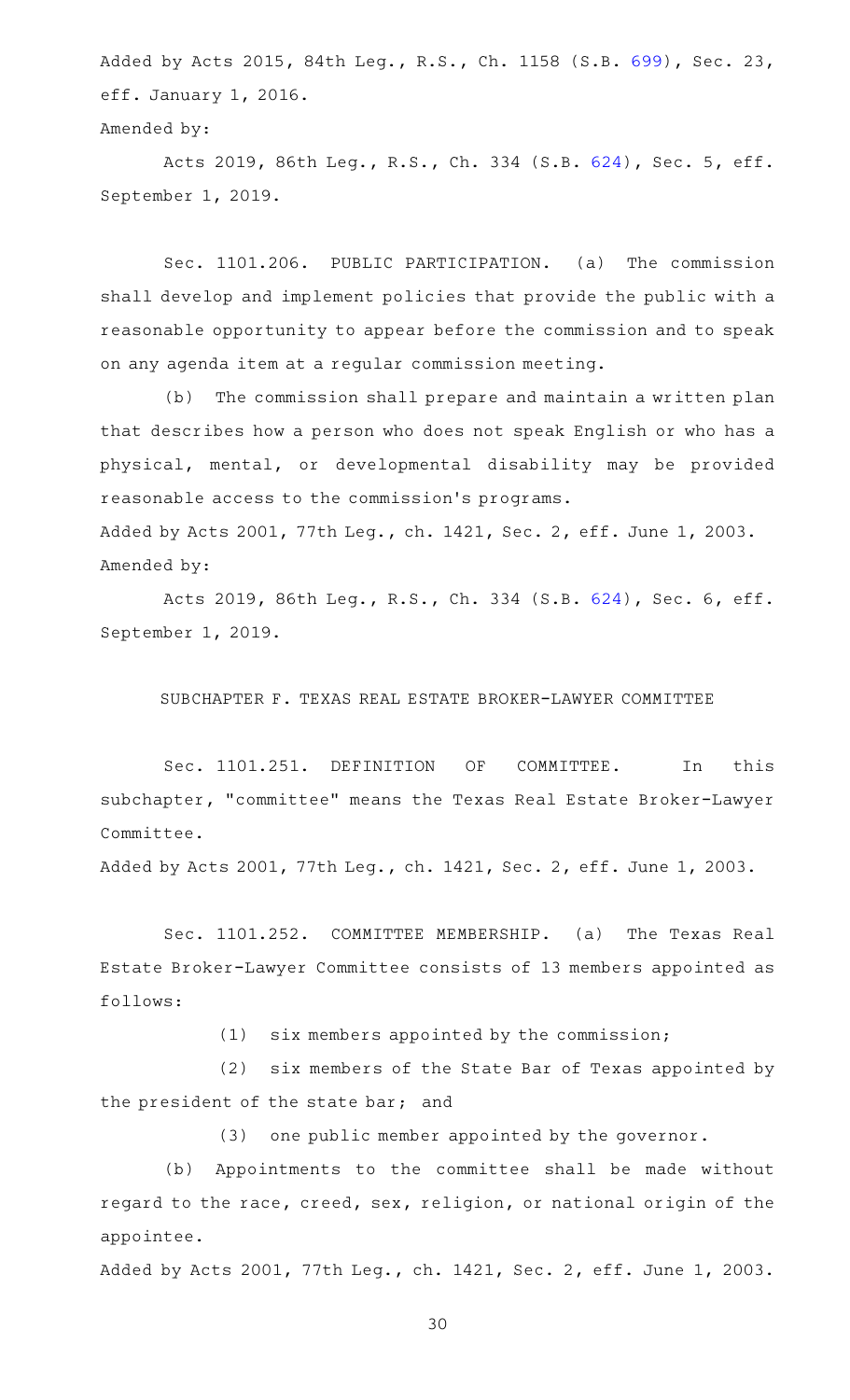Amended by Acts 2003, 78th Leg., ch. 1170, Sec. 38.01, eff. Sept. 1, 2003.

Sec. 1101.253. TERMS; VACANCIES. (a) Committee members serve staggered six-year terms, with the terms of two commission appointees and two State Bar of Texas appointees expiring every two years and the term of the public member expiring every six years.

(b) A committee member shall hold office until the member's successor is appointed.

(c) If a vacancy occurs during a member's term, the entity making the original appointment shall appoint a person to fill the unexpired term.

Added by Acts 2001, 77th Leg., ch. 1421, Sec. 2, eff. June 1, 2003. Amended by Acts 2003, 78th Leg., ch. 1170, Sec. 38.02, eff. Sept. 1, 2003.

Sec. 1101.254. POWERS AND DUTIES. (a) In addition to other delegated powers and duties, the committee shall draft and revise contract forms that are capable of being standardized to expedite real estate transactions and minimize controversy.

(b) The contract forms must contain safeguards adequate to protect the principals in the transaction. Added by Acts 2001, 77th Leg., ch. 1421, Sec. 2, eff. June 1, 2003.

# SUBCHAPTER G. APPROVAL OF REAL ESTATE EDUCATIONAL PROGRAMS AND COURSES OF STUDY

Sec. 1101.301. APPROVAL OF PROGRAMS AND COURSES OF STUDY. (a) The commission, as necessary for the administration of this chapter and Chapter [1102,](https://statutes.capitol.texas.gov/GetStatute.aspx?Code=OC&Value=1102) may by rule:

 $(1)$  establish standards for the approval of qualifying educational programs or courses of study in real estate and real estate inspection conducted in this state, excluding programs and courses offered by accredited colleges and universities; and

(2) develop minimum education and experience requirements for an instructor of a course of study described by Subdivision (1).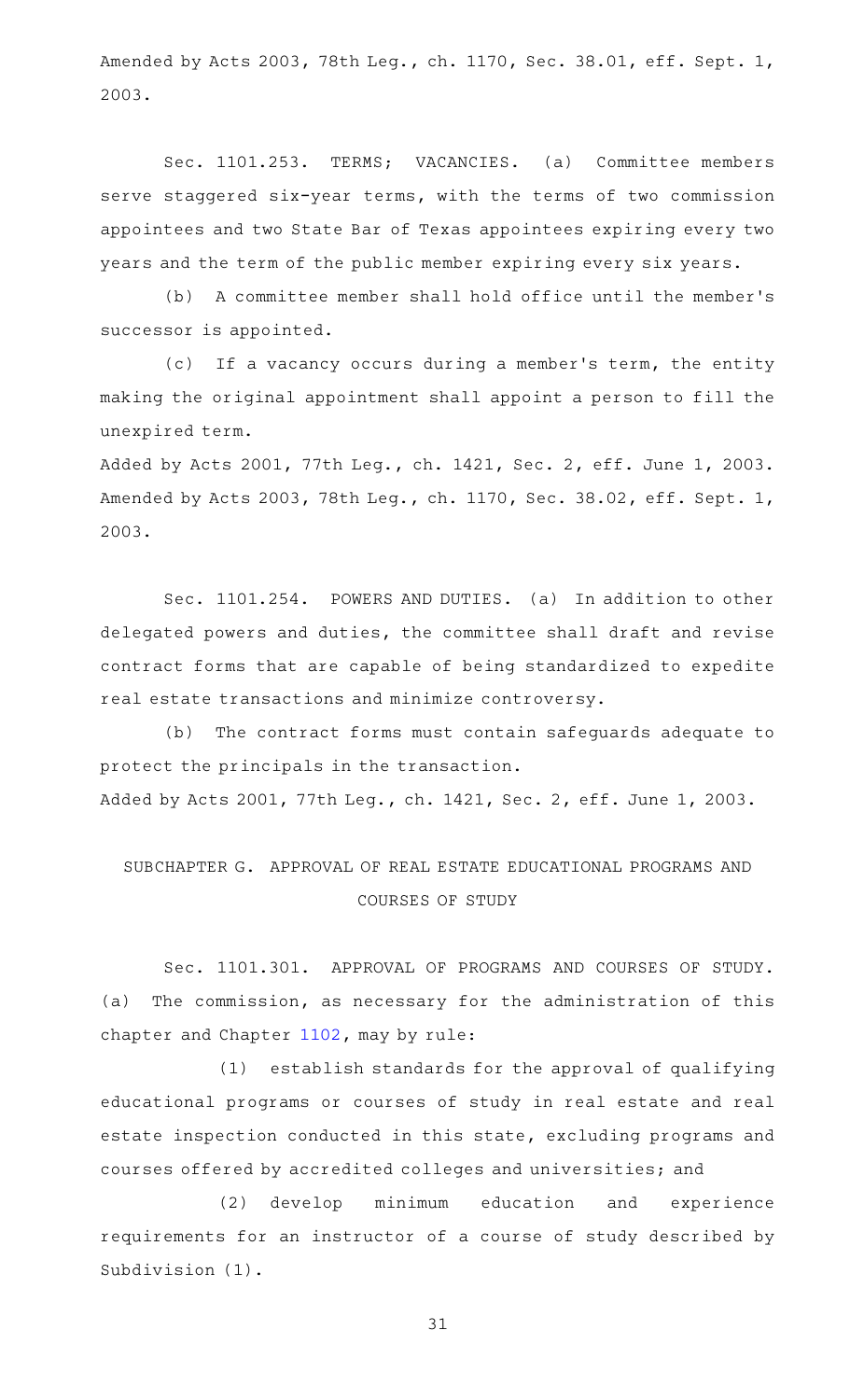(b) The commission shall determine whether a real estate or real estate inspection course satisfies the requirements of this chapter or Chapter [1102](https://statutes.capitol.texas.gov/GetStatute.aspx?Code=OC&Value=1102).

 $(b-1)$  For commission approval of an application to offer a course of study under this section, the applicant must ensure that the educational program 's instructors meet the minimum education and experience requirements developed by the commission under Subsection (a)(2).

(c) In establishing approval standards for an educational program under Subsection (a), the commission shall adopt rules setting an examination passage rate benchmark for each category of license issued by the commission under this chapter or Chapter [1102](https://statutes.capitol.texas.gov/GetStatute.aspx?Code=OC&Value=1102). The benchmark must be based on the average percentage of examinees that pass the licensing exam on the first attempt. A program must meet or exceed the benchmark for each license category before the commission may renew the program 's approval to offer a program or course of study for the license category.

(d) The commission may deny approval of an application to offer a program or course of study if the applicant owns or controls, or has previously owned or controlled, an educational program or course of study for which approval to offer a program or course of study was revoked.

(e) Notwithstanding Subsection (c), the commission may renew a program 's approval to offer a program or course of study on a probationary basis if the commission determines that the program is capable of meeting the benchmark under Subsection (c) within a reasonable time established by the commission.

(f) The commission may deny approval of an application to renew a program 's approval to offer a program or course of study if the applicant is in violation of a commission order. The denial of an approval under this subsection is subject to the same provisions as are applicable under Section [1101.364](https://statutes.capitol.texas.gov/GetStatute.aspx?Code=OC&Value=1101.364) to the denial of a license. Added by Acts 2001, 77th Leg., ch. 1421, Sec. 2, eff. June 1, 2003. Amended by:

Acts 2007, 80th Leg., R.S., Ch. 1411 (S.B. [914\)](http://www.legis.state.tx.us/tlodocs/80R/billtext/html/SB00914F.HTM), Sec. 14, eff. September 1, 2007.

Acts 2011, 82nd Leg., R.S., Ch. 1064 (S.B. [747](http://www.legis.state.tx.us/tlodocs/82R/billtext/html/SB00747F.HTM)), Sec. 4, eff.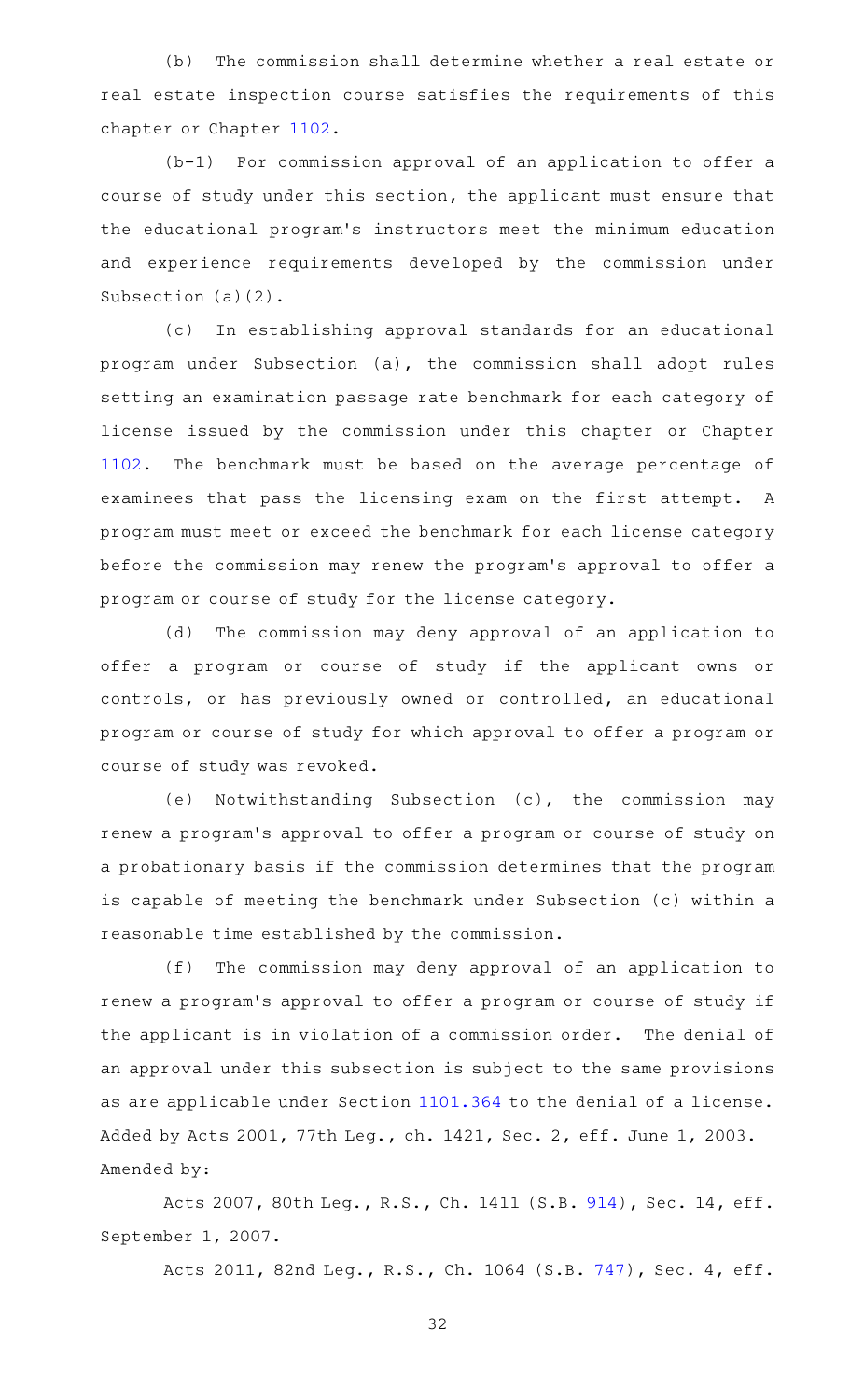September 1, 2011.

Acts 2015, 84th Leg., R.S., Ch. 1158 (S.B. [699\)](http://www.legis.state.tx.us/tlodocs/84R/billtext/html/SB00699F.HTM), Sec. 25, eff. January 1, 2016.

Acts 2019, 86th Leg., R.S., Ch. 334 (S.B. [624](http://www.legis.state.tx.us/tlodocs/86R/billtext/html/SB00624F.HTM)), Sec. 7, eff. September 1, 2019.

Sec. 1101.3015. FEE FOR EDUCATIONAL PROGRAM. (a) Except as provided by Subsection (b), the commission may not charge more than one fee for the approval of an application to offer an educational program or course of study under this subchapter in multiple formats, including in person, online, or as a correspondence course.

(b) The commission may adopt a fee schedule to charge a separate fee for each format in which a provider offers an educational program or course of study only if the commission by rule has adopted a policy regarding educational programs or courses of study that are offered in multiple formats. Added by Acts 2015, 84th Leg., R.S., Ch. 1158 (S.B. [699\)](http://www.legis.state.tx.us/tlodocs/84R/billtext/html/SB00699F.HTM), Sec. 26, eff. January 1, 2016.

Sec. 1101.302. BOND REQUIRED. (a) In this section, "educational institution" means a school, excluding an accredited college or university, authorized by the commission under this chapter to offer a real estate or real estate inspection educational program or course of study.

(b) An educational institution shall maintain a corporate surety bond or other security acceptable to the commission that is:

(1) in the amount of  $$20,000;$ 

(2) payable to the commission; and

(3) for the benefit of a party who suffers damages caused by the failure of the institution to fulfill obligations related to the commission 's approval.

Added by Acts 2001, 77th Leg., ch. 1421, Sec. 2, eff. June 1, 2003. Amended by:

Acts 2007, 80th Leg., R.S., Ch. 297 (H.B. [1530](http://www.legis.state.tx.us/tlodocs/80R/billtext/html/HB01530F.HTM)), Sec. 4, eff. September 1, 2007.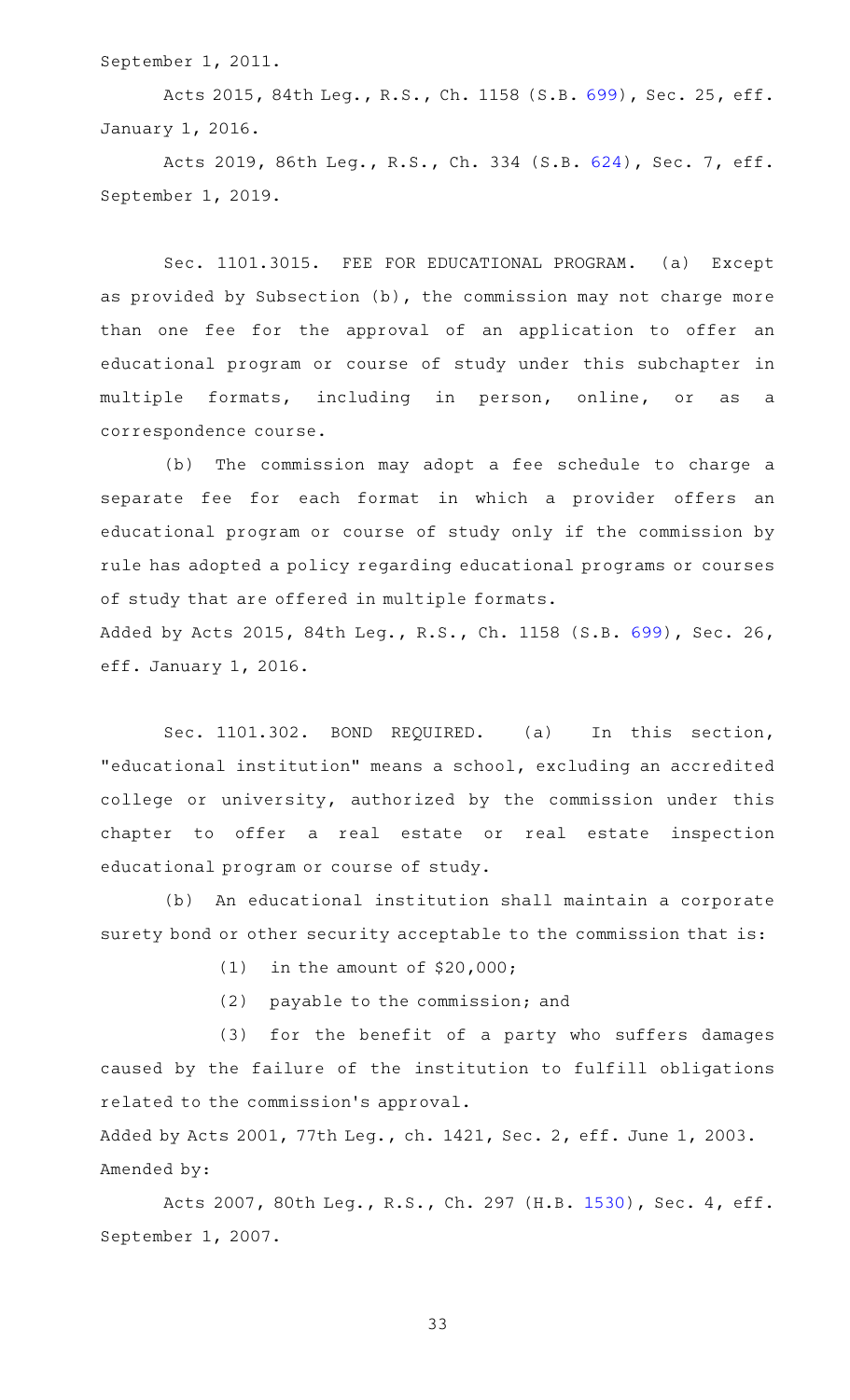Sec. 1101.303. APPROVAL OF CONTINUING EDUCATION PROVIDER OR COURSE OF STUDY. (a) If the commission determines that an applicant for approval as a continuing education provider satisfies the requirements of this subchapter or Section [1102.205](https://statutes.capitol.texas.gov/GetStatute.aspx?Code=OC&Value=1102.205) and any rule adopted under this subchapter or Section [1102.205](https://statutes.capitol.texas.gov/GetStatute.aspx?Code=OC&Value=1102.205), the commission may authorize the applicant to offer continuing education for a two-year period.

(b) If the commission determines that an applicant for approval of a continuing education course of study satisfies the requirements of this subchapter or Section [1102.205](https://statutes.capitol.texas.gov/GetStatute.aspx?Code=OC&Value=1102.205) and any rule adopted under this subchapter or Section [1102.205](https://statutes.capitol.texas.gov/GetStatute.aspx?Code=OC&Value=1102.205), the commission may authorize the applicant to offer the course of study for a two-year period.

(c) The commission may by rule develop minimum education and experience requirements for an instructor of a continuing education course of study. For commission approval of an application to offer the course, the applicant must ensure that the course's instructors meet the minimum education and experience requirements developed by the commission under this subsection.

(d) The commission may deny an application to renew an approval under this section if the applicant is in violation of a commission order. The denial of an approval under this subsection is subject to the same provisions as are applicable under Section [1101.364](https://statutes.capitol.texas.gov/GetStatute.aspx?Code=OC&Value=1101.364) to the denial of a license.

Added by Acts 2001, 77th Leg., ch. 1421, Sec. 2, eff. June 1, 2003. Amended by:

Acts 2007, 80th Leg., R.S., Ch. 1411 (S.B. [914\)](http://www.legis.state.tx.us/tlodocs/80R/billtext/html/SB00914F.HTM), Sec. 15, eff. September 1, 2007.

Acts 2019, 86th Leg., R.S., Ch. 334 (S.B. [624](http://www.legis.state.tx.us/tlodocs/86R/billtext/html/SB00624F.HTM)), Sec. 8, eff. September 1, 2019.

Sec. 1101.304. EXAMINATION PASSAGE RATE DATA. (a) The commission shall adopt rules regarding the collection and publication of data relating to examination passage rates for graduates of educational programs approved under this subchapter.

(b) Rules adopted under this section must provide for a method to: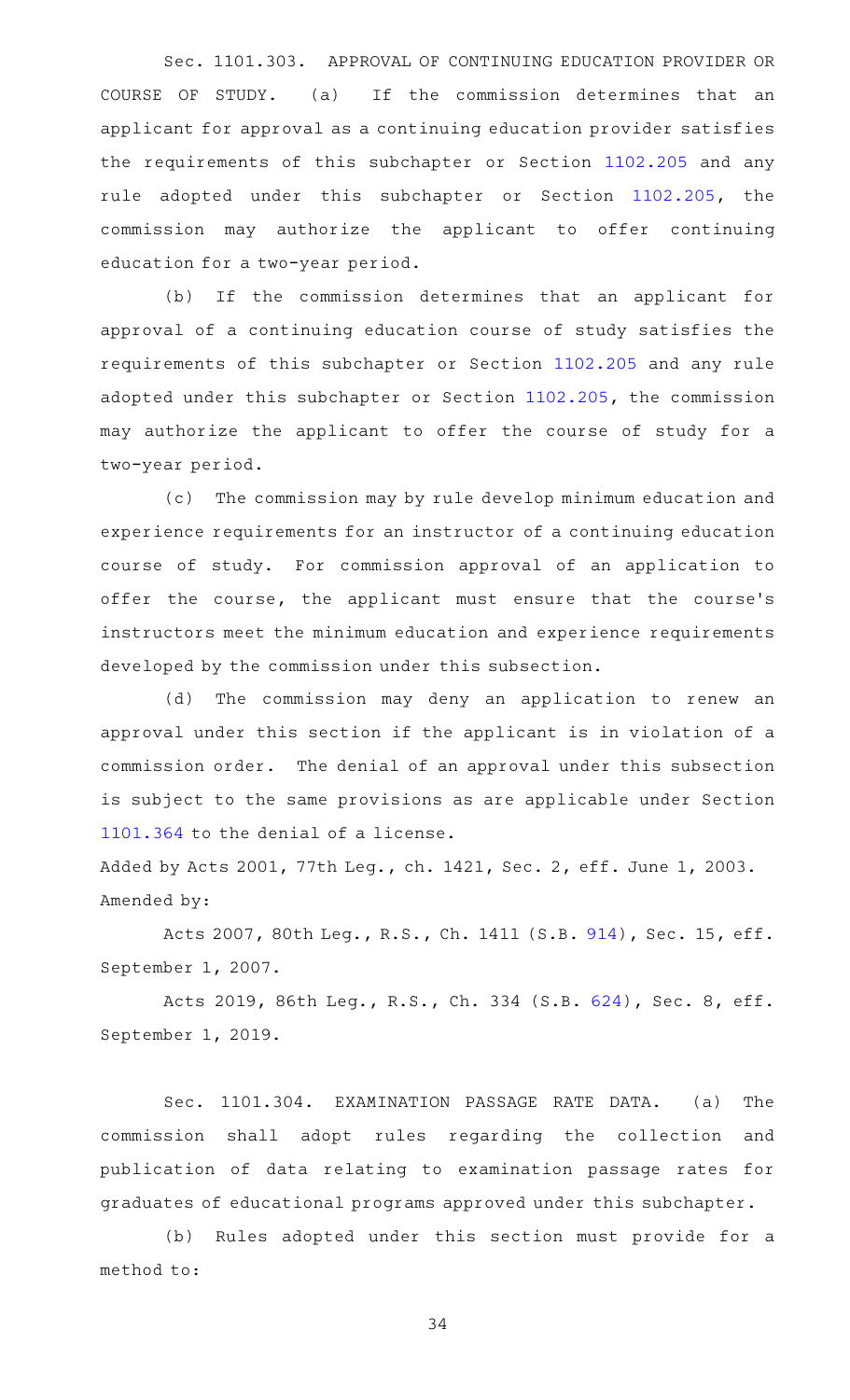$(1)$  calculate the examination passage rate;

(2) collect the relevant data from the examination administrator or the approved program; and

(3) post the examination passage rate data on the commission 's Internet website, in a manner aggregated by educational program and by license group.

(c) The commission shall adopt rules for determining the educational program a graduate is affiliated with for purposes of this section.

Added by Acts 2007, 80th Leg., R.S., Ch. 1411 (S.B. [914\)](http://www.legis.state.tx.us/tlodocs/80R/billtext/html/SB00914F.HTM), Sec. 16, eff. September 1, 2007.

# Amended by:

Acts 2015, 84th Leg., R.S., Ch. 1158 (S.B. [699\)](http://www.legis.state.tx.us/tlodocs/84R/billtext/html/SB00699F.HTM), Sec. 27, eff. January 1, 2016.

Sec. 1101.305. REVIEW COMMITTEE.

(a) The commission may appoint a committee to review the performance of an educational program performing below the standards set by the commission under Section [1101.301.](https://statutes.capitol.texas.gov/GetStatute.aspx?Code=OC&Value=1101.301)

(b) A committee formed under this section shall review and evaluate any factor causing an educational program 's poor performance and report findings and recommendations to improve performance to the program and to the commission.

(c) A committee formed under this section may not revoke the approval of an educational program. The commission may temporarily suspend a program in the same manner as a license under Subchapter N.

Added by Acts 2007, 80th Leg., R.S., Ch. 1411 (S.B. [914\)](http://www.legis.state.tx.us/tlodocs/80R/billtext/html/SB00914F.HTM), Sec. 16, eff. September 1, 2007.

# Amended by:

Acts 2015, 84th Leg., R.S., Ch. 1158 (S.B. [699\)](http://www.legis.state.tx.us/tlodocs/84R/billtext/html/SB00699F.HTM), Sec. 28, eff. January 1, 2016.

### SUBCHAPTER H. LICENSE REQUIREMENTS

Sec. 1101.351. LICENSE REQUIRED. (a) Unless a person holds a license issued under this chapter, the person may not: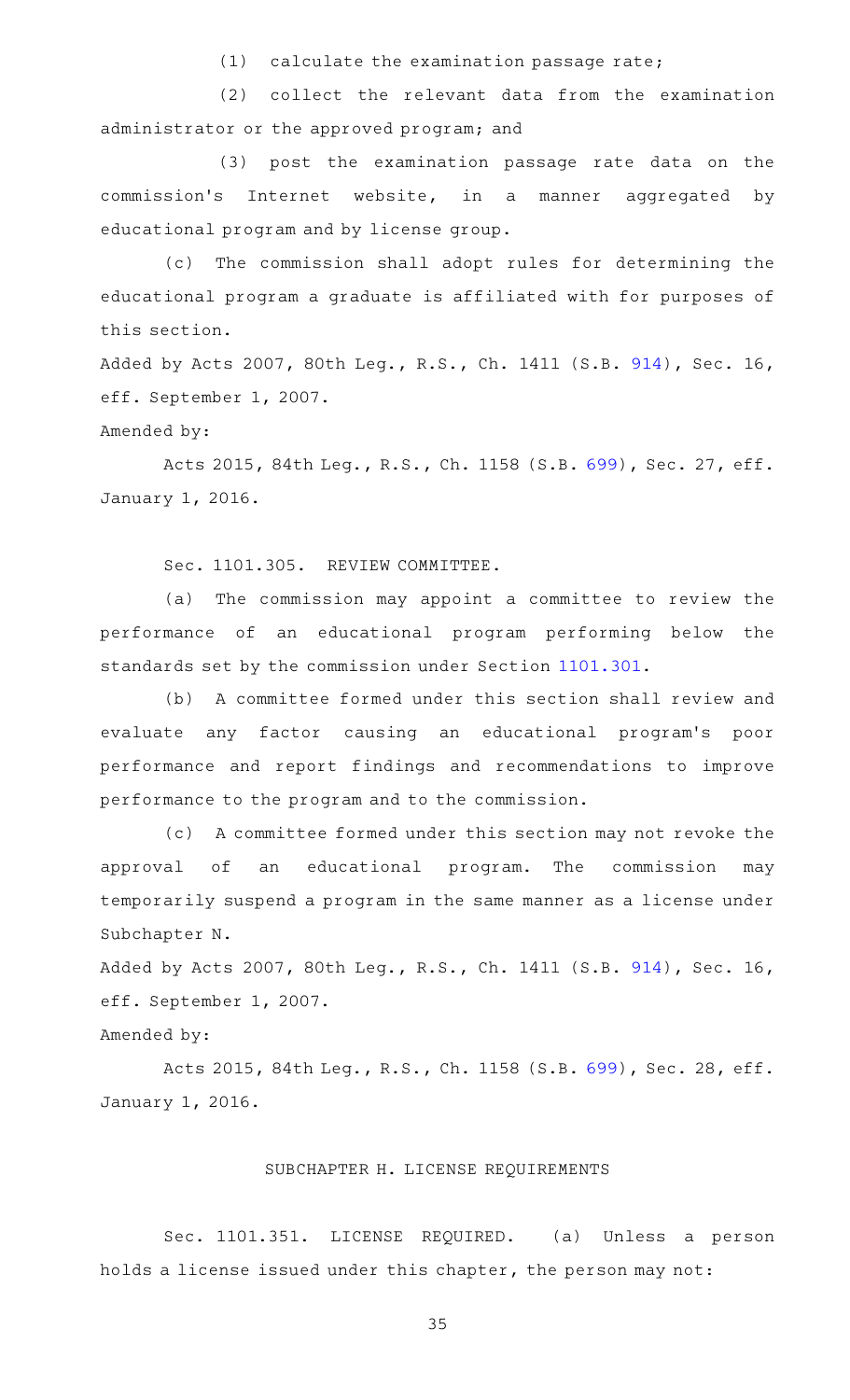$(1)$  act as or represent that the person is a broker or sales agent; or

(2) act as a residential rental locator.

 $(a-1)$  Unless a business entity holds a license issued under this chapter, the business entity may not act as a broker.

(b) An applicant for a broker or sales agent license may not act as a broker or sales agent until the person receives the license evidencing that authority.

(c)AAA licensed sales agent may not engage or attempt to engage in real estate brokerage unless the sales agent is sponsored by a licensed broker and is acting for that broker.

Added by Acts 2001, 77th Leg., ch. 1421, Sec. 2, eff. June 1, 2003. Amended by:

Acts 2011, 82nd Leg., R.S., Ch. 1064 (S.B. [747](http://www.legis.state.tx.us/tlodocs/82R/billtext/html/SB00747F.HTM)), Sec. 5, eff. September 1, 2011.

Acts 2015, 84th Leg., R.S., Ch. 1158 (S.B. [699\)](http://www.legis.state.tx.us/tlodocs/84R/billtext/html/SB00699F.HTM), Sec. 29, eff. January 1, 2016.

Sec. 1101.352. LICENSE APPLICATION. (a) Each applicant for a broker or sales agent license must submit an application on a form prescribed by the commission.

(b) Each applicant for a broker or sales agent license must disclose in the license application whether the applicant has:

(1) entered a plea of guilty or nolo contendere to a felony; or

(2) been convicted of a felony and the time for appeal has elapsed or the judgment or conviction has been affirmed on appeal.

(c) The disclosure under Subsection (b) must be provided even if an order has granted community supervision suspending the imposition of the sentence.

(d) At the time an application is submitted under Subsection (a), each applicant shall provide the commission with the applicant 's current mailing address and telephone number, and the applicant's business e-mail address if available. The applicant shall notify the commission of any change in the applicant 's mailing or e-mail address or telephone number during the time the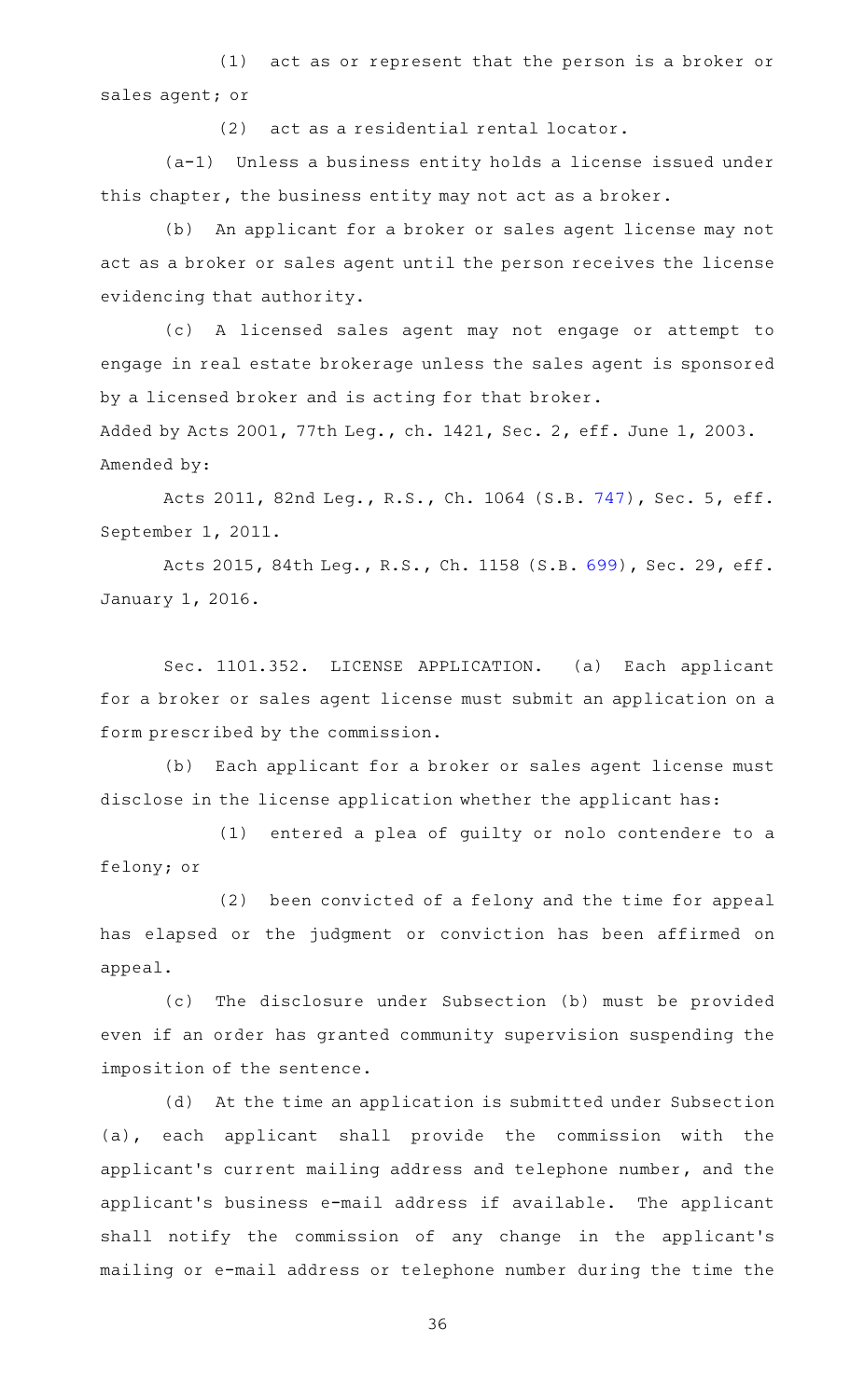application is pending.

Added by Acts 2001, 77th Leg., ch. 1421, Sec. 2, eff. June 1, 2003; Amended by Acts 2003, 78th Leg., ch. 15, Sec. 4, eff. Sept. 1, 2003; Acts 2003, 78th Leg., ch. 1276, Sec. 14A.158(a), eff. Sept. 1, 2003. Amended by:

Acts 2011, 82nd Leg., R.S., Ch. 1064 (S.B. [747](http://www.legis.state.tx.us/tlodocs/82R/billtext/html/SB00747F.HTM)), Sec. 6, eff. September 1, 2011.

Acts 2015, 84th Leg., R.S., Ch. 1158 (S.B. [699\)](http://www.legis.state.tx.us/tlodocs/84R/billtext/html/SB00699F.HTM), Sec. 30, eff. January 1, 2016.

Sec. 1101.3521. CRIMINAL HISTORY RECORD INFORMATION REQUIREMENT FOR LICENSE. (a) The commission shall require that an applicant for a license or renewal of an unexpired license submit a complete and legible set of fingerprints, on a form prescribed by the commission, to the commission or to the Department of Public Safety for the purpose of obtaining criminal history record information from the Department of Public Safety and the Federal Bureau of Investigation.

(b) The commission shall refuse to issue a license to or renew a license on active status of a person who does not comply with the requirement of Subsection (a).

(c) The commission shall conduct a criminal history check of each applicant for a license or renewal of a license using information:

(1) provided by the individual under this section; and

(2) made available to the commission by the Department of Public Safety, the Federal Bureau of Investigation, and any other criminal justice agency under Chapter [411,](https://statutes.capitol.texas.gov/GetStatute.aspx?Code=GV&Value=411) Government Code.

 $(d)$  The commission may:

(1) enter into an agreement with the Department of Public Safety to administer a criminal history check required under this section; and

(2) authorize the Department of Public Safety to collect from each applicant the costs incurred by the department in conducting the criminal history check.

Added by Acts 2007, 80th Leg., R.S., Ch. 297 (H.B. [1530](http://www.legis.state.tx.us/tlodocs/80R/billtext/html/HB01530F.HTM)), Sec. 5, eff. September 1, 2007.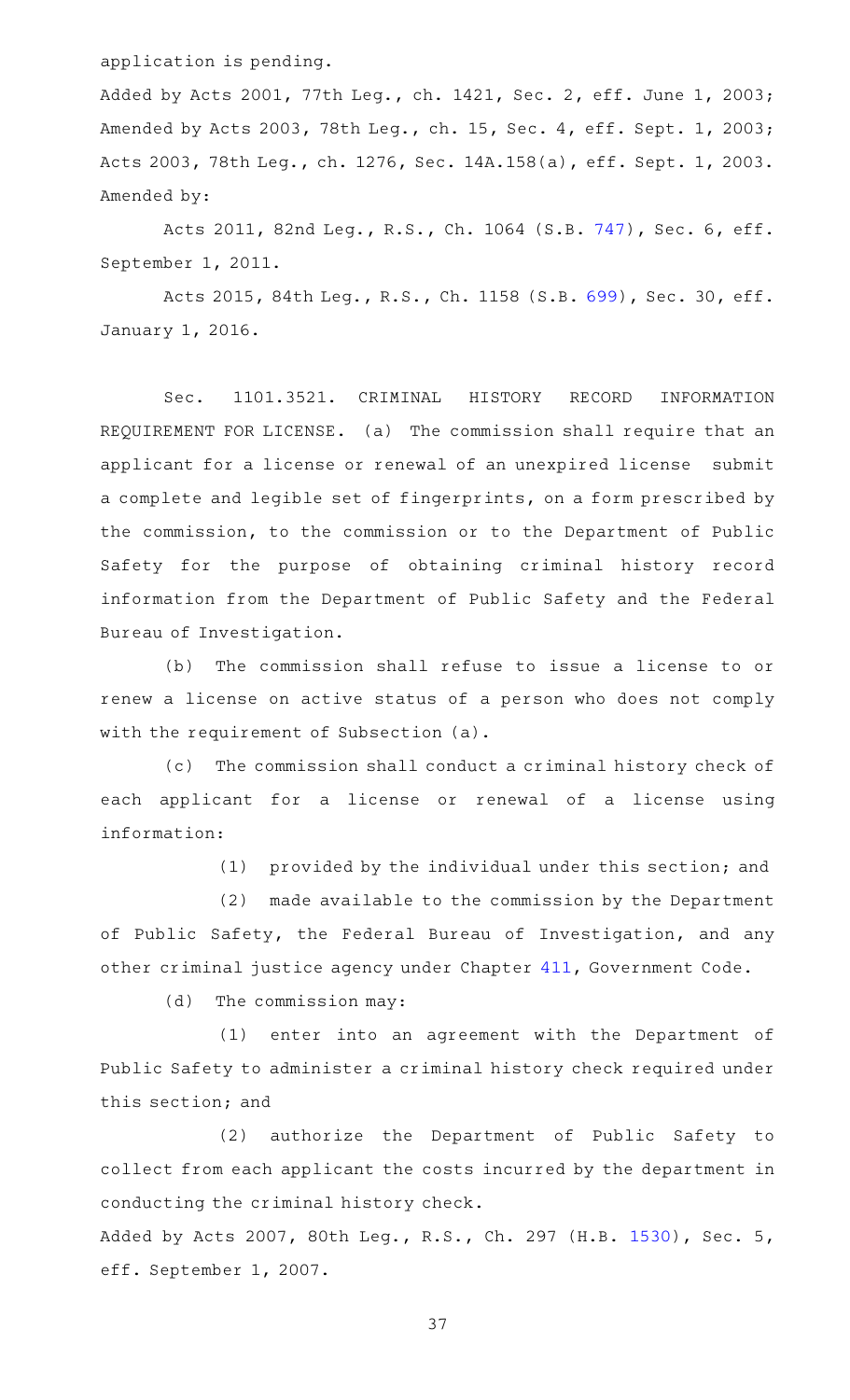#### Amended by:

Acts 2015, 84th Leg., R.S., Ch. 1158 (S.B. [699\)](http://www.legis.state.tx.us/tlodocs/84R/billtext/html/SB00699F.HTM), Sec. 31, eff. January 1, 2016.

Sec. 1101.353. DETERMINATION OF FITNESS. (a) If before applying for a license under this chapter a person requests that the commission determine whether the person possesses the fitness to engage in the profession for which the license is required and pays the required fee, the commission shall make its determination of the person 's fitness to engage in the profession.

(b) Not later than the 30th day after the date the commission makes its determination, the commission shall notify the person of the determination.

(c) If a person applies for a license after receiving notice of a determination, the commission may conduct a supplemental determination of the person's fitness. The supplemental determination may cover only the period after the date the person requests a determination of fitness under this section.

(d) The commission may issue a provisional determination of fitness. The commission by rule shall adopt reasonable terms for issuing a provisional determination of fitness.

Added by Acts 2001, 77th Leg., ch. 1421, Sec. 2, eff. June 1, 2003. Amended by:

Acts 2019, 86th Leg., R.S., Ch. 334 (S.B. [624](http://www.legis.state.tx.us/tlodocs/86R/billtext/html/SB00624F.HTM)), Sec. 9, eff. September 1, 2019.

Acts 2019, 86th Leg., R.S., Ch. 334 (S.B. [624\)](http://www.legis.state.tx.us/tlodocs/86R/billtext/html/SB00624F.HTM), Sec. 10, eff. September 1, 2019.

Sec. 1101.354. GENERAL ELIGIBILITY REQUIREMENTS. To be eligible to receive a license under this chapter, a person must:

 $(1)$  at the time of application:

(A) be at least 18 years of age; and

(B) be a citizen of the United States or a lawfully admitted alien;

(2) satisfy the commission as to the applicant's honesty, trustworthiness, and integrity;

(3) demonstrate competence based on an examination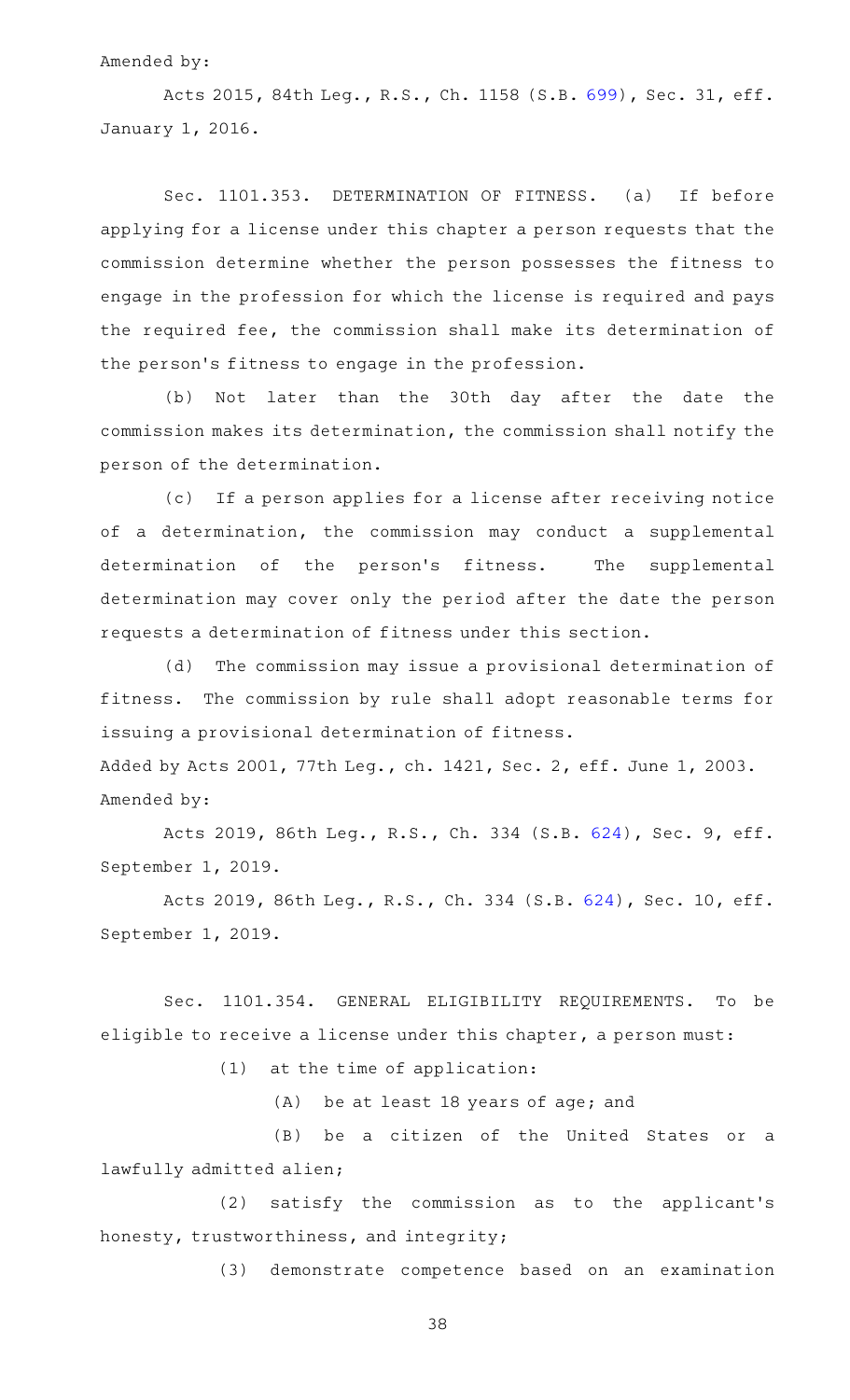## under Subchapter I; and

 $(4)$  complete the required courses of study, including any required qualifying real estate courses prescribed under this chapter.

Added by Acts 2001, 77th Leg., ch. 1421, Sec. 2, eff. June 1, 2003. Amended by:

Acts 2015, 84th Leg., R.S., Ch. 1158 (S.B. [699\)](http://www.legis.state.tx.us/tlodocs/84R/billtext/html/SB00699F.HTM), Sec. 33, eff. January 1, 2016.

Acts 2019, 86th Leg., R.S., Ch. 334 (S.B. [624\)](http://www.legis.state.tx.us/tlodocs/86R/billtext/html/SB00624F.HTM), Sec. 11, eff. September 1, 2019.

Sec. 1101.355. ADDITIONAL GENERAL ELIGIBILITY REQUIREMENTS FOR BUSINESS ENTITIES. (a) To be eligible for a license under this chapter, a business entity must:

(1) designate one of its managing officers as its broker for purposes of this chapter; and

(2) provide proof that the entity maintains errors and omissions insurance with a minimum annual limit of \$1 million for each occurrence if the designated broker owns less than 10 percent of the business entity.

(b) A business entity may not act as a broker unless the entity 's designated broker is a licensed individual broker in active status and good standing according to the commission 's records.

 $(b-1)$  In determining whether a designated broker is in good standing under this section, the commission may consider:

 $(1)$  the disciplinary history of:

(A) the broker; or

(B) any business entity for which the broker serves or previously served as a designated broker; and

(2) the payment status of any amount owed to the commission by:

(A) the broker; or

(B) any business entity for which the broker serves or previously served as a designated broker.

(c) A business entity that receives compensation on behalf of a license holder must be licensed as a broker under this chapter.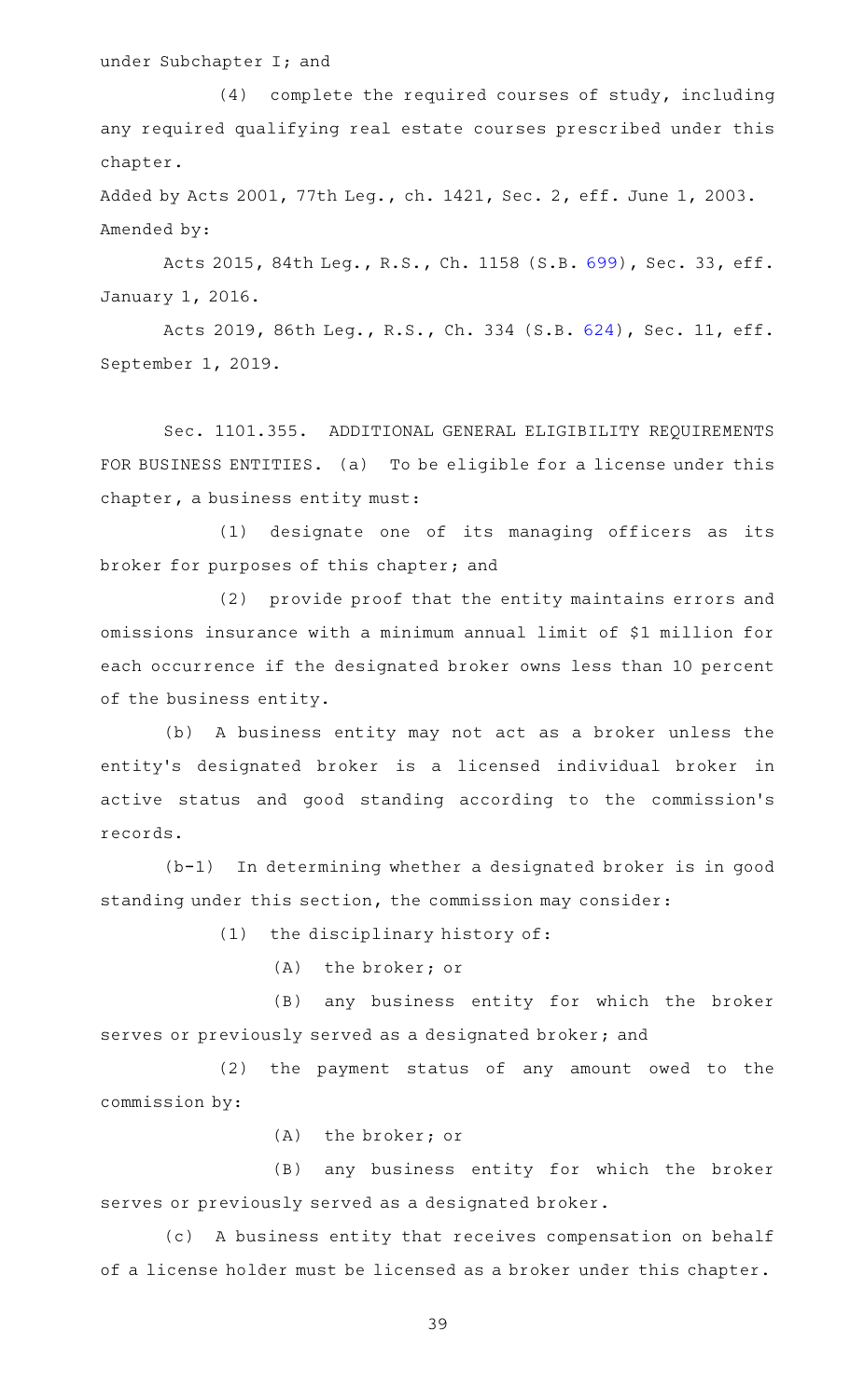Added by Acts 2001, 77th Leg., ch. 1421, Sec. 2, eff. June 1, 2003. Amended by:

Acts 2011, 82nd Leg., R.S., Ch. 1064 (S.B. [747](http://www.legis.state.tx.us/tlodocs/82R/billtext/html/SB00747F.HTM)), Sec. 7, eff. September 1, 2011.

Acts 2015, 84th Leg., R.S., Ch. 1158 (S.B. [699\)](http://www.legis.state.tx.us/tlodocs/84R/billtext/html/SB00699F.HTM), Sec. 34, eff. January 1, 2016.

Sec. 1101.356. BROKER LICENSE: EXPERIENCE AND EDUCATION REQUIREMENTS. (a) An applicant for a broker license must provide to the commission satisfactory evidence that the applicant:

(1) has had at least four years of active experience in this state as a license holder during the 60 months preceding the date the application is filed; and

(2) has successfully completed at least 60 semester hours, or equivalent classroom hours, of postsecondary education, including:

(A) at least 18 semester hours or equivalent classroom hours of qualifying real estate courses, two semester hours of which must consist of a real estate brokerage course completed not more than two years before the application date; and

(B) at least 42 semester hours of qualifying real estate courses or related courses accepted by the commission.

(b) Subsection (a) does not apply to an applicant who, at the time of application, is licensed as a real estate broker by another state that has license requirements comparable to the requirements of this state.

 $(b-1)$  The commission by rule shall establish what constitutes active experience for purposes of this section and Section [1101.357](https://statutes.capitol.texas.gov/GetStatute.aspx?Code=OC&Value=1101.357).

(c) Repealed by Acts 2011, 82nd Leg., R.S., Ch. 1064, Sec. 24, eff. September 1, 2011.

Added by Acts 2001, 77th Leg., ch. 1421, Sec. 2, eff. June 1, 2003. Amended by Acts 2003, 78th Leg., ch. 1276, Sec. 14A.152(b), eff. Sept. 1, 2003.

### Amended by:

Acts 2007, 80th Leg., R.S., Ch. 297 (H.B. [1530](http://www.legis.state.tx.us/tlodocs/80R/billtext/html/HB01530F.HTM)), Sec. 6, eff. September 1, 2007.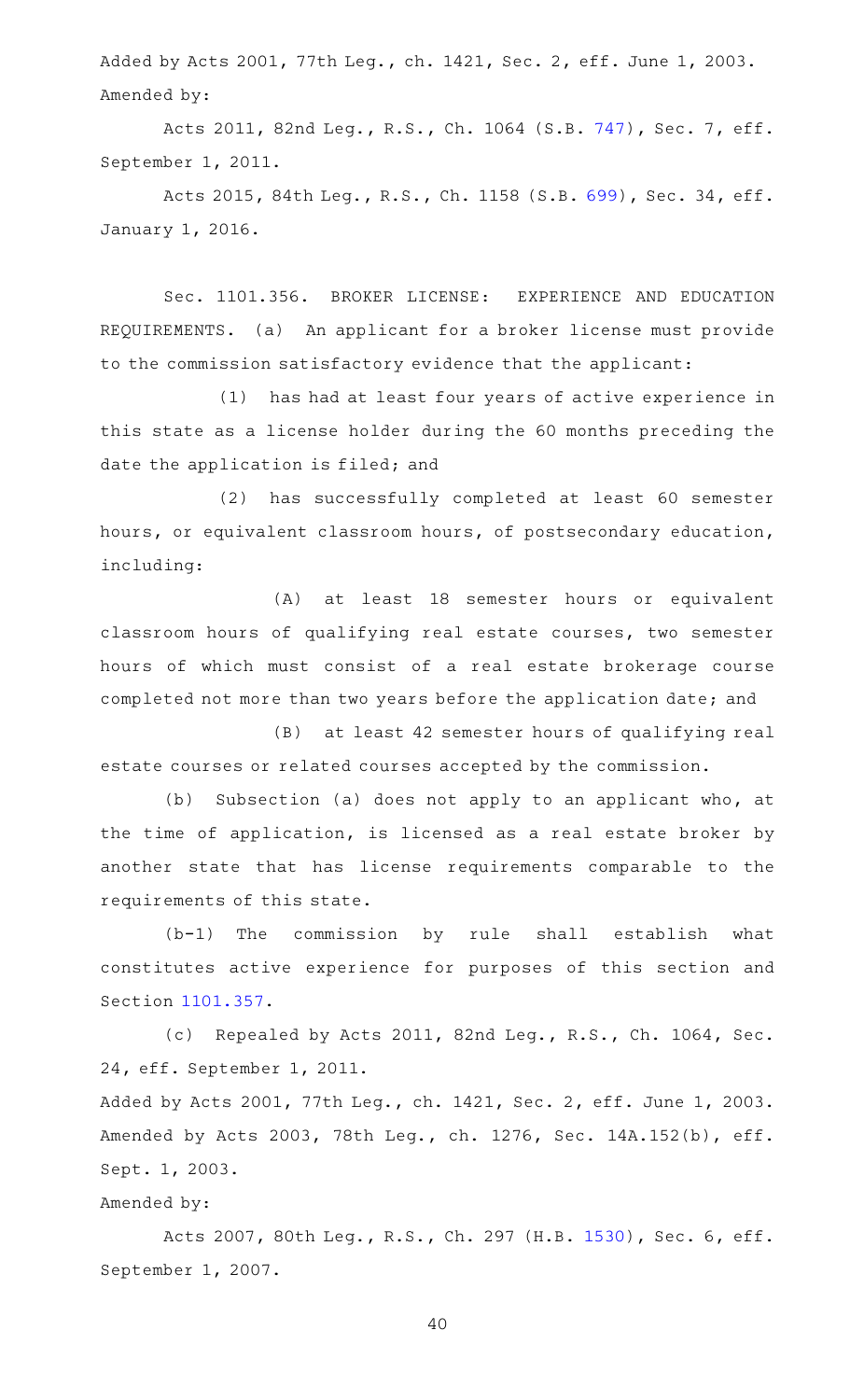Acts 2011, 82nd Leg., R.S., Ch. 1064 (S.B. [747](http://www.legis.state.tx.us/tlodocs/82R/billtext/html/SB00747F.HTM)), Sec. 8, eff. September 1, 2011.

Acts 2011, 82nd Leg., R.S., Ch. 1064 (S.B. [747\)](http://www.legis.state.tx.us/tlodocs/82R/billtext/html/SB00747F.HTM), Sec. 24, eff. September 1, 2011.

Acts 2015, 84th Leg., R.S., Ch. 1158 (S.B. [699\)](http://www.legis.state.tx.us/tlodocs/84R/billtext/html/SB00699F.HTM), Sec. 35, eff. January 1, 2016.

Sec. 1101.357. BROKER LICENSE: ALTERNATE EXPERIENCE REQUIREMENTS FOR CERTAIN APPLICANTS. An applicant for a broker license who does not satisfy the experience requirements of Section [1101.356](https://statutes.capitol.texas.gov/GetStatute.aspx?Code=OC&Value=1101.356) must provide to the commission satisfactory evidence that:

 $(1)$  the applicant:

(A) holds an active real estate broker license in another state;

(B) has had at least four years of active experience in that state as a licensed real estate broker or sales agent during the 60 months preceding the date the application is filed; and

(C) has satisfied the educational requirements prescribed by Section [1101.356;](https://statutes.capitol.texas.gov/GetStatute.aspx?Code=OC&Value=1101.356) or

(2) the applicant was licensed in this state as a broker in the six months preceding the date the application is filed.

Added by Acts 2001, 77th Leg., ch. 1421, Sec. 2, eff. June 1, 2003. Amended by:

Acts 2011, 82nd Leg., R.S., Ch. 1064 (S.B. [747](http://www.legis.state.tx.us/tlodocs/82R/billtext/html/SB00747F.HTM)), Sec. 9, eff. September 1, 2011.

Acts 2015, 84th Leg., R.S., Ch. 1158 (S.B. [699\)](http://www.legis.state.tx.us/tlodocs/84R/billtext/html/SB00699F.HTM), Sec. 36, eff. January 1, 2016.

Sec. 1101.358. SALES AGENT LICENSE: EDUCATION REQUIREMENTS. (a) An applicant for a sales agent license must provide to the commission satisfactory evidence that the applicant has completed at least 12 semester hours, or equivalent classroom hours, of postsecondary education consisting of:

(1) at least four semester hours of qualifying real estate courses on principles of real estate; and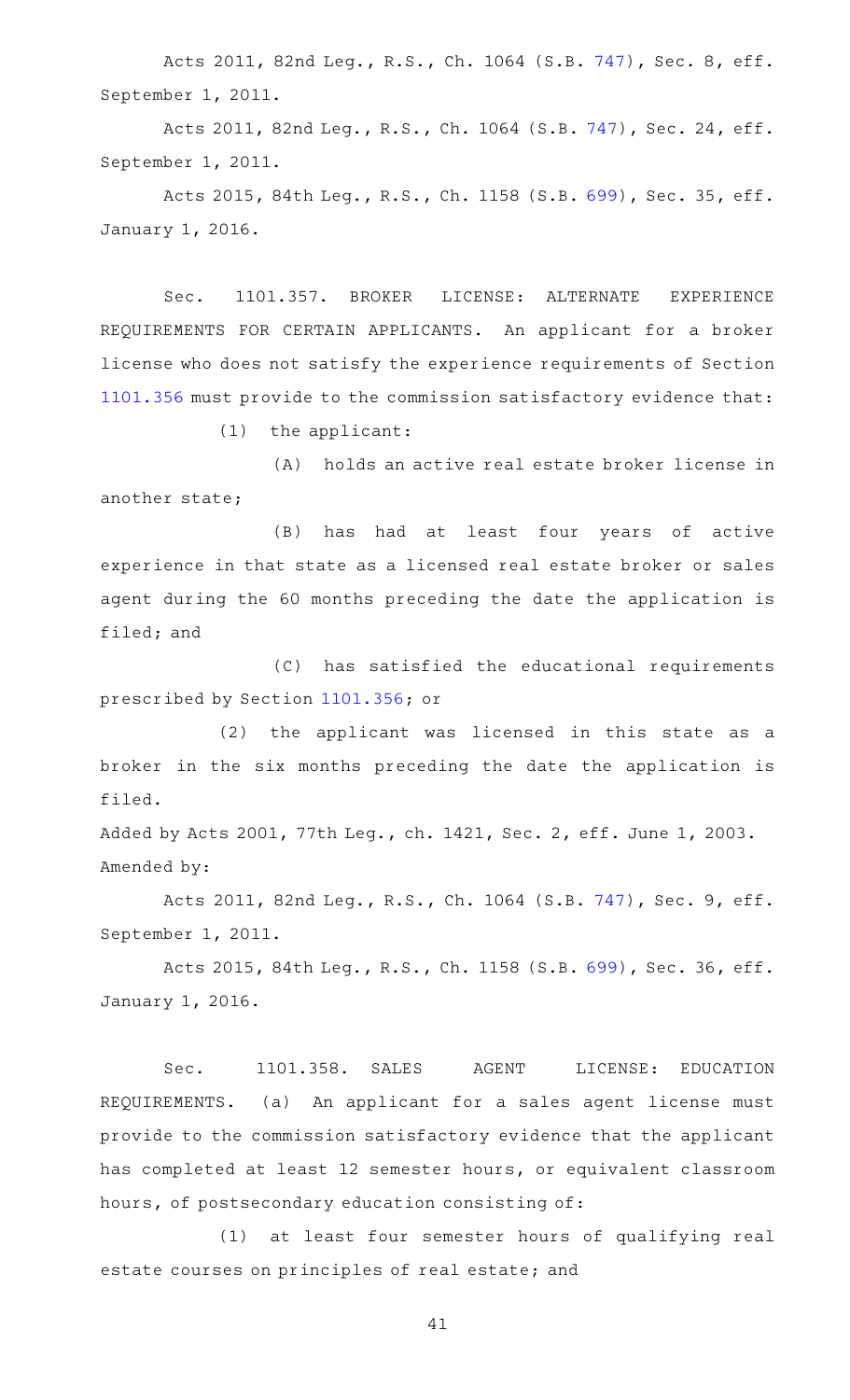(2) at least two semester hours of each of the following qualifying real estate courses:

- $(A)$  agency law;
- $(B)$  contract law;
- (C) contract forms and addendums; and
- (D) real estate finance.

(b) The commission shall waive the education requirements of Subsection (a) if the applicant has been licensed in this state as a broker or sales agent within the six months preceding the date the application is filed.

(c) If an applicant for a sales agent license was licensed as a sales agent within the six months preceding the date the application is filed and the license was issued under the conditions prescribed by Section [1101.454](https://statutes.capitol.texas.gov/GetStatute.aspx?Code=OC&Value=1101.454), the commission shall require the applicant to provide the evidence of successful completion of education requirements that would have been required if the license had been maintained without interruption during the preceding six months.

Added by Acts 2001, 77th Leg., ch. 1421, Sec. 2, eff. June 1, 2003. Amended by Acts 2003, 78th Leg., ch. 1276, Sec. 14A.152(c), eff. Sept. 1, 2003.

Amended by:

Acts 2005, 79th Leg., Ch. 825 (S.B. [810\)](http://www.legis.state.tx.us/tlodocs/79R/billtext/html/SB00810F.HTM), Sec. 4, eff. September 1, 2005.

Acts 2011, 82nd Leg., R.S., Ch. 1064 (S.B. [747\)](http://www.legis.state.tx.us/tlodocs/82R/billtext/html/SB00747F.HTM), Sec. 10, eff. September 1, 2011.

Acts 2015, 84th Leg., R.S., Ch. 1158 (S.B. [699\)](http://www.legis.state.tx.us/tlodocs/84R/billtext/html/SB00699F.HTM), Sec. 37, eff. January 1, 2016.

Sec. 1101.359. ALTERNATE EDUCATION REQUIREMENTS FOR CERTAIN LICENSE HOLDERS. An applicant for a broker license who is not subject to the education requirements of Section [1101.356\(](https://statutes.capitol.texas.gov/GetStatute.aspx?Code=OC&Value=1101.356)a)(2) and an applicant for a sales agent license who is not subject to the education requirements of Section [1101.358](https://statutes.capitol.texas.gov/GetStatute.aspx?Code=OC&Value=1101.358) or [1101.454](https://statutes.capitol.texas.gov/GetStatute.aspx?Code=OC&Value=1101.454) must provide to the commission satisfactory evidence that the applicant has completed the number of classroom hours of continuing education that would have been required for a timely renewal under Section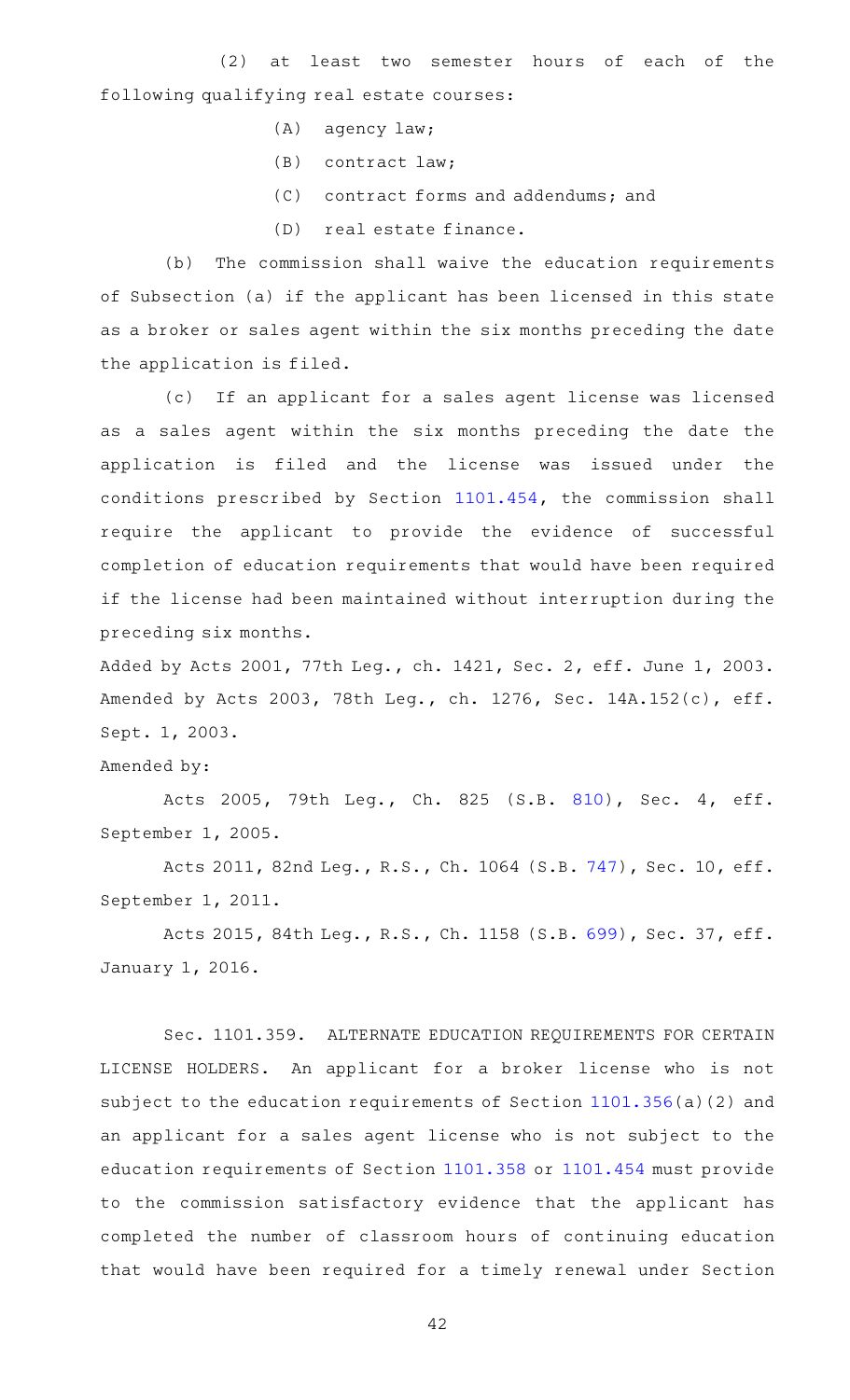[1101.455](https://statutes.capitol.texas.gov/GetStatute.aspx?Code=OC&Value=1101.455) during the two years preceding the date the application is filed.

Added by Acts 2001, 77th Leg., ch. 1421, Sec. 2, eff. June 1, 2003. Amended by:

Acts 2015, 84th Leg., R.S., Ch. 1158 (S.B. [699\)](http://www.legis.state.tx.us/tlodocs/84R/billtext/html/SB00699F.HTM), Sec. 38, eff. January 1, 2016.

Sec. 1101.360. ELIGIBILITY REQUIREMENTS FOR CERTAIN NONRESIDENT APPLICANTS. (a) A resident of another state who is not a licensed real estate broker and who was formerly licensed in this state as a broker or sales agent may apply for a license under this chapter not later than six months after expiration of the former license.

(b) A nonresident applicant is subject to the same license requirements as a resident. The commission may refuse to issue a license to a nonresident applicant for the same reasons that it may refuse to issue a license to a resident applicant.

(c)AAA nonresident applicant must submit with the application an irrevocable consent to a legal action against the applicant in the court of any county in this state in which a cause of action may arise or in which the plaintiff may reside. The action may be commenced by service of process or pleading authorized by the laws of this state or by delivery of process on the executive director or deputy executive director of the commission. The consent must:

(1) stipulate that the service of process or pleading is valid and binding in all courts as if personal service had been made on the nonresident in this state;

 $(2)$  be acknowledged; and

(3) if made by a corporation, be authenticated by its seal.

(d)AAA service of process or pleading served on the commission under this section shall be by duplicate copies. One copy shall be filed in the commission 's office, and the other copy shall be forwarded by registered mail to the last known principal address recorded in the commission 's records for the nonresident against whom the process or pleading is directed.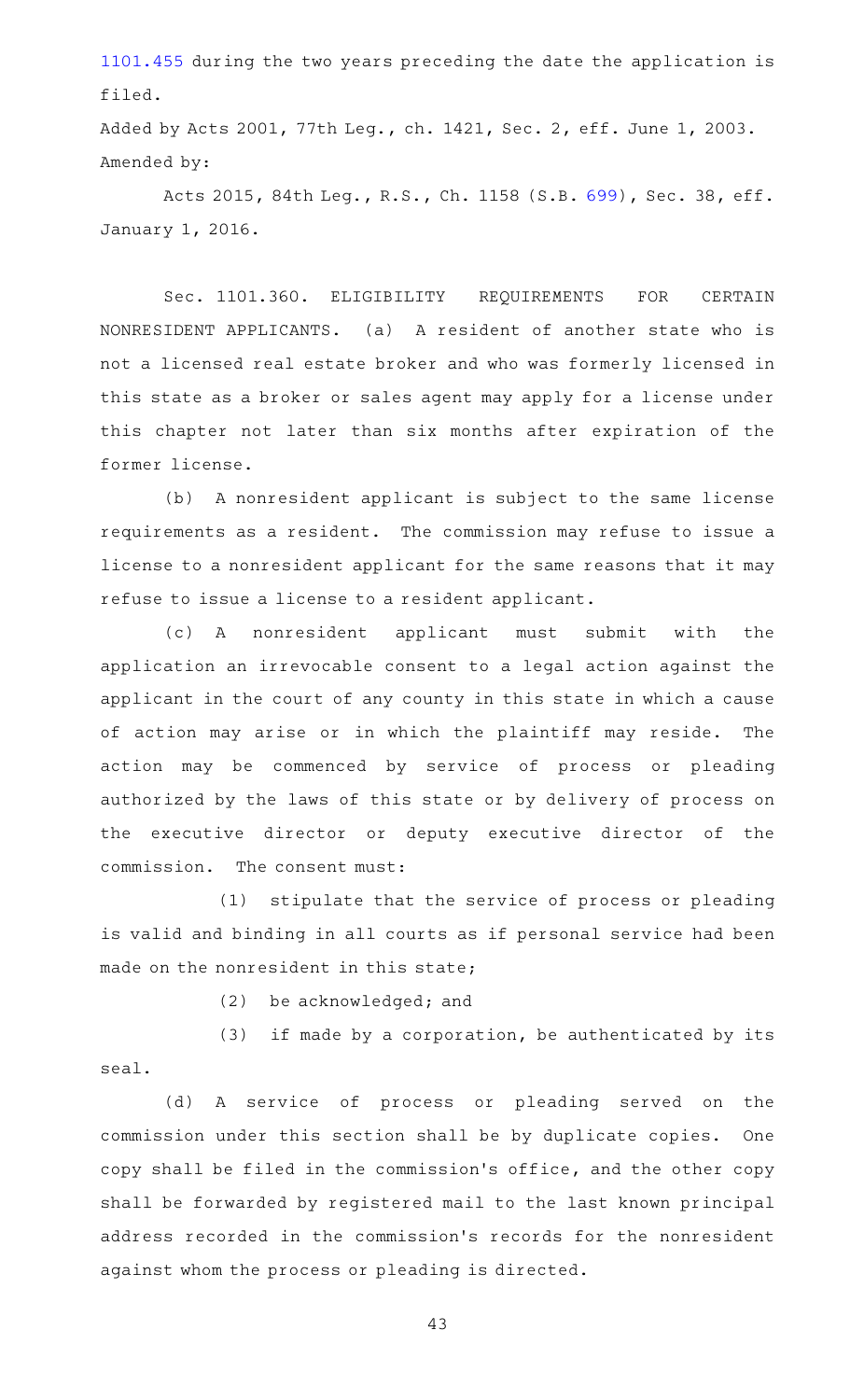(e) A default judgment in an action commenced as provided by this section may not be granted:

(1) unless the commission certifies that a copy of the process or pleading was mailed to the defendant as provided by Subsection (d); and

(2) until the 21st day after the date the process or pleading is mailed to the defendant. Added by Acts 2001, 77th Leg., ch. 1421, Sec. 2, eff. June 1, 2003. Amended by:

Acts 2015, 84th Leg., R.S., Ch. 1158 (S.B. [699\)](http://www.legis.state.tx.us/tlodocs/84R/billtext/html/SB00699F.HTM), Sec. 39, eff. January 1, 2016.

Sec. 1101.361. ADDITIONAL ELIGIBILITY REQUIREMENTS FOR CERTAIN NONRESIDENT APPLICANTS. (a) Notwithstanding Section [1101.360](https://statutes.capitol.texas.gov/GetStatute.aspx?Code=OC&Value=1101.360), a nonresident applicant for a license who resides in a municipality whose boundary is contiguous at any point with the boundary of a municipality in this state is eligible to be licensed under this chapter in the same manner as a resident of this state if the nonresident has been a resident of that municipality for at least the 60 days preceding the date the application is filed.

(b) A person licensed under this section shall maintain at all times a place of business in the municipality in which the person resides or in the municipality in this state that is contiguous to the municipality in which the person resides. The place of business must meet all the requirements of Section [1101.552](https://statutes.capitol.texas.gov/GetStatute.aspx?Code=OC&Value=1101.552). A place of business located in the municipality in which the person resides is considered to be in this state.

(c) A person licensed under this section may not maintain a place of business at another location in this state unless the person complies with Section [1101.356](https://statutes.capitol.texas.gov/GetStatute.aspx?Code=OC&Value=1101.356) or [1101.357.](https://statutes.capitol.texas.gov/GetStatute.aspx?Code=OC&Value=1101.357)

Added by Acts 2001, 77th Leg., ch. 1421, Sec. 2, eff. June 1, 2003.

Sec. 1101.362. WAIVER OF LICENSE REQUIREMENTS: PREVIOUS LICENSE HOLDERS. The commission by rule may waive some or all of the requirements for a license under this chapter for an applicant who was licensed under this chapter within the two years preceding the date the application is filed.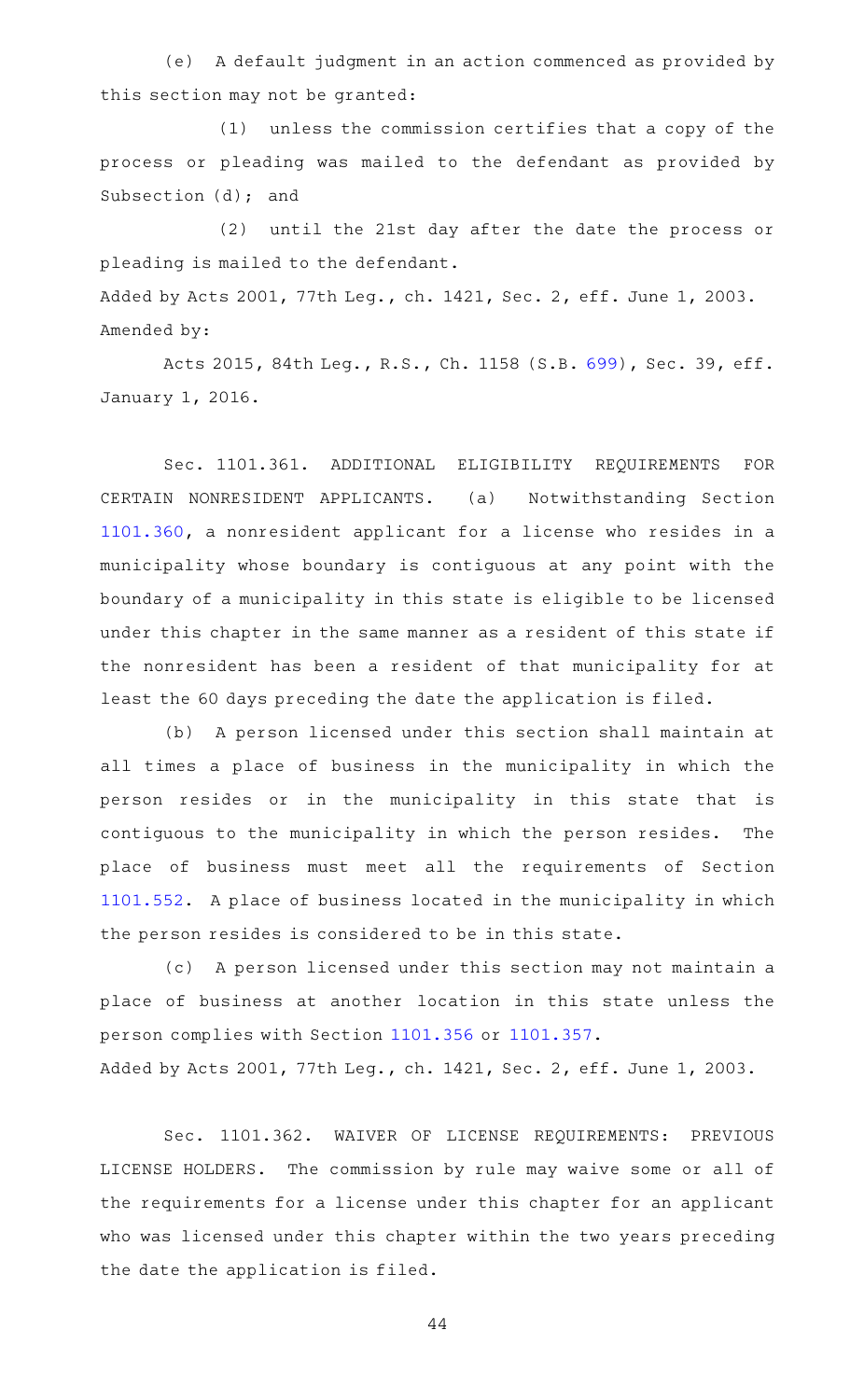Added by Acts 2001, 77th Leg., ch. 1421, Sec. 2, eff. June 1, 2003. Amended by:

Acts 2015, 84th Leg., R.S., Ch. 1158 (S.B. [699\)](http://www.legis.state.tx.us/tlodocs/84R/billtext/html/SB00699F.HTM), Sec. 40, eff. January 1, 2016.

Sec. 1101.363. ISSUANCE OF LICENSE. (a) The commission shall issue an appropriate license to an applicant who meets the requirements for a license.

(b) The commission may issue an inactive sales agent license to a person who applies for a sales agent license and satisfies all requirements for the license. The person may not act as a sales agent unless the person is sponsored by a licensed broker who has notified the commission as required by Section [1101.367\(](https://statutes.capitol.texas.gov/GetStatute.aspx?Code=OC&Value=1101.367)b).

(c) A license remains in effect for the period prescribed by the commission if the license holder complies with this chapter and pays the appropriate renewal fees.

Added by Acts 2001, 77th Leg., ch. 1421, Sec. 2, eff. June 1, 2003. Amended by Acts 2003, 78th Leg., ch. 15, Sec. 5, eff. Sept. 1, 2003; Acts 2003, 78th Leg., ch. 1276, Sec. 14A.158(b), eff. Sept. 1, 2003. Amended by:

Acts 2015, 84th Leg., R.S., Ch. 1158 (S.B. [699\)](http://www.legis.state.tx.us/tlodocs/84R/billtext/html/SB00699F.HTM), Sec. 41, eff. January 1, 2016.

Sec. 1101.364. DENIAL OF LICENSE. (a) The commission shall immediately give written notice to the applicant of the commission 's denial of a license.

(b) A person whose license application is denied under this section is entitled to a hearing under Section [1101.657](https://statutes.capitol.texas.gov/GetStatute.aspx?Code=OC&Value=1101.657).

(c) Repealed by Acts 2007, 80th Leg., R.S., Ch. 1411, Sec. 59(2), eff. September 1, 2007.

(d) Repealed by Acts 2007, 80th Leg., R.S., Ch. 1411, Sec. 59(2), eff. September 1, 2007.

(e) Repealed by Acts 2007, 80th Leg., R.S., Ch. 1411, Sec. 59(2), eff. September 1, 2007.

Added by Acts 2001, 77th Leg., ch. 1421, Sec. 2, eff. June 1, 2003. Amended by:

Acts 2007, 80th Leg., R.S., Ch. 1411 (S.B. [914\)](http://www.legis.state.tx.us/tlodocs/80R/billtext/html/SB00914F.HTM), Sec. 17, eff.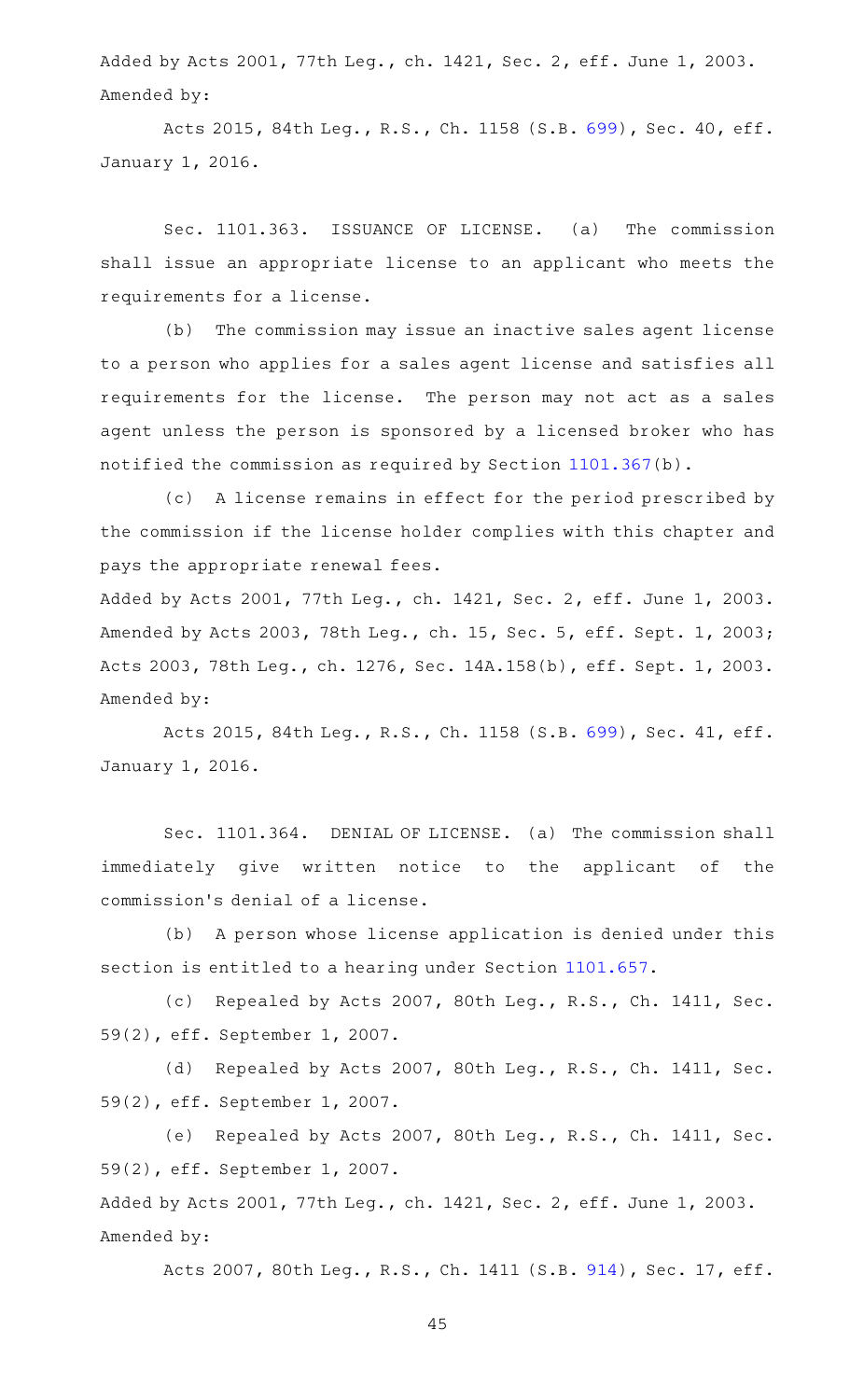September 1, 2007.

Acts 2007, 80th Leg., R.S., Ch. 1411 (S.B. [914\)](http://www.legis.state.tx.us/tlodocs/80R/billtext/html/SB00914F.HTM), Sec. 59(2), eff. September 1, 2007.

Sec. 1101.365. PROBATIONARY LICENSE. (a) The commission may issue a probationary license.

(b) The commission by rule shall adopt reasonable terms for issuing a probationary license.

Added by Acts 2001, 77th Leg., ch. 1421, Sec. 2, eff. June 1, 2003.

Sec. 1101.366. INACTIVE LICENSE: BROKER. (a) The commission may place on inactive status the license of a broker if the broker:

 $(1)$  is not acting as a broker;

 $(2)$  is not sponsoring a sales agent; and

(3) submits a written application to the commission before the expiration date of the broker 's license.

(b) The commission may place on inactive status the license of a broker whose license has expired if the broker applies for inactive status on a form prescribed by the commission not later than six months after the expiration date of the broker 's license.

(c)AAA broker applying for inactive status shall terminate the broker 's association with each sales agent sponsored by the broker by giving written notice to each sales agent before the 30th day preceding the date the broker applies for inactive status.

(d) A broker on inactive status:

(1) may not perform any activity regulated under this chapter; and

(2) must pay renewal fees.

(e) The commission shall maintain a list of each broker whose license is on inactive status.

(f) The commission shall remove a broker's license from inactive status if the broker:

 $(1)$  submits an application to the commission;

(2) pays the required fee; and

(3) submits proof of attending continuing education as specified by Section [1101.455](https://statutes.capitol.texas.gov/GetStatute.aspx?Code=OC&Value=1101.455) during the two years preceding the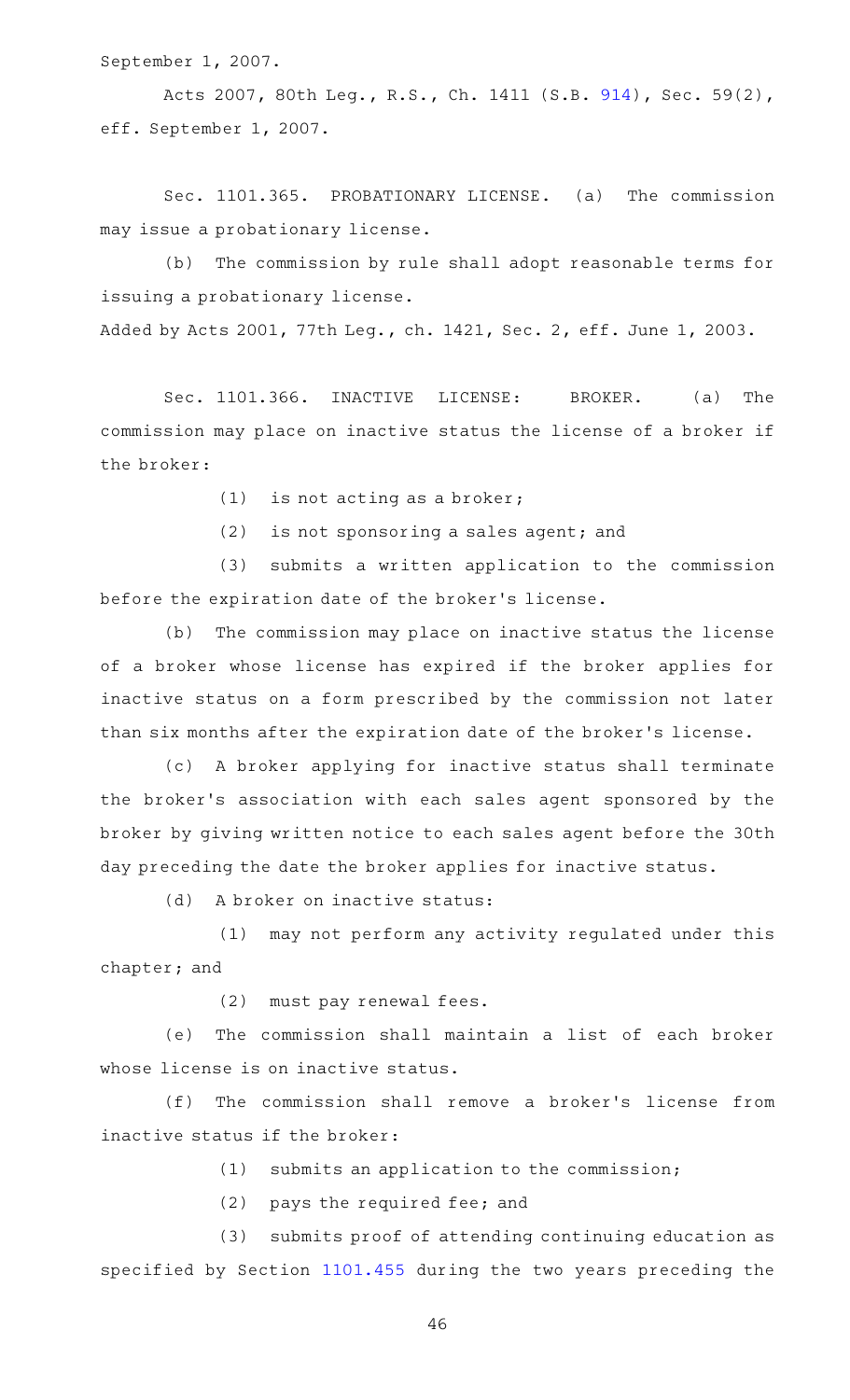date the application under Subdivision (1) is filed. Added by Acts 2001, 77th Leg., ch. 1421, Sec. 2, eff. June 1, 2003. Amended by:

Acts 2015, 84th Leg., R.S., Ch. 1158 (S.B. [699\)](http://www.legis.state.tx.us/tlodocs/84R/billtext/html/SB00699F.HTM), Sec. 42, eff. January 1, 2016.

Sec. 1101.367. INACTIVE LICENSE: SALES AGENT. (a) When the relationship of a sales agent with the sales agent 's sponsoring broker terminates, the terminating party shall immediately notify in writing both the other party and the commission. On receiving the written notice, the commission shall place the sales agent license on inactive status.

(b) The commission may return a sales agent license to active status under Subsection (a) if, before the expiration date of the sales agent license, a licensed broker files a request with the commission advising the commission that the broker assumes sponsorship of the sales agent, accompanied by the appropriate fee.

(c) As a condition of returning to active status, an inactive sales agent whose license is not subject to the education requirements of Section [1101.454](https://statutes.capitol.texas.gov/GetStatute.aspx?Code=OC&Value=1101.454) must provide to the commission proof of attending continuing education as specified by Section [1101.455](https://statutes.capitol.texas.gov/GetStatute.aspx?Code=OC&Value=1101.455) during the two years preceding the date the application to return to active status is filed.

Added by Acts 2001, 77th Leg., ch. 1421, Sec. 2, eff. June 1, 2003. Amended by Acts 2003, 78th Leg., ch. 15, Sec. 6, eff. Sept. 1, 2003; Acts 2003, 78th Leg., ch. 1276, Sec. 14A.158(c), eff. Sept. 1, 2003. Amended by:

Acts 2011, 82nd Leg., R.S., Ch. 1064 (S.B. [747\)](http://www.legis.state.tx.us/tlodocs/82R/billtext/html/SB00747F.HTM), Sec. 11, eff. September 1, 2011.

Acts 2015, 84th Leg., R.S., Ch. 1158 (S.B. [699\)](http://www.legis.state.tx.us/tlodocs/84R/billtext/html/SB00699F.HTM), Sec. 43, eff. January 1, 2016.

### SUBCHAPTER I. EXAMINATIONS

Sec. 1101.401. EXAMINATION REQUIRED. (a) The competency requirement prescribed under Section [1101.354\(](https://statutes.capitol.texas.gov/GetStatute.aspx?Code=OC&Value=1101.354)3) shall be established by an examination prepared or contracted for by the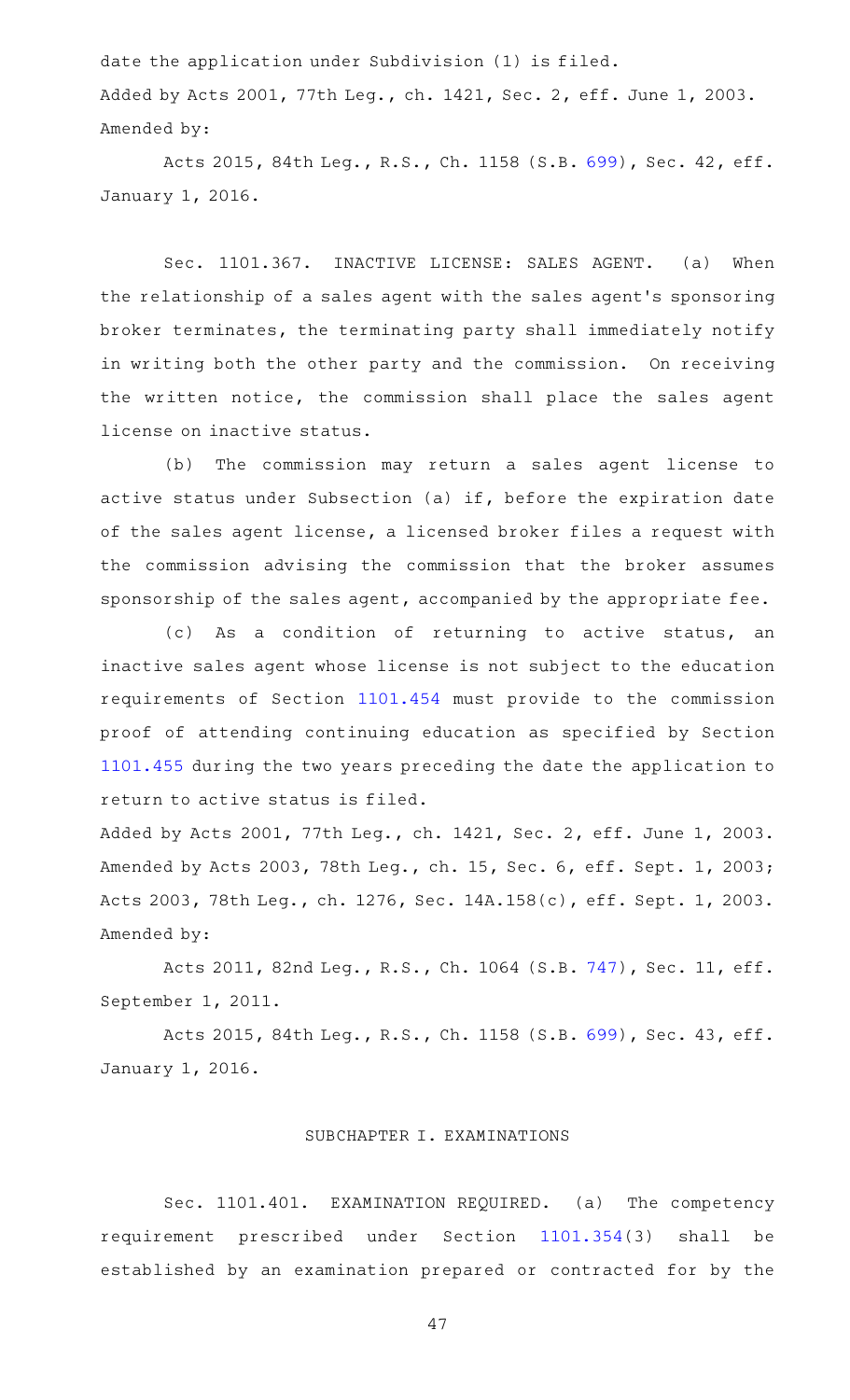commission.

(b) The commission shall determine the time and place in the state for offering the examination.

(c) The examination must be of sufficient scope in the judgment of the commission to determine whether a person is competent to act as a broker or sales agent in a manner that will protect the public.

(d) The examination for a sales agent license must be less exacting and less stringent than the broker examination.

(e) The commission shall provide each applicant with study material and references on which the examination is based.

(f) An applicant must satisfy the examination requirement not later than one year after the date the license application is filed.

Added by Acts 2001, 77th Leg., ch. 1421, Sec. 2, eff. June 1, 2003. Amended by:

Acts 2011, 82nd Leg., R.S., Ch. 1064 (S.B. [747\)](http://www.legis.state.tx.us/tlodocs/82R/billtext/html/SB00747F.HTM), Sec. 12, eff. September 1, 2011.

Acts 2015, 84th Leg., R.S., Ch. 1158 (S.B. [699\)](http://www.legis.state.tx.us/tlodocs/84R/billtext/html/SB00699F.HTM), Sec. 44, eff. January 1, 2016.

Sec. 1101.402. WAIVER OF EXAMINATION. The commission shall waive the examination requirement for an applicant for a broker or sales agent license if:

(1) the applicant was previously licensed in this state as a broker or sales agent; and

 $(2)$  the application is filed before the second anniversary of the expiration date of the equivalent license. Added by Acts 2001, 77th Leg., ch. 1421, Sec. 2, eff. June 1, 2003. Amended by:

Acts 2015, 84th Leg., R.S., Ch. 1158 (S.B. [699\)](http://www.legis.state.tx.us/tlodocs/84R/billtext/html/SB00699F.HTM), Sec. 45, eff. January 1, 2016.

Sec. 1101.403. ADMINISTRATION OF EXAMINATION; TESTING SERVICE. (a) The commission shall administer any examination required by this chapter or Chapter [1102](https://statutes.capitol.texas.gov/GetStatute.aspx?Code=OC&Value=1102) unless the commission enters into an agreement with a testing service to administer the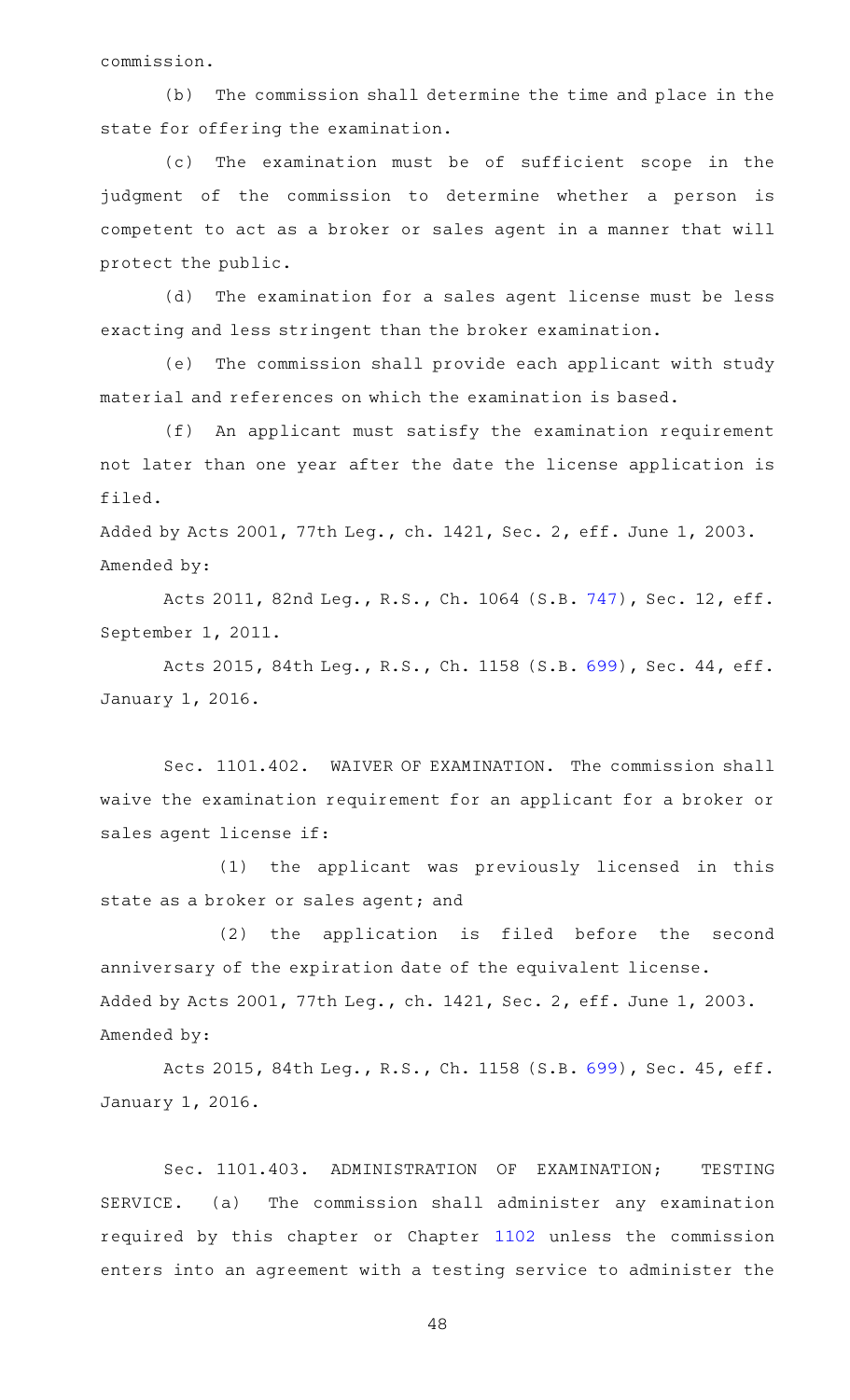examination.

(b) The commission may accept an examination administered by a testing service if the commission retains the authority to establish the scope and type of the examination.

(c) The commission may negotiate an agreement with a testing service relating to examination development, scheduling, site arrangements, administration, grading, reporting, and analysis.

(d) The commission may require a testing service to:

(1) correspond directly with license applicants regarding the administration of the examination;

(2) collect fees directly from applicants for administering the examination; or

(3) administer the examination at specific locations and specified frequencies.

(e) The commission shall adopt rules and standards as necessary to implement this section.

Added by Acts 2001, 77th Leg., ch. 1421, Sec. 2, eff. June 1, 2003.

Sec. 1101.404. EXAMINATION RESULTS. (a) Not later than the 10th day after the date an examination is administered, the commission or the testing service shall notify each examinee of the results of the examination.

(b) If the notice of the results of an examination will be delayed for more than 10 days after the examination date, the commission shall notify each examinee of the reason for the delay before the 10th day.

(c) If requested in writing by a person who fails an examination, the commission shall provide to the person an analysis of the person's performance on the examination. The request must be accompanied by a statement identifying the person.

(d) The results of an examination are confidential. Added by Acts 2001, 77th Leg., ch. 1421, Sec. 2, eff. June 1, 2003. Amended by:

Acts 2015, 84th Leg., R.S., Ch. 1158 (S.B. [699\)](http://www.legis.state.tx.us/tlodocs/84R/billtext/html/SB00699F.HTM), Sec. 46, eff. January 1, 2016.

Sec. 1101.405. REEXAMINATION. (a) An applicant who fails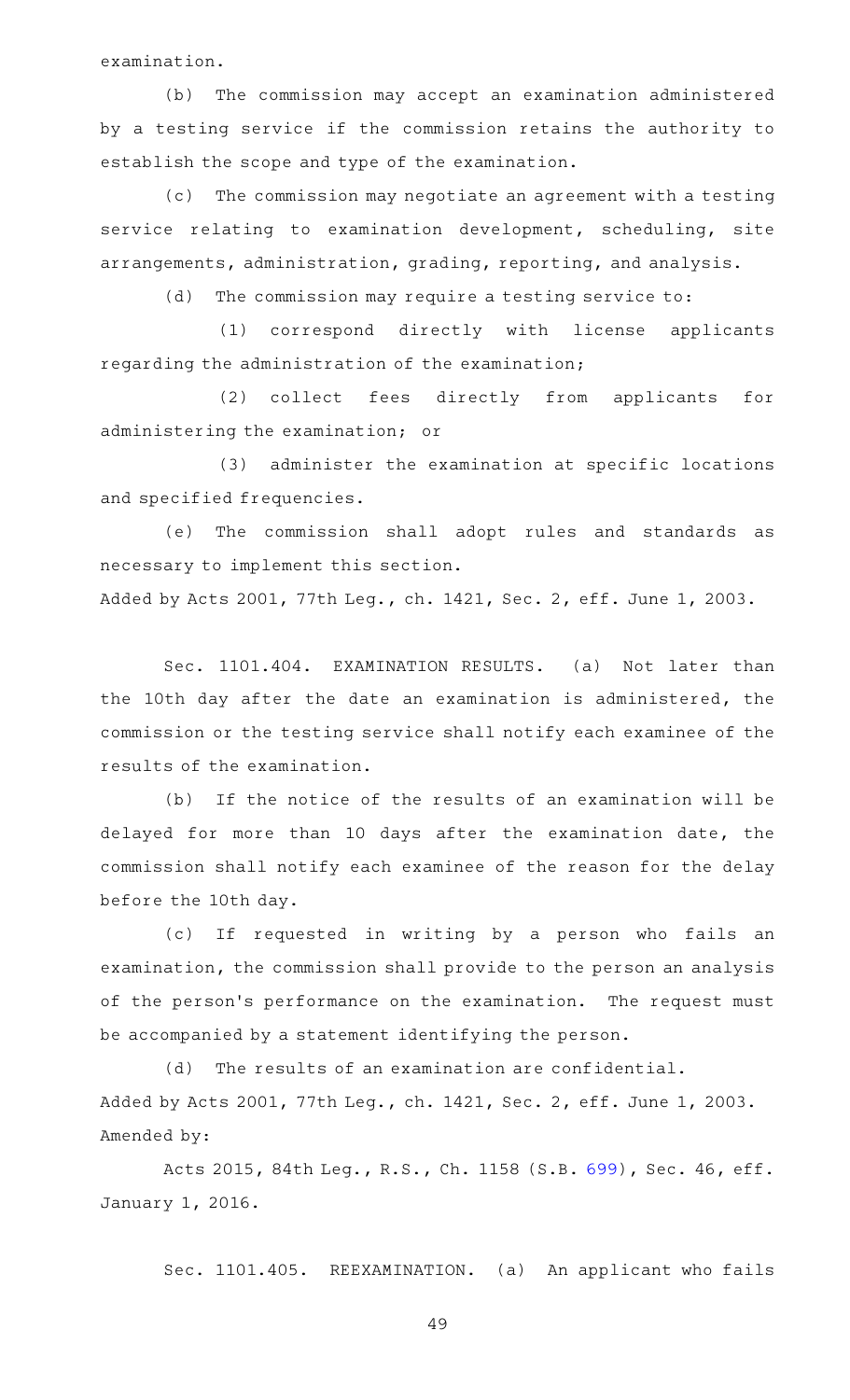an examination may apply for reexamination by filing a request accompanied by the proper fee.

(b) An applicant who fails the examination three consecutive times may not apply for reexamination or submit a new license application unless the applicant submits evidence satisfactory to the commission that the applicant has completed additional education, as prescribed by the commission, since the date of the applicant 's last examination. Added by Acts 2001, 77th Leg., ch. 1421, Sec. 2, eff. June 1, 2003.

Amended by:

Acts 2015, 84th Leg., R.S., Ch. 1158 (S.B. [699\)](http://www.legis.state.tx.us/tlodocs/84R/billtext/html/SB00699F.HTM), Sec. 47, eff. January 1, 2016.

Sec. 1101.406. GUIDELINES; STUDY GUIDES. (a) The commission shall:

(1) publish guidelines and examination study guides;

(2) make the guidelines and study guides available to applicants; and

(3) update the guidelines and study guides as necessary.

(b) Except for the examination and other testing products that require secure and discreet protection, the contents of study guides and other material developed by the commission or with the commission 's authorization are within the public domain and free of copyright restrictions.

(c) A person other than the commission may not profit from the reproduction and distribution of material described by Subsection (b) and may sell the material only at a price that equals the cost of reproducing and distributing the material.

Added by Acts 2015, 84th Leg., R.S., Ch. 1158 (S.B. [699\)](http://www.legis.state.tx.us/tlodocs/84R/billtext/html/SB00699F.HTM), Sec. 48, eff. January 1, 2016.

# SUBCHAPTER J. LICENSE RENEWAL

Sec. 1101.451. LICENSE EXPIRATION AND RENEWAL. (a) The commission may issue or renew a license for a period of 24 months.

(b) The commission by rule may adopt a system under which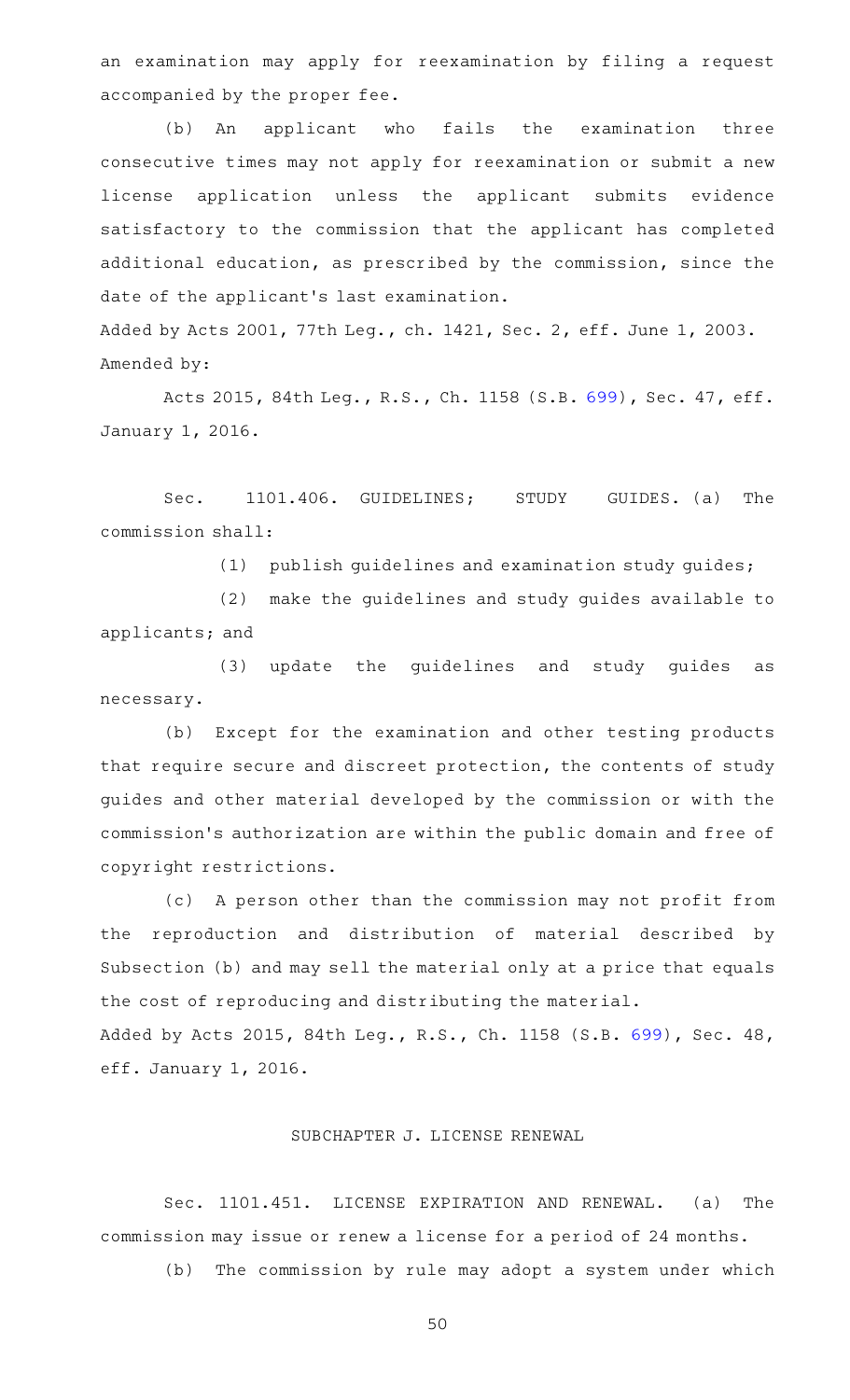licenses expire on various dates during the year. The commission shall adjust the date for payment of the renewal fees accordingly.

(c) For a year in which the license expiration date is changed, renewal fees payable shall be prorated on a monthly basis so that each license holder pays only that portion of the fee that is allocable to the number of months during which the license is valid. On renewal of the license on the new expiration date, the total renewal fee is payable.

(d) Except as provided by Subsection  $(e)$ , a renewal fee for a license under this chapter may not exceed, calculated on an annual basis, the amount of the sum of the fees established under Sections [1101.152](https://statutes.capitol.texas.gov/GetStatute.aspx?Code=OC&Value=1101.152), [1101.154](https://statutes.capitol.texas.gov/GetStatute.aspx?Code=OC&Value=1101.154), and [1101.603.](https://statutes.capitol.texas.gov/GetStatute.aspx?Code=OC&Value=1101.603)

(e) A person whose license has been expired for 90 days or less may renew the license by paying to the commission a fee equal to  $1-1/2$  times the required renewal fee. If a license has been expired for more than 90 days but less than six months, the person may renew the license by paying to the commission a fee equal to two times the required renewal fee.

(f) If a person's license has been expired for six months or longer, the person may not renew the license. The person may obtain a new license by complying with the requirements and procedures for obtaining an original license.

Added by Acts 2001, 77th Leg., ch. 1421, Sec. 2, eff. June 1, 2003. Amended by:

Acts 2007, 80th Leg., R.S., Ch. 1411 (S.B. [914\)](http://www.legis.state.tx.us/tlodocs/80R/billtext/html/SB00914F.HTM), Sec. 18, eff. September 1, 2007.

Acts 2007, 80th Leg., R.S., Ch. 1411 (S.B. [914\)](http://www.legis.state.tx.us/tlodocs/80R/billtext/html/SB00914F.HTM), Sec. 19, eff. September 1, 2007.

Acts 2011, 82nd Leg., R.S., Ch. 1064 (S.B. [747\)](http://www.legis.state.tx.us/tlodocs/82R/billtext/html/SB00747F.HTM), Sec. 13, eff. September 1, 2011.

Acts 2015, 84th Leg., R.S., Ch. 1158 (S.B. [699\)](http://www.legis.state.tx.us/tlodocs/84R/billtext/html/SB00699F.HTM), Sec. 49, eff. January 1, 2016.

Sec. 1101.452. INFORMATION REQUIRED FOR LICENSE RENEWAL. (a) To renew an active license that is not subject to the education requirements of Section [1101.454,](https://statutes.capitol.texas.gov/GetStatute.aspx?Code=OC&Value=1101.454) the license holder must provide to the commission proof of compliance with the continuing education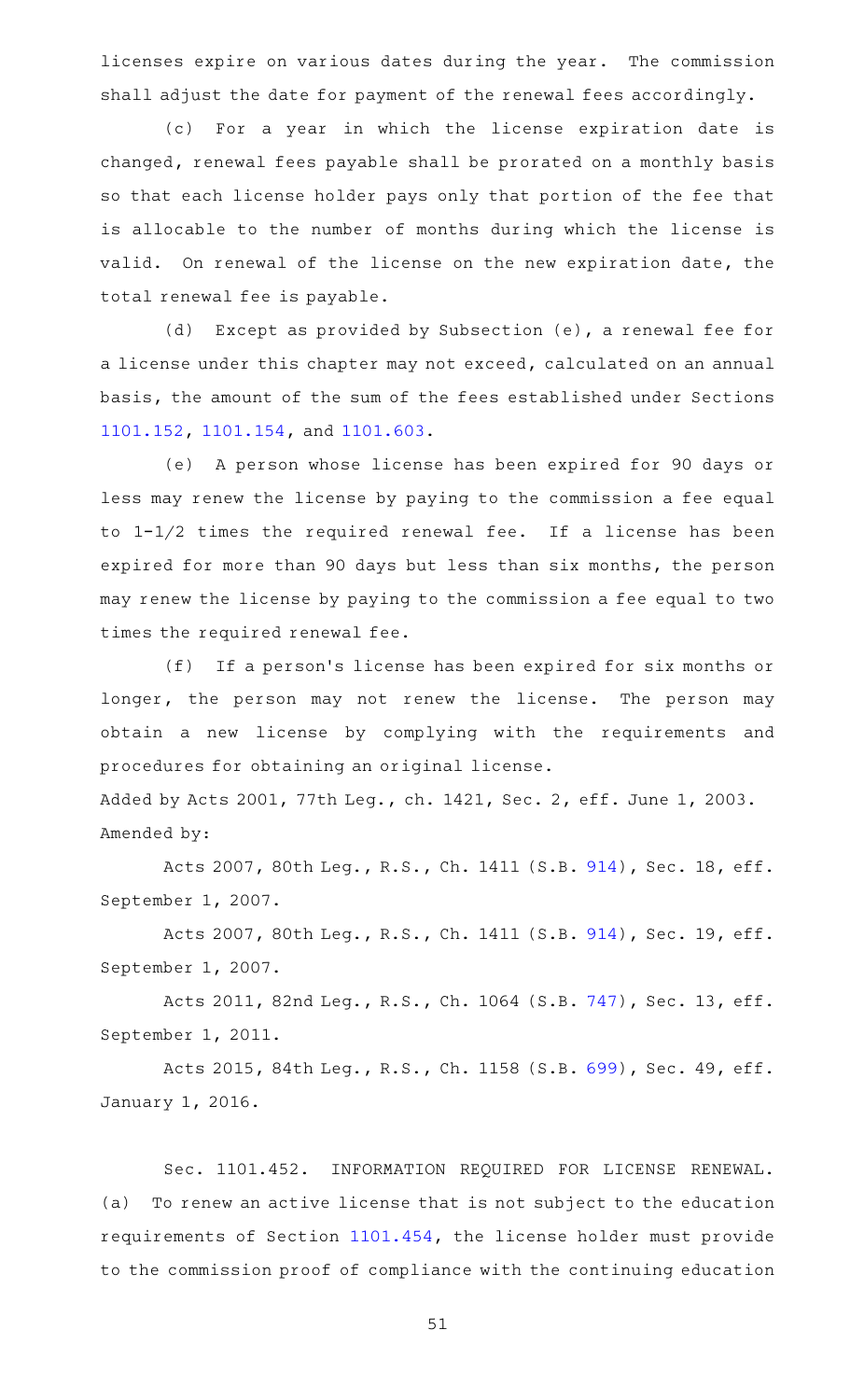requirements of Section [1101.455.](https://statutes.capitol.texas.gov/GetStatute.aspx?Code=OC&Value=1101.455)

(b) Each applicant for the renewal of a license must disclose in the license application whether the applicant has:

(1) entered a plea of guilty or nolo contendere to a felony; or

(2) been convicted of a felony and the time for appeal has elapsed or the judgment or conviction has been affirmed on appeal.

(c) The disclosure under Subsection (b) must be provided even if an order has granted community supervision suspending the imposition of the sentence.

Added by Acts 2001, 77th Leg., ch. 1421, Sec. 2, eff. June 1, 2003. Amended by:

Acts 2011, 82nd Leg., R.S., Ch. 1064 (S.B. [747\)](http://www.legis.state.tx.us/tlodocs/82R/billtext/html/SB00747F.HTM), Sec. 14, eff. September 1, 2011.

Sec. 1101.4521. CRIMINAL HISTORY RECORD INFORMATION FOR RENEWAL. An applicant for the renewal of an unexpired license must comply with the criminal history record check requirements of Section [1101.3521.](https://statutes.capitol.texas.gov/GetStatute.aspx?Code=OC&Value=1101.3521)

Added by Acts 2007, 80th Leg., R.S., Ch. 297 (H.B. [1530](http://www.legis.state.tx.us/tlodocs/80R/billtext/html/HB01530F.HTM)), Sec. 7, eff. September 1, 2007.

Sec. 1101.453. ADDITIONAL RENEWAL REQUIREMENTS FOR BUSINESS ENTITIES. (a) To renew a license under this chapter, a business entity must:

(1) designate one of its managing officers as its broker for purposes of this chapter; and

(2) provide proof that the entity maintains errors and omissions insurance with a minimum annual limit of \$1 million for each occurrence if the designated broker owns less than 10 percent of the business entity.

(b) A business entity may not act as a broker unless the entity 's designated broker is a licensed individual broker in active status and good standing according to the commission 's records.

Added by Acts 2001, 77th Leg., ch. 1421, Sec. 2, eff. June 1, 2003.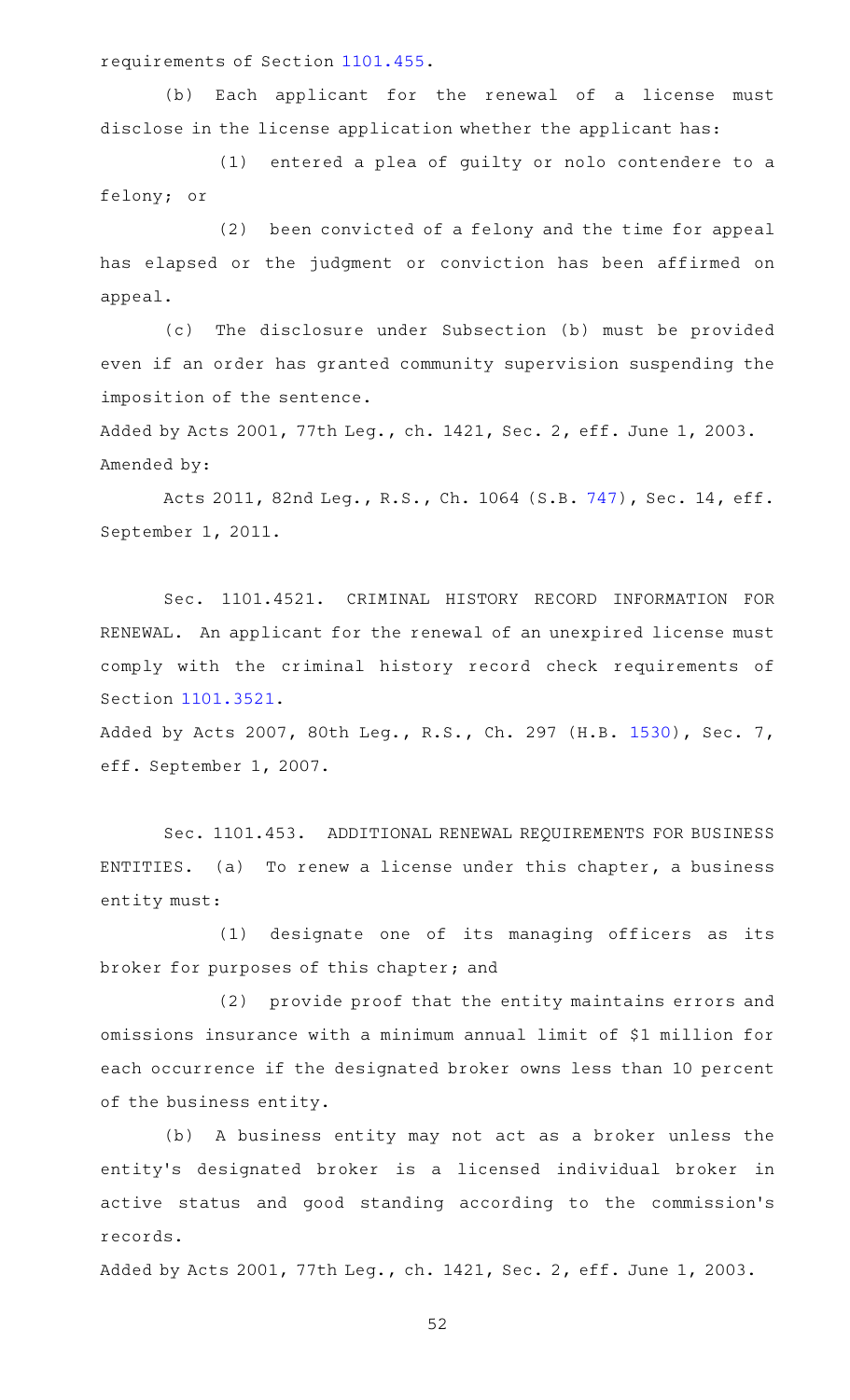### Amended by:

Acts 2011, 82nd Leg., R.S., Ch. 1064 (S.B. [747\)](http://www.legis.state.tx.us/tlodocs/82R/billtext/html/SB00747F.HTM), Sec. 15, eff. September 1, 2011.

Acts 2015, 84th Leg., R.S., Ch. 1158 (S.B. [699\)](http://www.legis.state.tx.us/tlodocs/84R/billtext/html/SB00699F.HTM), Sec. 50, eff. January 1, 2016.

Sec. 1101.454. SALES AGENT LICENSE RENEWAL. (a) An applicant applying for the first renewal of a sales agent license must provide to the commission satisfactory evidence of completion of at least 18 semester hours, or equivalent classroom hours, of qualifying real estate courses, including the hours required by Section [1101.455](https://statutes.capitol.texas.gov/GetStatute.aspx?Code=OC&Value=1101.455)(e).

(b) Repealed by Acts 2005, 79th Leg., Ch. 825, Sec. 15, eff. September 1, 2005.

(c) Repealed by Acts 2005, 79th Leg., Ch. 825, Sec. 15, eff. September 1, 2005.

(d) The commission may not waive the requirements for renewal under this section.

Added by Acts 2001, 77th Leg., ch. 1421, Sec. 2, eff. June 1, 2003. Amended by Acts 2003, 78th Leg., ch. 1276, Sec. 14A.152(d), eff. Sept. 1, 2003.

Amended by:

Acts 2005, 79th Leg., Ch. 825 (S.B. [810\)](http://www.legis.state.tx.us/tlodocs/79R/billtext/html/SB00810F.HTM), Sec. 15, eff. September 1, 2005.

Acts 2011, 82nd Leg., R.S., Ch. 1064 (S.B. [747\)](http://www.legis.state.tx.us/tlodocs/82R/billtext/html/SB00747F.HTM), Sec. 16, eff. September 1, 2011.

Acts 2015, 84th Leg., R.S., Ch. 1158 (S.B. [699\)](http://www.legis.state.tx.us/tlodocs/84R/billtext/html/SB00699F.HTM), Sec. 51, eff. January 1, 2016.

Acts 2015, 84th Leg., R.S., Ch. 1158 (S.B. [699\)](http://www.legis.state.tx.us/tlodocs/84R/billtext/html/SB00699F.HTM), Sec. 52, eff. January 1, 2016.

Sec. 1101.455. CONTINUING EDUCATION REQUIREMENTS. (a) In this section, "property tax consulting laws and legal issues" includes the Tax Code, preparation of property tax reports, the unauthorized practice of law, agency law, tax law, law relating to property tax or property assessment, deceptive trade practices, contract forms and addendums, and other legal topics approved by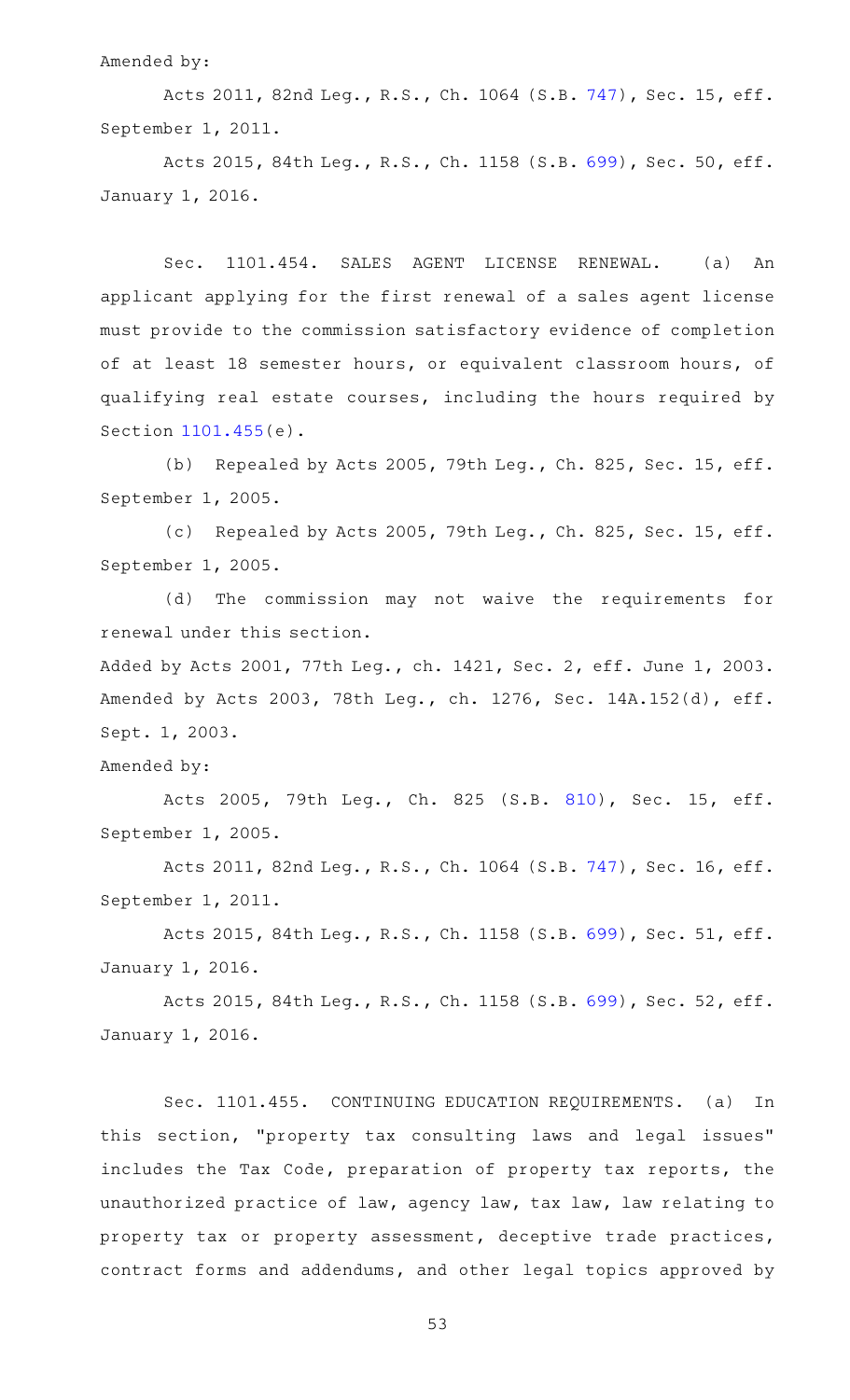the commission.

(b) A license holder who is not subject to the education requirements of Section [1101.454](https://statutes.capitol.texas.gov/GetStatute.aspx?Code=OC&Value=1101.454) must attend during the term of the current license continuing education courses approved by the commission. The commission by rule shall prescribe the number of classroom hours of continuing education courses the license holder must attend, which must be at least 15 classroom hours. The commission may not increase the number of required classroom hours by more than three over the term of a license.

(c) The commission by rule may:

 $(1)$  prescribe the title, content, and duration of continuing education courses that a license holder must attend to renew a license; and

(2) approve as a substitute for the classroom attendance required by Subsection (b):

(A) relevant educational experience; and

(B) alternative delivery or correspondence courses.

(d) Repealed by Acts 2015, 84th Leg., R.S., Ch. 1158, Sec. 92, eff. January 1, 2016.

(e) At least eight of the continuing education hours required by Subsection (b) must provide current information on the following legal topics:

 $(1)$  commission rules;

 $(2)$  fair housing laws;

(3) Property Code issues, including landlord-tenant

law;

- $(4)$  agency law;
- (5) antitrust laws;

(6) Subchapter [E,](https://statutes.capitol.texas.gov/GetStatute.aspx?Code=BC&Value=17.41) Chapter  $17$ , Business & Commerce

Code;

(7) disclosures to buyers, landlords, tenants, and

sellers;

- (8) promulgated contract and addendum forms;
- $(9)$  unauthorized practice of law;

(10) case studies involving violations of laws and regulations;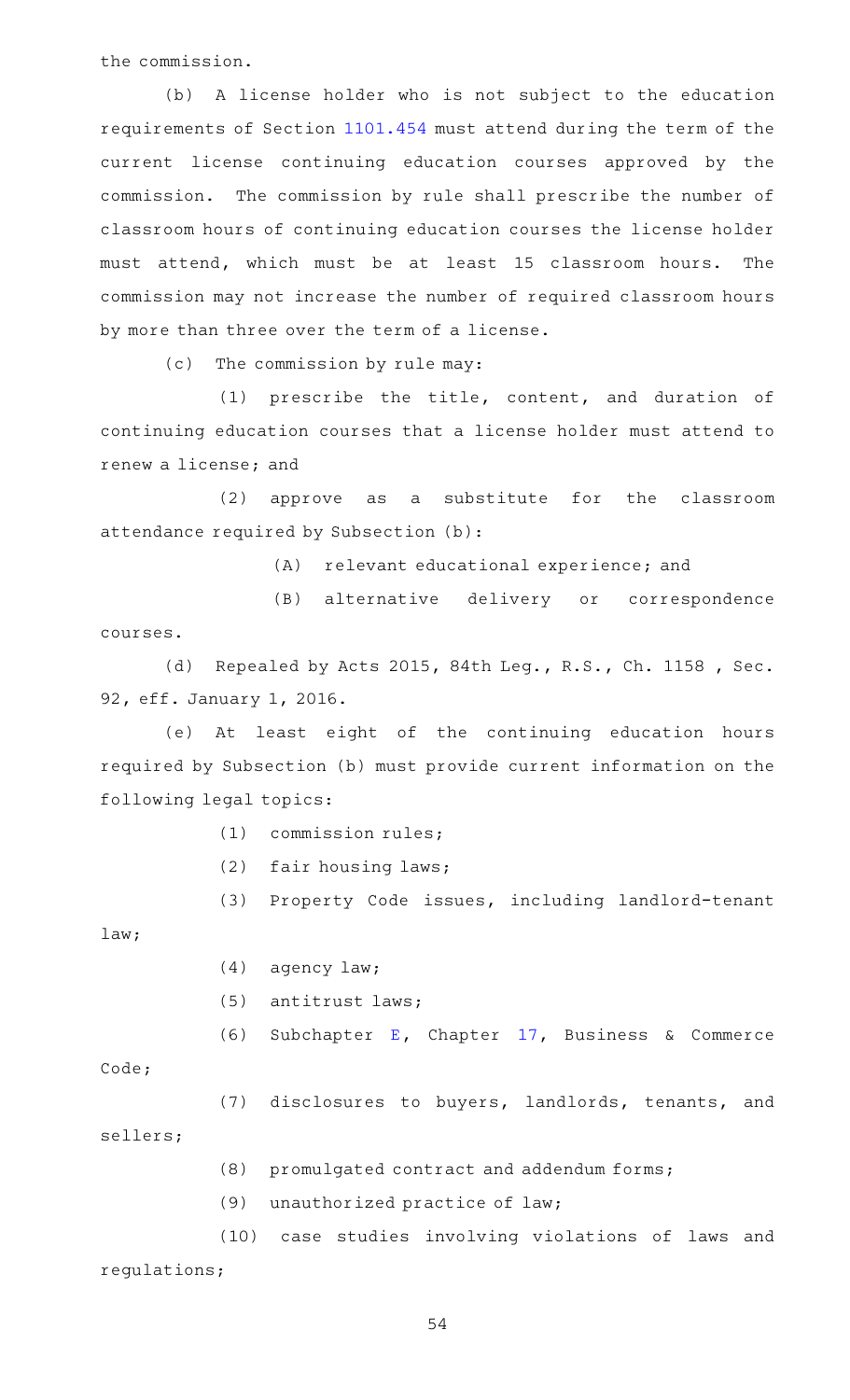(11) Federal Housing Administration and Department of Veterans Affairs regulations;

 $(12)$  tax laws;

(13) property tax consulting laws and legal issues;

(14) other legal topics approved by the commission; or

(15) the ethical requirements of engaging in real estate brokerage.

(f) The remaining hours may be devoted to other real estate-related topics and courses approved by the commission.

(g) Repealed by Acts 2015, 84th Leg., R.S., Ch. 1158, Sec. 92, eff. January 1, 2016.

(h) The commission shall automatically approve the following courses as courses that satisfy the mandatory continuing education requirements of Subsection (f):

(1) qualifying real estate courses; and

(2) real estate-related courses approved by the State Bar of Texas for minimum continuing legal education participatory credit.

(i) The commission may not require an examination for a course under this section unless the course is:

(1) an alternative delivery or correspondence course; or

(2) a course described by Subsection (e) or Section [1101.458](https://statutes.capitol.texas.gov/GetStatute.aspx?Code=OC&Value=1101.458).

(j) Daily classroom course segments offered under this section must be at least one hour and not more than 10 hours.

(k) Notwithstanding the number of hours required by Subsection (e), a member of the legislature licensed under this chapter is only required to complete three hours of continuing education on the legal topics under Subsection (e).

(1) An applicant, license holder, or education provider may not report to the commission the completion of an alternative delivery or correspondence course offered under this section until the elapsed time between the time the applicant or license holder registers for the course and the time the completion of the course is reported is equal to or greater than the number of hours for which credit is claimed.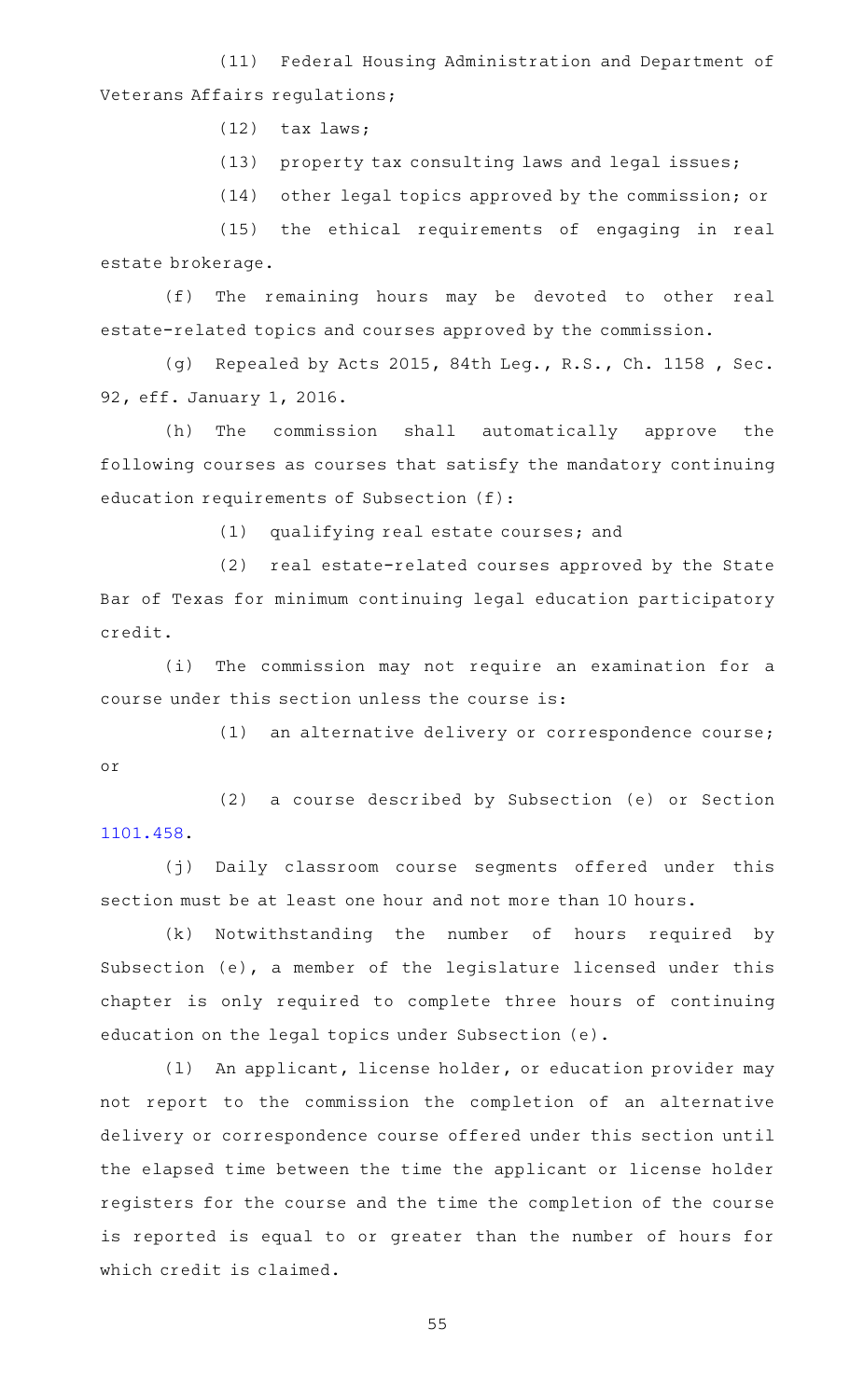Added by Acts 2001, 77th Leg., ch. 1421, Sec. 2, eff. June 1, 2003. Amended by Acts 2003, 78th Leg., ch. 1276, Sec. 14A.159(a), eff. Sept. 1, 2003.

Amended by:

Acts 2005, 79th Leg., Ch. 825 (S.B. [810\)](http://www.legis.state.tx.us/tlodocs/79R/billtext/html/SB00810F.HTM), Sec. 6, eff. September 1, 2005.

Acts 2007, 80th Leg., R.S., Ch. 297 (H.B. [1530](http://www.legis.state.tx.us/tlodocs/80R/billtext/html/HB01530F.HTM)), Sec. 8, eff. September 1, 2007.

Acts 2007, 80th Leg., R.S., Ch. 1411 (S.B. [914\)](http://www.legis.state.tx.us/tlodocs/80R/billtext/html/SB00914F.HTM), Sec. 20, eff. September 1, 2007.

Acts 2009, 81st Leg., R.S., Ch. 87 (S.B. [1969\)](http://www.legis.state.tx.us/tlodocs/81R/billtext/html/SB01969F.HTM), Sec. 27.001(72), eff. September 1, 2009.

Acts 2011, 82nd Leg., R.S., Ch. 1064 (S.B. [747\)](http://www.legis.state.tx.us/tlodocs/82R/billtext/html/SB00747F.HTM), Sec. 17, eff. September 1, 2011.

Acts 2015, 84th Leg., R.S., Ch. 1158 (S.B. [699\)](http://www.legis.state.tx.us/tlodocs/84R/billtext/html/SB00699F.HTM), Sec. 53, eff. January 1, 2016.

Acts 2015, 84th Leg., R.S., Ch. 1158 (S.B. [699\)](http://www.legis.state.tx.us/tlodocs/84R/billtext/html/SB00699F.HTM), Sec. 92, eff. January 1, 2016.

Sec. 1101.456. EXEMPTION FROM CONTINUING EDUCATION REQUIREMENTS FOR CERTAIN BROKERS. Notwithstanding any other provision of this chapter, a broker who, before October 31, 1991, qualified under former Section 7A(f), The Real Estate License Act (Article 6573a, Vernon 's Texas Civil Statutes), as added by Section 1.041, Chapter [553](https://statutes.capitol.texas.gov/GetStatute.aspx?Code=OC&Value=553), Acts of the 72nd Legislature, Regular Session, 1991, for an exemption from continuing education requirements is not required to comply with the mandatory continuing education requirements of this subchapter to renew the broker 's license. Added by Acts 2001, 77th Leg., ch. 1421, Sec. 2, eff. June 1, 2003.

Sec. 1101.457. DEFERRAL OF CONTINUING EDUCATION REQUIREMENTS. (a) The commission by rule may establish procedures under which an applicant may have the applicant 's license issued, renewed, or returned to active status before the applicant completes continuing education requirements.

(b) The commission may require an applicant under this section to: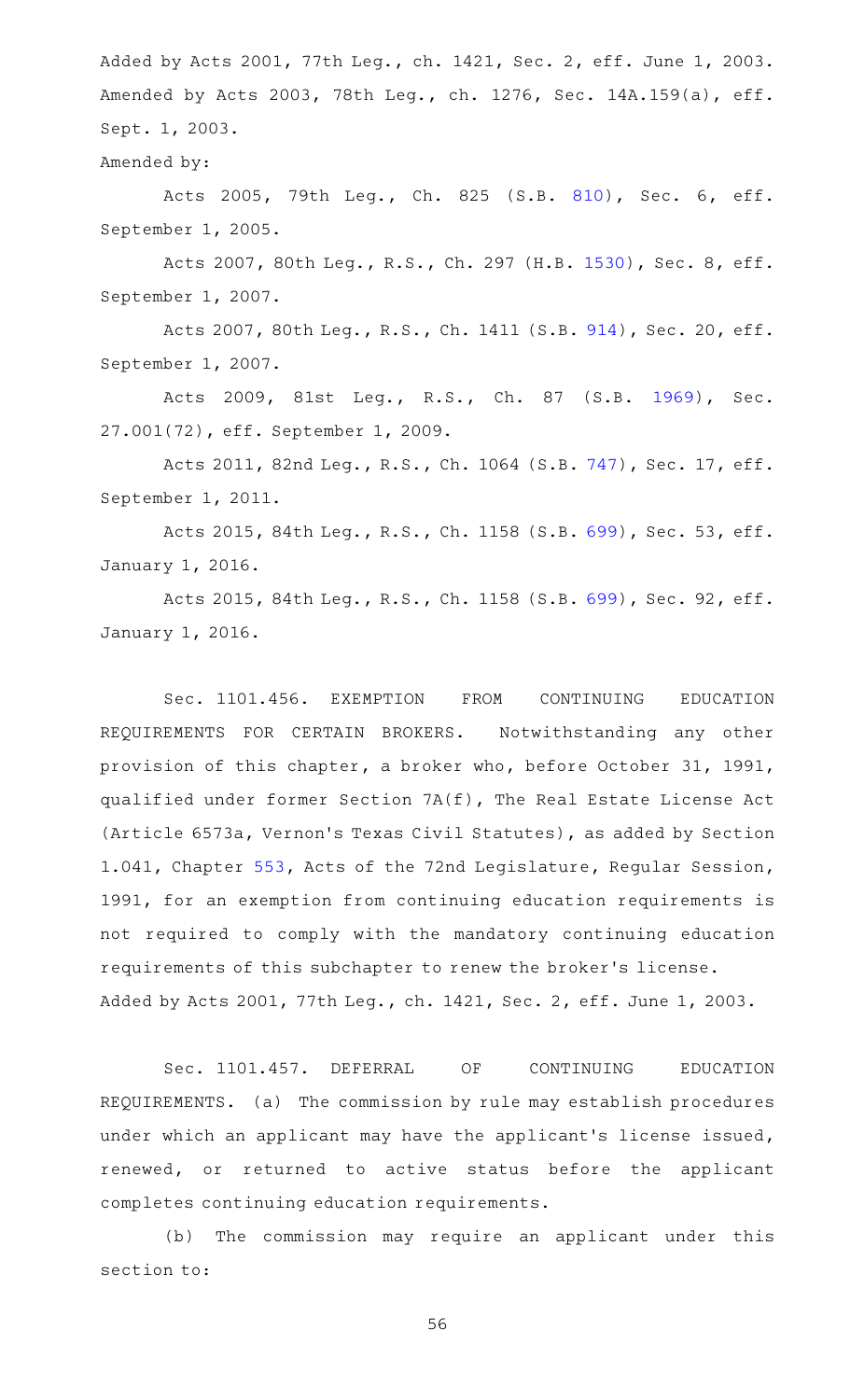(1) pay a fee, not to exceed \$200, in addition to any fee for late renewal of a license under this chapter; and

(2) complete the required continuing education not later than the 60th day after the date the license is issued, renewed, or returned to active status.

Added by Acts 2001, 77th Leg., ch. 1421, Sec. 2, eff. June 1, 2003. Amended by:

Acts 2007, 80th Leg., R.S., Ch. 1411 (S.B. [914\)](http://www.legis.state.tx.us/tlodocs/80R/billtext/html/SB00914F.HTM), Sec. 21, eff. September 1, 2007.

Sec. 1101.458. ADDITIONAL EDUCATION REQUIREMENTS FOR CERTAIN LICENSE HOLDERS. (a) A designated broker for a business entity licensed under this chapter, a broker who sponsors a sales agent, or a license holder who supervises another license holder must attend during the term of the current license at least six classroom hours of broker responsibility education courses approved by the commission.

(b) The commission by rule shall prescribe the title, content, and duration of broker responsibility education courses required under this section.

(c) Broker responsibility education course hours may be used to satisfy the hours described by Section [1101.455](https://statutes.capitol.texas.gov/GetStatute.aspx?Code=OC&Value=1101.455)(f).

(d) This section does not apply to a broker who is exempt from continuing education requirements under Section [1101.456](https://statutes.capitol.texas.gov/GetStatute.aspx?Code=OC&Value=1101.456). Added by Acts 2011, 82nd Leg., R.S., Ch. 1064 (S.B. [747\)](http://www.legis.state.tx.us/tlodocs/82R/billtext/html/SB00747F.HTM), Sec. 18, eff. September 1, 2011.

Amended by:

Acts 2015, 84th Leg., R.S., Ch. 1158 (S.B. [699\)](http://www.legis.state.tx.us/tlodocs/84R/billtext/html/SB00699F.HTM), Sec. 54, eff. January 1, 2016.

Sec. 1101.459. DENIAL OF LICENSE RENEWAL. (a) The commission may deny the renewal of a license under this chapter if the applicant is in violation of a commission order.

(b) The denial of a license renewal is subject to the same provisions as are applicable under Section [1101.364](https://statutes.capitol.texas.gov/GetStatute.aspx?Code=OC&Value=1101.364) to the denial of a license.

Added by Acts 2019, 86th Leg., R.S., Ch. 334 (S.B. [624\)](http://www.legis.state.tx.us/tlodocs/86R/billtext/html/SB00624F.HTM), Sec. 12,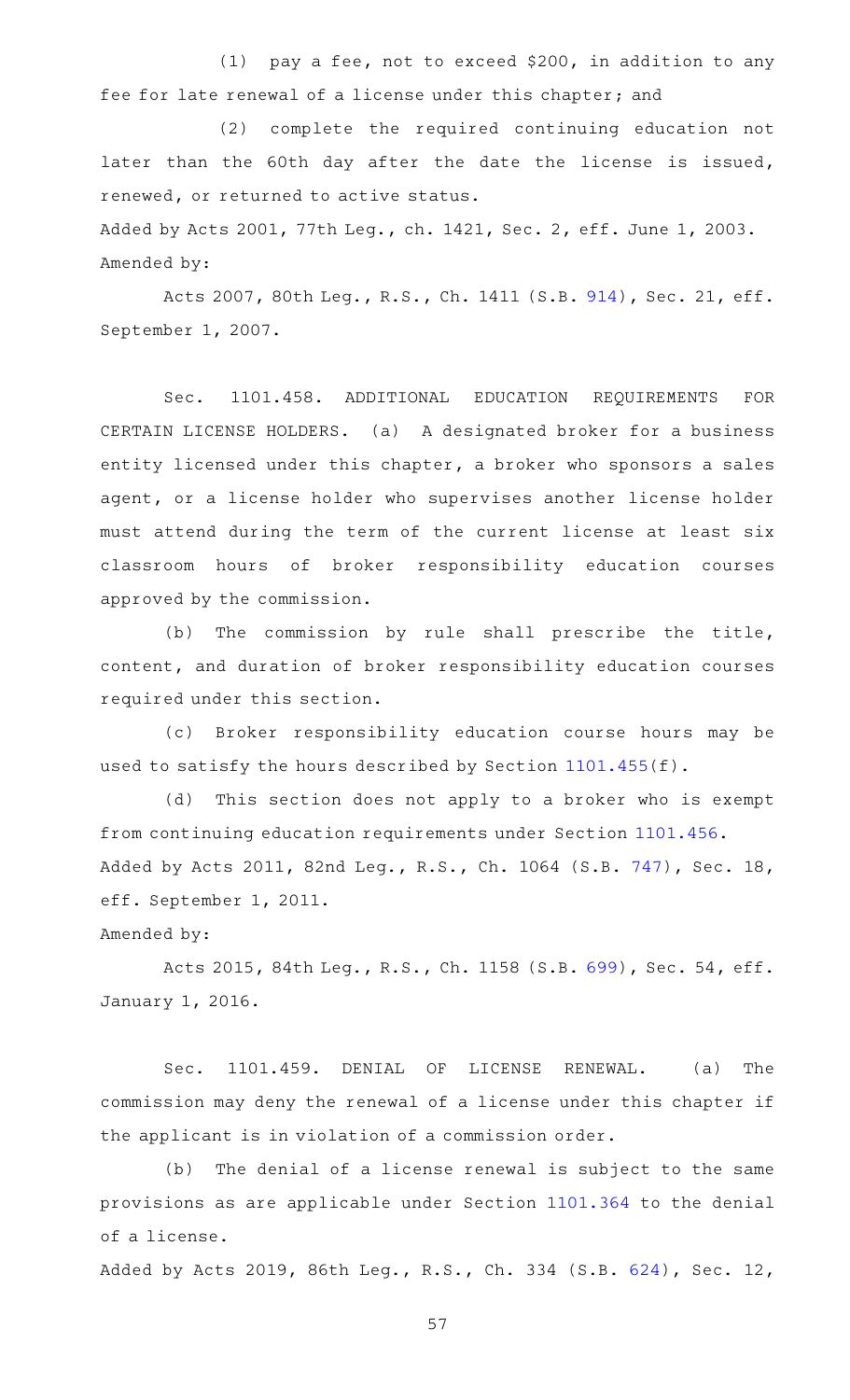### SUBCHAPTER K. CERTIFICATE REQUIREMENTS

Sec. 1101.501. CERTIFICATE REQUIRED. A person may not sell, buy, lease, or transfer an easement or right-of-way for another, for compensation or with the expectation of receiving compensation, for use in connection with telecommunication, utility, railroad, or pipeline service unless the person:

 $(1)$  holds a license issued under this chapter; or

(2) holds a certificate of registration issued under this subchapter.

Added by Acts 2001, 77th Leg., ch. 1421, Sec. 2, eff. June 1, 2003.

Sec. 1101.502. ELIGIBILITY REQUIREMENTS FOR CERTIFICATE. (a) To be eligible to receive a certificate of registration or a renewal certificate under this subchapter, a person must:

 $(1)$  be, at the time of application:

(A) at least 18 years of age; and

(B) a citizen of the United States or a lawfully admitted alien; and

(2) successfully complete the required courses of study prescribed by this subchapter, including qualifying or continuing education requirements.

(b) To be eligible to receive a certificate of registration or a renewal certificate under this subchapter, a business entity must designate as its agent one of its managing officers who is registered under this subchapter.

Added by Acts 2001, 77th Leg., ch. 1421, Sec. 2, eff. June 1, 2003. Amended by:

Acts 2011, 82nd Leg., R.S., Ch. 1064 (S.B. [747\)](http://www.legis.state.tx.us/tlodocs/82R/billtext/html/SB00747F.HTM), Sec. 19, eff. September 1, 2011.

Acts 2021, 87th Leg., R.S., Ch. 826 (H.B. [2730](http://www.legis.state.tx.us/tlodocs/87R/billtext/html/HB02730F.HTM)), Sec. 2, eff. January 1, 2022.

Sec. 1101.503. ISSUANCE OF CERTIFICATE. (a) The commission shall issue a certificate of registration to an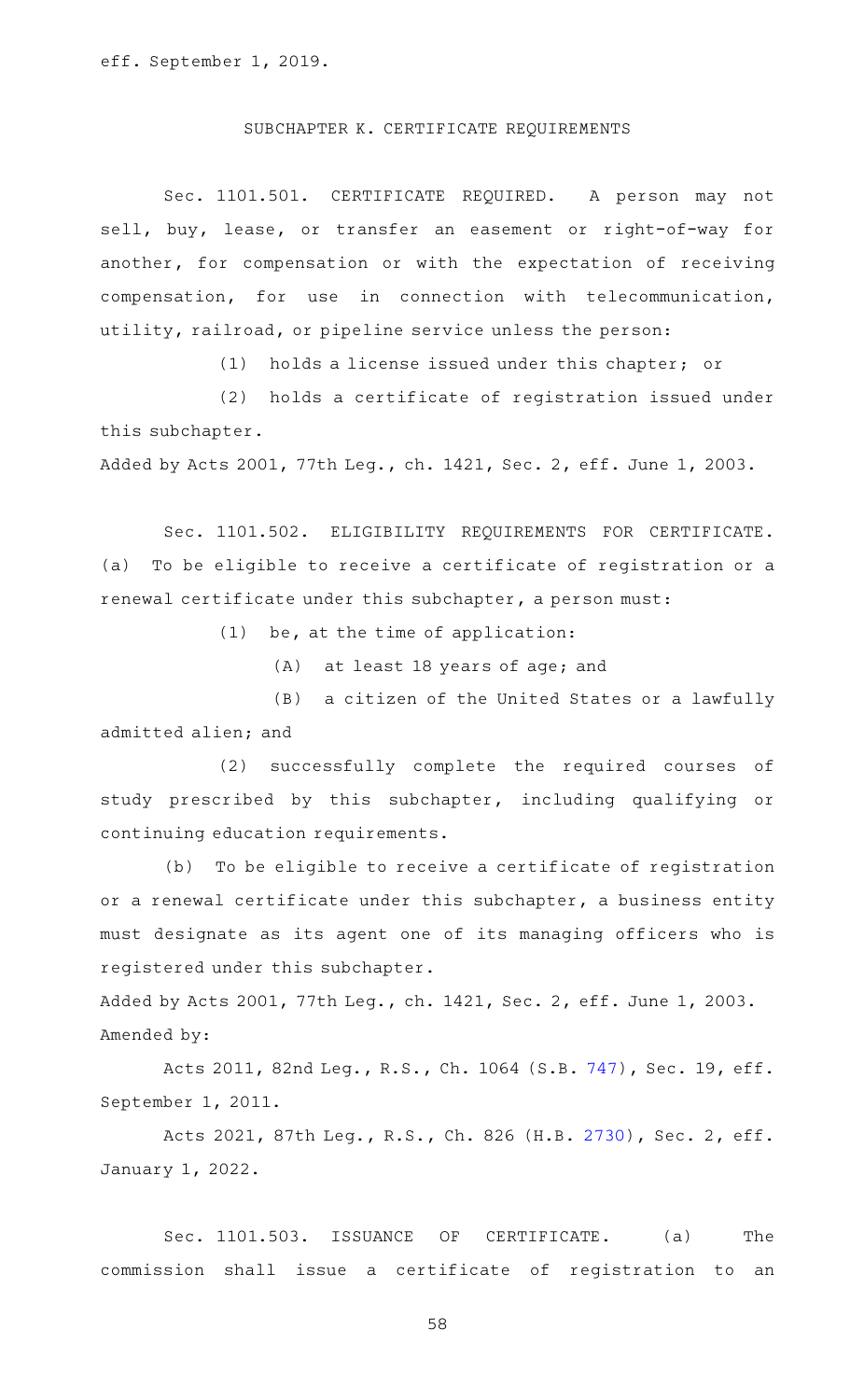applicant who meets the requirements for a certificate of registration.

(b) The certificate remains in effect for the period prescribed by the commission if the certificate holder complies with this chapter and pays the appropriate renewal fees. Added by Acts 2001, 77th Leg., ch. 1421, Sec. 2, eff. June 1, 2003.

Sec. 1101.504. CERTIFICATE EXPIRATION. The duration, expiration, and renewal of a certificate of registration are subject to the same provisions as are applicable under Section [1101.451](https://statutes.capitol.texas.gov/GetStatute.aspx?Code=OC&Value=1101.451) to the duration, expiration, and renewal of a license. Added by Acts 2001, 77th Leg., ch. 1421, Sec. 2, eff. June 1, 2003.

Sec. 1101.5041. CRIMINAL HISTORY RECORD INFORMATION REQUIREMENT FOR CERTIFICATE. An applicant for an original certificate of registration or renewal of a certificate of registration must comply with the criminal history record check requirements of Section [1101.3521.](https://statutes.capitol.texas.gov/GetStatute.aspx?Code=OC&Value=1101.3521) Added by Acts 2011, 82nd Leg., R.S., Ch. 676 (S.B. [1812](http://www.legis.state.tx.us/tlodocs/82R/billtext/html/SB01812F.HTM)), Sec. 1, eff. September 1, 2011. Added by Acts 2011, 82nd Leg., R.S., Ch. 1064 (S.B. [747\)](http://www.legis.state.tx.us/tlodocs/82R/billtext/html/SB00747F.HTM), Sec. 20,

eff. September 1, 2011.

Sec. 1101.505. DENIAL OF CERTIFICATE ISSUANCE OR RENEWAL. (a) The denial of an original certificate of registration or renewal of a certificate of registration is subject to the same provisions as are applicable under Section [1101.364](https://statutes.capitol.texas.gov/GetStatute.aspx?Code=OC&Value=1101.364) to the denial of a license.

(b) The commission may deny the renewal of a certificate of registration if the applicant is in violation of a commission order.

Added by Acts 2001, 77th Leg., ch. 1421, Sec. 2, eff. June 1, 2003. Amended by:

Acts 2019, 86th Leg., R.S., Ch. 334 (S.B. [624\)](http://www.legis.state.tx.us/tlodocs/86R/billtext/html/SB00624F.HTM), Sec. 13, eff. September 1, 2019.

Sec. 1101.506. CHANGE OF ADDRESS. Not later than the 10th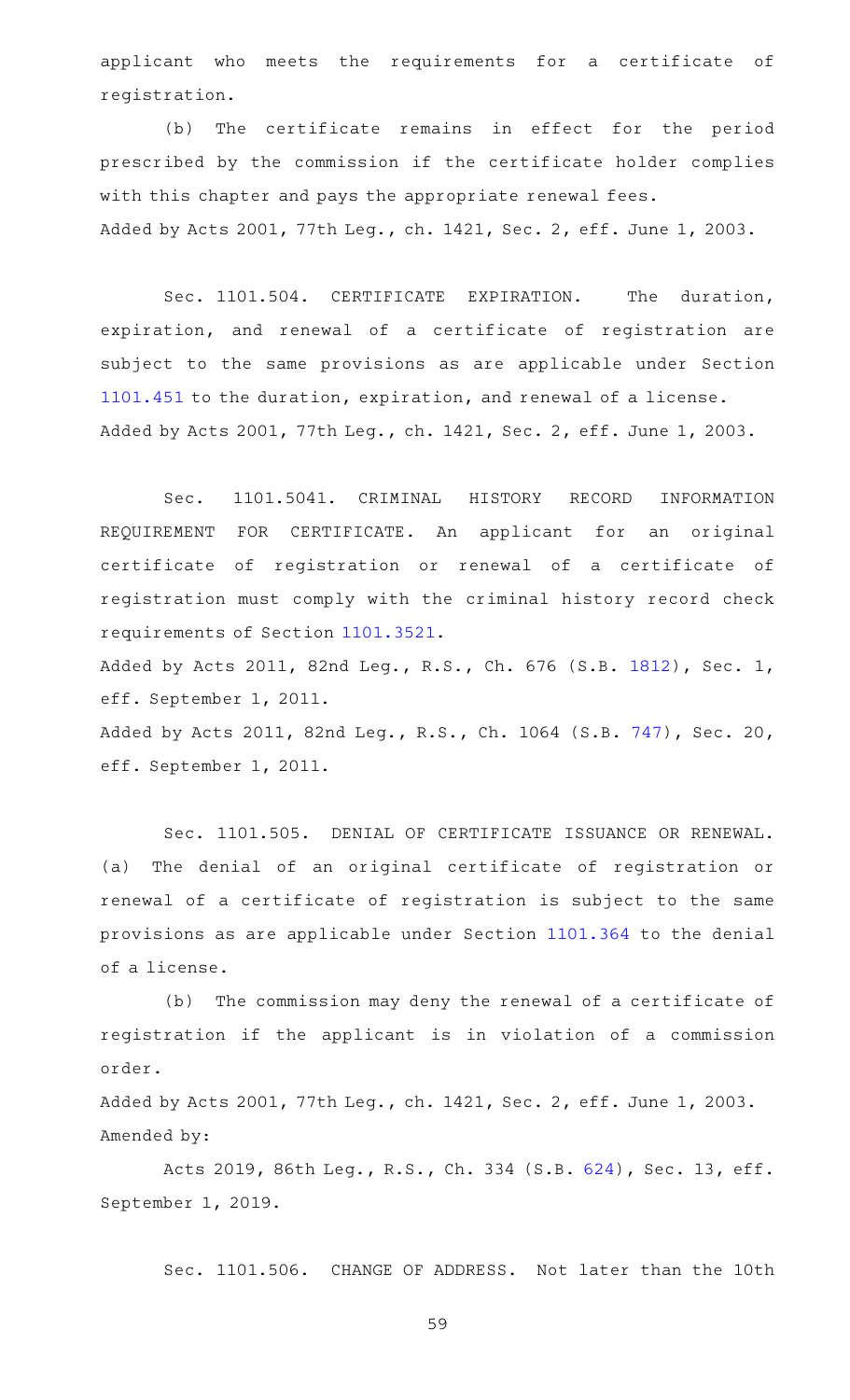day after the date a certificate holder moves its place of business from a previously designated address, the holder shall:

(1) notify the commission of the move; and

(2) obtain a new certificate of registration that reflects the address of the new place of business. Added by Acts 2001, 77th Leg., ch. 1421, Sec. 2, eff. June 1, 2003.

Sec. 1101.507. DISPLAY OF CERTIFICATE. A certificate holder shall prominently display at all times the holder 's certificate of registration in the holder 's place of business. Added by Acts 2001, 77th Leg., ch. 1421, Sec. 2, eff. June 1, 2003.

Sec. 1101.508. PROBATIONARY CERTIFICATE. (a) The commission may issue a probationary certificate of registration under this subchapter.

(b) The commission by rule shall adopt reasonable requirements for the issuance of a probationary certificate. Added by Acts 2021, 87th Leg., R.S., Ch. 826 (H.B. [2730](http://www.legis.state.tx.us/tlodocs/87R/billtext/html/HB02730F.HTM)), Sec. 3, eff. January 1, 2022.

Sec. 1101.509. QUALIFYING AND CONTINUING EDUCATION REQUIREMENTS. (a) The commission by rule shall approve coursework that an applicant must successfully complete to be eligible for the issuance or renewal of a certificate of registration under this subchapter.

(b) An applicant for the issuance of an original certificate of registration shall submit evidence satisfactory to the commission that the applicant has completed at least 16 classroom hours of coursework approved by the commission in:

 $(1)$  the law of eminent domain, including the rights of property owners;

(2) appropriate standards of professionalism in contacting and conducting negotiations with property owners; and

(3) ethical considerations in the performance of right-of-way acquisition services.

(c) An applicant for the renewal of a certificate of registration shall submit evidence satisfactory to the commission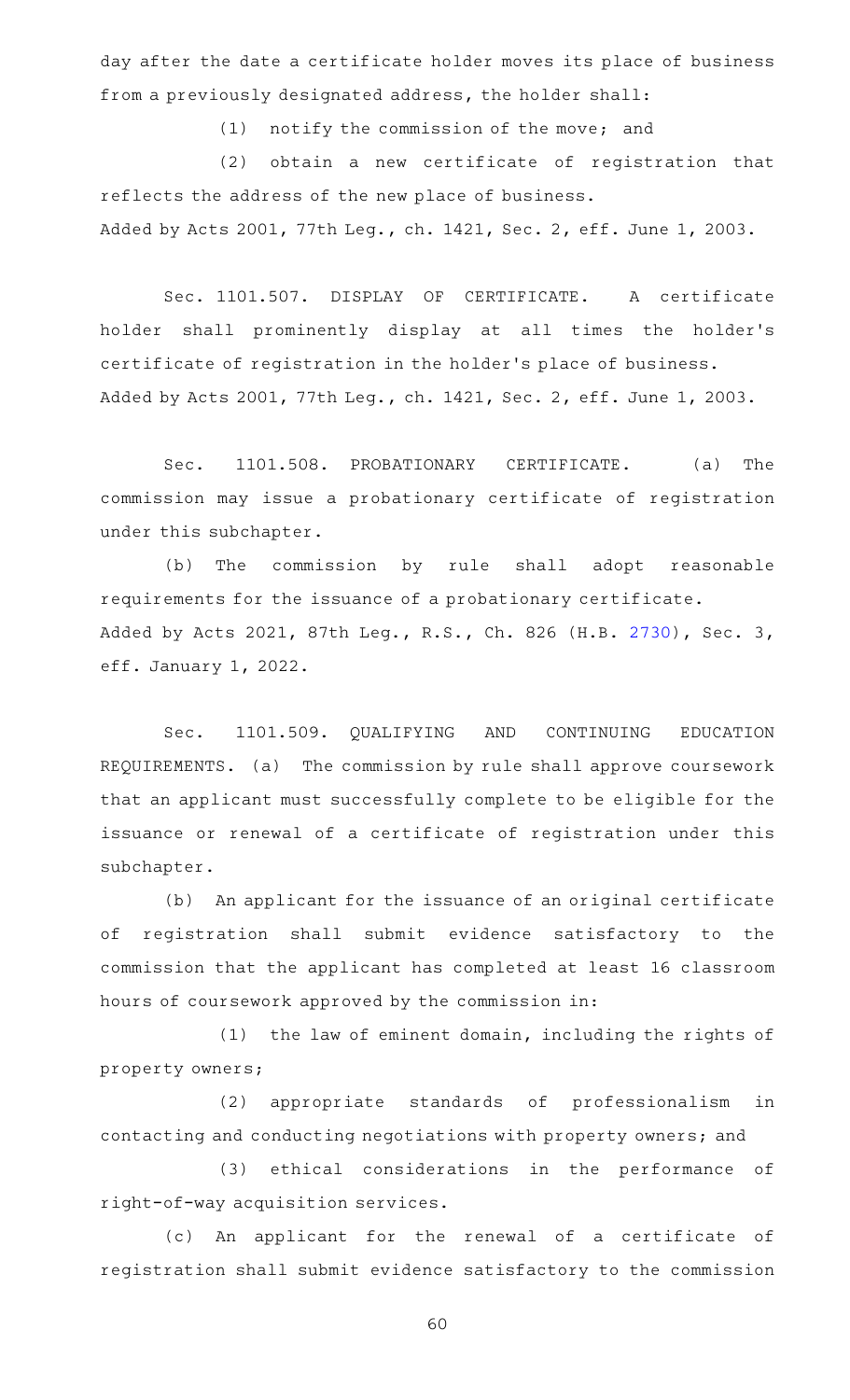that the applicant has, during the renewal period, completed at least 16 classroom hours of coursework approved by the commission that provides current information regarding:

(1) the subjects specified in Subsection (b); and

(2) other relevant subjects as prescribed by commission rule. Added by Acts 2021, 87th Leg., R.S., Ch. 826 (H.B. [2730](http://www.legis.state.tx.us/tlodocs/87R/billtext/html/HB02730F.HTM)), Sec. 3,

eff. January 1, 2022.

SUBCHAPTER L. PRACTICE BY LICENSE HOLDER

Sec. 1101.551. DEFINITIONS. In this subchapter:

(1) "Intermediary" means a broker who is employed to negotiate a transaction between the parties to a transaction and for that purpose may act as an agent of the parties.

(2) "Party" means a prospective buyer, seller, landlord, or tenant or an authorized representative of a buyer, seller, landlord, or tenant, including a trustee, guardian, executor, administrator, receiver, or attorney-in-fact. The term does not include a license holder who represents a party. Added by Acts 2001, 77th Leg., ch. 1421, Sec. 2, eff. June 1, 2003.

Sec. 1101.552. FIXED OFFICE REQUIRED; CHANGE OF ADDRESS. (a) A resident broker shall maintain a fixed office in this state. The address of the office shall be designated on the broker's license.

(b) Not later than the 10th day after the date a broker moves from the address designated on the broker 's license, the broker shall submit an application, accompanied by the appropriate fee, for a license that designates the new location of the broker 's office. The commission shall issue a license that designates the new location if the new location complies with the requirements of this section.

(c) Repealed by Acts 2019, 86th Leg., R.S., Ch. 334 (S.B. [624\)](http://www.legis.state.tx.us/tlodocs/86R/billtext/html/SB00624F.HTM), Sec. 45, eff. September 1, 2019.

(d)AAA nonresident licensed broker is not required to maintain a place of business in this state.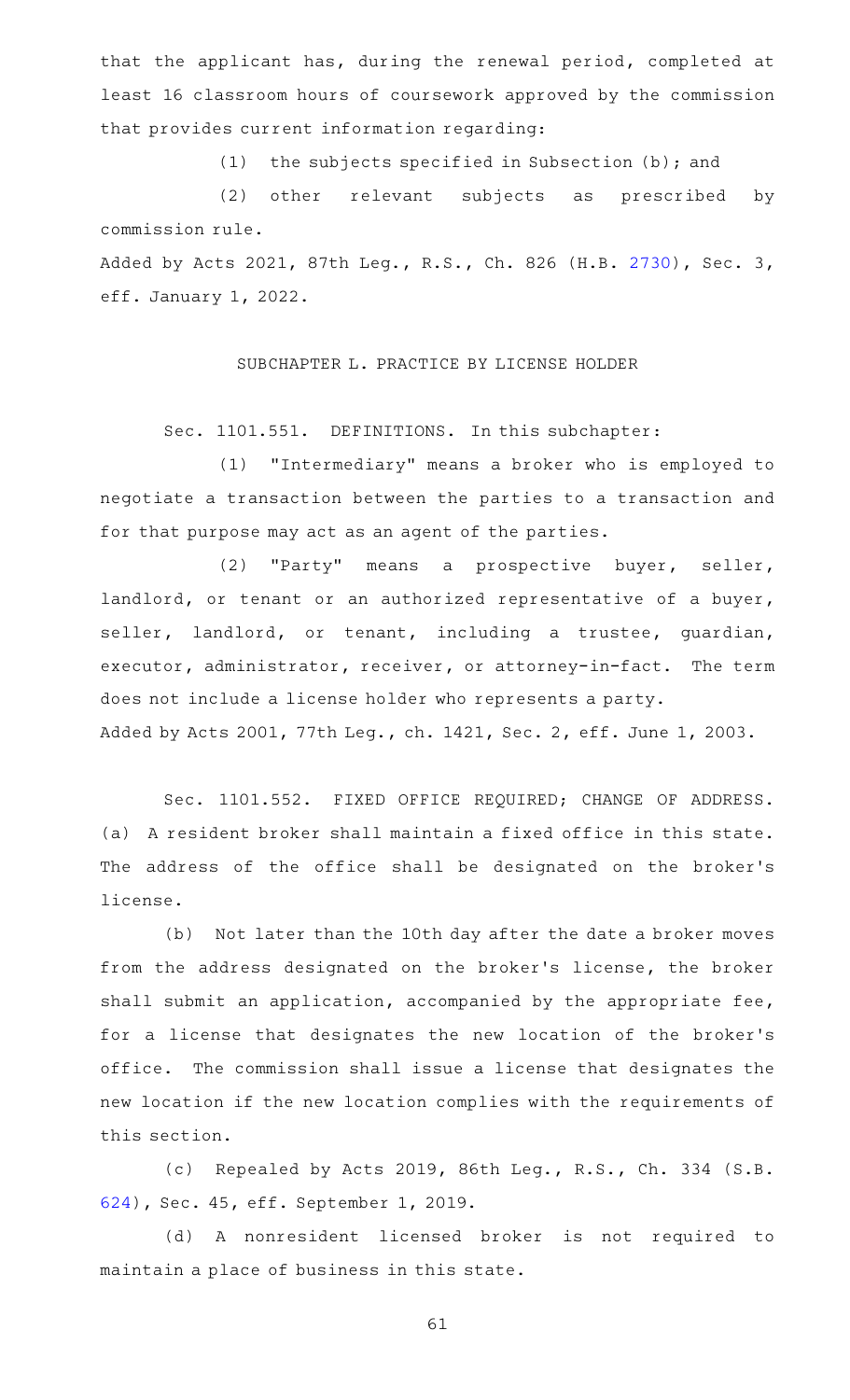(e) A license holder shall provide the commission with the license holder 's current mailing address and telephone number, and the license holder 's business e-mail address if available. A license holder shall notify the commission of a change in the license holder 's mailing or e-mail address or telephone number. Added by Acts 2001, 77th Leg., ch. 1421, Sec. 2, eff. June 1, 2003. Amended by:

Acts 2015, 84th Leg., R.S., Ch. 1158 (S.B. [699\)](http://www.legis.state.tx.us/tlodocs/84R/billtext/html/SB00699F.HTM), Sec. 55, eff. January 1, 2016.

Acts 2019, 86th Leg., R.S., Ch. 334 (S.B. [624\)](http://www.legis.state.tx.us/tlodocs/86R/billtext/html/SB00624F.HTM), Sec. 14, eff. September 1, 2019.

Acts 2019, 86th Leg., R.S., Ch. 334 (S.B. [624\)](http://www.legis.state.tx.us/tlodocs/86R/billtext/html/SB00624F.HTM), Sec. 45, eff. September 1, 2019.

Sec. 1101.553. DISPLAY OF LICENSE. A residential rental locator shall prominently display in a place accessible to clients and prospective clients:

 $(1)$  the locator's license;

 $(2)$  a statement that the locator is licensed by the commission; and

(3) the notice required by Section  $1101.202(a)$  $1101.202(a)$ . Added by Acts 2001, 77th Leg., ch. 1421, Sec. 2, eff. June 1, 2003. Amended by Acts 2003, 78th Leg., ch. 15, Sec. 14, eff. Sept. 1, 2003.

Amended by:

Acts 2015, 84th Leg., R.S., Ch. 1158 (S.B. [699\)](http://www.legis.state.tx.us/tlodocs/84R/billtext/html/SB00699F.HTM), Sec. 56, eff. January 1, 2016.

Sec. 1101.554. COPY OF SALES AGENT LICENSE. The commission shall deliver a copy of each sales agent license to the broker that is sponsoring the sales agent.

Added by Acts 2001, 77th Leg., ch. 1421, Sec. 2, eff. June 1, 2003. Amended by:

Acts 2011, 82nd Leg., R.S., Ch. 1064 (S.B. [747\)](http://www.legis.state.tx.us/tlodocs/82R/billtext/html/SB00747F.HTM), Sec. 22, eff. September 1, 2011.

Acts 2015, 84th Leg., R.S., Ch. 1158 (S.B. [699\)](http://www.legis.state.tx.us/tlodocs/84R/billtext/html/SB00699F.HTM), Sec. 57, eff. January 1, 2016.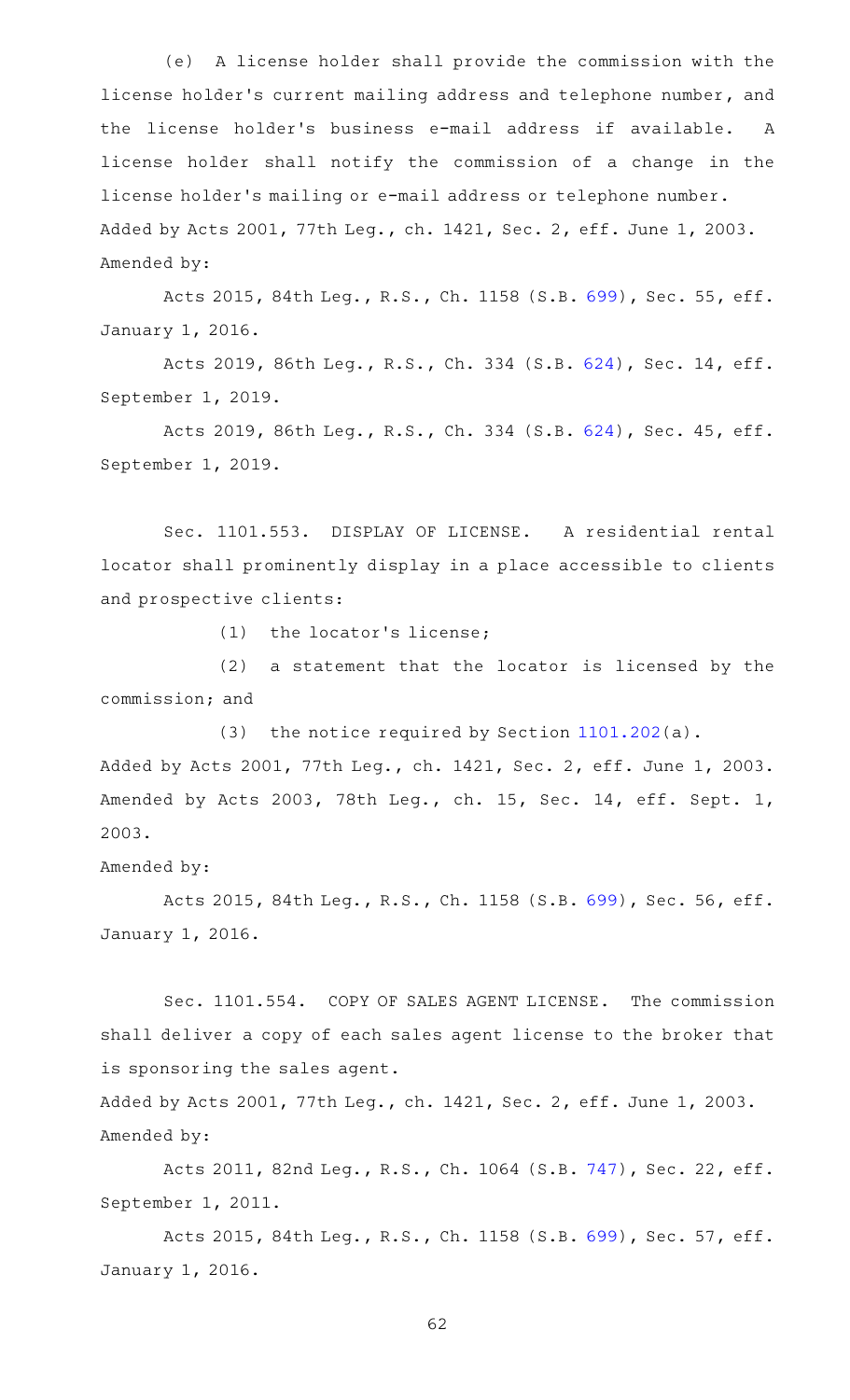Sec. 1101.555. NOTICE TO BUYER REGARDING ABSTRACT OR TITLE POLICY. When an offer to purchase real estate in this state is signed, a license holder shall advise each buyer, in writing, that the buyer should:

 $(1)$  have the abstract covering the real estate that is the subject of the contract examined by an attorney chosen by the buyer; or

(2) be provided with or obtain a title insurance policy.

Added by Acts 2001, 77th Leg., ch. 1421, Sec. 2, eff. June 1, 2003.

Sec. 1101.556. DISCLOSURE OF CERTAIN INFORMATION RELATING TO OCCUPANTS. Notwithstanding other law, a license holder is not required to inquire about, disclose, or release information relating to whether:

(1) a previous or current occupant of real property had, may have had, has, or may have AIDS, an HIV-related illness, or an HIV infection as defined by the Centers for Disease Control and Prevention of the United States Public Health Service; or

(2) a death occurred on a property by natural causes, suicide, or accident unrelated to the condition of the property. Added by Acts 2001, 77th Leg., ch. 1421, Sec. 2, eff. June 1, 2003.

Sec. 1101.557. ACTING AS AGENT; REGULATION OF CERTAIN TRANSACTIONS. (a) A broker who represents a party in a real estate transaction or who lists real estate for sale under an exclusive agreement for a party is that party 's agent.

(b) A broker described by Subsection  $(a):$ 

(1) may not instruct another broker to directly or indirectly violate Section [1101.652\(](https://statutes.capitol.texas.gov/GetStatute.aspx?Code=OC&Value=1101.652)b)(22);

(2) must inform the party if the broker receives material information related to a transaction to list, buy, sell, or lease the party's real estate, including the receipt of an offer by the broker; and

(3) shall, at a minimum, answer the party's questions and present any offer to or from the party.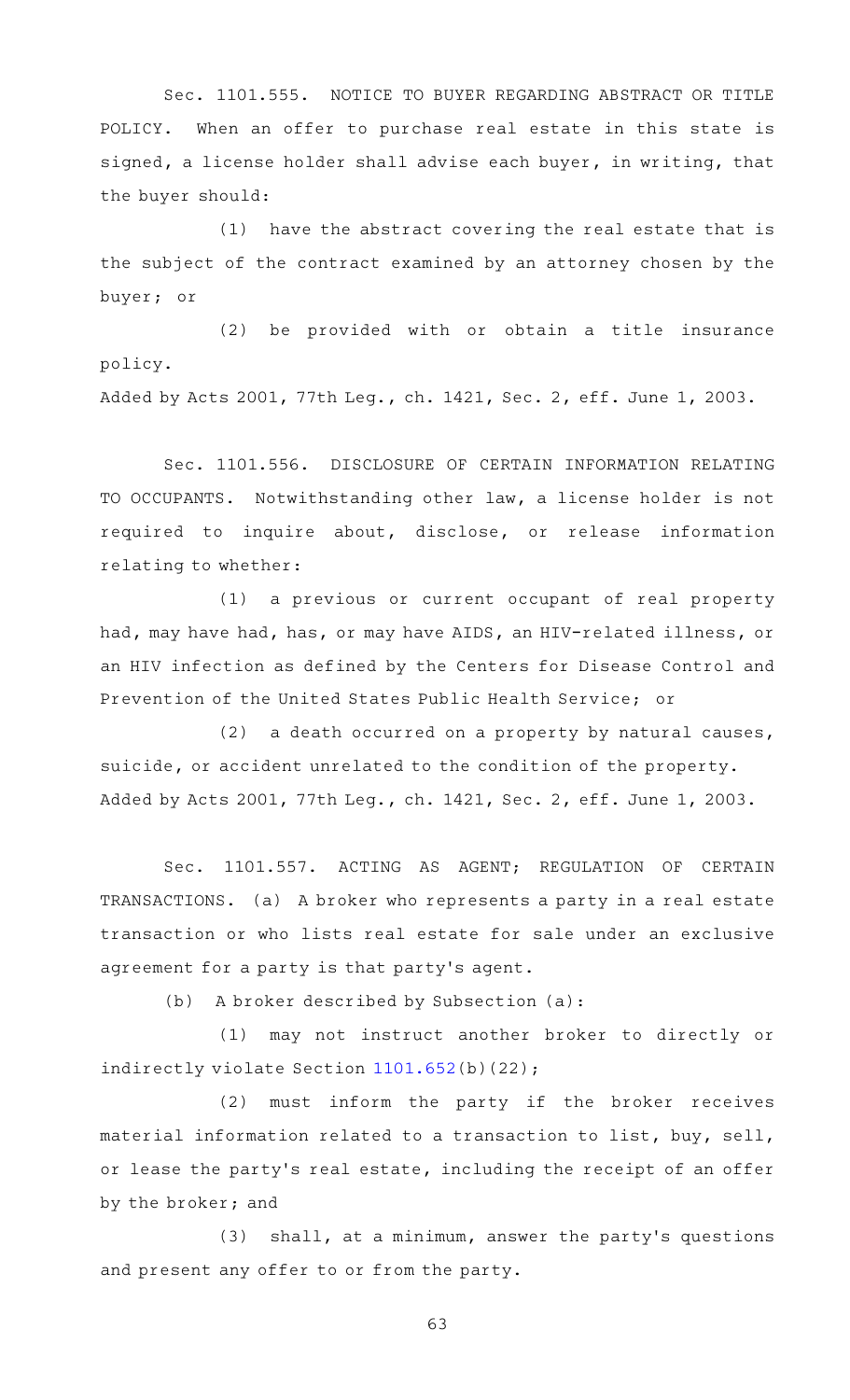(c) For the purposes of this section:

(1) a license holder who has the authority to bind a party to a lease or sale under a power of attorney or a property management agreement is also a party to the lease or sale;

(2) an inquiry to a person described by Section [1101.005](https://statutes.capitol.texas.gov/GetStatute.aspx?Code=OC&Value=1101.005)(6) about contract terms or forms required by the person 's employer does not violate Section [1101.652\(](https://statutes.capitol.texas.gov/GetStatute.aspx?Code=OC&Value=1101.652)b)(22) if the person does not have the authority to bind the employer to the contract; and

(3) the sole delivery of an offer to a party does not violate Section [1101.652](https://statutes.capitol.texas.gov/GetStatute.aspx?Code=OC&Value=1101.652)(b)(22) if:

(A) the party's broker consents to the delivery;

(B) a copy of the offer is sent to the party's broker, unless a governmental agency using a sealed bid process does not allow a copy to be sent; and

(C) the person delivering the offer does not engage in another activity that directly or indirectly violates Section [1101.652](https://statutes.capitol.texas.gov/GetStatute.aspx?Code=OC&Value=1101.652)(b)(22).

Added by Acts 2001, 77th Leg., ch. 1421, Sec. 2, eff. June 1, 2003. Amended by:

Acts 2005, 79th Leg., Ch. 825 (S.B. [810\)](http://www.legis.state.tx.us/tlodocs/79R/billtext/html/SB00810F.HTM), Sec. 7, eff. September 1, 2005.

Sec. 1101.558. REPRESENTATION DISCLOSURE.

(a) Repealed by Acts 2015, 84th Leg., R.S., Ch. 1158, Sec. 92, eff. January 1, 2016.

(b) A license holder who represents a party in a proposed real estate transaction shall disclose, orally or in writing, that representation at the time of the license holder 's first contact with:

 $(1)$  another party to the transaction; or

(2) another license holder who represents another party to the transaction.

 $(b-1)$  At the time of a license holder's first substantive communication with a party relating to a proposed transaction regarding specific real property, the license holder shall provide to the party written notice in at least a 10-point font that: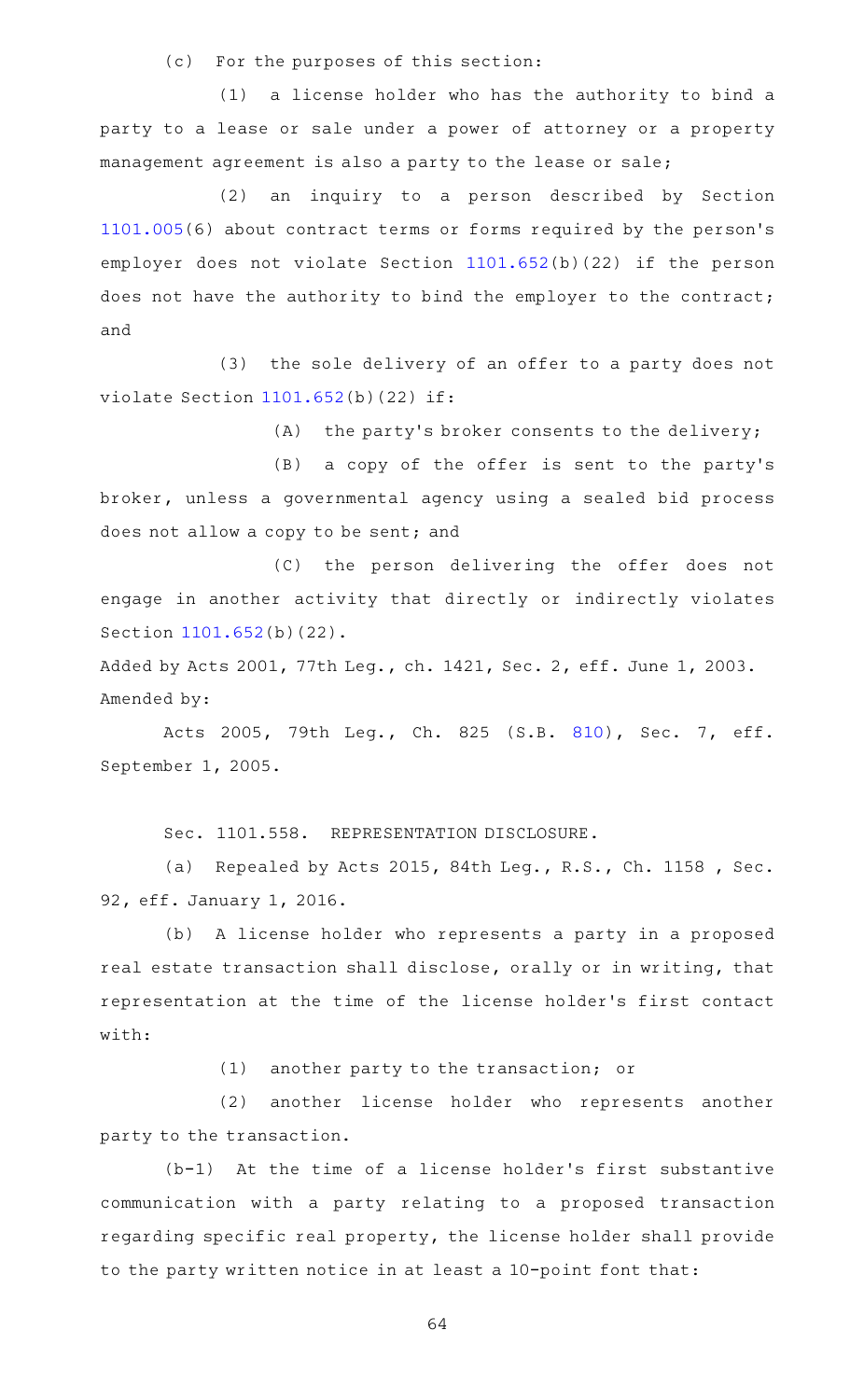(1) describes the ways in which a broker can represent a party to a real estate transaction, including as an intermediary;

(2) describes the basic duties and obligations a broker has to a party to a real estate transaction that the broker represents; and

(3) provides the name, license number, and contact information for the license holder and the license holder 's supervisor and broker, if applicable.

 $(b-2)$  The commission by rule shall prescribe the text of the notice required under Subsections (b-1)(1) and (2) and establish the methods by which a license holder shall provide the notice.

(c)AAA license holder is not required to provide the notice required by Subsection (b-1) if:

(1) the proposed transaction is for a residential lease for less than one year and a sale is not being considered;

(2) the license holder meets with a party who the license holder knows is represented by another license holder; or

(3) the communication occurs at a property that is held open for any prospective buyer or tenant and the communication concerns that property.

(d) Repealed by Acts 2015, 84th Leg., R.S., Ch. 1158, Sec. 92, eff. January 1, 2016.

(e) Repealed by Acts 2015, 84th Leg., R.S., Ch. 1158 , Sec. 92, eff. January 1, 2016.

Added by Acts 2001, 77th Leg., ch. 1421, Sec. 2, eff. June 1, 2003. Amended by Acts 2003, 78th Leg., ch. 15, Sec. 7, eff. Sept. 1, 2003. Amended by:

Acts 2015, 84th Leg., R.S., Ch. 1158 (S.B. [699\)](http://www.legis.state.tx.us/tlodocs/84R/billtext/html/SB00699F.HTM), Sec. 58, eff. January 1, 2016.

Acts 2015, 84th Leg., R.S., Ch. 1158 (S.B. [699\)](http://www.legis.state.tx.us/tlodocs/84R/billtext/html/SB00699F.HTM), Sec. 92, eff. January 1, 2016.

Sec. 1101.559. BROKER ACTING AS INTERMEDIARY. (a) A broker may act as an intermediary between parties to a real estate transaction if:

(1) the broker obtains written consent from each party for the broker to act as an intermediary in the transaction; and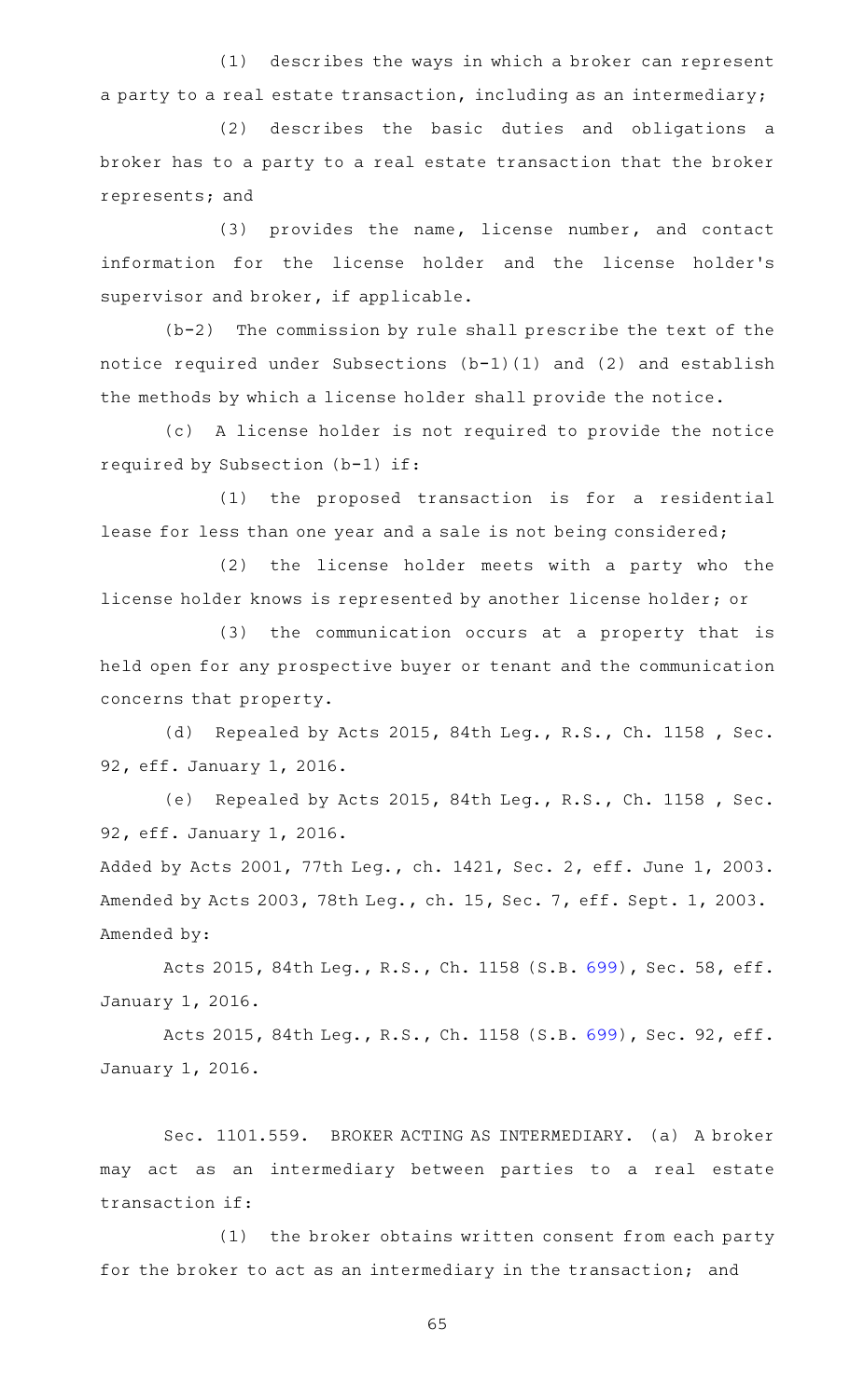(2) the written consent of the parties states the source of any expected compensation to the broker.

(b)AAA written listing agreement to represent a seller or landlord or a written agreement to represent a buyer or tenant that authorizes a broker to act as an intermediary in a real estate transaction is sufficient to establish written consent of the party to the transaction if the written agreement specifies in conspicuous bold or underlined print the conduct that is prohibited under Section [1101.651](https://statutes.capitol.texas.gov/GetStatute.aspx?Code=OC&Value=1101.651)(d).

(c) An intermediary shall act fairly and impartially. Appointment by a broker acting as an intermediary of an associated license holder under Section [1101.560](https://statutes.capitol.texas.gov/GetStatute.aspx?Code=OC&Value=1101.560) to communicate with, carry out the instructions of, and provide opinions and advice to the parties to whom that associated license holder is appointed is a fair and impartial act.

Added by Acts 2001, 77th Leg., ch. 1421, Sec. 2, eff. June 1, 2003.

Sec. 1101.560. ASSOCIATED LICENSE HOLDER ACTING AS INTERMEDIARY. (a) A broker who complies with the written consent requirements of Section [1101.559](https://statutes.capitol.texas.gov/GetStatute.aspx?Code=OC&Value=1101.559) may appoint:

(1) a license holder associated with the broker to communicate with and carry out instructions of one party to a real estate transaction; and

(2) another license holder associated with the broker to communicate with and carry out instructions of any other party to the transaction.

(b) A license holder may be appointed under this section only if:

(1) the written consent of the parties under Section [1101.559](https://statutes.capitol.texas.gov/GetStatute.aspx?Code=OC&Value=1101.559) authorizes the broker to make the appointment; and

(2) the broker provides written notice of the appointment to all parties involved in the real estate transaction.

(c)AAA license holder appointed under this section may provide opinions and advice during negotiations to the party to whom the license holder is appointed.

Added by Acts 2001, 77th Leg., ch. 1421, Sec. 2, eff. June 1, 2003.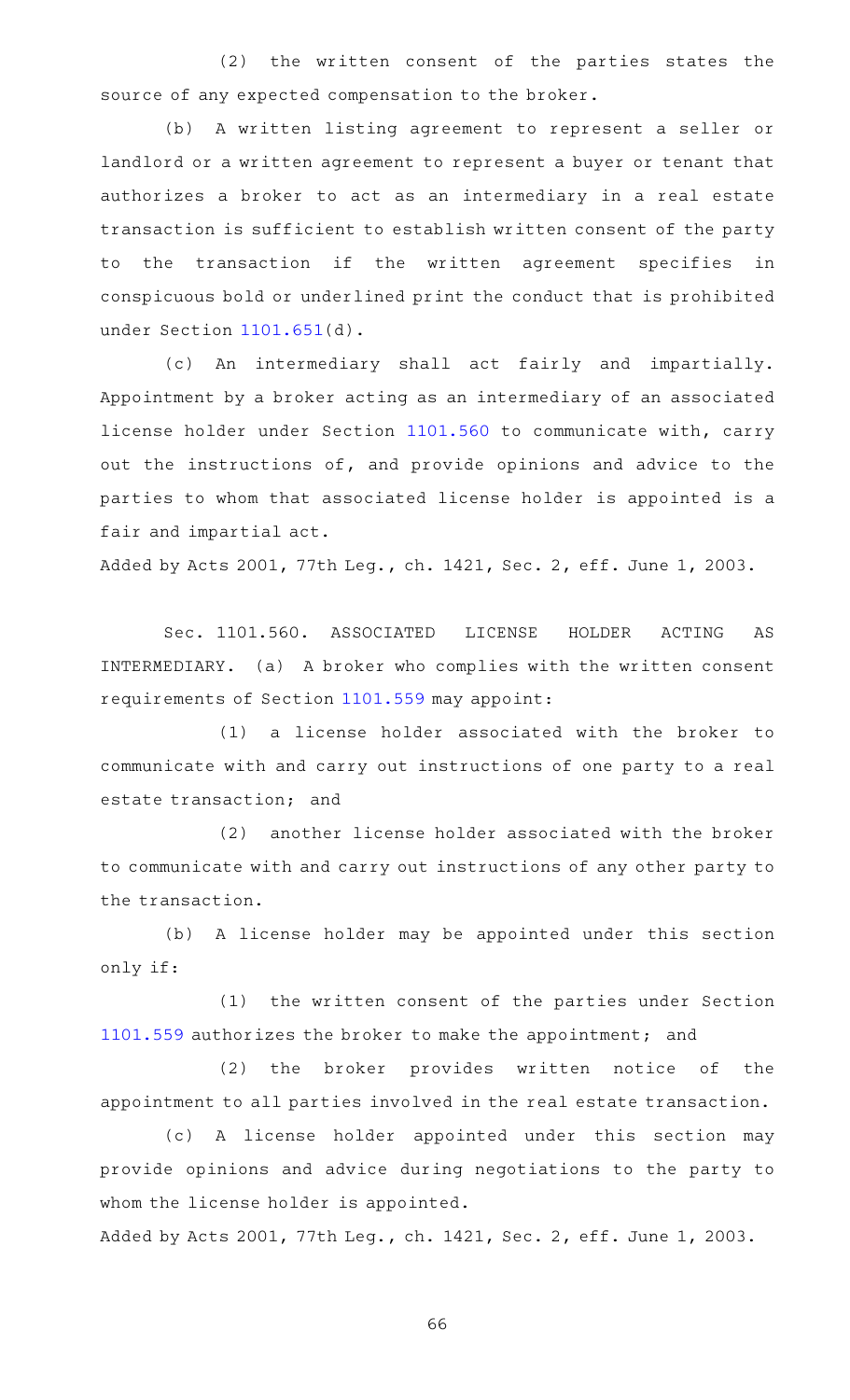Sec. 1101.561. DUTIES OF INTERMEDIARY PREVAIL. (a) The duties of a license holder acting as an intermediary under this subchapter supersede the duties of a license holder established under any other law, including common law.

(b) A broker must agree to act as an intermediary under this subchapter if the broker agrees to represent in a transaction:

 $(1)$  a buyer or tenant; and

(2) a seller or landlord.

Added by Acts 2001, 77th Leg., ch. 1421, Sec. 2, eff. June 1, 2003. Amended by:

Acts 2005, 79th Leg., Ch. 825 (S.B. [810\)](http://www.legis.state.tx.us/tlodocs/79R/billtext/html/SB00810F.HTM), Sec. 8, eff. September 1, 2005.

#### SUBCHAPTER M. REAL ESTATE RECOVERY TRUST ACCOUNT

Sec. 1101.601. REAL ESTATE RECOVERY TRUST ACCOUNT. (a) The commission shall maintain a real estate recovery trust account to reimburse aggrieved persons who suffer actual damages caused by an act described by Section [1101.602](https://statutes.capitol.texas.gov/GetStatute.aspx?Code=OC&Value=1101.602) committed by:

- $(1)$  a license holder;
- (2) a certificate holder; or

(3) a person who does not hold a license or certificate and who is an employee or agent of a license or certificate holder.

(b) The license or certificate holder must have held the license or certificate at the time the act was committed. Added by Acts 2001, 77th Leg., ch. 1421, Sec. 2, eff. June 1, 2003.

Sec. 1101.6011. APPLICABILITY TO BUSINESS ENTITY. For purposes of this subchapter, a claim against a business entity license holder is also a claim against the broker who is the business entity 's designated broker.

Added by Acts 2015, 84th Leg., R.S., Ch. 1158 (S.B. [699\)](http://www.legis.state.tx.us/tlodocs/84R/billtext/html/SB00699F.HTM), Sec. 59, eff. January 1, 2016.

Sec. 1101.602. ENTITLEMENT TO REIMBURSEMENT. An aggrieved person is entitled to reimbursement from the trust account if a person described by Section [1101.601](https://statutes.capitol.texas.gov/GetStatute.aspx?Code=OC&Value=1101.601) engages in conduct that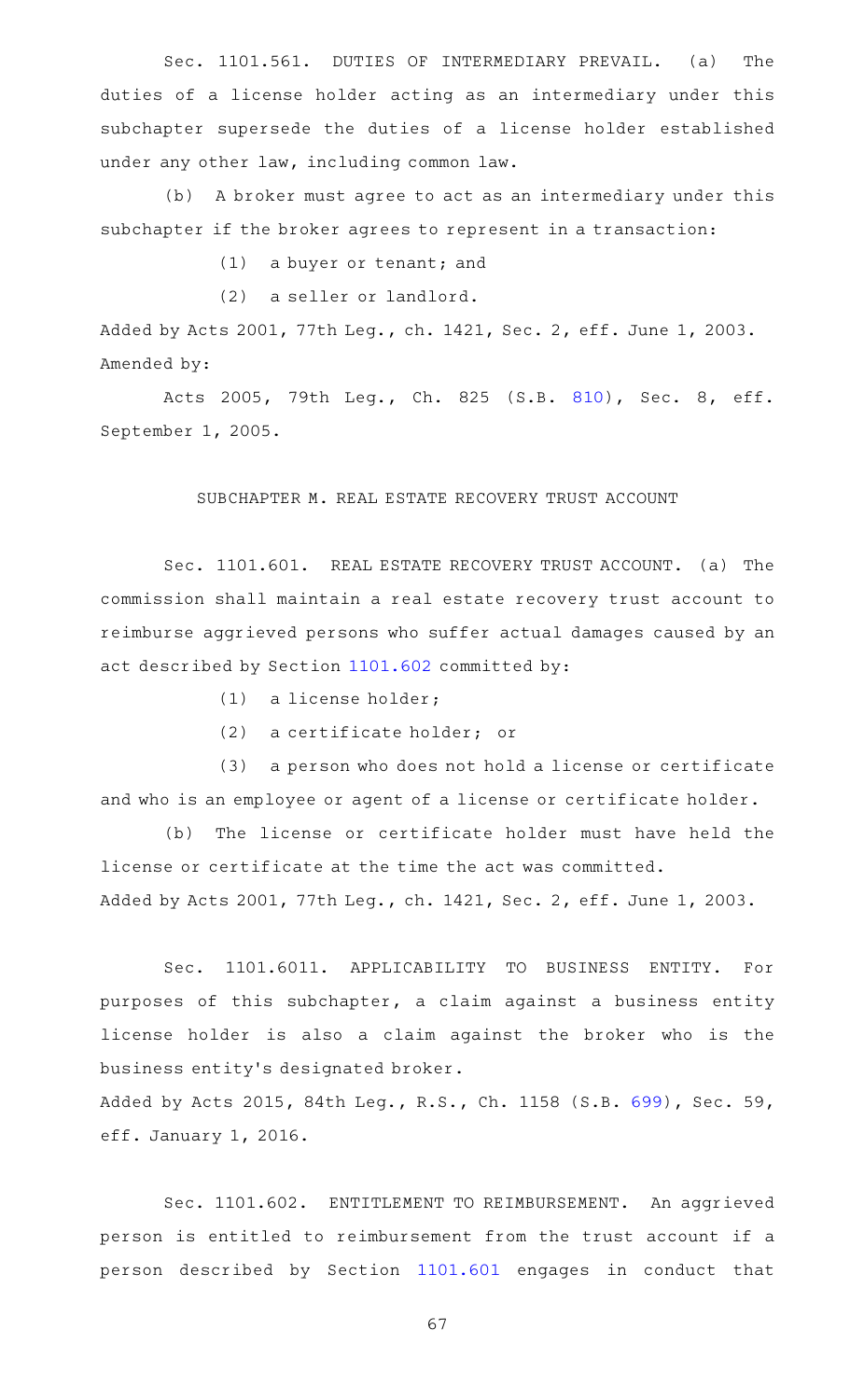requires a license or certificate of registration under this chapter and is described by Section  $1101.652(a-1)(1)$  $1101.652(a-1)(1)$  or (b), if the person is a license holder, or Section [1101.653\(](https://statutes.capitol.texas.gov/GetStatute.aspx?Code=OC&Value=1101.653)1), (2), (3), or (4), if the person is a certificate holder.

Added by Acts 2001, 77th Leg., ch. 1421, Sec. 2, eff. June 1, 2003. Amended by:

Acts 2015, 84th Leg., R.S., Ch. 1158 (S.B. [699\)](http://www.legis.state.tx.us/tlodocs/84R/billtext/html/SB00699F.HTM), Sec. 60, eff. January 1, 2016.

Sec. 1101.603. PAYMENTS INTO TRUST ACCOUNT. (a) In addition to other fees required by this chapter, the commission shall collect a fee of \$10 to deposit to the credit of the trust account from an applicant for an original license or certificate of registration.

(b) Repealed by Acts 2015, 84th Leg., R.S., Ch. 1158, Sec. 92, eff. January 1, 2016.

(c) Notwithstanding any other law, the commission shall deposit to the credit of the trust account or the real estate inspection recovery fund, as determined by the commission, an administrative penalty collected under Subchapter O for a violation by a person licensed under this chapter or Chapter [1102](https://statutes.capitol.texas.gov/GetStatute.aspx?Code=OC&Value=1102).

(d) Notwithstanding any other law, an administrative penalty collected under Subchapter O for a violation by a person who is not licensed under this chapter or Chapter [1102](https://statutes.capitol.texas.gov/GetStatute.aspx?Code=OC&Value=1102) shall be deposited to the credit of the trust account or the real estate inspection recovery fund, as determined by the commission.

(e) On a determination by the commission at any time that the balance in the trust account is less than \$1 million, each license or certificate holder at the next renewal must pay, in addition to the renewal fee, an additional fee of \$10. The commission shall deposit the additional fee to the credit of the trust account.

 $(f)$  To ensure the availability of a sufficient amount to pay anticipated claims on the trust account, the commission by rule may provide for the collection of assessments at different times and under conditions other than those specified by this chapter. Added by Acts 2001, 77th Leg., ch. 1421, Sec. 2, eff. June 1, 2003.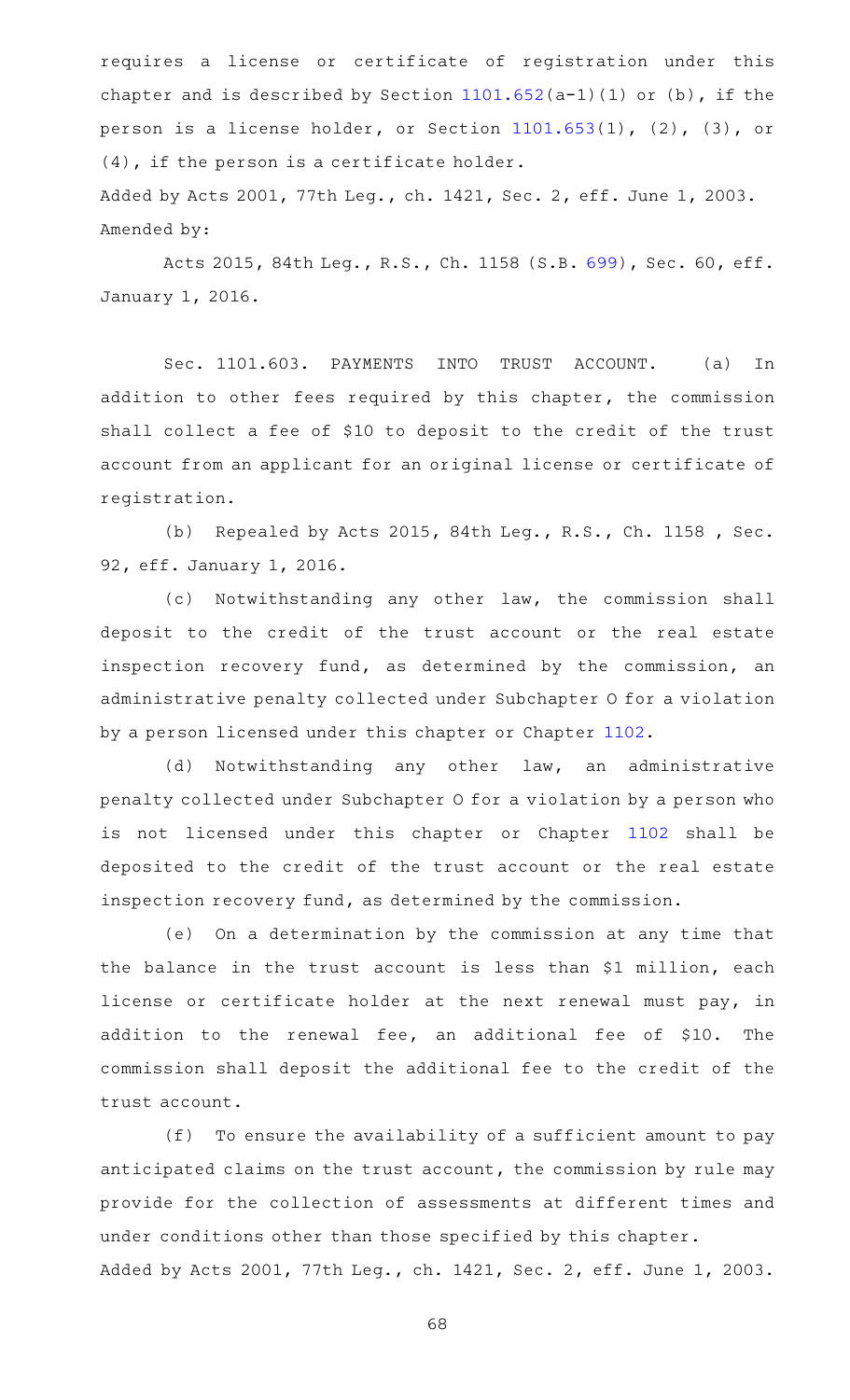Amended by Acts 2003, 78th Leg., ch. 1276, Sec. 14A.160(a), eff. Sept. 1, 2003.

Amended by:

Acts 2015, 84th Leg., R.S., Ch. 1158 (S.B. [699\)](http://www.legis.state.tx.us/tlodocs/84R/billtext/html/SB00699F.HTM), Sec. 61, eff. January 1, 2016.

Acts 2015, 84th Leg., R.S., Ch. 1158 (S.B. [699\)](http://www.legis.state.tx.us/tlodocs/84R/billtext/html/SB00699F.HTM), Sec. 92, eff. January 1, 2016.

Sec. 1101.604. MANAGEMENT OF TRUST ACCOUNT. (a) The commission shall hold money credited to the trust account in trust to carry out the purpose of the trust account.

(b) Money credited to the trust account may be invested in the same manner as money of the Employees Retirement System of Texas, except that an investment may not be made that would impair the liquidity necessary to make payments from the trust account as required by this subchapter.

(c) Interest from the investments shall be deposited to the credit of the trust account.

(d) If the balance in the trust account on December 31 of a year is more than the greater of \$3.5 million or the total amount of claims paid from the trust account during the preceding four fiscal years, the commission shall transfer the excess amount of money in the trust account to the credit of the general revenue fund. Added by Acts 2001, 77th Leg., ch. 1421, Sec. 2, eff. June 1, 2003.

Sec. 1101.605. DEADLINE FOR ACTION; NOTICE TO COMMISSION. (a) An action for a judgment that may result in an order for payment from the trust account may not be brought after the second anniversary of the date the cause of action accrues.

(b) When an aggrieved person brings an action for a judgment that may result in an agreed judgment and order for payment from the trust account, the aggrieved person and the license or certificate holder against whom the action is brought shall notify the commission in writing before entry of the agreed judgment and deliver a copy of all petitions and pleadings and the proposed agreed judgment to the commission. The commission will notify the parties not later than the 30th day after the date of receiving the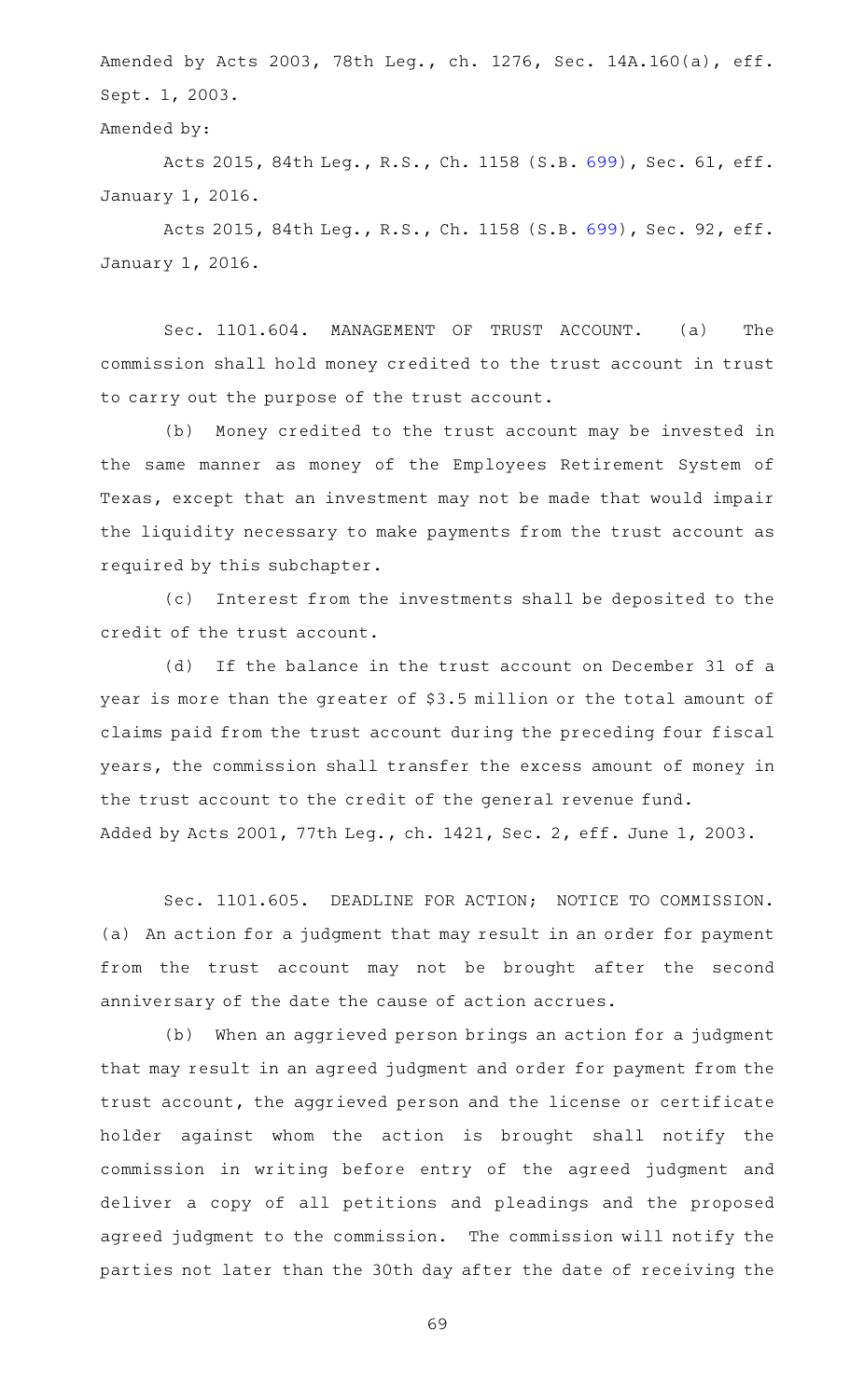documents if the commission intends to relitigate material and relevant issues as to the applicability of the trust account to the agreed judgment as provided by Section [1101.608.](https://statutes.capitol.texas.gov/GetStatute.aspx?Code=OC&Value=1101.608) Added by Acts 2001, 77th Leg., ch. 1421, Sec. 2, eff. June 1, 2003. Amended by:

Acts 2015, 84th Leg., R.S., Ch. 1158 (S.B. [699\)](http://www.legis.state.tx.us/tlodocs/84R/billtext/html/SB00699F.HTM), Sec. 62, eff. January 1, 2016.

Sec. 1101.606. CLAIM FOR PAYMENT FROM TRUST ACCOUNT. (a) Except as provided by Subsections (c) and  $(c-1)$ , an aggrieved person who obtains a court judgment against a license or certificate holder for an act described by Section [1101.602](https://statutes.capitol.texas.gov/GetStatute.aspx?Code=OC&Value=1101.602) may, after final judgment is entered, execution returned nulla bona, and a judgment lien perfected, file a verified claim in the court that entered the judgment.

(b) After the 20th day after the date the aggrieved person gives written notice of the claim to the commission and judgment debtor, the person may apply to the court that entered the judgment for an order for payment from the trust account of the amount unpaid on the judgment. The aggrieved person and the commission may attempt to reach a settlement of the claim before setting a hearing before the court. If the aggrieved person does not schedule a hearing before the first anniversary of the date the application was filed, recovery is waived.

(c) If an aggrieved person is precluded by action of a bankruptcy court from executing a judgment or perfecting a judgment lien as required by Subsection (a), the person shall verify to the commission that the person has made a good faith effort to protect the judgment from being discharged in bankruptcy.

 $(c-1)$  If the judgment obtained against the license holder includes multiple defendants who are jointly and severally liable or the judgment against the license holder was severed from a suit with multiple defendants, the aggrieved person may not file a verified claim in the court that entered the judgment until the aggrieved person has obtained a judgment against all defendants and received payment from or obtained a writ of execution returned nulla bona for all defendants.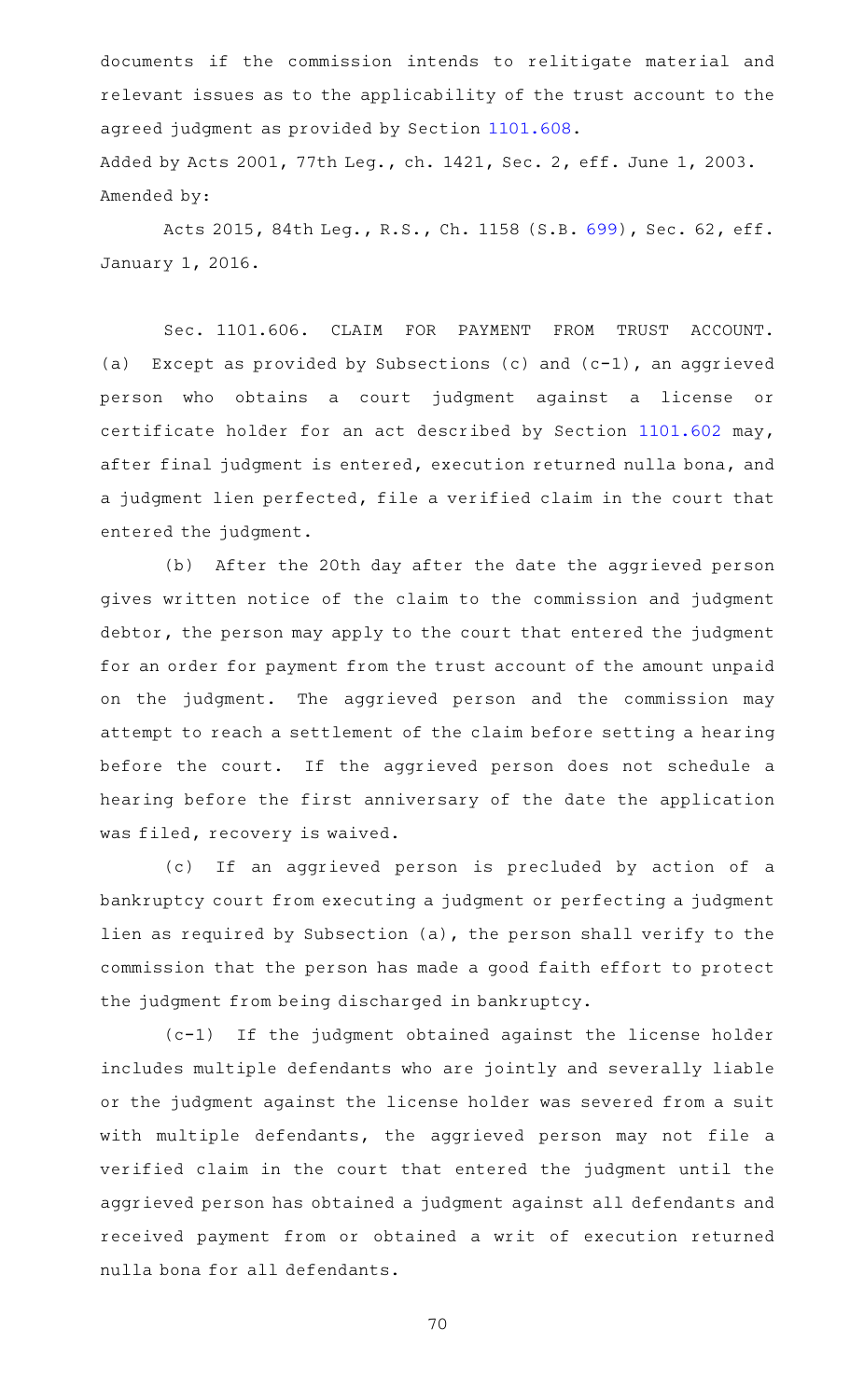(d) The commission by rule may prescribe the actions necessary for an aggrieved person to demonstrate that the person has made a good faith effort under Subsection (c) to protect a judgment from being discharged in bankruptcy.

Added by Acts 2001, 77th Leg., ch. 1421, Sec. 2, eff. June 1, 2003. Amended by:

Acts 2009, 81st Leg., R.S., Ch. 23 (S.B. [862](http://www.legis.state.tx.us/tlodocs/81R/billtext/html/SB00862F.HTM)), Sec. 5, eff. May 12, 2009.

Acts 2015, 84th Leg., R.S., Ch. 1158 (S.B. [699\)](http://www.legis.state.tx.us/tlodocs/84R/billtext/html/SB00699F.HTM), Sec. 63, eff. January 1, 2016.

Sec. 1101.607. ISSUES AT HEARING. At the hearing on the application for payment from the trust account, the aggrieved person must show:

(1) that the judgment is based on facts allowing recovery under this subchapter;

 $(2)$  that the person is not:

(A) the spouse of the judgment debtor or the personal representative of the spouse;

(B) a license or certificate holder who is seeking to recover compensation, including a commission, in the real estate transaction that is the subject of the application for payment; or

(C) related to the judgment debtor within the first degree by consanguinity;

(3) that, according to the best information available, the judgment debtor does not have sufficient attachable assets in this or another state to satisfy the judgment;

(4) the amount that may be realized from the sale of assets liable to be sold or applied to satisfy the judgment; and

(5) the balance remaining due on the judgment after application of the amount under Subdivision (4).

Added by Acts 2001, 77th Leg., ch. 1421, Sec. 2, eff. June 1, 2003. Amended by Acts 2003, 78th Leg., ch. 1276, Sec. 14A.160(b), eff. Sept. 1, 2003.

Amended by:

Acts 2015, 84th Leg., R.S., Ch. 1158 (S.B. [699\)](http://www.legis.state.tx.us/tlodocs/84R/billtext/html/SB00699F.HTM), Sec. 64, eff.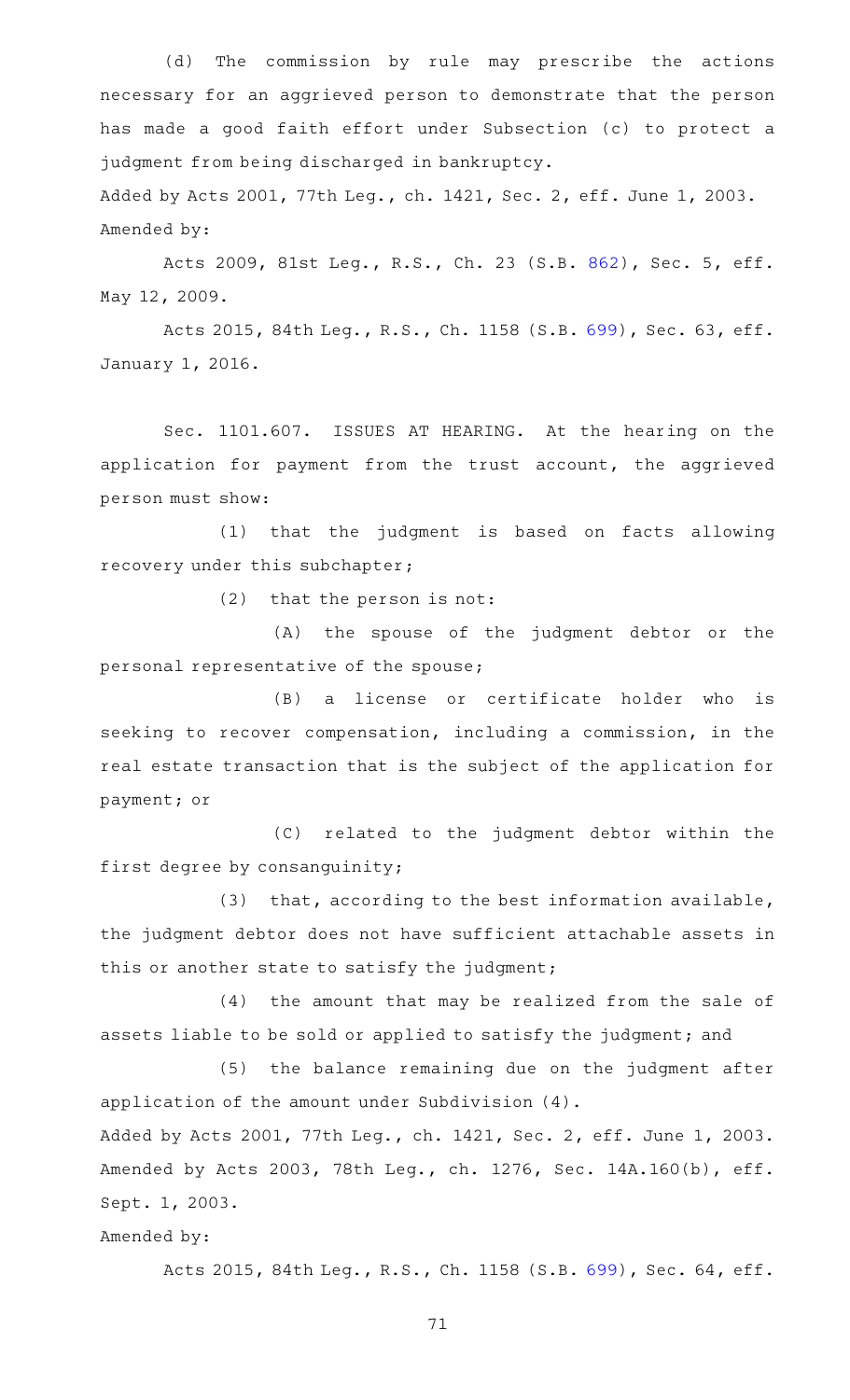Sec. 1101.608. COMMISSION RESPONSE. (a) On receipt of notice under Section [1101.606](https://statutes.capitol.texas.gov/GetStatute.aspx?Code=OC&Value=1101.606), the commission may agree to pay all or part of the claim without a hearing. If the commission and the aggrieved person do not reach a settlement or the commission does not agree that the claim meets one or more of the requirements of this subchapter, the commission may notify the attorney general of the commission 's desire to schedule a hearing, enter an appearance, file a response, appear at the hearing, defend the action, or take any other action the commission considers appropriate.

(b) The commission and the attorney general may act under Subsection (a) only to:

(1) protect the trust account from spurious or unjust claims; or

(2) ensure compliance with the requirements for recovery under this subchapter.

(c) The commission may relitigate in the hearing any material and relevant issue that was determined in the action that resulted in the judgment, including an agreed judgment, in favor of the aggrieved person.

Added by Acts 2001, 77th Leg., ch. 1421, Sec. 2, eff. June 1, 2003. Amended by:

Acts 2015, 84th Leg., R.S., Ch. 1158 (S.B. [699\)](http://www.legis.state.tx.us/tlodocs/84R/billtext/html/SB00699F.HTM), Sec. 65, eff. January 1, 2016.

Sec. 1101.609. COURT ORDER FOR PAYMENT. The court shall order the commission to pay from the trust account the amount the court finds payable on the claim under this subchapter if at a hearing the court is satisfied:

 $(1)$  of the truth of each matter the aggrieved person is required by Section [1101.607](https://statutes.capitol.texas.gov/GetStatute.aspx?Code=OC&Value=1101.607) to show; and

(2) that the aggrieved person has satisfied each requirement of Sections [1101.606](https://statutes.capitol.texas.gov/GetStatute.aspx?Code=OC&Value=1101.606) and [1101.607](https://statutes.capitol.texas.gov/GetStatute.aspx?Code=OC&Value=1101.607). Added by Acts 2001, 77th Leg., ch. 1421, Sec. 2, eff. June 1, 2003.

Sec. 1101.610. PAYMENT LIMITS; ATTORNEY'S FEES. (a)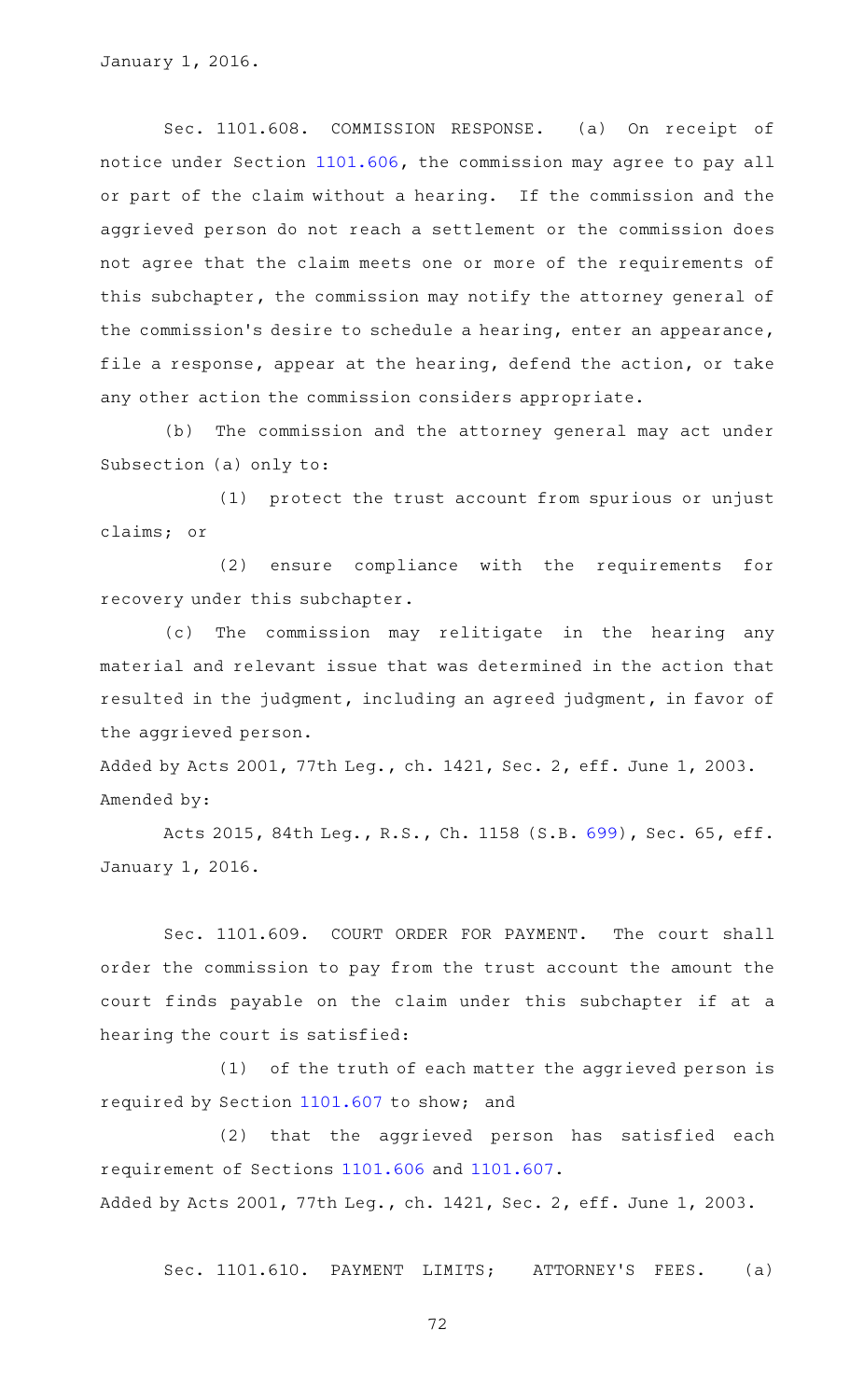Payments from the trust account for claims, including attorney 's fees, interest, and court costs, arising out of a single transaction may not exceed a total of \$50,000, regardless of the number of claimants.

(b) Payments from the trust account for claims based on judgments against a single license or certificate holder may not exceed a total of \$100,000 until the license or certificate holder has reimbursed the trust account for all amounts paid.

(c) If the court finds that the total amount of claims against a license or certificate holder exceeds the limitations in this section, the court shall proportionately reduce the amount payable on each claim.

(d) A person receiving payment from the trust account is entitled to receive reasonable attorney's fees in the amount determined by the court, subject to the limitations prescribed by this section.

(e) For purposes of this section, a business entity and the broker who is the business entity's designated broker are considered a single license holder.

Added by Acts 2001, 77th Leg., ch. 1421, Sec. 2, eff. June 1, 2003. Amended by:

Acts 2015, 84th Leg., R.S., Ch. 1158 (S.B. [699\)](http://www.legis.state.tx.us/tlodocs/84R/billtext/html/SB00699F.HTM), Sec. 66, eff. January 1, 2016.

Sec. 1101.611. APPLICATION OF JUDGMENT RECOVERY. An aggrieved person who receives a recovery on a judgment against a single defendant before receiving a payment from the trust account must apply the recovery first to actual damages. Added by Acts 2001, 77th Leg., ch. 1421, Sec. 2, eff. June 1, 2003.

Sec. 1101.612. SUBROGATION. (a) The commission is subrogated to all rights of a judgment creditor to the extent of an amount paid from the trust account, and the judgment creditor shall assign to the commission all right, title, and interest in the judgment up to that amount.

(b) The commission has priority for repayment from any subsequent recovery on the judgment.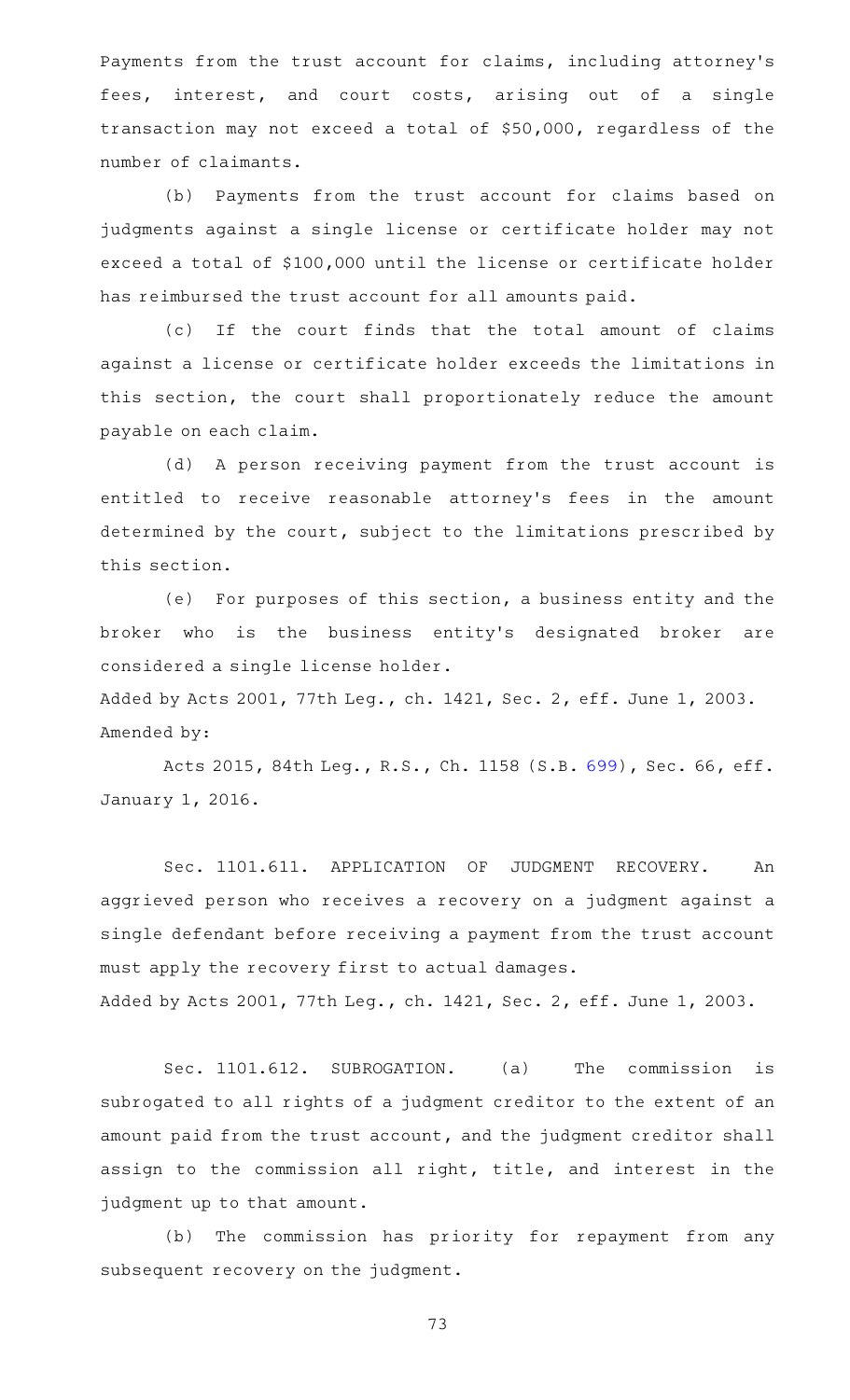(c) The commission shall deposit any amount recovered on the judgment to the credit of the trust account. Added by Acts 2001, 77th Leg., ch. 1421, Sec. 2, eff. June 1, 2003.

Sec. 1101.613. EFFECT ON DISCIPLINARY PROCEEDINGS. (a) This subchapter does not limit the commission 's authority to take disciplinary action against a license or certificate holder for a violation of this chapter or a commission rule.

(b) A license or certificate holder's repayment of all amounts owed to the trust account does not affect another disciplinary proceeding brought under this chapter.

Added by Acts 2001, 77th Leg., ch. 1421, Sec. 2, eff. June 1, 2003.

Sec. 1101.614. WAIVER OF RIGHTS. An aggrieved person who does not comply with this subchapter waives the person's rights under this subchapter.

Added by Acts 2001, 77th Leg., ch. 1421, Sec. 2, eff. June 1, 2003.

Sec. 1101.615. NOTICE TO CONSUMERS AND SERVICE RECIPIENTS.

(a) The commission by rule shall prescribe a notice regarding the availability of payment from the trust account for aggrieved persons and establish methods by which each license and certificate holder shall provide the notice to consumers and service recipients.

(b) Repealed by Acts 2015, 84th Leg., R.S., Ch. 1158, Sec. 92, eff. January 1, 2016.

Added by Acts 2001, 77th Leg., ch. 1421, Sec. 2, eff. June 1, 2003. Amended by Acts 2003, 78th Leg., ch. 15, Sec. 8, eff. Sept. 1, 2003. Amended by:

Acts 2015, 84th Leg., R.S., Ch. 1158 (S.B. [699\)](http://www.legis.state.tx.us/tlodocs/84R/billtext/html/SB00699F.HTM), Sec. 67, eff. January 1, 2016.

Acts 2015, 84th Leg., R.S., Ch. 1158 (S.B. [699\)](http://www.legis.state.tx.us/tlodocs/84R/billtext/html/SB00699F.HTM), Sec. 92, eff. January 1, 2016.

SUBCHAPTER N. PROHIBITED PRACTICES AND DISCIPLINARY PROCEEDINGS

Sec. 1101.651. CERTAIN PRACTICES PROHIBITED. (a) A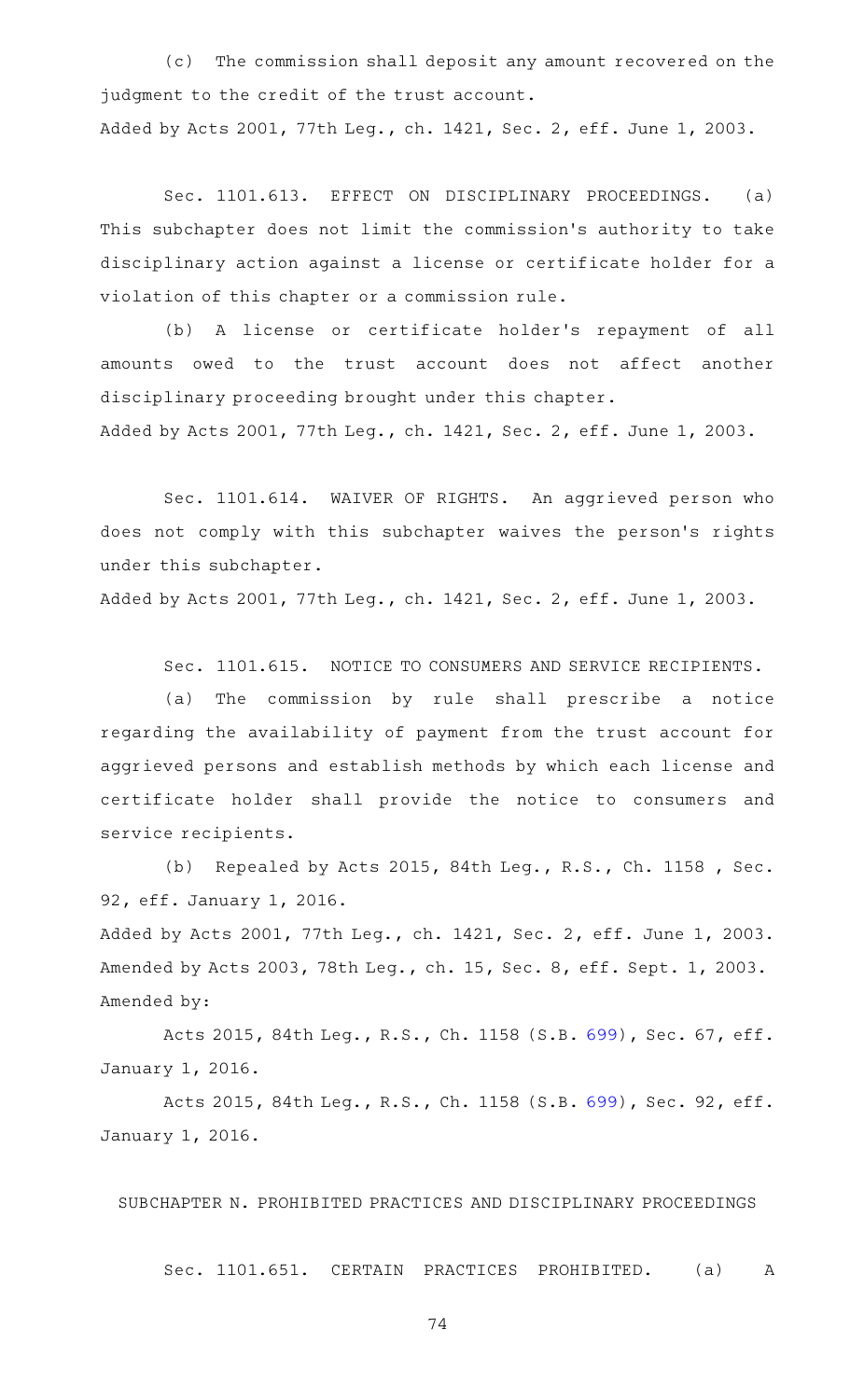licensed broker may not pay a commission to or otherwise compensate a person directly or indirectly for performing an act of a broker unless the person is:

(1) a license holder; or

(2) a real estate broker licensed in another state who does not conduct in this state any of the negotiations for which the commission or other compensation is paid.

(b) A sales agent may not accept compensation for a real estate transaction from a person other than the broker that is sponsoring the sales agent or was sponsoring the sales agent when the sales agent earned the compensation.

(c) A sales agent may not pay a commission to a person except through the broker that is sponsoring the sales agent at that time.

(d) A broker and any broker or sales agent appointed under Section [1101.560](https://statutes.capitol.texas.gov/GetStatute.aspx?Code=OC&Value=1101.560) who acts as an intermediary under Subchapter L may not:

(1) disclose to the buyer or tenant that the seller or landlord will accept a price less than the asking price, unless otherwise instructed in a separate writing by the seller or landlord;

(2) disclose to the seller or landlord that the buyer or tenant will pay a price greater than the price submitted in a written offer to the seller or landlord, unless otherwise instructed in a separate writing by the buyer or tenant;

(3) disclose any confidential information or any information a party specifically instructs the broker or sales agent in writing not to disclose, unless:

(A) the broker or sales agent is otherwise instructed in a separate writing by the respective party;

(B) the broker or sales agent is required to disclose the information by this chapter or a court order; or

(C) the information materially relates to the condition of the property;

(4) treat a party to a transaction dishonestly; or

 $(5)$  violate this chapter.

Added by Acts 2001, 77th Leg., ch. 1421, Sec. 2, eff. June 1, 2003. Amended by: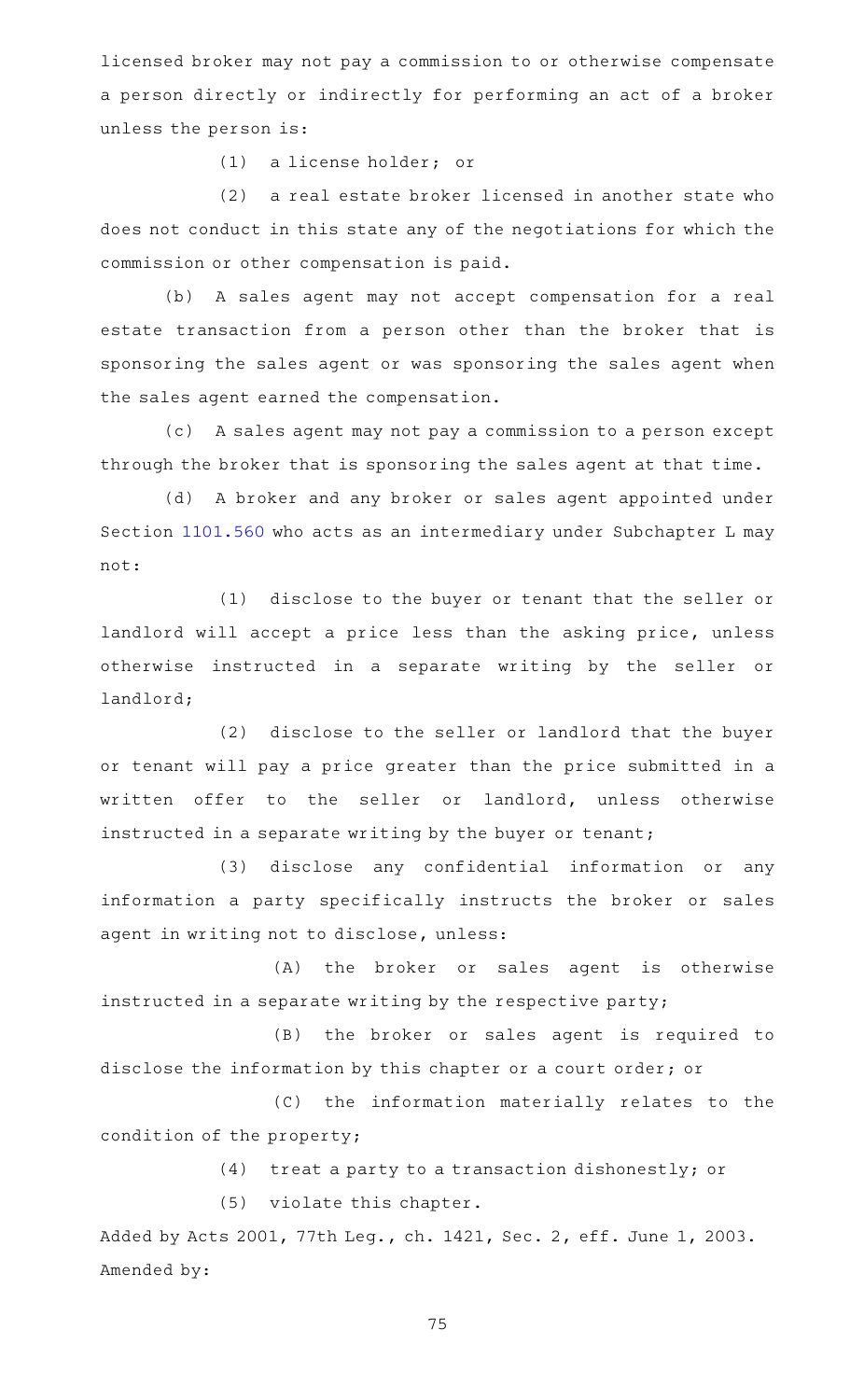Acts 2015, 84th Leg., R.S., Ch. 1158 (S.B. [699\)](http://www.legis.state.tx.us/tlodocs/84R/billtext/html/SB00699F.HTM), Sec. 68, eff. January 1, 2016.

Sec. 1101.652. GROUNDS FOR SUSPENSION OR REVOCATION OF LICENSE. (a) The commission may suspend or revoke a license issued under this chapter or Chapter [1102](https://statutes.capitol.texas.gov/GetStatute.aspx?Code=OC&Value=1102) or take other disciplinary action authorized by this chapter or Chapter [1102](https://statutes.capitol.texas.gov/GetStatute.aspx?Code=OC&Value=1102) if the license holder:

 $(1)$  enters a plea of quilty or nolo contendere to or is convicted of a felony or a criminal offense involving fraud, and the time for appeal has elapsed or the judgment or conviction has been affirmed on appeal, without regard to an order granting community supervision that suspends the imposition of the sentence;

(2) procures or attempts to procure a license under this chapter or Chapter [1102](https://statutes.capitol.texas.gov/GetStatute.aspx?Code=OC&Value=1102) for the license holder by fraud, misrepresentation, or deceit or by making a material misstatement of fact in an application for a license;

(3) fails to honor, within a reasonable time, a check issued to the commission after the commission has sent by certified mail a request for payment to the license holder 's last known business address according to commission records;

 $(4)$  fails to provide, within a reasonable time, information requested by the commission that relates to a formal or informal complaint to the commission that would indicate a violation of this chapter or Chapter [1102](https://statutes.capitol.texas.gov/GetStatute.aspx?Code=OC&Value=1102);

(5) fails to surrender to the owner, without just cause, a document or instrument that is requested by the owner and that is in the license holder 's possession;

(6) fails to consider market conditions for the specific geographic area in which the license holder is providing a service;

(7) fails to notify the commission, not later than the 30th day after the date of a final conviction or the entry of a plea of guilty or nolo contendere, that the person has been convicted of or entered a plea of guilty or nolo contendere to a felony or a criminal offense involving fraud; or

(8) disregards or violates this chapter or Chapter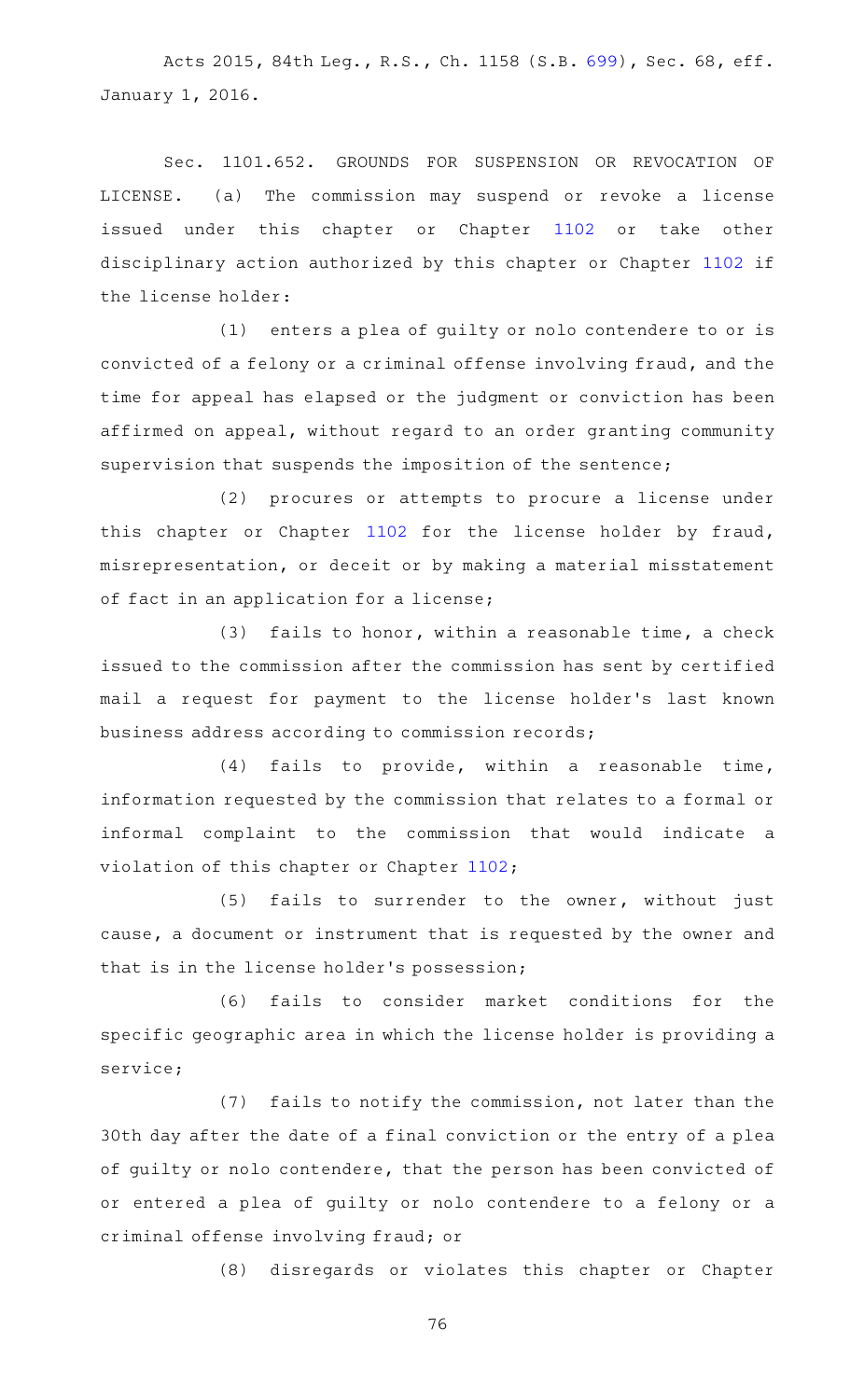[1102](https://statutes.capitol.texas.gov/GetStatute.aspx?Code=OC&Value=1102).

 $(a-1)$  The commission may suspend or revoke a license issued under this chapter or take other disciplinary action authorized by this chapter if the license holder:

(1) engages in misrepresentation, dishonesty, or fraud when selling, buying, trading, or leasing real property in the name of:

 $(A)$  the license holder;

(B) the license holder's spouse; or

(C) a person related to the license holder within the first degree by consanguinity;

(2) fails or refuses to produce on request, within a reasonable time, for inspection by the commission or a commission representative, a document, book, or record that is in the license holder 's possession and relates to a real estate transaction conducted by the license holder; or

(3) fails to use a contract form required by the commission under Section [1101.155.](https://statutes.capitol.texas.gov/GetStatute.aspx?Code=OC&Value=1101.155)

(b) The commission may suspend or revoke a license issued under this chapter or take other disciplinary action authorized by this chapter if the license holder, while engaged in real estate brokerage:

 $(1)$  acts negligently or incompetently;

(2) engages in conduct that is dishonest or in bad faith or that demonstrates untrustworthiness;

(3) makes a material misrepresentation to a potential buyer concerning a significant defect, including a latent structural defect, known to the license holder that would be a significant factor to a reasonable and prudent buyer in making a decision to purchase real property;

(4) fails to disclose to a potential buyer a defect described by Subdivision (3) that is known to the license holder;

(5) makes a false promise that is likely to influence a person to enter into an agreement when the license holder is unable or does not intend to keep the promise;

(6) pursues a continued and flagrant course of misrepresentation or makes false promises through an agent or sales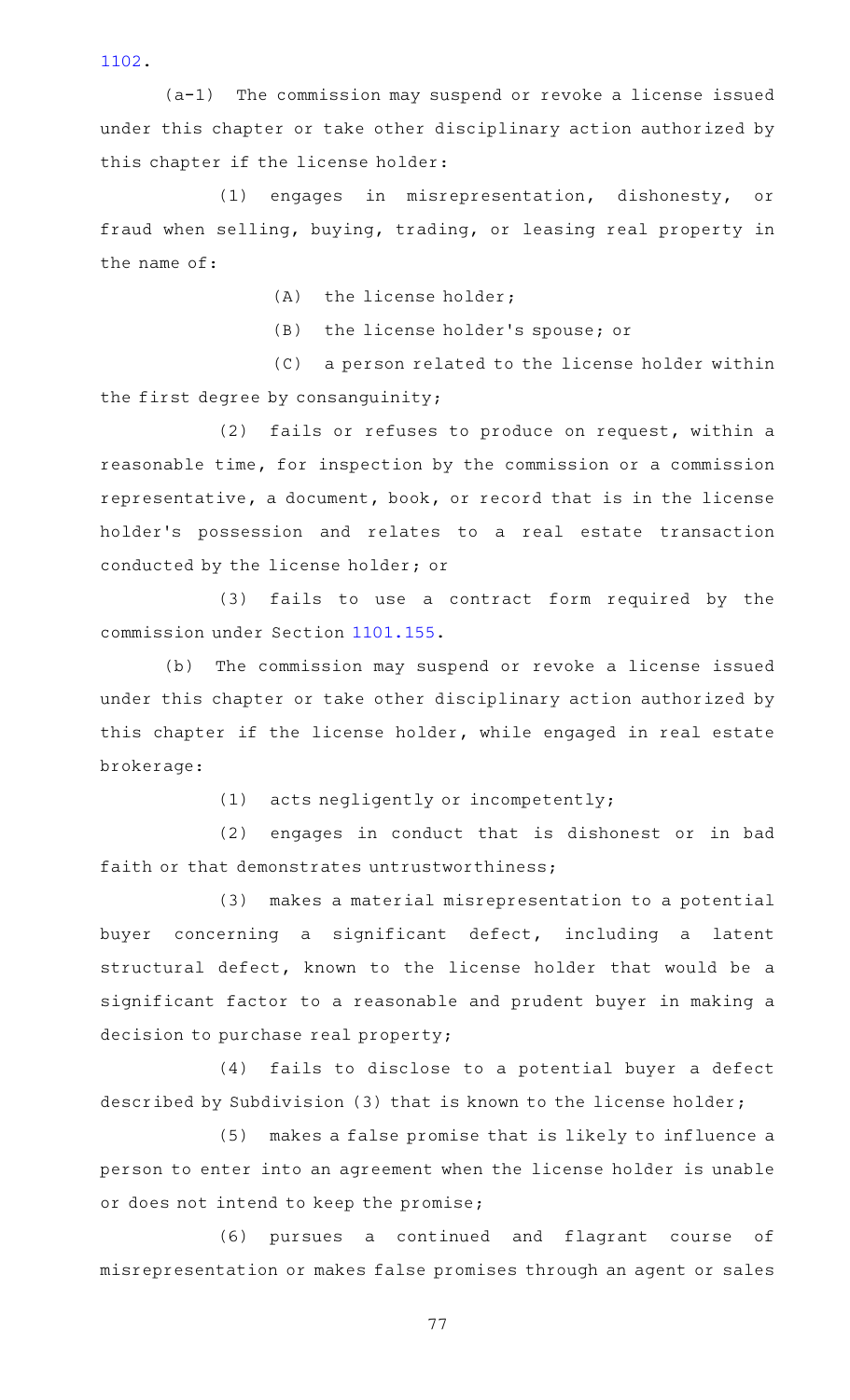agent, through advertising, or otherwise;

(7) fails to make clear to all parties to a real estate transaction the party for whom the license holder is acting;

(8) receives compensation from more than one party to a real estate transaction without the full knowledge and consent of all parties to the transaction;

(9) fails within a reasonable time to properly account for or remit money that is received by the license holder and that belongs to another person;

(10) commingles money that belongs to another person with the license holder's own money;

(11) pays a commission or a fee to or divides a commission or a fee with a person other than a license holder or a real estate broker or sales agent licensed in another state for compensation for services as a real estate agent;

(12) fails to specify a definite termination date that is not subject to prior notice in a contract, other than a contract to perform property management services, in which the license holder agrees to perform services for which a license is required under this chapter;

(13) accepts, receives, or charges an undisclosed commission, rebate, or direct profit on an expenditure made for a principal;

(14) solicits, sells, or offers for sale real property by means of a lottery;

(15) solicits, sells, or offers for sale real property by means of a deceptive practice;

(16) acts in a dual capacity as broker and undisclosed principal in a real estate transaction;

(17) guarantees or authorizes or permits a person to guarantee that future profits will result from a resale of real property;

(18) places a sign on real property offering the real property for sale or lease without obtaining the written consent of the owner of the real property or the owner 's authorized agent;

(19) offers to sell or lease real property without the knowledge and consent of the owner of the real property or the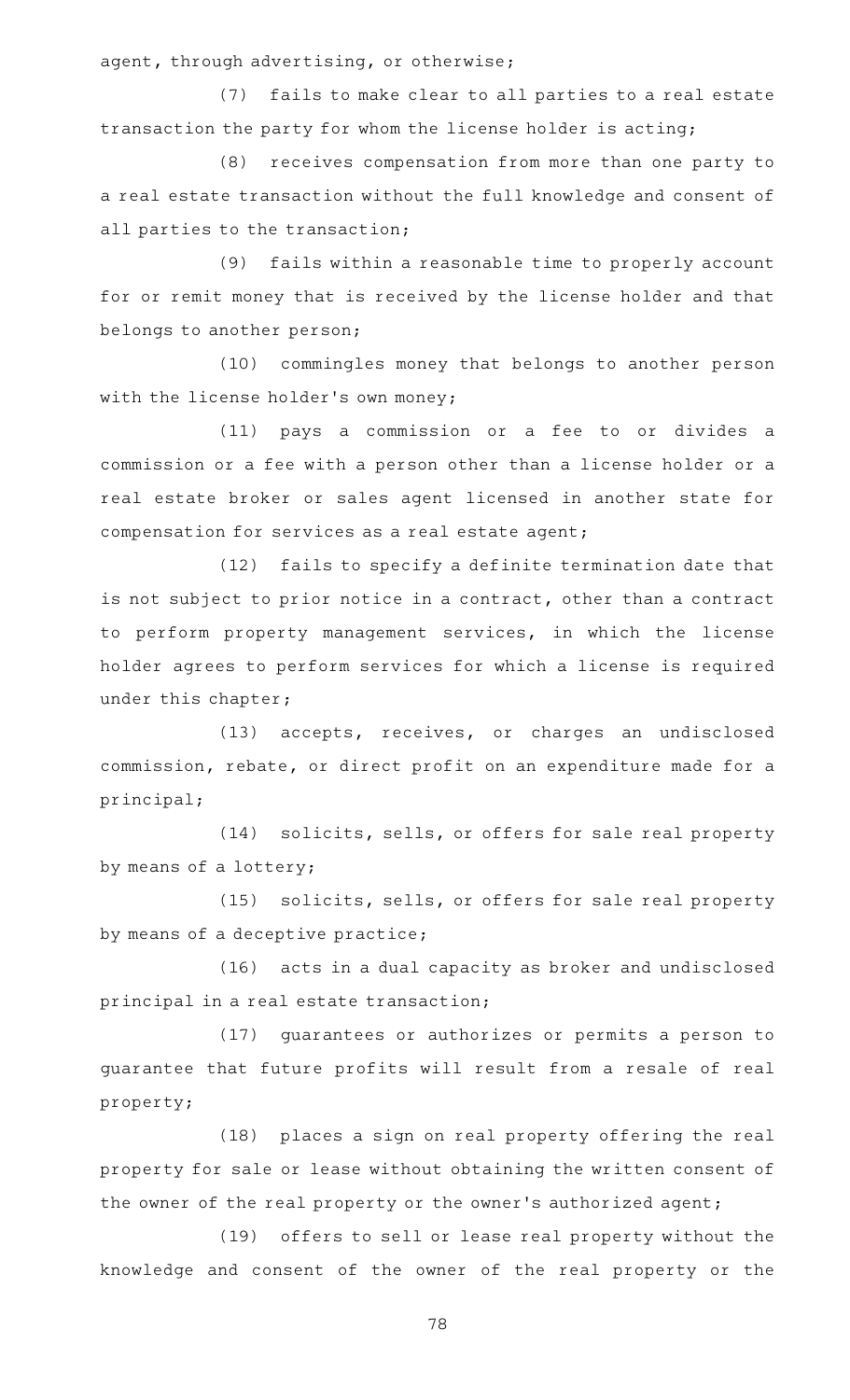owner's authorized agent;

(20) offers to sell or lease real property on terms other than those authorized by the owner of the real property or the owner 's authorized agent;

(21) induces or attempts to induce a party to a contract of sale or lease to break the contract for the purpose of substituting a new contract;

(22) negotiates or attempts to negotiate the sale, exchange, or lease of real property with an owner, landlord, buyer, or tenant with knowledge that that person is a party to an outstanding written contract that grants exclusive agency to another broker in connection with the transaction;

(23) publishes or causes to be published an advertisement that:

 $(A)$  misleads or is likely to deceive the public;

(B) tends to create a misleading impression;

(C) implies that a sales agent is responsible for the operation of the broker 's real estate brokerage business; or

(D) fails to include the name of the broker for whom the license holder acts, which name may be the licensed name, assumed name, or trade name of the broker as authorized by a law of this state and registered with the commission;

(24) withholds from or inserts into a statement of account or invoice a statement that the license holder knows makes the statement of account or invoice inaccurate in a material way;

(25) publishes or circulates an unjustified or unwarranted threat of a legal proceeding or other action;

(26) establishes an association by employment or otherwise with a person other than a license holder if the person is expected or required to act as a license holder;

(27) aids, abets, or conspires with another person to circumvent this chapter;

(28) fails or refuses to provide, on request, a copy of a document relating to a real estate transaction to a person who signed the document;

(29) fails to advise a buyer in writing before the closing of a real estate transaction that the buyer should: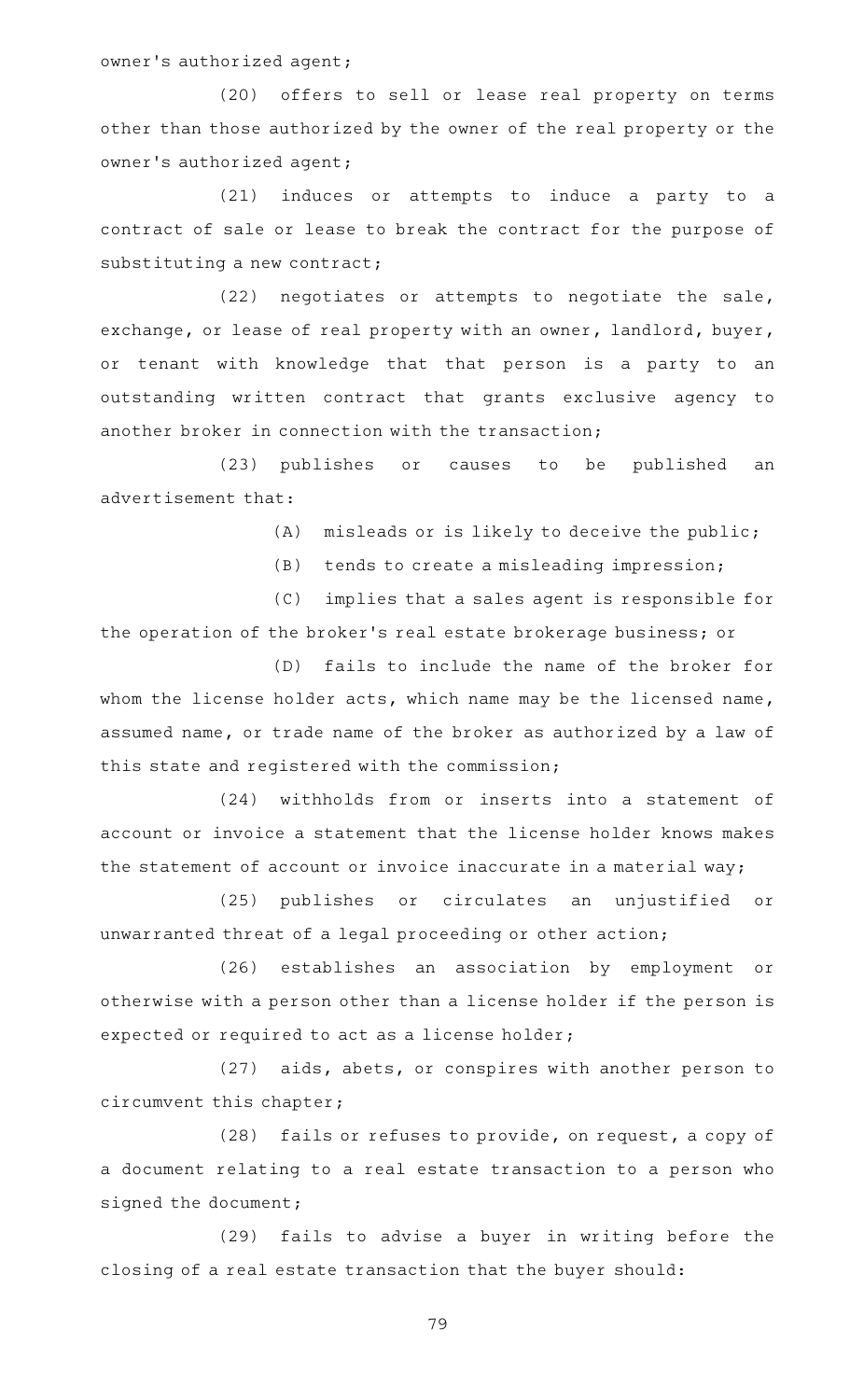(A) have the abstract covering the real estate that is the subject of the contract examined by an attorney chosen by the buyer; or

(B) be provided with or obtain a title insurance policy;

(30) fails to deposit, within a reasonable time, money the license holder receives as escrow or trust funds in a real estate transaction:

(A) in trust with a title company authorized to do business in this state; or

 $(B)$  in a custodial, trust, or escrow account maintained for that purpose in a banking institution authorized to do business in this state;

(31) disburses money deposited in a custodial, trust, or escrow account, as provided in Subdivision (30), before the completion or termination of the real estate transaction;

(32) discriminates against an owner, potential buyer, landlord, or potential tenant on the basis of race, color, religion, sex, disability, familial status, national origin, or ancestry, including directing a prospective buyer or tenant interested in equivalent properties to a different area based on the race, color, religion, sex, disability, familial status, national origin, or ancestry of the potential owner or tenant; or

(33) disregards or violates this chapter. Added by Acts 2001, 77th Leg., ch. 1421, Sec. 2, eff. June 1, 2003. Amended by Acts 2003, 78th Leg., ch. 1276, Sec. 14A.154(c), eff. Sept. 1, 2003.

Amended by:

Acts 2005, 79th Leg., Ch. 825 (S.B. [810\)](http://www.legis.state.tx.us/tlodocs/79R/billtext/html/SB00810F.HTM), Sec. 9, eff. September 1, 2005.

Acts 2007, 80th Leg., R.S., Ch. 297 (H.B. [1530](http://www.legis.state.tx.us/tlodocs/80R/billtext/html/HB01530F.HTM)), Sec. 9, eff. September 1, 2007.

Acts 2009, 81st Leg., R.S., Ch. 23 (S.B. [862](http://www.legis.state.tx.us/tlodocs/81R/billtext/html/SB00862F.HTM)), Sec. 6, eff. May 12, 2009.

Acts 2015, 84th Leg., R.S., Ch. 1158 (S.B. [699\)](http://www.legis.state.tx.us/tlodocs/84R/billtext/html/SB00699F.HTM), Sec. 69, eff. January 1, 2016.

Acts 2017, 85th Leg., R.S., Ch. 974 (S.B. [2212](http://www.legis.state.tx.us/tlodocs/85R/billtext/html/SB02212F.HTM)), Sec. 3, eff.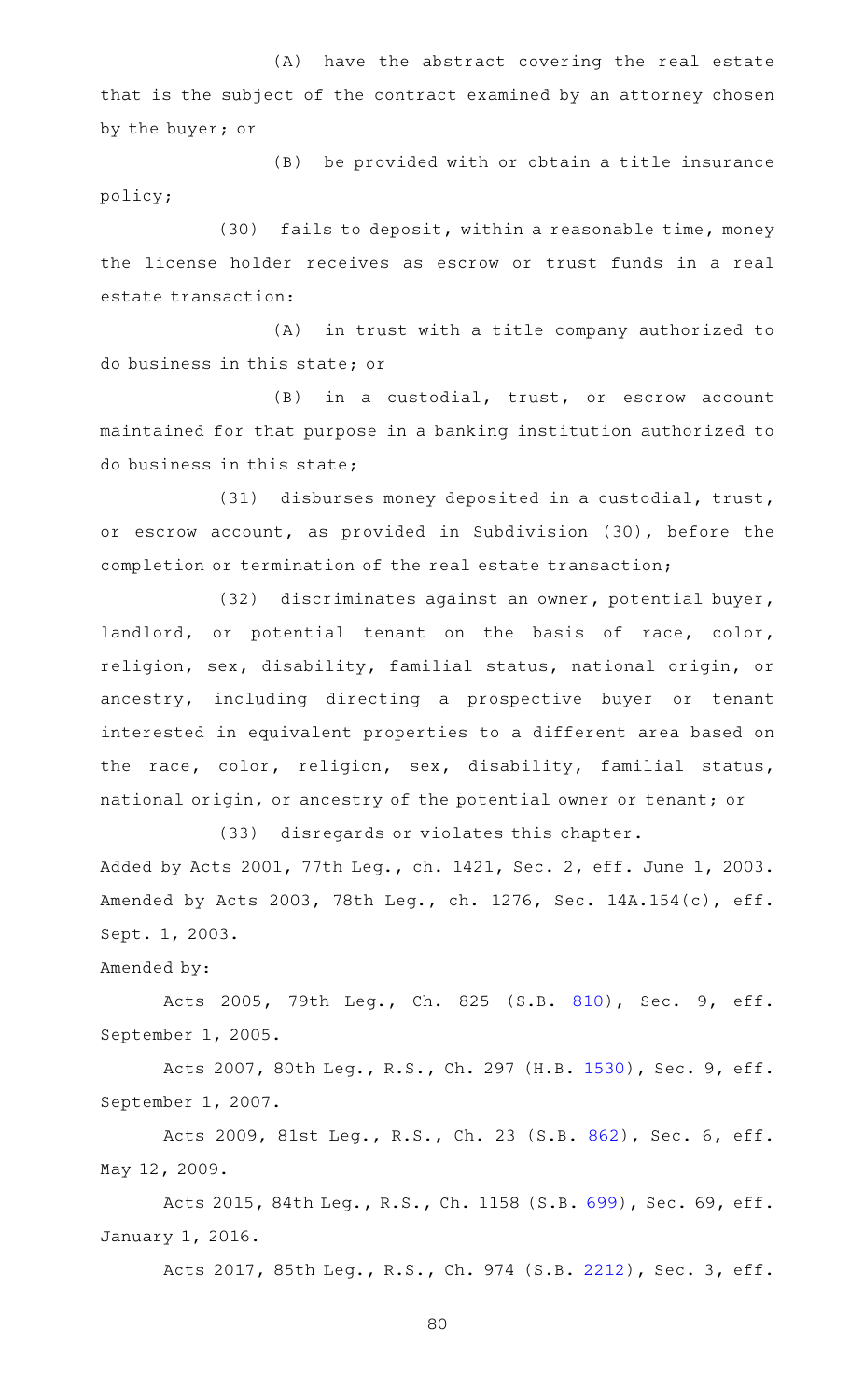September 1, 2017.

Acts 2019, 86th Leg., R.S., Ch. 334 (S.B. [624\)](http://www.legis.state.tx.us/tlodocs/86R/billtext/html/SB00624F.HTM), Sec. 15, eff. September 1, 2019.

Sec. 1101.653. GROUNDS FOR SUSPENSION OR REVOCATION OF CERTIFICATE. The commission may suspend or revoke a certificate of registration issued under this chapter if the certificate holder:

(1) engages in dishonest dealing, fraud, unlawful discrimination, or a deceptive act;

 $(2)$  makes a misrepresentation;

 $(3)$  acts in bad faith;

 $(4)$  demonstrates untrustworthiness;

 $(5)$  fails to honor, within a reasonable time, a check issued to the commission after the commission has mailed a request for payment to the certificate holder 's last known address according to the commission 's records;

(6) fails to provide to a party to a transaction a written notice prescribed by the commission that:

(A) must be given before the party is obligated to sell, buy, lease, or transfer a right-of-way or easement; and

 $(B)$  contains:

(i) the name of the certificate holder;

 $(iii)$  the certificate number;

(iii) the name of the person the certificate holder represents;

(iv) a statement advising the party that the party may seek representation from a lawyer or broker in the transaction; and

 $(v)$  a statement generally advising the party that the right-of-way or easement may affect the value of the property;

(7) directly or indirectly accepts a financial incentive to make an initial offer that the certificate holder knows or should know is lower than the adequate compensation required under the Texas Constitution; or

(8) disregards or violates this chapter or a commission rule relating to certificate holders.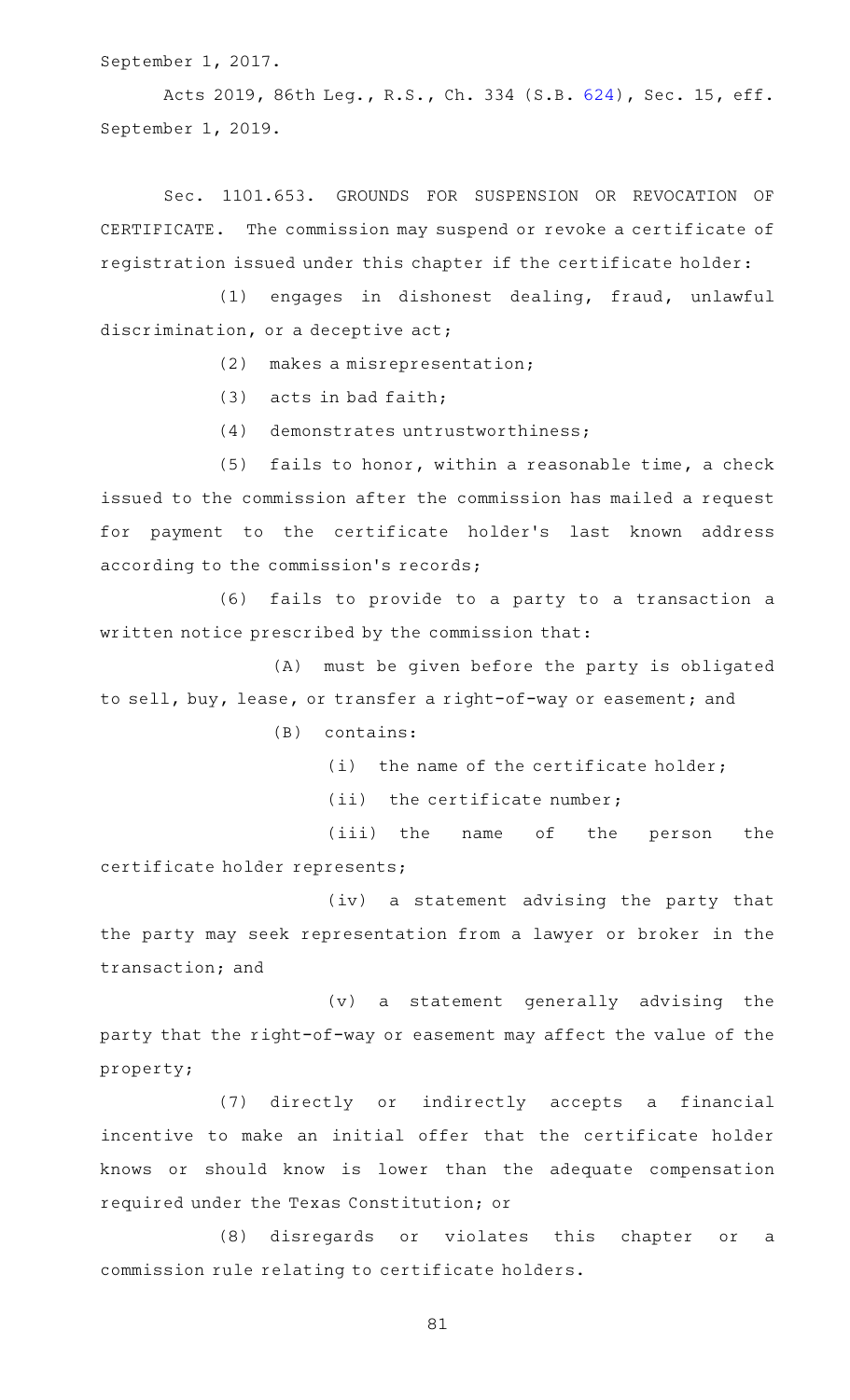Added by Acts 2001, 77th Leg., ch. 1421, Sec. 2, eff. June 1, 2003. Amended by:

Acts 2021, 87th Leg., R.S., Ch. 826 (H.B. [2730](http://www.legis.state.tx.us/tlodocs/87R/billtext/html/HB02730F.HTM)), Sec. 4, eff. January 1, 2022.

Sec. 1101.654. SUSPENSION OR REVOCATION OF LICENSE OR CERTIFICATE FOR UNAUTHORIZED PRACTICE OF LAW. (a) The commission shall suspend or revoke the license or certificate of registration of a license or certificate holder who is not a licensed attorney in this state and who, for consideration, a reward, or a pecuniary benefit, present or anticipated, direct or indirect, or in connection with the person 's employment, agency, or fiduciary relationship as a license or certificate holder:

 $(1)$  drafts an instrument, other than a form described by Section [1101.155,](https://statutes.capitol.texas.gov/GetStatute.aspx?Code=OC&Value=1101.155) that transfers or otherwise affects an interest in real property; or

(2) advises a person regarding the validity or legal sufficiency of an instrument or the validity of title to real property.

(b) Notwithstanding any other law, a license or certificate holder who completes a contract form for the sale, exchange, option, or lease of an interest in real property incidental to acting as a broker is not engaged in the unauthorized or illegal practice of law in this state if the form was:

(1) adopted by the commission for the type of transaction for which the form is used;

(2) prepared by an attorney licensed in this state and approved by the attorney for the type of transaction for which the form is used; or

(3) prepared by the property owner or by an attorney and required by the property owner.

Added by Acts 2001, 77th Leg., ch. 1421, Sec. 2, eff. June 1, 2003.

Sec. 1101.655. REVOCATION OF LICENSE OR CERTIFICATE FOR CLAIM ON ACCOUNT. (a) The commission shall revoke a license, approval, or registration issued under this chapter or Chapter [1102](https://statutes.capitol.texas.gov/GetStatute.aspx?Code=OC&Value=1102) if: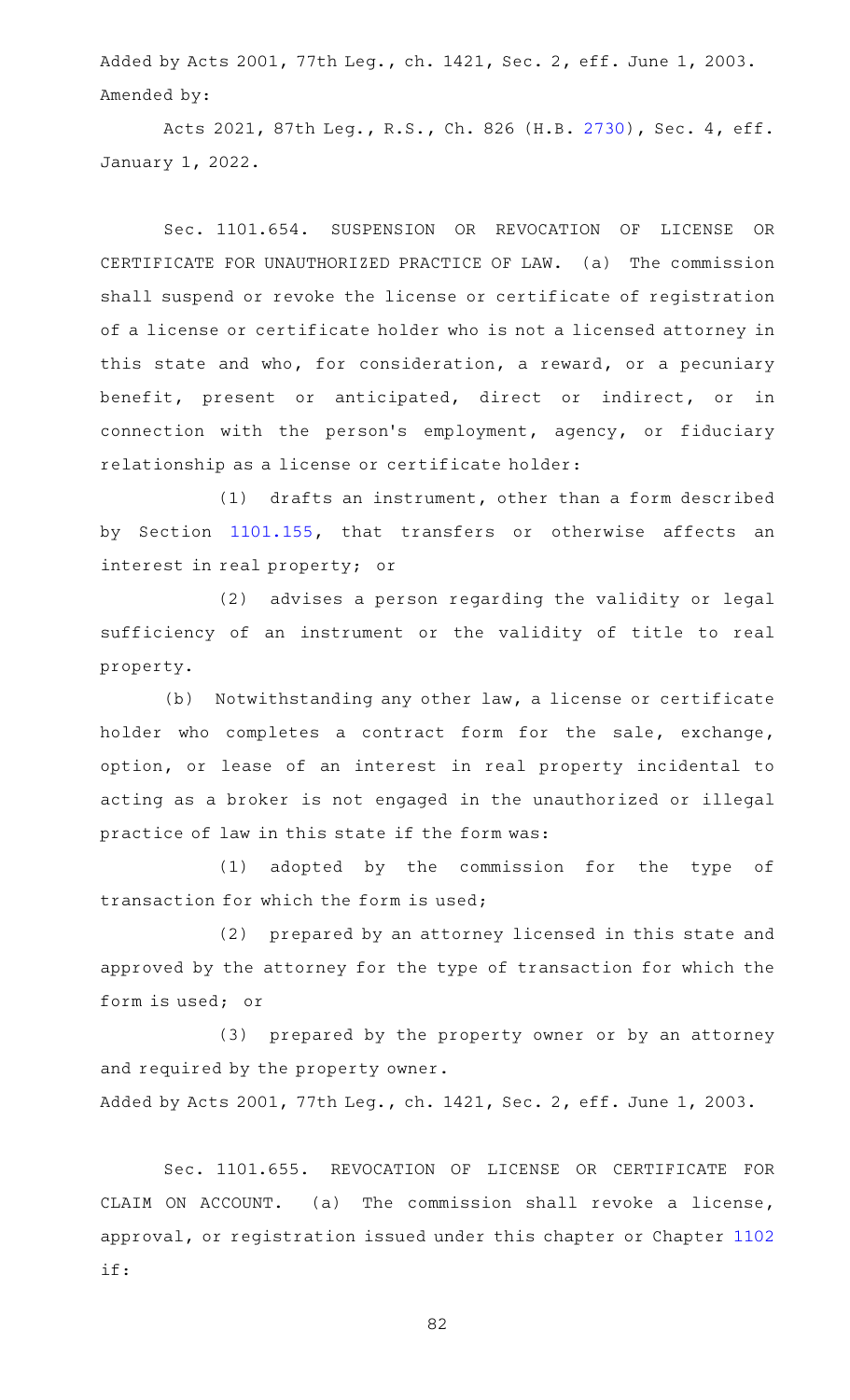(1) the commission makes a payment from the real estate recovery trust account under Subchapter M on behalf of a license or registration holder; and

(2) the license or registration holder does not repay the real estate recovery trust account the full amount of a payment made on the license or registration holder 's behalf before the 31st day after the date the commission provides notice to the license or registration holder.

 $(b)$  The commission may probate an order revoking a license, approval, or registration under this section.

(c) A person is not eligible for a license or certificate until the person has repaid in full the amount paid from the account for the person, plus interest at the legal rate.

(d) For the purposes of this section, if payment is made from the real estate recovery trust account on behalf of a business entity license holder or a designated broker of a business entity license holder, the commission shall proceed under Subsection (a) against both the business entity and designated broker. Added by Acts 2001, 77th Leg., ch. 1421, Sec. 2, eff. June 1, 2003.

Amended by:

Acts 2005, 79th Leg., Ch. 825 (S.B. [810\)](http://www.legis.state.tx.us/tlodocs/79R/billtext/html/SB00810F.HTM), Sec. 10, eff. September 1, 2005.

Acts 2007, 80th Leg., R.S., Ch. 297 (H.B. [1530\)](http://www.legis.state.tx.us/tlodocs/80R/billtext/html/HB01530F.HTM), Sec. 10, eff. September 1, 2007.

Acts 2015, 84th Leg., R.S., Ch. 1158 (S.B. [699\)](http://www.legis.state.tx.us/tlodocs/84R/billtext/html/SB00699F.HTM), Sec. 70, eff. January 1, 2016.

Sec. 1101.656. ADDITIONAL DISCIPLINARY AUTHORITY OF COMMISSION. (a) In addition to any other authority under this chapter, the commission may suspend or revoke a license, place on probation a person whose license has been suspended, or reprimand a license holder if the license holder violates this chapter or a commission rule.

(b) The commission may probate a suspension, revocation, or cancellation of a license under reasonable terms determined by the commission.

(c) The commission may require a license holder whose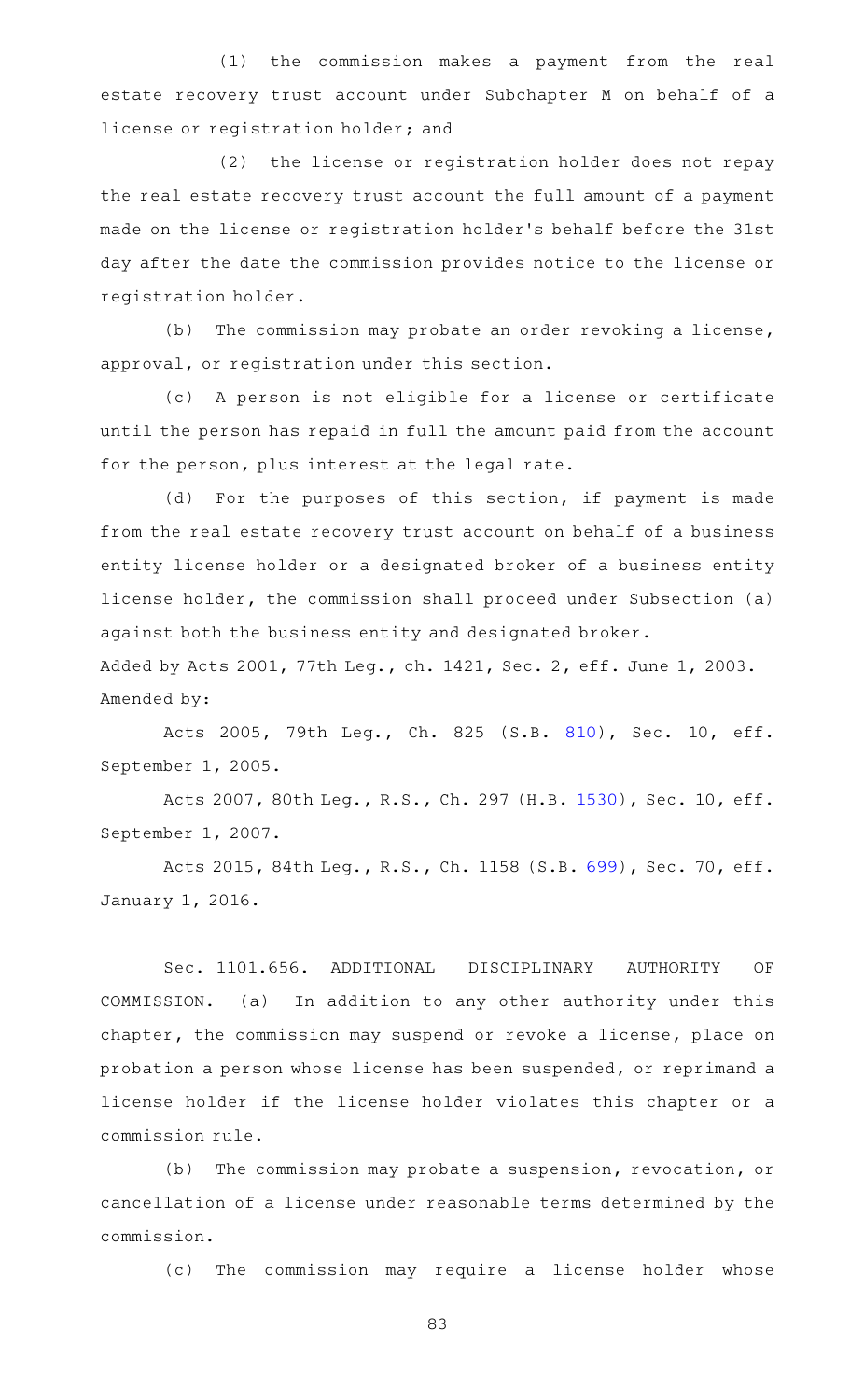license suspension or revocation is probated to:

 $(1)$  report regularly to the commission on matters that are the basis of the probation;

(2) limit practice to an area prescribed by the commission; or

(3) continue to renew professional education until the license holder attains a degree of skill satisfactory to the commission in the area that is the basis of the probation. Added by Acts 2001, 77th Leg., ch. 1421, Sec. 2, eff. June 1, 2003.

Sec. 1101.6561. SUSPENSION OR REVOCATION OF EDUCATIONAL PROGRAM. The commission may suspend or revoke the approval to offer a program or course of study issued under Subchapter G or take any other disciplinary action authorized by this chapter if the provider of an educational program or course of study violates this chapter or a rule adopted under this chapter.

Added by Acts 2011, 82nd Leg., R.S., Ch. 1064 (S.B. [747\)](http://www.legis.state.tx.us/tlodocs/82R/billtext/html/SB00747F.HTM), Sec. 23, eff. September 1, 2011.

Amended by:

Acts 2015, 84th Leg., R.S., Ch. 1158 (S.B. [699\)](http://www.legis.state.tx.us/tlodocs/84R/billtext/html/SB00699F.HTM), Sec. 71, eff. January 1, 2016.

Sec. 1101.657. HEARING. (a) If the commission proposes to deny, suspend, or revoke a person's license or certificate of registration, the person is entitled to a hearing conducted by the State Office of Administrative Hearings.

(b) Repealed by Acts 2007, 80th Leg., R.S., Ch. 1411, Sec. 59(3), eff. September 1, 2007.

(c) Repealed by Acts 2007, 80th Leg., R.S., Ch. 1411, Sec. 59(3), eff. September 1, 2007.

(d) Repealed by Acts 2007, 80th Leg., R.S., Ch. 1411, Sec. 59(3), eff. September 1, 2007.

(e)AAA hearing under this section is governed by the contested case procedures under Chapter [2001,](https://statutes.capitol.texas.gov/GetStatute.aspx?Code=GV&Value=2001) Government Code. Added by Acts 2001, 77th Leg., ch. 1421, Sec. 2, eff. June 1, 2003. Amended by Acts 2003, 78th Leg., ch. 15, Sec. 9, eff. Sept. 1, 2003. Amended by: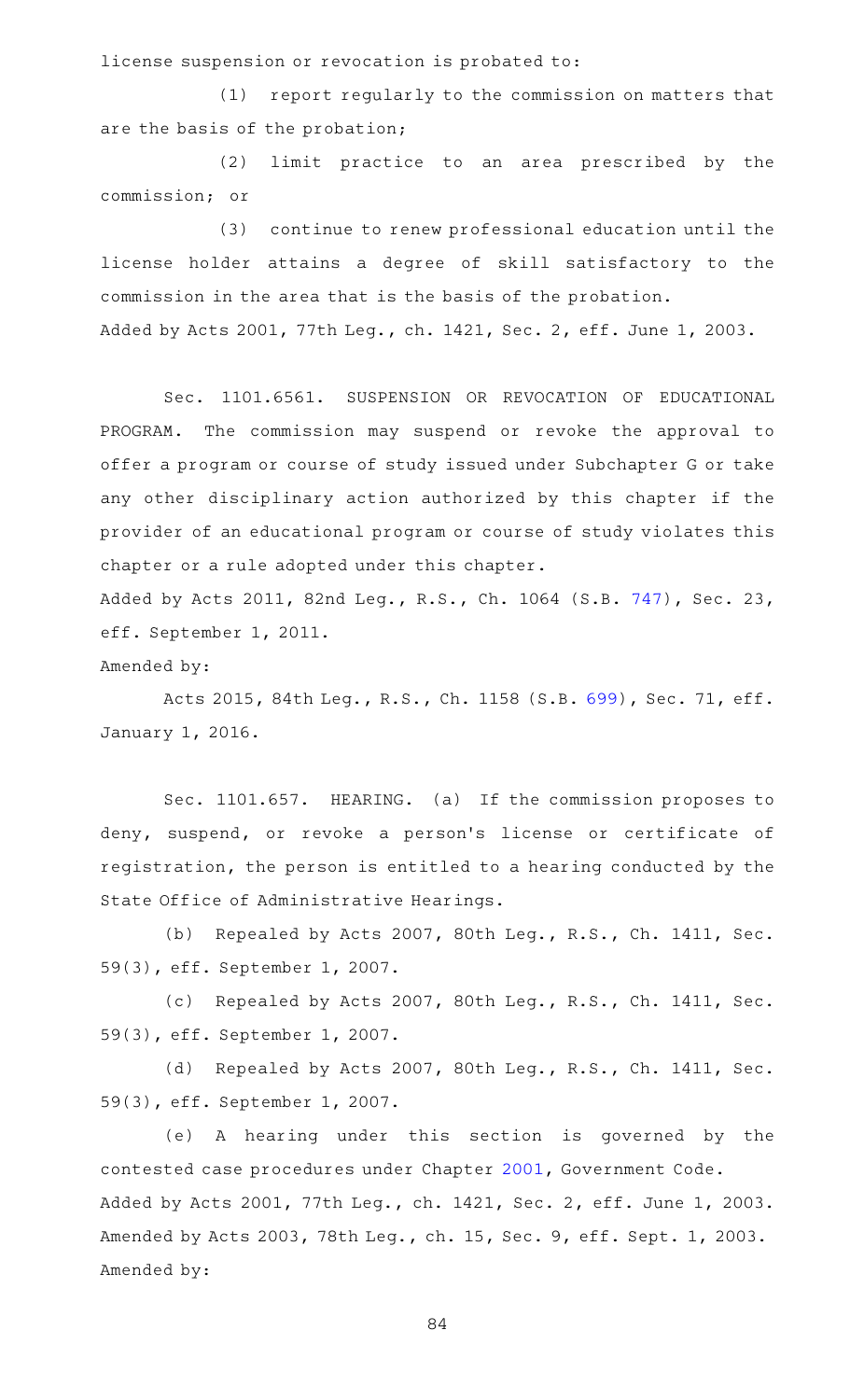Acts 2007, 80th Leg., R.S., Ch. 1411 (S.B. [914\)](http://www.legis.state.tx.us/tlodocs/80R/billtext/html/SB00914F.HTM), Sec. 22, eff. September 1, 2007.

Acts 2007, 80th Leg., R.S., Ch. 1411 (S.B. [914\)](http://www.legis.state.tx.us/tlodocs/80R/billtext/html/SB00914F.HTM), Sec. 59(3), eff. September 1, 2007.

Sec. 1101.658. APPEAL. (a) A person aggrieved by a ruling, order, or decision under this subchapter is entitled to appeal to a district court in the county in which the administrative hearing was held.

(b) An appeal is governed by the procedures under Chapter [2001](https://statutes.capitol.texas.gov/GetStatute.aspx?Code=GV&Value=2001), Government Code.

Added by Acts 2001, 77th Leg., ch. 1421, Sec. 2, eff. June 1, 2003. Amended by:

Acts 2007, 80th Leg., R.S., Ch. 1411 (S.B. [914\)](http://www.legis.state.tx.us/tlodocs/80R/billtext/html/SB00914F.HTM), Sec. 23, eff. September 1, 2007.

Sec. 1101.659. REFUND. (a) Subject to Subsection (b), the commission may order a person regulated by the commission to pay a refund to a consumer as provided in an agreement resulting from an informal settlement conference or an enforcement order instead of or in addition to imposing an administrative penalty or other sanctions.

(b) The amount of a refund ordered as provided in an agreement resulting from an informal settlement conference or an enforcement order may not exceed the amount the consumer paid to the person for a service or accommodation regulated by this commission. The commission may not require payment of other damages or estimate harm in a refund order.

Added by Acts 2007, 80th Leg., R.S., Ch. 1411 (S.B. [914\)](http://www.legis.state.tx.us/tlodocs/80R/billtext/html/SB00914F.HTM), Sec. 24, eff. September 1, 2007.

Sec. 1101.660. INFORMAL PROCEEDINGS. (a) The commission by rule shall adopt procedures governing informal disposition of a contested case.

(b) Rules adopted under this section must:

(1) provide the complainant and the license holder, certificate holder, or regulated entity an opportunity to be heard;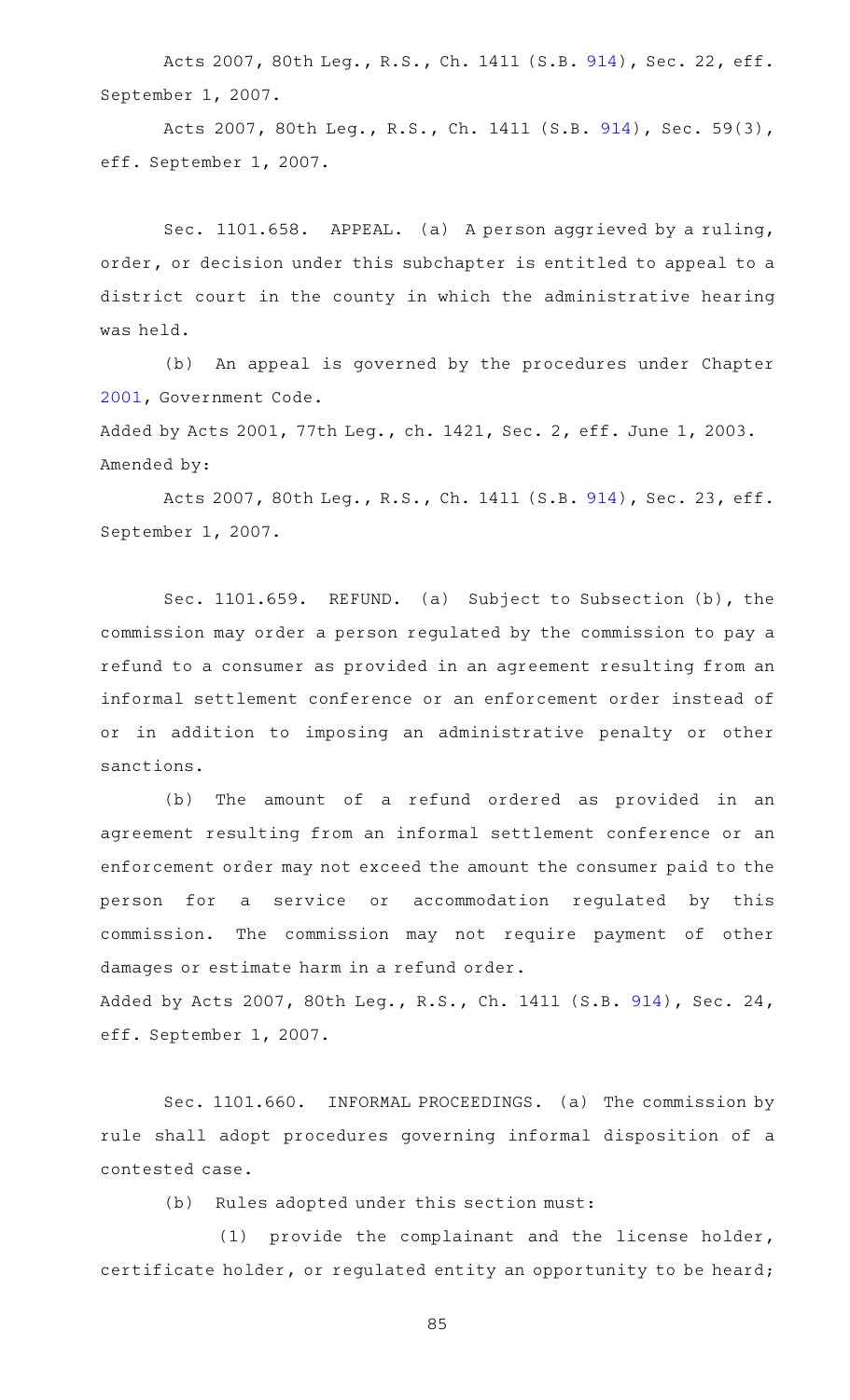and

 $(2)$  require the presence of:

(A) a public member of the commission for a case involving a consumer complaint; and

 $(B)$  at least two staff members of the commission with experience in the regulatory area that is the subject of the proceeding.

Added by Acts 2007, 80th Leg., R.S., Ch. 1411 (S.B. [914\)](http://www.legis.state.tx.us/tlodocs/80R/billtext/html/SB00914F.HTM), Sec. 24, eff. September 1, 2007.

Sec. 1101.661. FINAL ORDER. The commission may issue a final order in a proceeding under this subchapter or Subchapter O regarding a person whose license has expired.

Added by Acts 2007, 80th Leg., R.S., Ch. 1411 (S.B. [914\)](http://www.legis.state.tx.us/tlodocs/80R/billtext/html/SB00914F.HTM), Sec. 24, eff. September 1, 2007.

Amended by:

Acts 2015, 84th Leg., R.S., Ch. 1158 (S.B. [699\)](http://www.legis.state.tx.us/tlodocs/84R/billtext/html/SB00699F.HTM), Sec. 72, eff. January 1, 2016.

Sec. 1101.662. TEMPORARY SUSPENSION. (a) The presiding officer of the commission shall appoint a disciplinary panel consisting of three commission members to determine whether a person 's license to practice under this chapter should be temporarily suspended.

(b) If the disciplinary panel determines from the information presented to the panel that a person licensed to practice under this chapter would, by the person's continued practice, constitute a continuing threat to the public welfare, the panel shall temporarily suspend the license of that person.

(c)AAA license may be suspended under this section without notice or hearing on the complaint if:

(1) institution of proceedings for a contested case hearing is initiated simultaneously with the temporary suspension; and

 $(2)$  a hearing is held under Chapter [2001](https://statutes.capitol.texas.gov/GetStatute.aspx?Code=GV&Value=2001), Government Code, and this chapter as soon as possible.

(d) Notwithstanding Chapter [551](https://statutes.capitol.texas.gov/GetStatute.aspx?Code=GV&Value=551), Government Code, the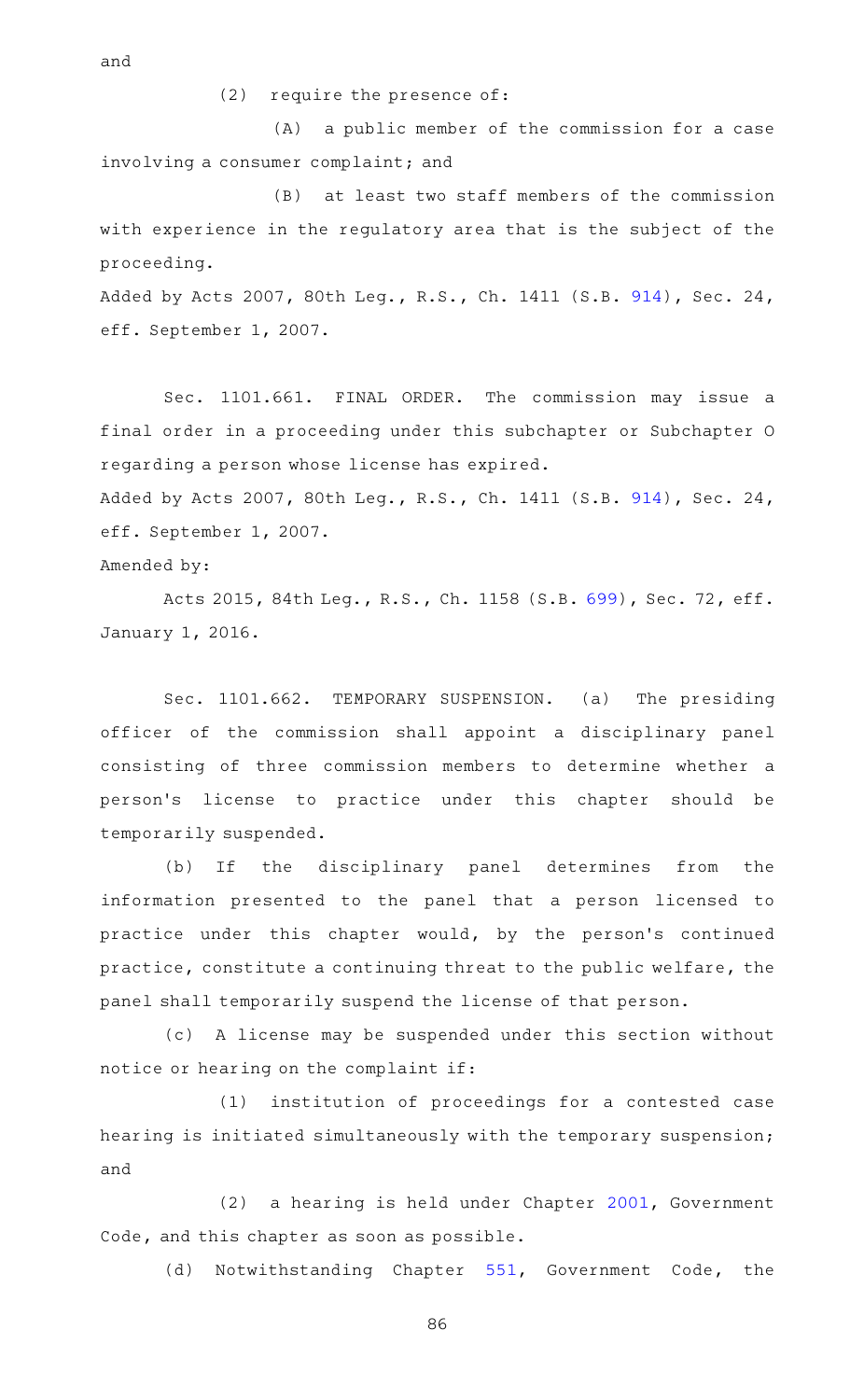disciplinary panel may hold a meeting by telephone conference call if immediate action is required and convening the panel at one location is inconvenient for any member of the panel. Added by Acts 2007, 80th Leg., R.S., Ch. 1411 (S.B. [914\)](http://www.legis.state.tx.us/tlodocs/80R/billtext/html/SB00914F.HTM), Sec. 24, eff. September 1, 2007. Amended by:

Acts 2015, 84th Leg., R.S., Ch. 1158 (S.B. [699\)](http://www.legis.state.tx.us/tlodocs/84R/billtext/html/SB00699F.HTM), Sec. 73, eff. January 1, 2016.

Sec. 1101.663. REAPPLYING AFTER REVOCATION, SURRENDER, OR DENIAL. A person whose license or registration has been revoked, a person who has surrendered a license or registration issued by the commission, or a person whose application for a license or registration has been denied after a hearing under Section [1101.657](https://statutes.capitol.texas.gov/GetStatute.aspx?Code=OC&Value=1101.657) may not apply to the commission for a license or registration before the second anniversary of the date of the revocation, surrender, or denial.

Added by Acts 2015, 84th Leg., R.S., Ch. 1158 (S.B. [699\)](http://www.legis.state.tx.us/tlodocs/84R/billtext/html/SB00699F.HTM), Sec. 74, eff. January 1, 2016.

Sec. 1101.664. FAILURE TO APPEAR; COSTS. (a) If a respondent receives proper notice of a contested case hearing but does not appear in person at the hearing, the administrative law judge may conduct the hearing or enter an order, as the administrative law judge determines appropriate.

(b) The respondent is bound by the results of the hearing to the same extent as if the respondent had appeared.

(c) The administrative law judge may award reasonable costs to the commission on a request for and proof of costs incurred if the respondent fails to appear at the hearing. In this subsection, the term "costs" means all costs associated with the hearing, including the costs charged by the State Office of Administrative Hearings and any costs related to hearing preparation, discovery, depositions, subpoenas, service of process, witness expenses, travel expenses, and investigation expenses.

Added by Acts 2015, 84th Leg., R.S., Ch. 1158 (S.B. [699\)](http://www.legis.state.tx.us/tlodocs/84R/billtext/html/SB00699F.HTM), Sec. 75, eff. January 1, 2016.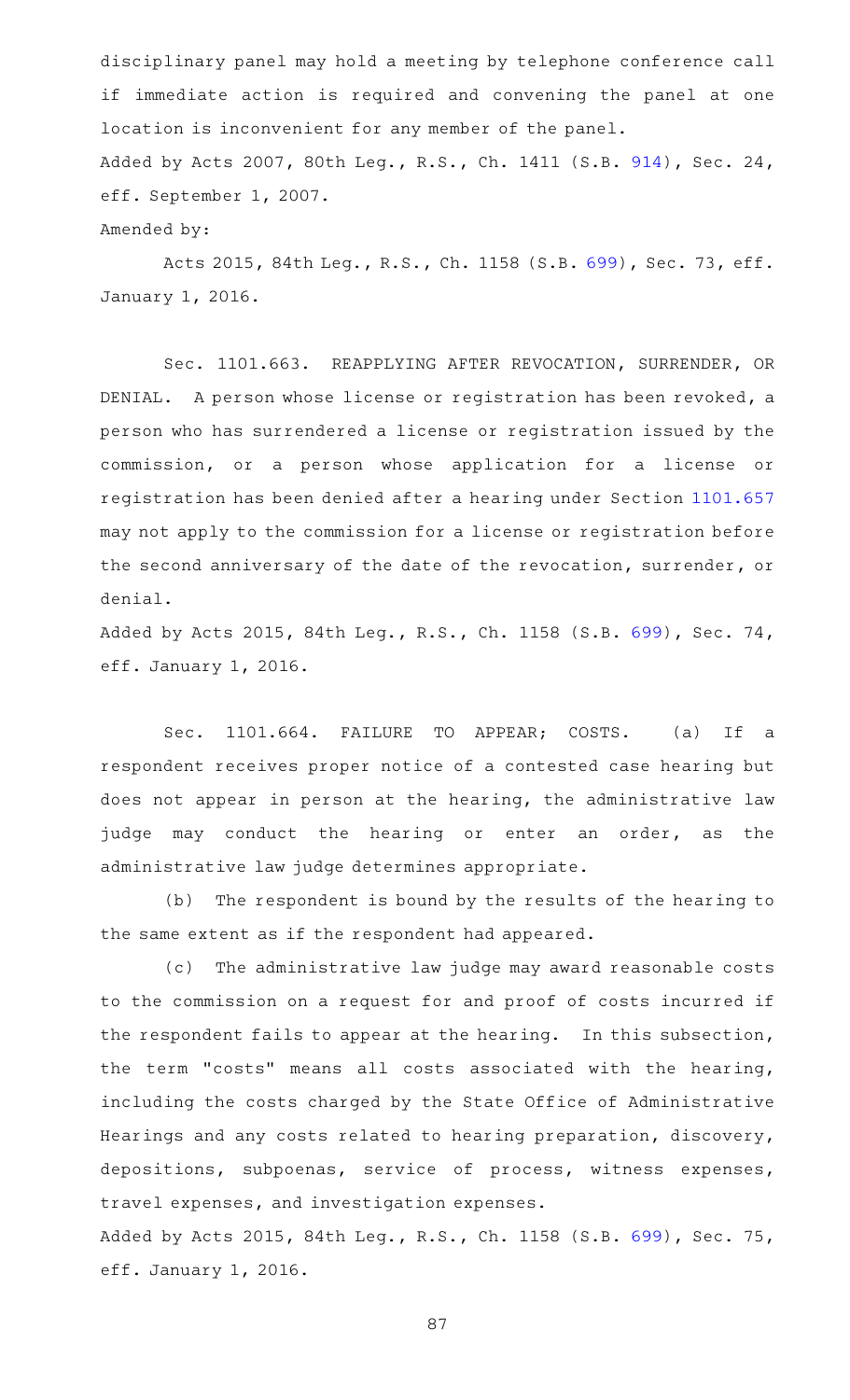## SUBCHAPTER O. ADMINISTRATIVE PENALTY

Sec. 1101.701. IMPOSITION OF ADMINISTRATIVE PENALTY. (a) The commission may impose an administrative penalty on a person who violates this chapter or a rule adopted or order issued by the commission under this chapter.

(b) The commission shall periodically review the commission 's enforcement procedures and ensure that administrative penalty and disciplinary proceedings are combined into a single enforcement procedure.

(c) The commission may combine a proceeding to impose an administrative penalty with another disciplinary proceeding, including a proceeding to suspend or revoke a license. Added by Acts 2001, 77th Leg., ch. 1421, Sec. 2, eff. June 1, 2003. Amended by Acts 2003, 78th Leg., ch. 1276, Sec. 14A.160(c), eff.

Sept. 1, 2003.

Amended by:

Acts 2007, 80th Leg., R.S., Ch. 1411 (S.B. [914\)](http://www.legis.state.tx.us/tlodocs/80R/billtext/html/SB00914F.HTM), Sec. 25, eff. September 1, 2007.

Sec. 1101.7015. DELEGATION OF EXECUTIVE DIRECTOR'S AUTHORITY. The commission may authorize the executive director to delegate to another commission employee the executive director 's authority to act under this subchapter.

Added by Acts 2003, 78th Leg., ch. 1276, Sec. 14A.160(d), eff. Sept. 1, 2003.

Amended by:

Acts 2015, 84th Leg., R.S., Ch. 1158 (S.B. [699\)](http://www.legis.state.tx.us/tlodocs/84R/billtext/html/SB00699F.HTM), Sec. 76, eff. January 1, 2016.

Sec. 1101.702. AMOUNT OF PENALTY. (a) The amount of an administrative penalty may not exceed \$5,000 for each violation. Each day a violation continues or occurs may be considered a separate violation for purposes of imposing a penalty.

 $(b)$  In determining the amount of the penalty, the executive director shall consider: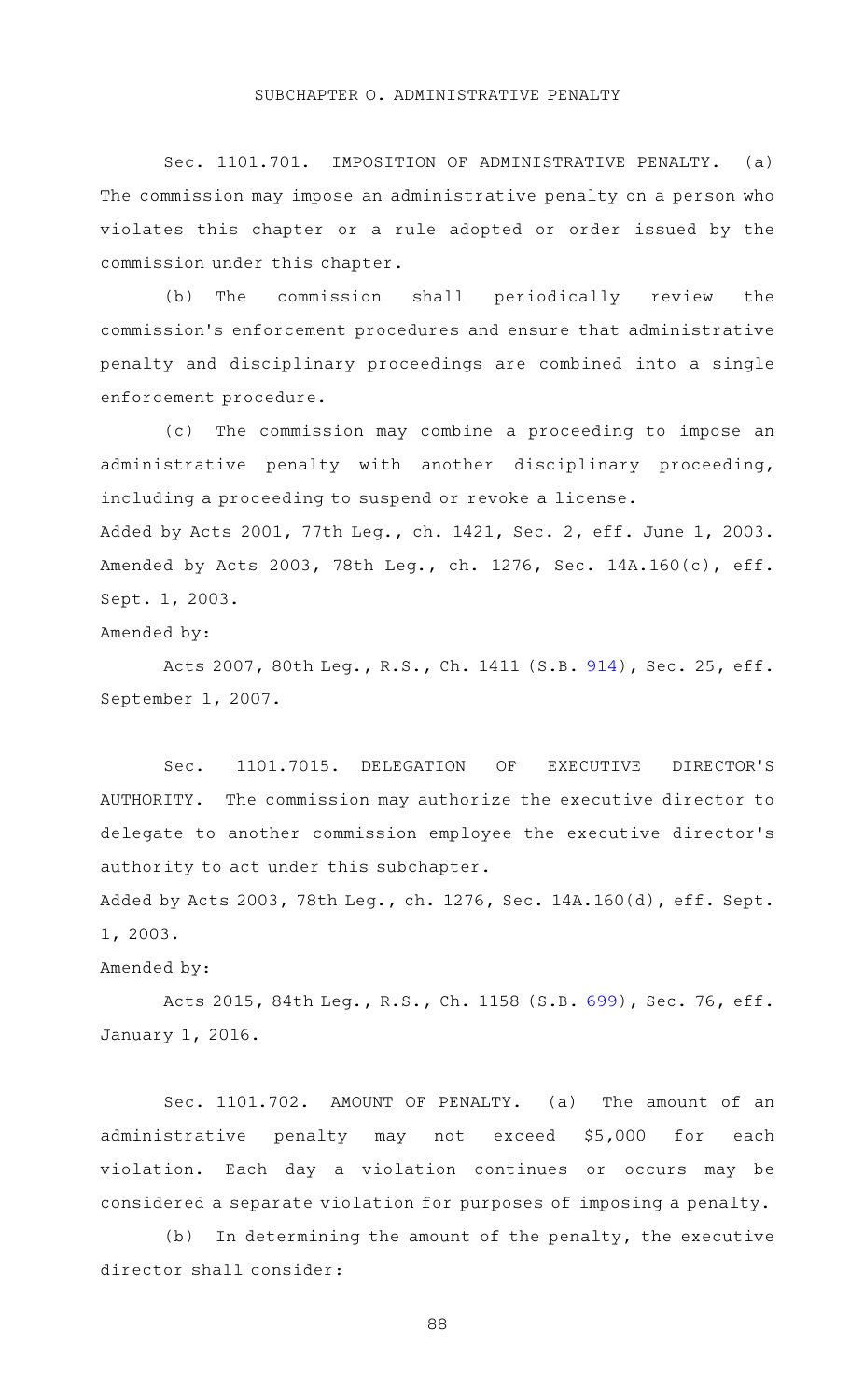$(1)$  the seriousness of the violation, including the nature, circumstances, extent, and gravity of the prohibited acts;

- $(2)$  the history of previous violations;
- $(3)$  the amount necessary to deter a future violation;
- $(4)$  efforts to correct the violation; and
- (5) any other matter that justice may require.

(c) The commission by rule shall adopt a schedule of administrative penalties based on the criteria listed in Subsection (b) for violations subject to an administrative penalty under this section to ensure that the amount of a penalty imposed is appropriate to the violation. The rules adopted under this subsection must provide authority for the commission to suspend or revoke a license in addition to or instead of imposing an administrative penalty.

Added by Acts 2001, 77th Leg., ch. 1421, Sec. 2, eff. June 1, 2003. Amended by Acts 2003, 78th Leg., ch. 1276, Sec. 14A.160(e), eff. Sept. 1, 2003.

Amended by:

Acts 2007, 80th Leg., R.S., Ch. 1411 (S.B. [914\)](http://www.legis.state.tx.us/tlodocs/80R/billtext/html/SB00914F.HTM), Sec. 26, eff. September 1, 2007.

Acts 2015, 84th Leg., R.S., Ch. 1158 (S.B. [699\)](http://www.legis.state.tx.us/tlodocs/84R/billtext/html/SB00699F.HTM), Sec. 77, eff. January 1, 2016.

Sec. 1101.703. NOTICE OF VIOLATION AND PENALTY. If, after investigation of a possible violation and the facts relating to that violation, the executive director determines that a violation has occurred, the executive director may issue a notice of violation stating:

 $(1)$  a brief summary of the alleged violation;

(2) the executive director's recommendation on the imposition of the administrative penalty or another disciplinary sanction, including a recommendation on the amount of the penalty; and

(3) that the respondent has the right to a hearing to contest the alleged violation, the recommended penalty, or both. Added by Acts 2001, 77th Leg., ch. 1421, Sec. 2, eff. June 1, 2003. Amended by: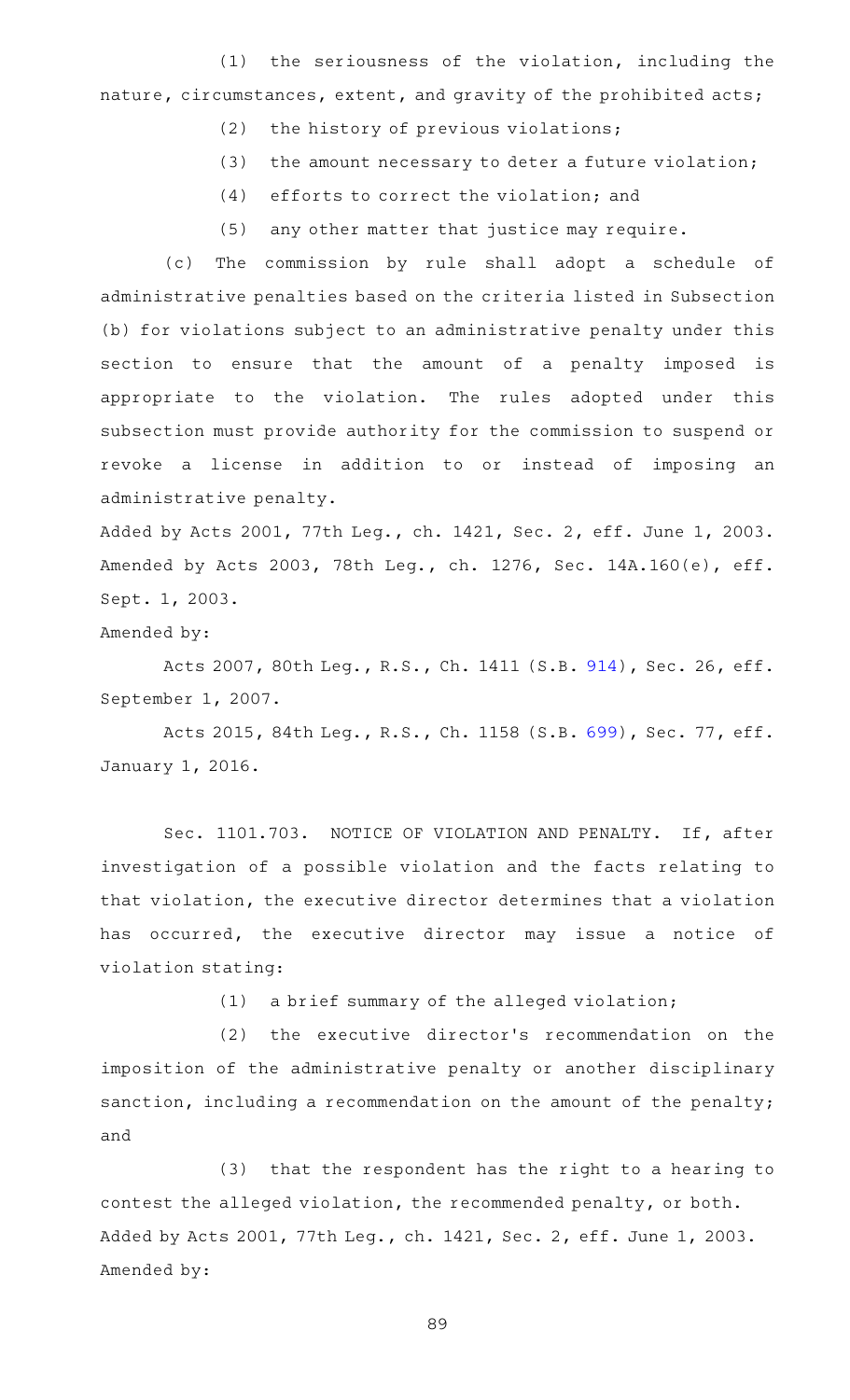Acts 2007, 80th Leg., R.S., Ch. 1411 (S.B. [914\)](http://www.legis.state.tx.us/tlodocs/80R/billtext/html/SB00914F.HTM), Sec. 28, eff. September 1, 2007.

Acts 2007, 80th Leg., R.S., Ch. 1411 (S.B. [914\)](http://www.legis.state.tx.us/tlodocs/80R/billtext/html/SB00914F.HTM), Sec. 59(4), eff. September 1, 2007.

Acts 2015, 84th Leg., R.S., Ch. 1158 (S.B. [699\)](http://www.legis.state.tx.us/tlodocs/84R/billtext/html/SB00699F.HTM), Sec. 78, eff. January 1, 2016.

Sec. 1101.704. PENALTY TO BE PAID OR HEARING REQUESTED. (a) Not later than the 20th day after the date the person receives the notice under Section [1101.703](https://statutes.capitol.texas.gov/GetStatute.aspx?Code=OC&Value=1101.703), the person may:

 $(1)$  accept the executive director's determination, including the recommended administrative penalty; or

(2) request in writing a hearing on the occurrence of the violation, the amount of the penalty, or both.

(b) If the person accepts the executive director's determination, or fails to respond in a timely manner to the notice, the commission by order shall approve the determination and order payment of the recommended penalty or impose the recommended sanction.

Added by Acts 2001, 77th Leg., ch. 1421, Sec. 2, eff. June 1, 2003. Amended by:

Acts 2007, 80th Leg., R.S., Ch. 1411 (S.B. [914\)](http://www.legis.state.tx.us/tlodocs/80R/billtext/html/SB00914F.HTM), Sec. 29, eff. September 1, 2007.

Acts 2015, 84th Leg., R.S., Ch. 1158 (S.B. [699\)](http://www.legis.state.tx.us/tlodocs/84R/billtext/html/SB00699F.HTM), Sec. 79, eff. January 1, 2016.

Sec. 1101.705. HEARING; DECISION. (a) If the person requests a hearing, the administrator shall set a hearing and give notice of the hearing to the person.

(b) An administrative law judge of the State Office of Administrative Hearings shall conduct the hearing. The administrative law judge shall:

(1) make findings of fact and conclusions of law; and

(2) promptly issue to the commission a proposal for decision regarding the occurrence of the violation and the amount of any proposed administrative penalty.

(c) Based on the findings of fact, conclusions of law, and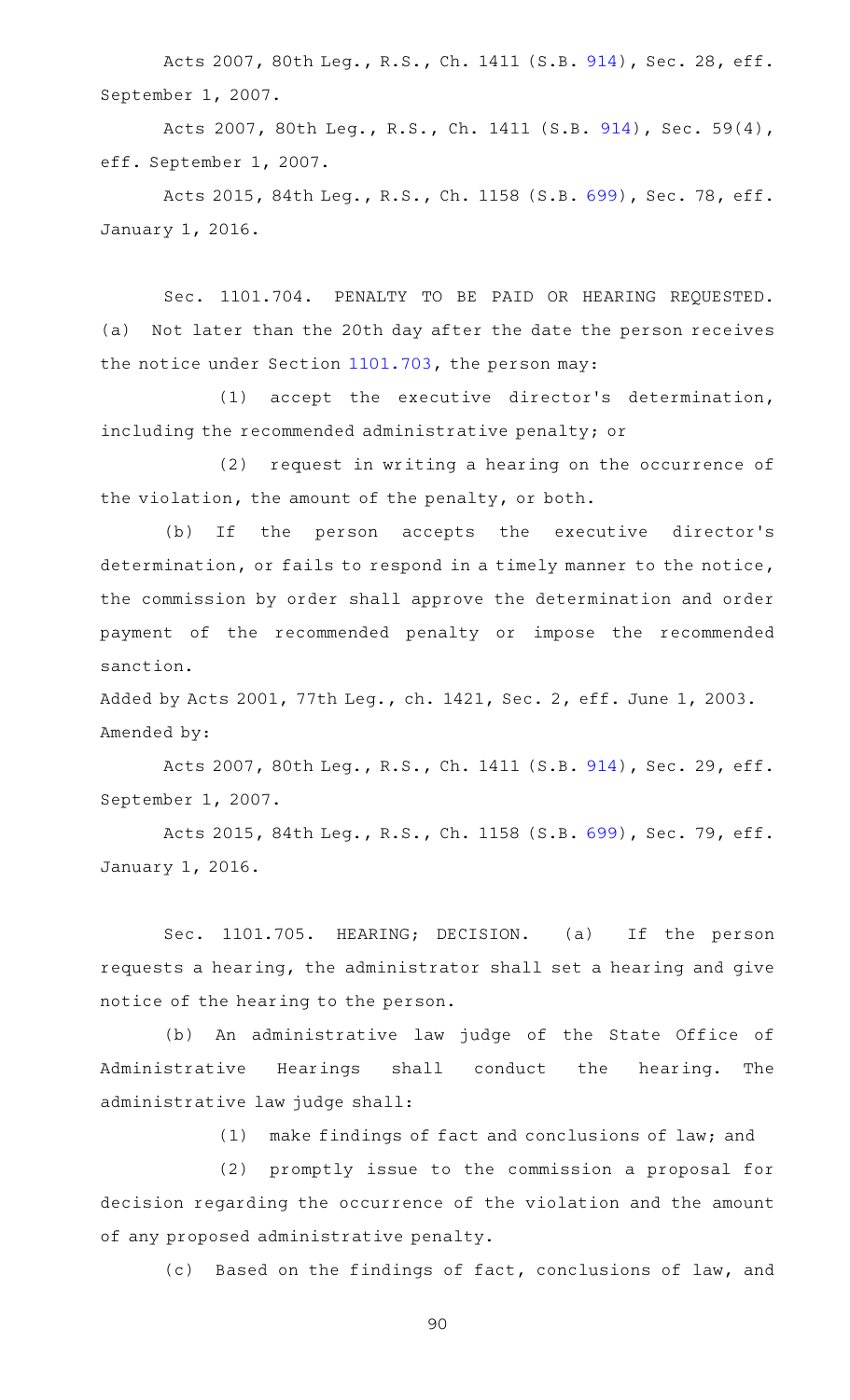proposal for decision of the administrative law judge, the commission by order may determine that:

(1) a violation occurred and impose an administrative penalty; or

 $(2)$  a violation did not occur.

(d) A proceeding under this section is subject to Chapter [2001](https://statutes.capitol.texas.gov/GetStatute.aspx?Code=GV&Value=2001), Government Code.

(e) The notice of the commission's order given to the person under Chapter [2001,](https://statutes.capitol.texas.gov/GetStatute.aspx?Code=GV&Value=2001) Government Code, must include a statement of the person's right to judicial review of the order.

Added by Acts 2001, 77th Leg., ch. 1421, Sec. 2, eff. June 1, 2003. Amended by Acts 2003, 78th Leg., ch. 1276, Sec. 14A.160(f), eff. Sept. 1, 2003.

## Amended by:

Acts 2007, 80th Leg., R.S., Ch. 1411 (S.B. [914\)](http://www.legis.state.tx.us/tlodocs/80R/billtext/html/SB00914F.HTM), Sec. 30, eff. September 1, 2007.

Acts 2007, 80th Leg., R.S., Ch. 1411 (S.B. [914\)](http://www.legis.state.tx.us/tlodocs/80R/billtext/html/SB00914F.HTM), Sec. 31, eff. September 1, 2007.

Sec. 1101.706. NOTICE OF ORDER. The executive director shall give notice of the commission's order to the person. The notice must:

(1) include the findings of fact and conclusions of law, separately stated;

 $(2)$  state the amount of any penalty imposed;

(3) inform the person of the person's right to judicial review of the order; and

(4) include other information required by law. Added by Acts 2001, 77th Leg., ch. 1421, Sec. 2, eff. June 1, 2003. Amended by:

Acts 2015, 84th Leg., R.S., Ch. 1158 (S.B. [699\)](http://www.legis.state.tx.us/tlodocs/84R/billtext/html/SB00699F.HTM), Sec. 80, eff. January 1, 2016.

Sec. 1101.707. OPTIONS FOLLOWING DECISION: PAY OR APPEAL. (a) Not later than the 30th day after the date the commission 's order becomes final, the person shall:

(1) pay the administrative penalty; or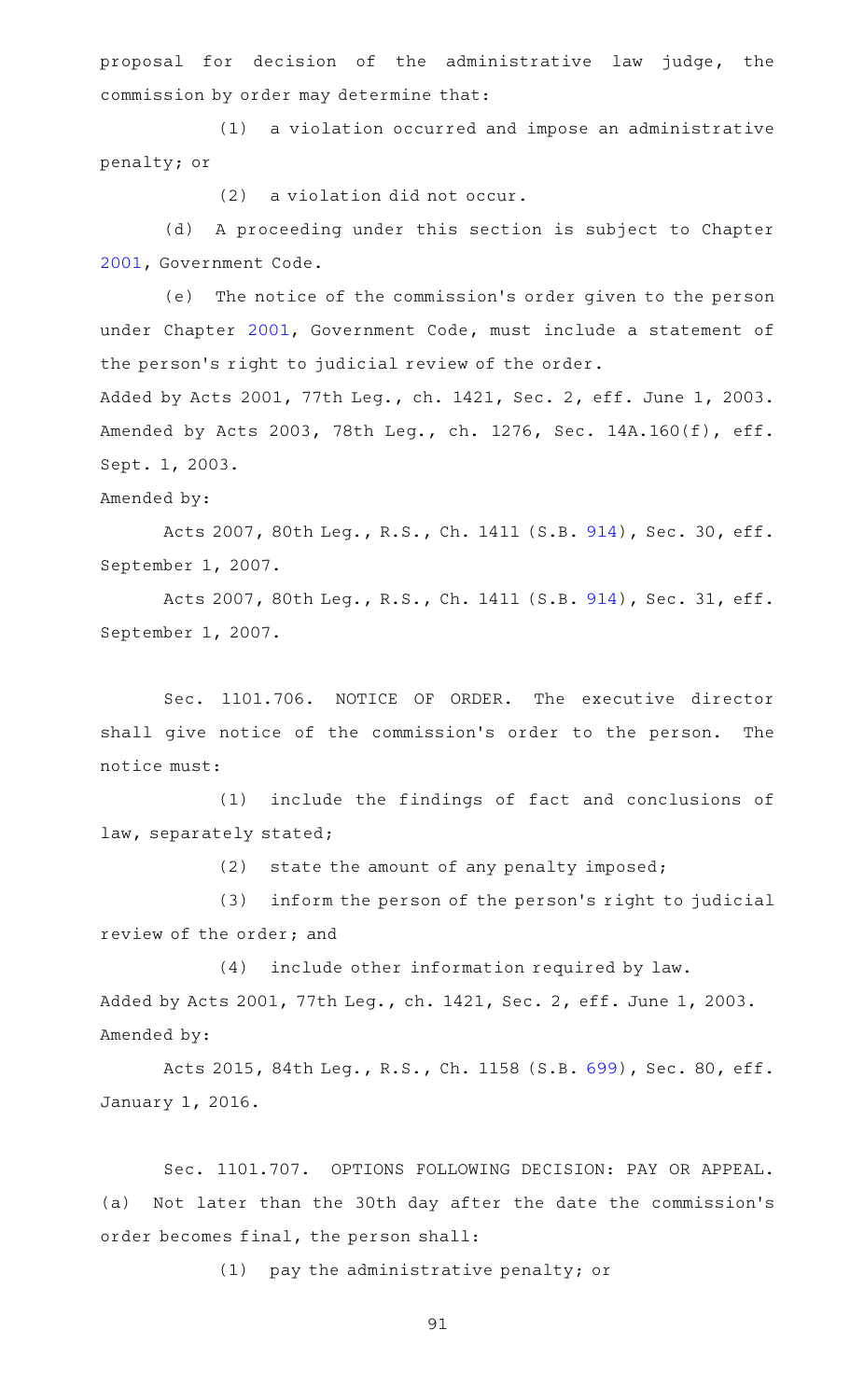(2) file a petition for judicial review contesting the occurrence of the violation, the amount of the penalty, or both.

(b) Within the 30-day period prescribed by Subsection (a), a person who files a petition for judicial review may:

 $(1)$  stay enforcement of the penalty by:

(A) paying the penalty to the court for placement in an escrow account; or

(B) giving the court a supersedeas bond in a form approved by the court that:

 $(i)$  is for the amount of the penalty; and

(ii) is effective until judicial review of the order is final; or

 $(2)$  request the court to stay enforcement by:

(A) filing with the court an affidavit of the person stating that the person is financially unable to pay the penalty and is financially unable to give the supersedeas bond; and

(B) giving a copy of the affidavit to the executive director by certified mail.

(c) If the executive director receives a copy of an affidavit under Subsection (b)(2), the executive director may file with the court, within five days after the date the copy is received, a contest to the affidavit.

(d) The court shall hold a hearing on the facts alleged in the affidavit as soon as practicable and shall stay the enforcement of the penalty on finding that the alleged facts are true. The person who files an affidavit has the burden of proving that the person is financially unable to pay the penalty and to give a supersedeas bond.

Added by Acts 2001, 77th Leg., ch. 1421, Sec. 2, eff. June 1, 2003. Amended by:

Acts 2007, 80th Leg., R.S., Ch. 1411 (S.B. [914\)](http://www.legis.state.tx.us/tlodocs/80R/billtext/html/SB00914F.HTM), Sec. 32, eff. September 1, 2007.

Acts 2015, 84th Leg., R.S., Ch. 1158 (S.B. [699\)](http://www.legis.state.tx.us/tlodocs/84R/billtext/html/SB00699F.HTM), Sec. 81, eff. January 1, 2016.

Sec. 1101.708. COLLECTION OF PENALTY. (a) If the person does not pay the administrative penalty and the enforcement of the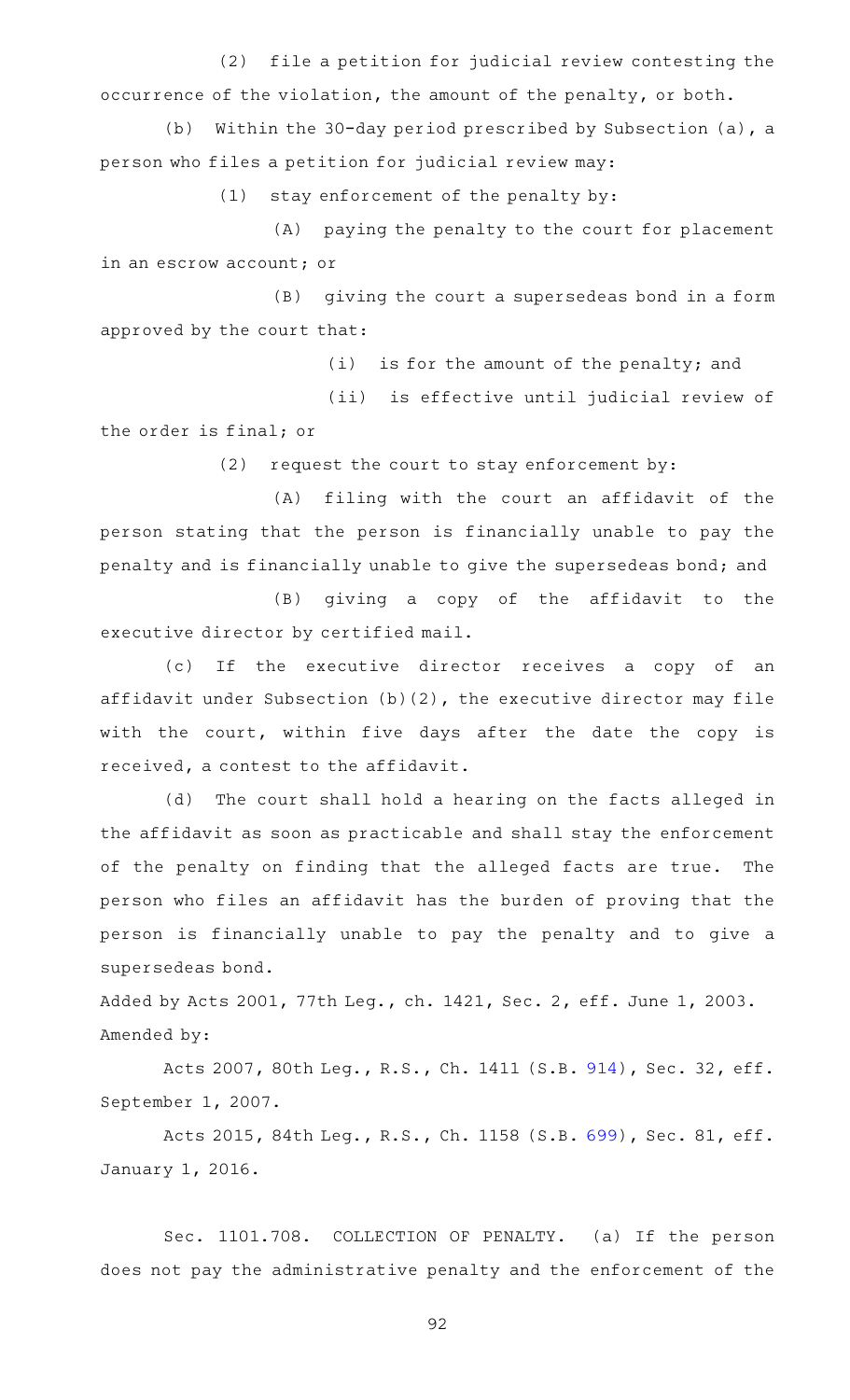penalty is not stayed, the executive director may refer the matter to the attorney general for collection of the penalty.

(b) If the attorney general notifies the commission that the attorney general will not pursue collection of the penalty, the commission may pursue collection of the penalty by any lawful means.

Added by Acts 2001, 77th Leg., ch. 1421, Sec. 2, eff. June 1, 2003. Amended by:

Acts 2015, 84th Leg., R.S., Ch. 1158 (S.B. [699\)](http://www.legis.state.tx.us/tlodocs/84R/billtext/html/SB00699F.HTM), Sec. 82, eff. January 1, 2016.

Sec. 1101.7085. DETERMINATION BY COURT. (a) If the court sustains the determination that a violation occurred, the court may uphold or reduce the amount of the administrative penalty and order the person to pay the full or reduced amount of the penalty.

(b) If the court does not sustain the finding that a violation occurred, the court shall order that a penalty is not owed.

Added by Acts 2007, 80th Leg., R.S., Ch. 1411 (S.B. [914\)](http://www.legis.state.tx.us/tlodocs/80R/billtext/html/SB00914F.HTM), Sec. 33, eff. September 1, 2007.

Sec. 1101.709. REMITTANCE OF PENALTY AND INTEREST. (a) If after judicial review the administrative penalty is reduced or is not upheld by the court, the court shall remit the appropriate amount, plus accrued interest, to the person if the person paid the penalty.

(b) The interest accrues at the rate charged on loans to depository institutions by the New York Federal Reserve Bank.

(c) The interest shall be paid for the period beginning on the date the penalty is paid and ending on the date the penalty is remitted.

(d) If the person gave a supersedeas bond and the penalty is not upheld by the court, the court shall order, when the court 's judgment becomes final, the release of the bond.

(e) If the person gave a supersedeas bond and the amount of the penalty is reduced, the court shall order the release of the bond after the person pays the reduced amount.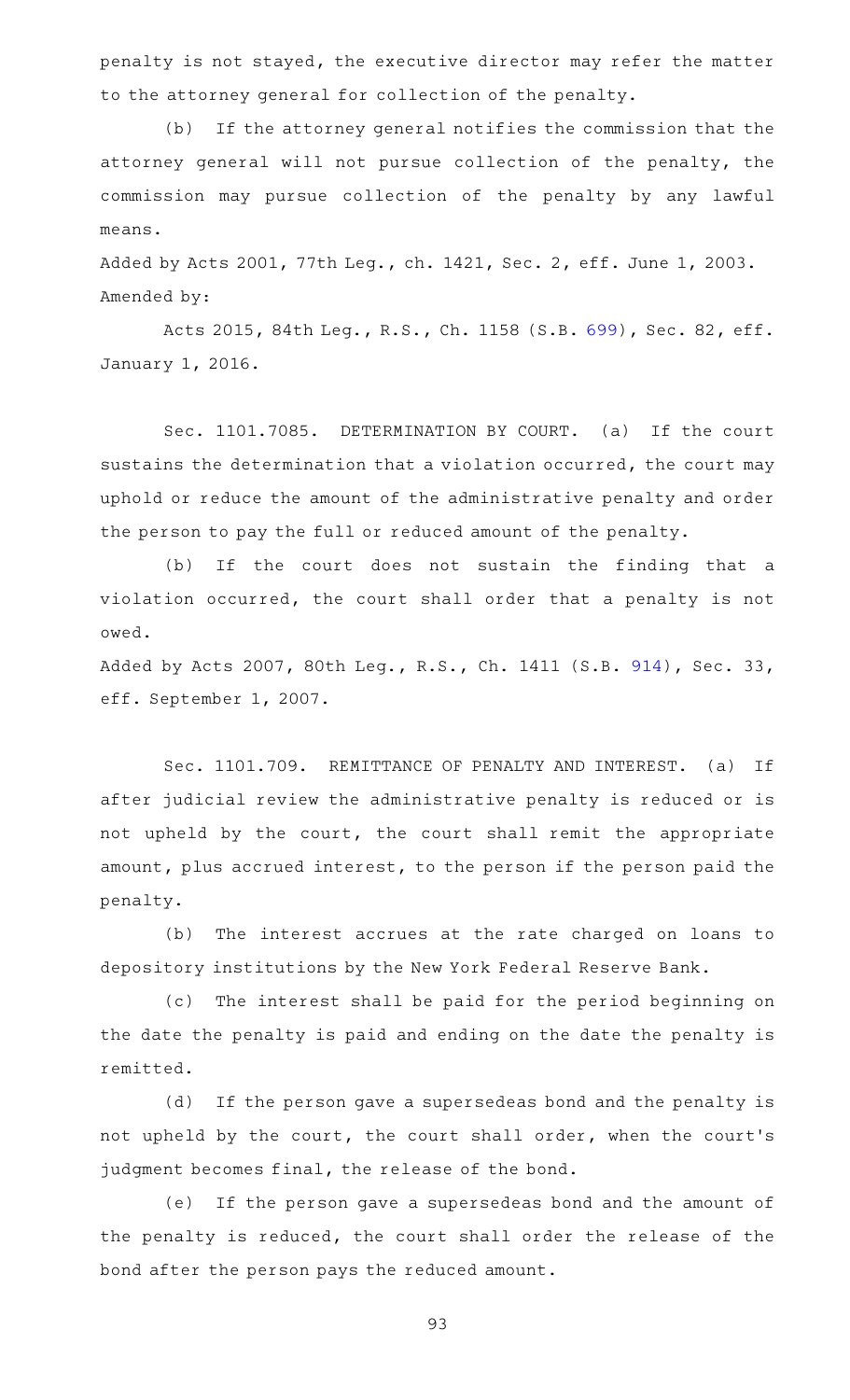Added by Acts 2001, 77th Leg., ch. 1421, Sec. 2, eff. June 1, 2003. Amended by:

Acts 2007, 80th Leg., R.S., Ch. 1411 (S.B. [914\)](http://www.legis.state.tx.us/tlodocs/80R/billtext/html/SB00914F.HTM), Sec. 34, eff. September 1, 2007.

Sec. 1101.710. ADMINISTRATIVE PROCEDURE. A proceeding under this subchapter is subject to Chapter [2001,](https://statutes.capitol.texas.gov/GetStatute.aspx?Code=GV&Value=2001) Government Code. Added by Acts 2007, 80th Leg., R.S., Ch. 1411 (S.B. [914\)](http://www.legis.state.tx.us/tlodocs/80R/billtext/html/SB00914F.HTM), Sec. 35, eff. September 1, 2007.

SUBCHAPTER P. OTHER PENALTIES AND ENFORCEMENT PROVISIONS

Sec. 1101.751. INJUNCTIVE ACTION BROUGHT BY COMMISSION. (a) In addition to any other action authorized by law, the commission may bring an action in its name to enjoin a violation of this chapter or a commission rule.

(b) To obtain an injunction under this section, the commission is not required to allege or prove that:

 $(1)$  an adequate remedy at law does not exist; or

(2) substantial or irreparable damage would result from the continued violation.

Added by Acts 2001, 77th Leg., ch. 1421, Sec. 2, eff. June 1, 2003.

Sec. 1101.752. ADDITIONAL INJUNCTIVE AUTHORITY. (a) In addition to any other action authorized by law, the commission, acting through the attorney general, may bring an action to abate a violation or enjoin a violation or potential violation of this chapter or a commission rule if the commission determines that a person has violated or is about to violate this chapter.

(b) The action shall be brought in the name of the state in the district court in the county in which:

(1) the violation occurred or is about to occur; or

 $(2)$  the defendant resides.

(c) An injunctive action may be brought to abate or temporarily or permanently enjoin an act or to enforce this chapter.

(d) The commission is not required to give a bond in an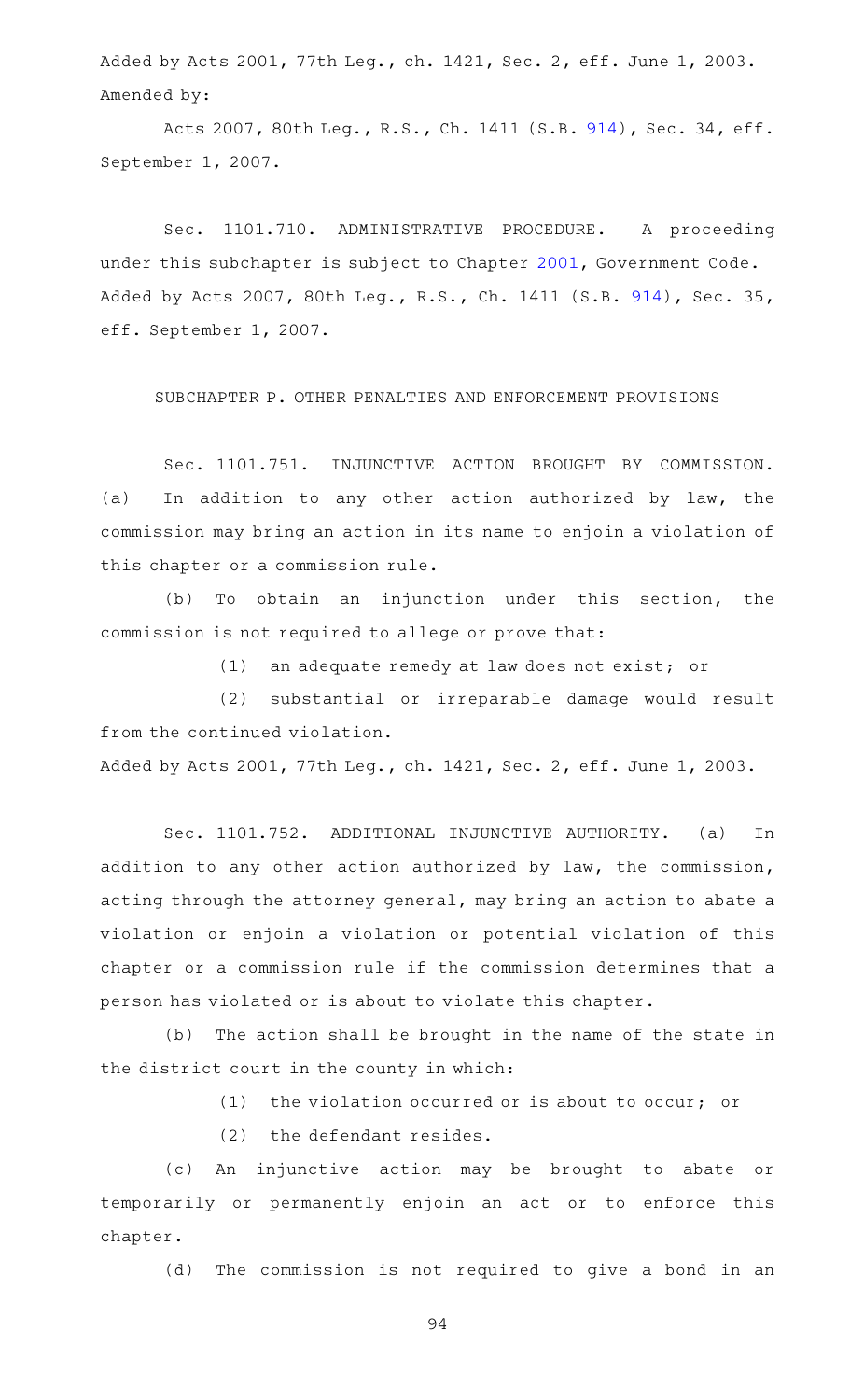action under Subsection (a), and court costs may not be recovered from the commission.

(e) If the commission determines that a person has violated or is about to violate this chapter, the attorney general or the county attorney or district attorney in the county in which the violation has occurred or is about to occur or in the county of the defendant 's residence may bring an action in the name of the state in the district court of the county to abate or temporarily or permanently enjoin the violation or to enforce this chapter. The plaintiff in an action under this subsection is not required to give a bond, and court costs may not be recovered from the plaintiff. Added by Acts 2001, 77th Leg., ch. 1421, Sec. 2, eff. June 1, 2003.

Sec. 1101.753. CIVIL PENALTY FOR CERTAIN VIOLATIONS BY BROKER, SALES AGENT, OR CERTIFICATE HOLDER. (a) In addition to injunctive relief under Sections [1101.751](https://statutes.capitol.texas.gov/GetStatute.aspx?Code=OC&Value=1101.751) and [1101.752,](https://statutes.capitol.texas.gov/GetStatute.aspx?Code=OC&Value=1101.752) a person who receives a commission or other consideration as a result of acting as a broker or sales agent without holding a license or certificate of registration under this chapter is liable to the state for a civil penalty of not less than the amount of money received or more than three times the amount of money received.

(b) The commission may recover the civil penalty, court costs, and reasonable attorney 's fees on behalf of the state.

(c) The commission is not required to give a bond in an action under this section, and court costs may not be recovered from the commission.

Added by Acts 2001, 77th Leg., ch. 1421, Sec. 2, eff. June 1, 2003. Amended by:

Acts 2015, 84th Leg., R.S., Ch. 1158 (S.B. [699\)](http://www.legis.state.tx.us/tlodocs/84R/billtext/html/SB00699F.HTM), Sec. 83, eff. January 1, 2016.

Acts 2015, 84th Leg., R.S., Ch. 1158 (S.B. [699\)](http://www.legis.state.tx.us/tlodocs/84R/billtext/html/SB00699F.HTM), Sec. 84, eff. January 1, 2016.

Sec. 1101.754. PRIVATE CAUSE OF ACTION FOR CERTAIN VIOLATIONS BY BROKER, SALES AGENT, OR CERTIFICATE HOLDER. (a) A person who receives a commission or other consideration as a result of acting as a broker or sales agent without holding a license or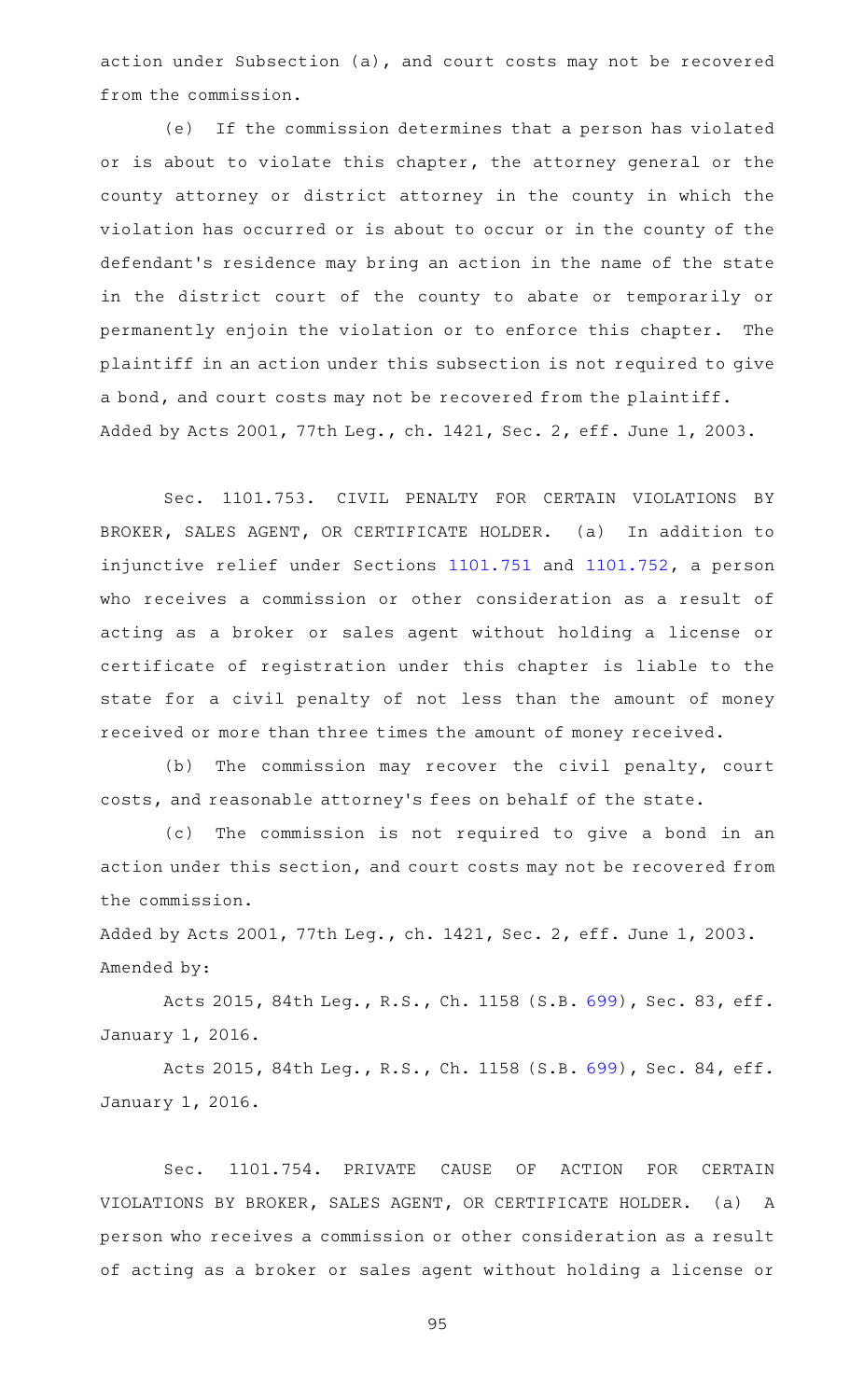certificate of registration under this chapter is liable to an aggrieved person for a penalty of not less than the amount of money received or more than three times the amount of money received.

(b) The aggrieved person may file suit to recover a penalty under this section.

Added by Acts 2001, 77th Leg., ch. 1421, Sec. 2, eff. June 1, 2003. Amended by:

Acts 2015, 84th Leg., R.S., Ch. 1158 (S.B. [699\)](http://www.legis.state.tx.us/tlodocs/84R/billtext/html/SB00699F.HTM), Sec. 85, eff. January 1, 2016.

Acts 2015, 84th Leg., R.S., Ch. 1158 (S.B. [699\)](http://www.legis.state.tx.us/tlodocs/84R/billtext/html/SB00699F.HTM), Sec. 86, eff. January 1, 2016.

Sec. 1101.755. APPEAL BOND EXEMPTION. The commission is not required to give an appeal bond in an action to enforce this chapter.

Added by Acts 2001, 77th Leg., ch. 1421, Sec. 2, eff. June 1, 2003.

Sec. 1101.756. GENERAL CRIMINAL PENALTY. (a) A person commits an offense if the person wilfully violates or fails to comply with this chapter or a commission order.

(b) An offense under this section is a Class A misdemeanor. Added by Acts 2001, 77th Leg., ch. 1421, Sec. 2, eff. June 1, 2003.

Sec. 1101.757. CRIMINAL PENALTY FOR CERTAIN VIOLATIONS BY RESIDENTIAL RENTAL LOCATOR. (a) A person commits an offense if the person engages in business as a residential rental locator in this state without a license issued under this chapter.

(b) An offense under this section is a Class A misdemeanor. Added by Acts 2001, 77th Leg., ch. 1421, Sec. 2, eff. June 1, 2003. Amended by Acts 2003, 78th Leg., ch. 1276, Sec. 14A.161(a), eff. Sept. 1, 2003.

Sec. 1101.758. CRIMINAL PENALTY FOR CERTAIN VIOLATIONS BY BROKER, SALES AGENT, OR CERTIFICATE HOLDER. (a) A person commits an offense if the person acts as a broker or sales agent without holding a license under this chapter or engages in an activity for which a certificate of registration is required under this chapter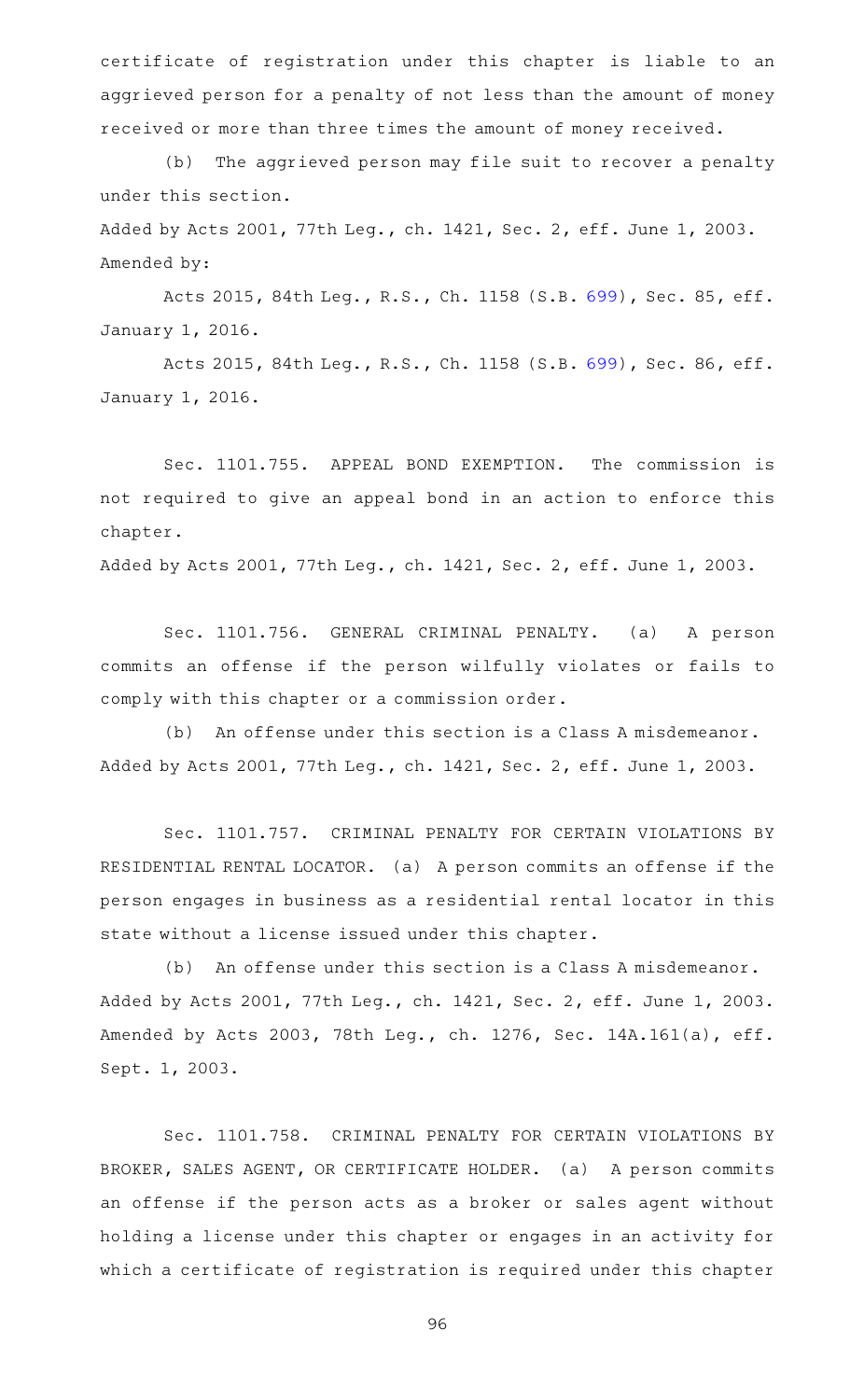without holding a certificate.

(b) An offense under this section is a Class A misdemeanor.

(c) to (e) Repealed by Acts 2003, 78th Leg., ch. 1276, Sec. 14A.162(b).

Added by Acts 2001, 77th Leg., ch. 1421, Sec. 2, eff. June 1, 2003. Amended by Acts 2003, 78th Leg., ch. 1276, Sec. 14A.162(a), (b), eff. Sept. 1, 2003.

Amended by:

Acts 2015, 84th Leg., R.S., Ch. 1158 (S.B. [699\)](http://www.legis.state.tx.us/tlodocs/84R/billtext/html/SB00699F.HTM), Sec. 87, eff. January 1, 2016.

Acts 2015, 84th Leg., R.S., Ch. 1158 (S.B. [699\)](http://www.legis.state.tx.us/tlodocs/84R/billtext/html/SB00699F.HTM), Sec. 88, eff. January 1, 2016.

Sec. 1101.759. CEASE AND DESIST ORDER. (a) If it appears to the commission that a person is violating this chapter or Chapter [1102](https://statutes.capitol.texas.gov/GetStatute.aspx?Code=OC&Value=1102) or a rule adopted under this chapter or Chapter [1102,](https://statutes.capitol.texas.gov/GetStatute.aspx?Code=OC&Value=1102) the commission, after notice and opportunity for a hearing, may issue a cease and desist order prohibiting the person from engaging in the activity.

(b) A violation of an order under this section constitutes grounds for imposing an administrative penalty under Subchapter O. Added by Acts 2007, 80th Leg., R.S., Ch. 1411 (S.B. [914\)](http://www.legis.state.tx.us/tlodocs/80R/billtext/html/SB00914F.HTM), Sec. 36, eff. September 1, 2007.

SUBCHAPTER Q. GENERAL PROVISIONS RELATING TO LIABILITY ISSUES

Sec. 1101.801. EFFECT OF DISCIPLINARY ACTION ON LIABILITY. Disciplinary action taken against a person under Section [1101.652](https://statutes.capitol.texas.gov/GetStatute.aspx?Code=OC&Value=1101.652) does not relieve the person from civil or criminal liability. Added by Acts 2001, 77th Leg., ch. 1421, Sec. 2, eff. June 1, 2003.

Sec. 1101.802. LIABILITY RELATING TO HIV INFECTION OR AIDS. Notwithstanding Section [1101.801,](https://statutes.capitol.texas.gov/GetStatute.aspx?Code=OC&Value=1101.801) a person is not civilly or criminally liable because the person failed to inquire about, make a disclosure relating to, or release information relating to whether a previous or current occupant of real property had, may have had, has, or may have AIDS, an HIV-related illness, or HIV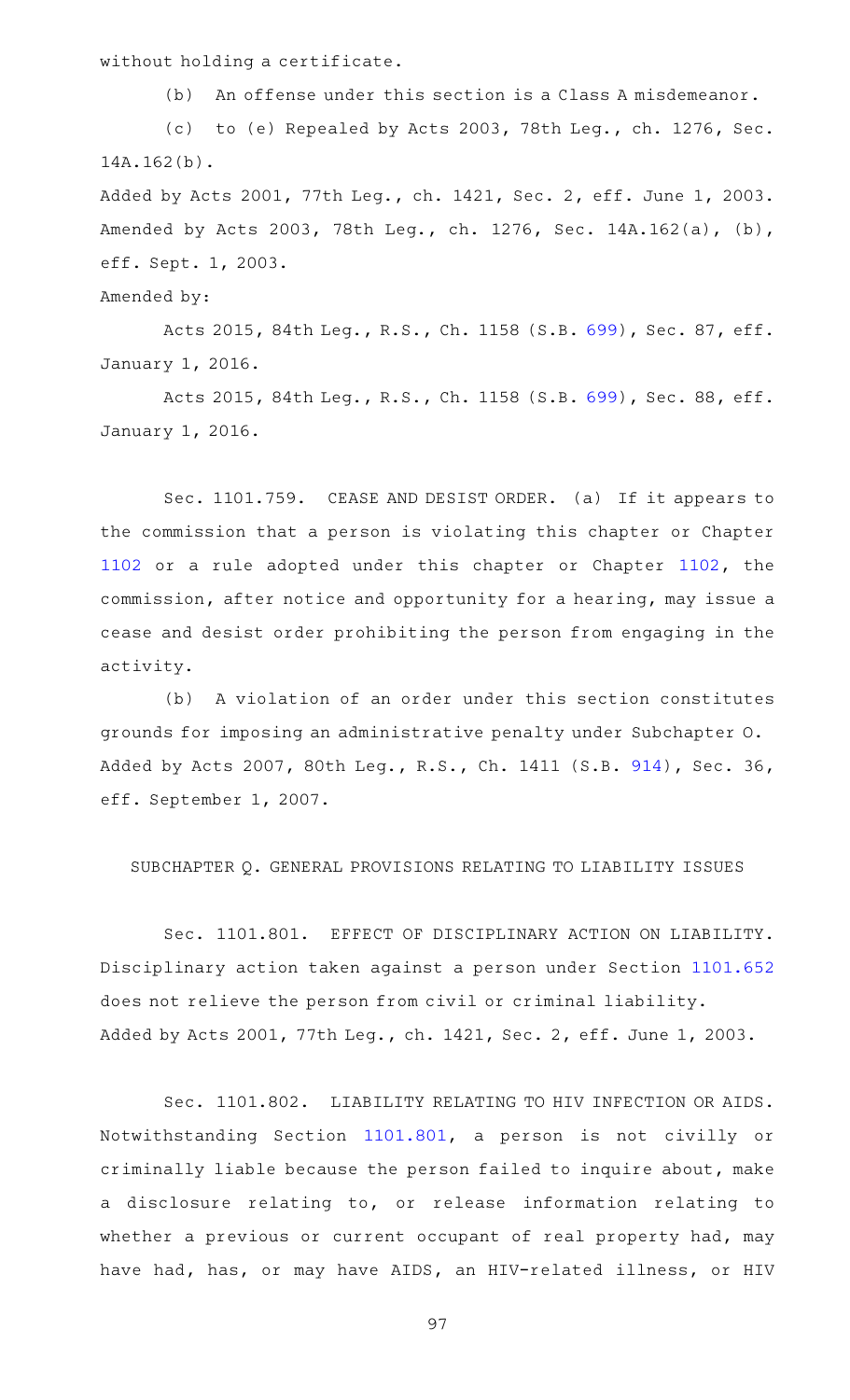infection as defined by the Centers for Disease Control and Prevention of the United States Public Health Service. Added by Acts 2001, 77th Leg., ch. 1421, Sec. 2, eff. June 1, 2003.

Sec. 1101.803. GENERAL LIABILITY OF BROKER. A licensed broker is liable to the commission, the public, and the broker 's clients for any conduct engaged in under this chapter by the broker or by a sales agent associated with or acting for the broker. Added by Acts 2001, 77th Leg., ch. 1421, Sec. 2, eff. June 1, 2003. Amended by:

Acts 2015, 84th Leg., R.S., Ch. 1158 (S.B. [699\)](http://www.legis.state.tx.us/tlodocs/84R/billtext/html/SB00699F.HTM), Sec. 89, eff. January 1, 2016.

Sec. 1101.804. LIABILITY FOR PROVIDING CERTAIN INFORMATION. A license holder or nonprofit real estate board or association that provides information about real property sales prices or the terms of a sale for the purpose of facilitating the listing, selling, leasing, financing, or appraisal of real property is not liable to another person for providing that information unless the disclosure of that information is specifically prohibited by statute.

Added by Acts 2001, 77th Leg., ch. 1421, Sec. 2, eff. June 1, 2003.

Sec. 1101.805. LIABILITY FOR MISREPRESENTATION OR CONCEALMENT. (a) In this section, "party" has the meaning assigned by Section [1101.551](https://statutes.capitol.texas.gov/GetStatute.aspx?Code=OC&Value=1101.551).

(b) This section prevails over any other law, including common law.

(c) This section does not diminish a broker's responsibility for the acts or omissions of a sales agent associated with or acting for the broker.

(d) A party is not liable for a misrepresentation or a concealment of a material fact made by a license holder in a real estate transaction unless the party:

(1) knew of the falsity of the misrepresentation or concealment; and

(2) failed to disclose the party's knowledge of the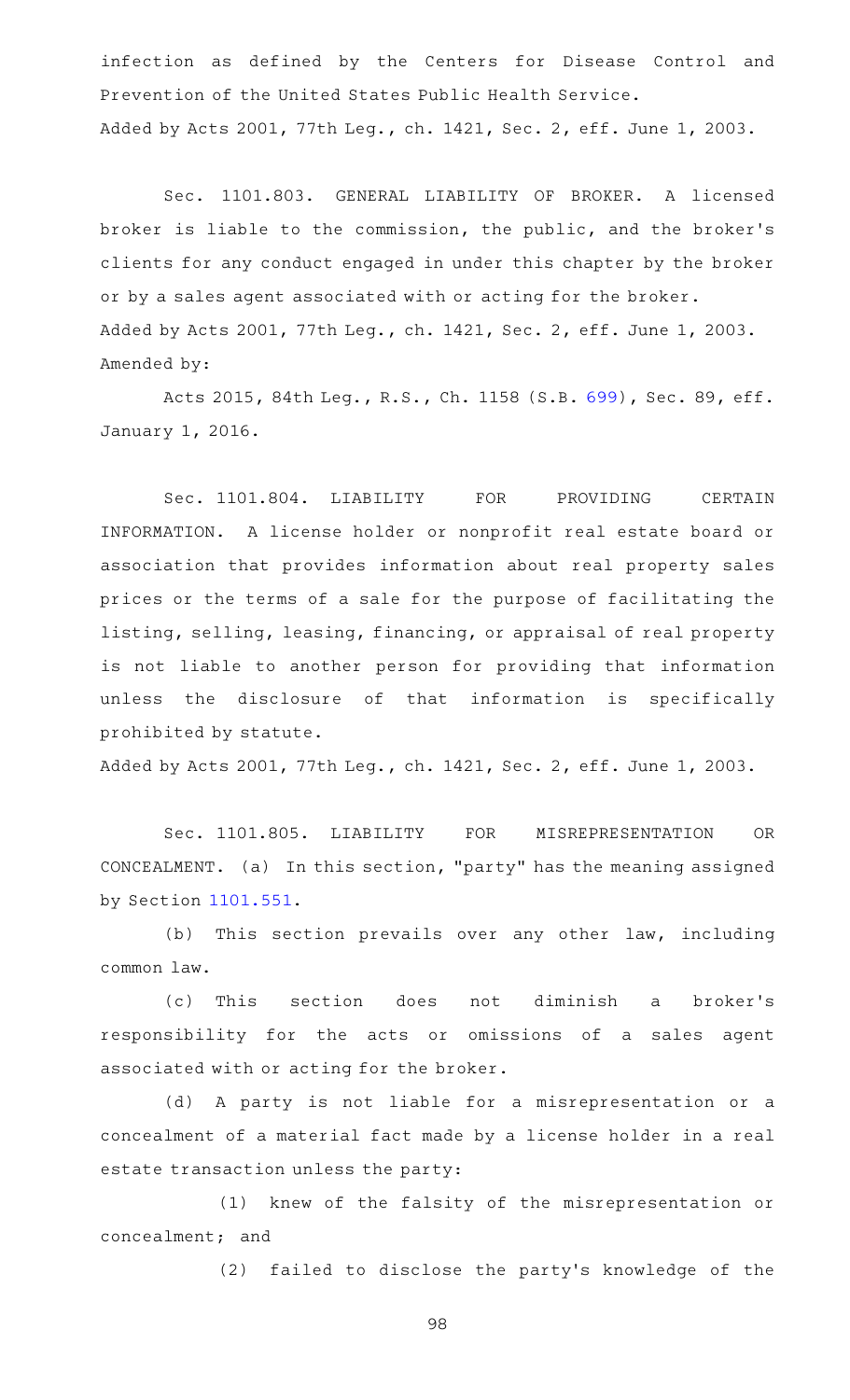falsity of the misrepresentation or concealment.

(e) A license holder is not liable for a misrepresentation or a concealment of a material fact made by a party to a real estate transaction unless the license holder:

(1) knew of the falsity of the misrepresentation or concealment; and

(2) failed to disclose the license holder's knowledge of the falsity of the misrepresentation or concealment.

(f)AAA party or a license holder is not liable for a misrepresentation or a concealment of a material fact made by a subagent in a real estate transaction unless the party or license holder:

(1) knew of the falsity of the misrepresentation or concealment; and

(2) failed to disclose the party's or license holder's knowledge of the falsity of the misrepresentation or concealment. Added by Acts 2001, 77th Leg., ch. 1421, Sec. 2, eff. June 1, 2003. Amended by:

Acts 2015, 84th Leg., R.S., Ch. 1158 (S.B. [699\)](http://www.legis.state.tx.us/tlodocs/84R/billtext/html/SB00699F.HTM), Sec. 90, eff. January 1, 2016.

Sec. 1101.806. LIABILITY FOR PAYMENT OF COMPENSATION OR COMMISSION. (a) This section does not:

(1) apply to an agreement to share compensation among license holders; or

(2) limit a cause of action among brokers for interference with business relationships.

(b) A person may not maintain an action to collect compensation for an act as a broker or sales agent that is performed in this state unless the person alleges and proves that the person was:

(1) a license holder at the time the act was commenced; or

(2) an attorney licensed in any state.

(c)AAA person may not maintain an action in this state to recover a commission for the sale or purchase of real estate unless the promise or agreement on which the action is based, or a